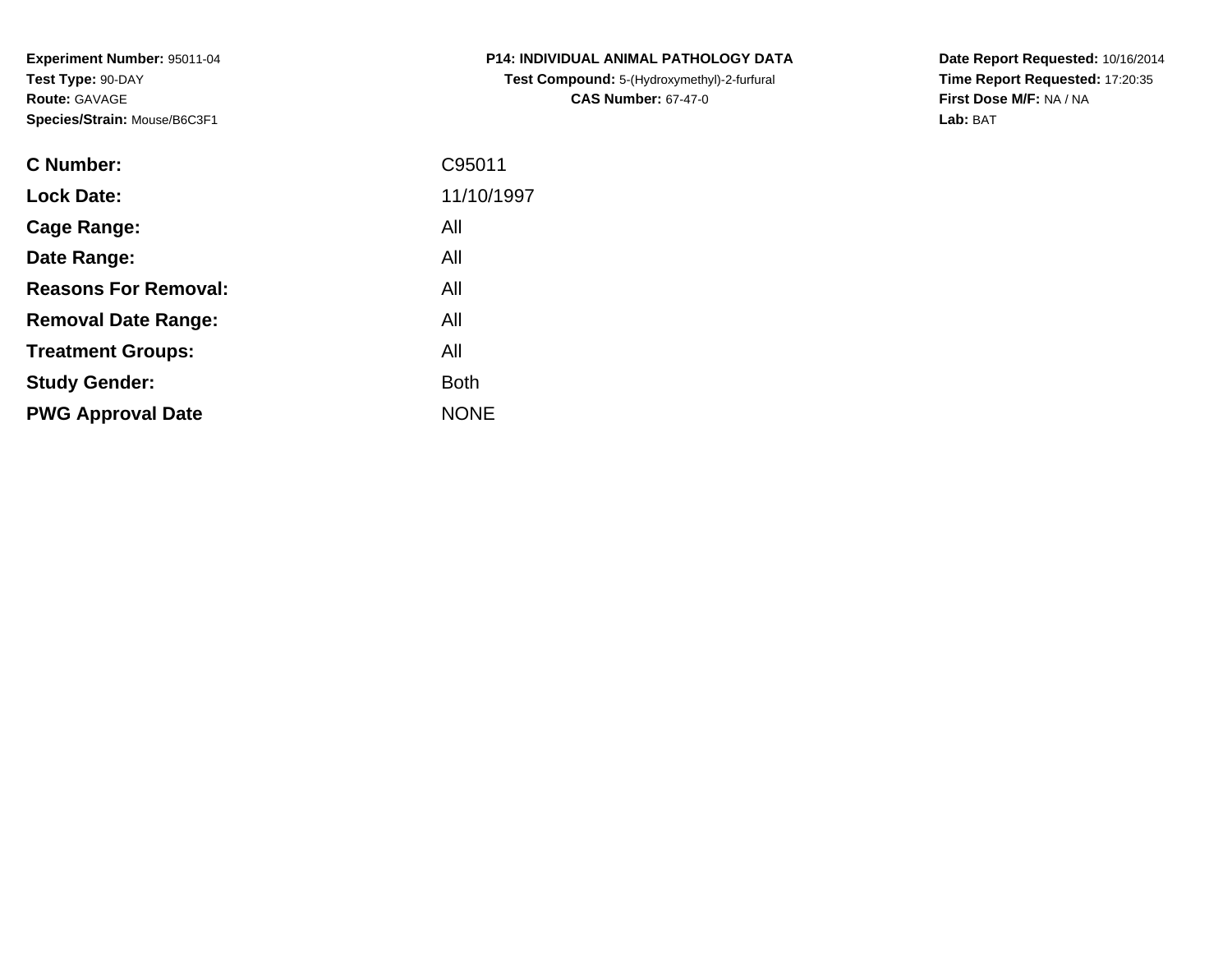| Experiment Number: 95011-04<br>Test Type: 90-DAY<br><b>Route: GAVAGE</b><br>Species/Strain: Mouse/B6C3F1 |                             | <b>P14: INDIVIDUAL ANIMAL PATHOLOGY DATA</b><br>Test Compound: 5-(Hydroxymethyl)-2-furfural<br><b>CAS Number: 67-47-0</b> | Date Report Requested: 10/16/2014<br>Time Report Requested: 17:20:35<br>First Dose M/F: NA / NA<br>Lab: BAT |
|----------------------------------------------------------------------------------------------------------|-----------------------------|---------------------------------------------------------------------------------------------------------------------------|-------------------------------------------------------------------------------------------------------------|
| <b>ANIMAL ID: 241</b>                                                                                    | <b>TRT#: 1</b>              | <b>SEX: Male</b>                                                                                                          | DAY ON TEST: 94                                                                                             |
|                                                                                                          | DOSE: 0 MG/KG               | <b>DISP: Terminal Sacrifice</b>                                                                                           | <b>HISTO: 9703521</b>                                                                                       |
|                                                                                                          |                             | ORGAN AND ACCOUNTABLE SITE STATUS                                                                                         |                                                                                                             |
| <b>NORMAL</b>                                                                                            |                             |                                                                                                                           |                                                                                                             |
| * Adrenal Cortex                                                                                         | * Adrenal Medulla           | * Blood Vessel                                                                                                            | * Bone                                                                                                      |
| * Bone Marrow                                                                                            | * Brain                     | * Epididymis                                                                                                              | * Esophagus                                                                                                 |
| * Gallbladder                                                                                            | * Heart                     | * Intestine Large, Cecum                                                                                                  | * Intestine Large, Colon                                                                                    |
| * Intestine Large, Rectum                                                                                | * Intestine Small, Duodenum | * Intestine Small, Ileum                                                                                                  | * Intestine Small, Jejunum                                                                                  |
| * Islets, Pancreatic                                                                                     | * Kidney                    | * Liver                                                                                                                   | * Lung                                                                                                      |
| * Lymph Node, Mandibular                                                                                 | * Lymph Node, Mesenteric    | * Nose                                                                                                                    | * Pancreas                                                                                                  |
| * Parathyroid Gland                                                                                      | * Pituitary Gland           | * Preputial Gland                                                                                                         | * Prostate                                                                                                  |
| * Salivary Glands                                                                                        | * Seminal Vesicle           | * Skin                                                                                                                    | * Spleen                                                                                                    |
| * Stomach, Forestomach                                                                                   | * Stomach, Glandular        | * Testes                                                                                                                  | * Thymus                                                                                                    |
| * Thyroid Gland                                                                                          | * Trachea                   | * Urinary Bladder                                                                                                         |                                                                                                             |
| <b>MISSING</b>                                                                                           |                             |                                                                                                                           |                                                                                                             |
| * Mammary Gland                                                                                          |                             |                                                                                                                           |                                                                                                             |
| PRIMARY CAUSE OF DEATH                                                                                   |                             |                                                                                                                           |                                                                                                             |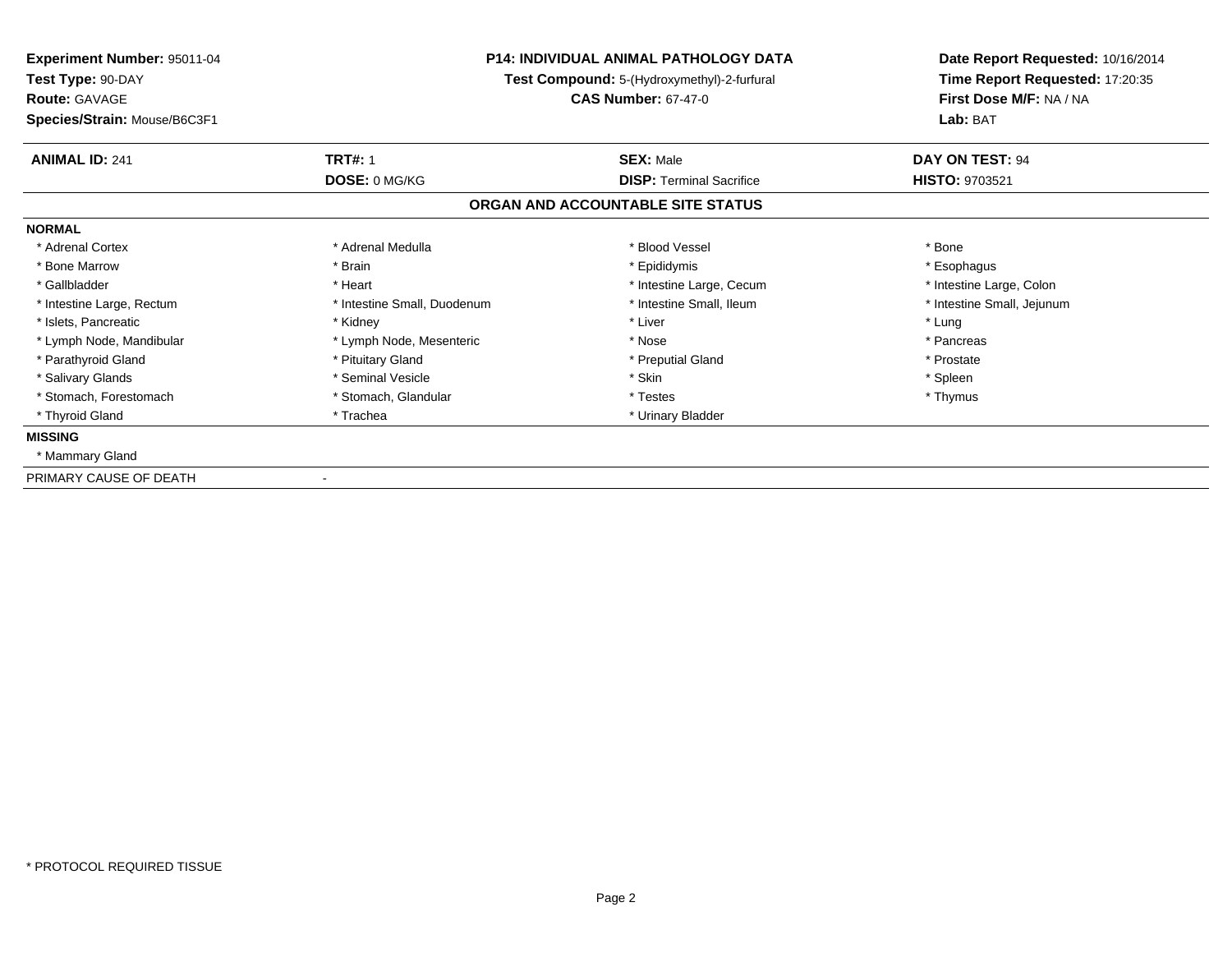| Experiment Number: 95011-04<br>Test Type: 90-DAY<br><b>Route: GAVAGE</b><br>Species/Strain: Mouse/B6C3F1 |                             | <b>P14: INDIVIDUAL ANIMAL PATHOLOGY DATA</b><br>Test Compound: 5-(Hydroxymethyl)-2-furfural<br><b>CAS Number: 67-47-0</b> | Date Report Requested: 10/16/2014<br>Time Report Requested: 17:20:35<br>First Dose M/F: NA / NA<br>Lab: BAT |
|----------------------------------------------------------------------------------------------------------|-----------------------------|---------------------------------------------------------------------------------------------------------------------------|-------------------------------------------------------------------------------------------------------------|
| <b>ANIMAL ID: 242</b>                                                                                    | <b>TRT#: 1</b>              | <b>SEX: Male</b>                                                                                                          | DAY ON TEST: 94                                                                                             |
|                                                                                                          | DOSE: 0 MG/KG               | <b>DISP: Terminal Sacrifice</b>                                                                                           | <b>HISTO: 9703522</b>                                                                                       |
|                                                                                                          |                             | ORGAN AND ACCOUNTABLE SITE STATUS                                                                                         |                                                                                                             |
| <b>NORMAL</b>                                                                                            |                             |                                                                                                                           |                                                                                                             |
| * Adrenal Cortex                                                                                         | * Adrenal Medulla           | * Blood Vessel                                                                                                            | * Bone                                                                                                      |
| * Bone Marrow                                                                                            | * Brain                     | * Epididymis                                                                                                              | * Esophagus                                                                                                 |
| * Gallbladder                                                                                            | * Heart                     | * Intestine Large, Cecum                                                                                                  | * Intestine Large, Colon                                                                                    |
| * Intestine Large, Rectum                                                                                | * Intestine Small, Duodenum | * Intestine Small, Ileum                                                                                                  | * Intestine Small, Jejunum                                                                                  |
| * Islets, Pancreatic                                                                                     | * Kidney                    | * Liver                                                                                                                   | * Lymph Node, Mandibular                                                                                    |
| * Lymph Node, Mesenteric                                                                                 | * Pancreas                  | * Parathyroid Gland                                                                                                       | * Pituitary Gland                                                                                           |
| * Preputial Gland                                                                                        | * Prostate                  | * Salivary Glands                                                                                                         | * Seminal Vesicle                                                                                           |
| * Skin                                                                                                   | * Spleen                    | * Stomach, Forestomach                                                                                                    | * Stomach, Glandular                                                                                        |
| * Testes                                                                                                 | * Thymus                    | * Thyroid Gland                                                                                                           | * Trachea                                                                                                   |
| * Urinary Bladder                                                                                        |                             |                                                                                                                           |                                                                                                             |
| <b>MISSING</b>                                                                                           |                             |                                                                                                                           |                                                                                                             |
| * Mammary Gland                                                                                          |                             |                                                                                                                           |                                                                                                             |
| <b>OBSERVATIONS</b>                                                                                      |                             |                                                                                                                           |                                                                                                             |
| * Lung                                                                                                   | Perivascular                | Inflammation                                                                                                              | Minimal                                                                                                     |
| * Nose                                                                                                   |                             | Inflammation                                                                                                              | Minimal                                                                                                     |
| PRIMARY CAUSE OF DEATH                                                                                   |                             |                                                                                                                           |                                                                                                             |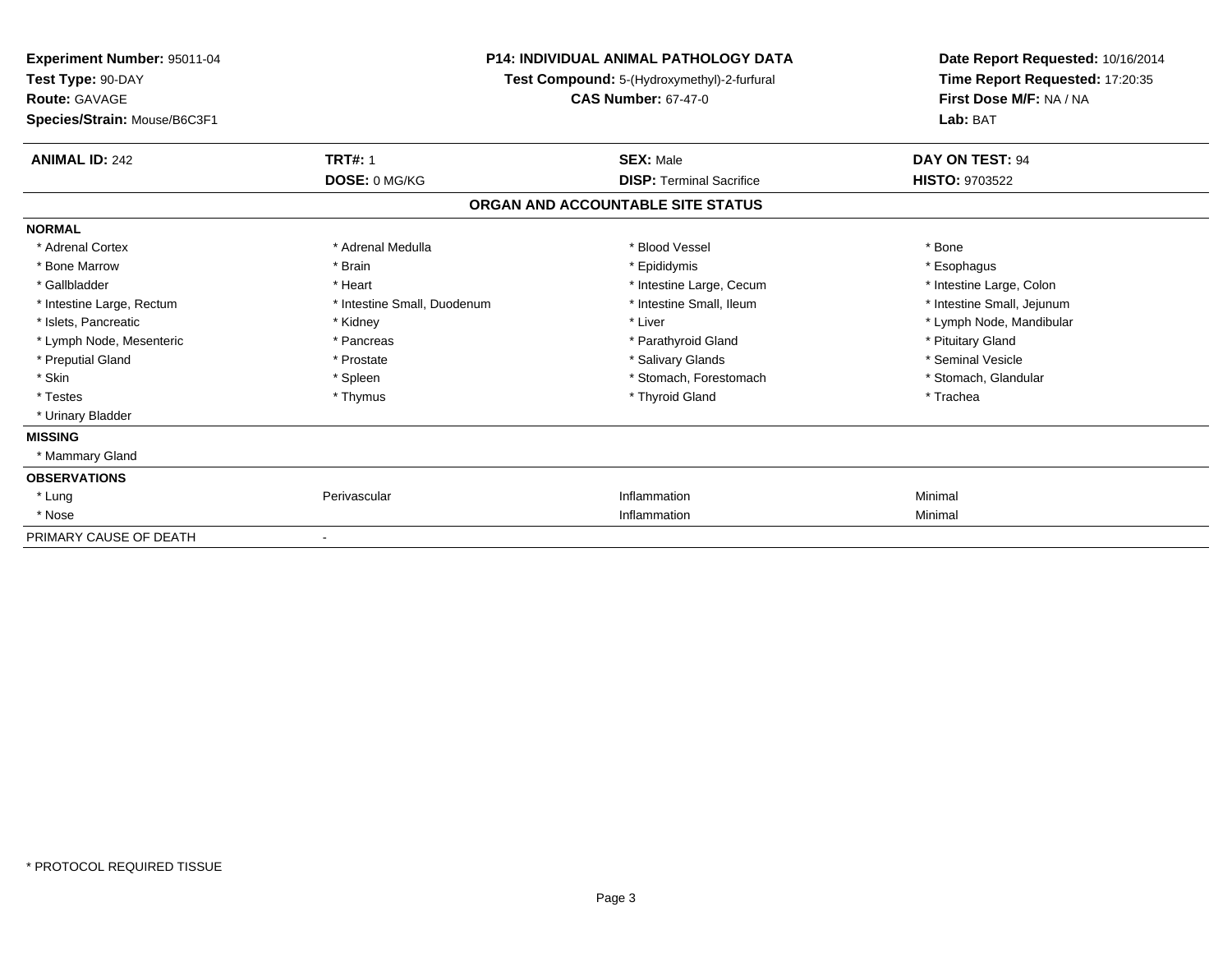| Experiment Number: 95011-04<br>Test Type: 90-DAY<br><b>Route: GAVAGE</b><br>Species/Strain: Mouse/B6C3F1 |                             | P14: INDIVIDUAL ANIMAL PATHOLOGY DATA<br>Test Compound: 5-(Hydroxymethyl)-2-furfural<br><b>CAS Number: 67-47-0</b> | Date Report Requested: 10/16/2014<br>Time Report Requested: 17:20:35<br>First Dose M/F: NA / NA<br>Lab: BAT |
|----------------------------------------------------------------------------------------------------------|-----------------------------|--------------------------------------------------------------------------------------------------------------------|-------------------------------------------------------------------------------------------------------------|
| <b>ANIMAL ID: 243</b>                                                                                    | <b>TRT#: 1</b>              | <b>SEX: Male</b>                                                                                                   | DAY ON TEST: 94                                                                                             |
|                                                                                                          | DOSE: 0 MG/KG               | <b>DISP: Terminal Sacrifice</b>                                                                                    | <b>HISTO: 9703523</b>                                                                                       |
|                                                                                                          |                             | ORGAN AND ACCOUNTABLE SITE STATUS                                                                                  |                                                                                                             |
| <b>NORMAL</b>                                                                                            |                             |                                                                                                                    |                                                                                                             |
| * Adrenal Cortex                                                                                         | * Adrenal Medulla           | * Blood Vessel                                                                                                     | * Bone                                                                                                      |
| * Bone Marrow                                                                                            | * Brain                     | * Epididymis                                                                                                       | * Esophagus                                                                                                 |
| * Gallbladder                                                                                            | * Heart                     | * Intestine Large, Cecum                                                                                           | * Intestine Large, Colon                                                                                    |
| * Intestine Large, Rectum                                                                                | * Intestine Small, Duodenum | * Intestine Small, Ileum                                                                                           | * Intestine Small, Jejunum                                                                                  |
| * Islets, Pancreatic                                                                                     | * Kidney                    | * Lymph Node, Mandibular                                                                                           | * Lymph Node, Mesenteric                                                                                    |
| * Nose                                                                                                   | * Pancreas                  | * Parathyroid Gland                                                                                                | * Pituitary Gland                                                                                           |
| * Prostate                                                                                               | * Salivary Glands           | * Seminal Vesicle                                                                                                  | * Skin                                                                                                      |
| * Spleen                                                                                                 | * Stomach, Forestomach      | * Stomach, Glandular                                                                                               | * Testes                                                                                                    |
| * Thymus                                                                                                 | * Thyroid Gland             | * Trachea                                                                                                          | * Urinary Bladder                                                                                           |
| <b>MISSING</b>                                                                                           |                             |                                                                                                                    |                                                                                                             |
| * Mammary Gland                                                                                          |                             |                                                                                                                    |                                                                                                             |
| <b>OBSERVATIONS</b>                                                                                      |                             |                                                                                                                    |                                                                                                             |
| * Liver                                                                                                  |                             | Inflammation                                                                                                       | Minimal                                                                                                     |
| * Lung                                                                                                   |                             | Pigmentation                                                                                                       | Minimal                                                                                                     |
| * Preputial Gland                                                                                        |                             | Inflammation                                                                                                       | Minimal                                                                                                     |
| PRIMARY CAUSE OF DEATH                                                                                   |                             |                                                                                                                    |                                                                                                             |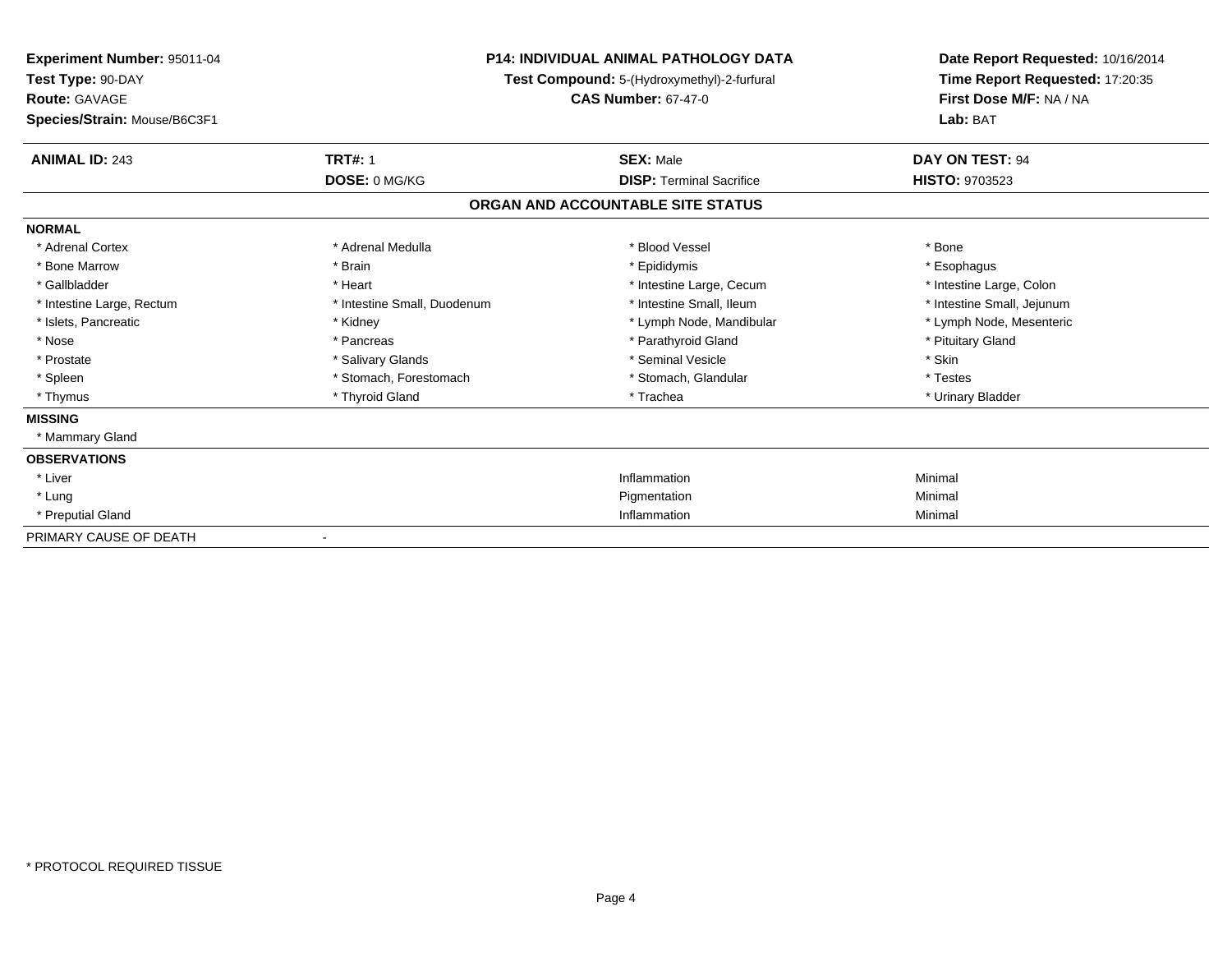| Experiment Number: 95011-04<br>Test Type: 90-DAY |                             | <b>P14: INDIVIDUAL ANIMAL PATHOLOGY DATA</b><br>Test Compound: 5-(Hydroxymethyl)-2-furfural | Date Report Requested: 10/16/2014<br>Time Report Requested: 17:20:35 |
|--------------------------------------------------|-----------------------------|---------------------------------------------------------------------------------------------|----------------------------------------------------------------------|
| <b>Route: GAVAGE</b>                             |                             | <b>CAS Number: 67-47-0</b>                                                                  | First Dose M/F: NA / NA                                              |
| Species/Strain: Mouse/B6C3F1                     |                             |                                                                                             | Lab: BAT                                                             |
| <b>ANIMAL ID: 244</b>                            | <b>TRT#: 1</b>              | <b>SEX: Male</b>                                                                            | DAY ON TEST: 94                                                      |
|                                                  | DOSE: 0 MG/KG               | <b>DISP: Terminal Sacrifice</b>                                                             | <b>HISTO: 9703524</b>                                                |
|                                                  |                             | ORGAN AND ACCOUNTABLE SITE STATUS                                                           |                                                                      |
| <b>NORMAL</b>                                    |                             |                                                                                             |                                                                      |
| * Adrenal Cortex                                 | * Adrenal Medulla           | * Blood Vessel                                                                              | * Bone                                                               |
| * Bone Marrow                                    | * Brain                     | * Epididymis                                                                                | * Esophagus                                                          |
| * Gallbladder                                    | * Heart                     | * Intestine Large, Cecum                                                                    | * Intestine Large, Colon                                             |
| * Intestine Large, Rectum                        | * Intestine Small, Duodenum | * Intestine Small, Ileum                                                                    | * Intestine Small, Jejunum                                           |
| * Islets, Pancreatic                             | * Liver                     | * Lung                                                                                      | * Lymph Node, Mandibular                                             |
| * Lymph Node, Mesenteric                         | * Nose                      | * Pancreas                                                                                  | * Parathyroid Gland                                                  |
| * Pituitary Gland                                | * Preputial Gland           | * Prostate                                                                                  | * Salivary Glands                                                    |
| * Seminal Vesicle                                | * Skin                      | * Spleen                                                                                    | * Stomach, Forestomach                                               |
| * Stomach, Glandular                             | * Testes                    | * Thymus                                                                                    | * Thyroid Gland                                                      |
| * Trachea                                        | * Urinary Bladder           |                                                                                             |                                                                      |
| <b>MISSING</b>                                   |                             |                                                                                             |                                                                      |
| * Mammary Gland                                  |                             |                                                                                             |                                                                      |
| <b>OBSERVATIONS</b>                              |                             |                                                                                             |                                                                      |
| * Kidney                                         |                             | Inflammation                                                                                | Minimal                                                              |
| PRIMARY CAUSE OF DEATH                           |                             |                                                                                             |                                                                      |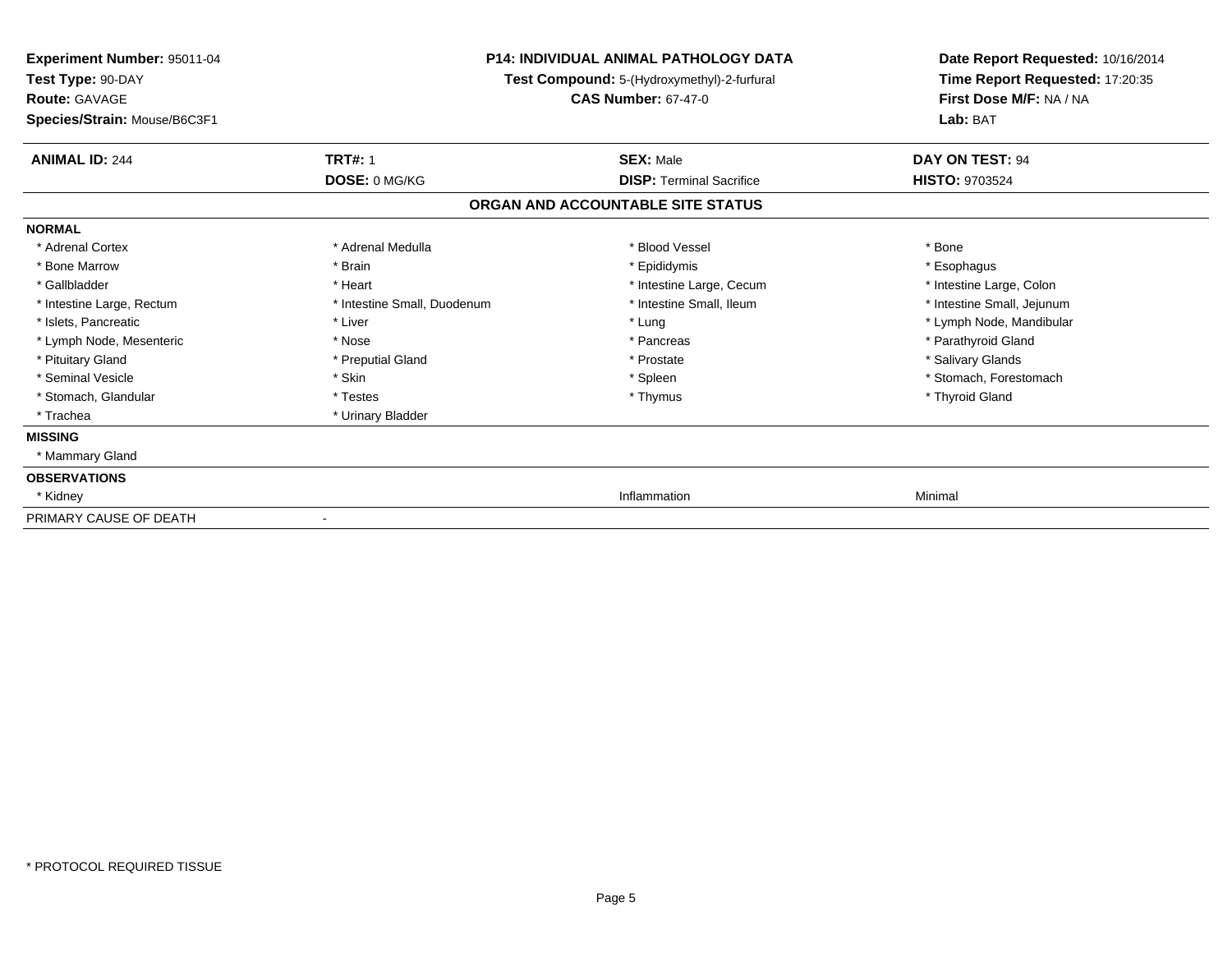| <b>Experiment Number: 95011-04</b><br>Test Type: 90-DAY<br><b>Route: GAVAGE</b> |                             | <b>P14: INDIVIDUAL ANIMAL PATHOLOGY DATA</b><br>Test Compound: 5-(Hydroxymethyl)-2-furfural<br><b>CAS Number: 67-47-0</b> | Date Report Requested: 10/16/2014<br>Time Report Requested: 17:20:35<br>First Dose M/F: NA / NA<br>Lab: BAT |
|---------------------------------------------------------------------------------|-----------------------------|---------------------------------------------------------------------------------------------------------------------------|-------------------------------------------------------------------------------------------------------------|
| Species/Strain: Mouse/B6C3F1                                                    |                             |                                                                                                                           |                                                                                                             |
| <b>ANIMAL ID: 245</b>                                                           | <b>TRT#: 1</b>              | <b>SEX: Male</b>                                                                                                          | DAY ON TEST: 94                                                                                             |
|                                                                                 | DOSE: 0 MG/KG               | <b>DISP: Terminal Sacrifice</b>                                                                                           | <b>HISTO: 9703525</b>                                                                                       |
|                                                                                 |                             | ORGAN AND ACCOUNTABLE SITE STATUS                                                                                         |                                                                                                             |
| <b>NORMAL</b>                                                                   |                             |                                                                                                                           |                                                                                                             |
| * Adrenal Cortex                                                                | * Adrenal Medulla           | * Blood Vessel                                                                                                            | * Bone                                                                                                      |
| * Bone Marrow                                                                   | * Brain                     | * Epididymis                                                                                                              | * Esophagus                                                                                                 |
| * Gallbladder                                                                   | * Heart                     | * Intestine Large, Cecum                                                                                                  | * Intestine Large, Colon                                                                                    |
| * Intestine Large, Rectum                                                       | * Intestine Small, Duodenum | * Intestine Small, Ileum                                                                                                  | * Intestine Small, Jejunum                                                                                  |
| * Islets, Pancreatic                                                            | * Kidney                    | * Liver                                                                                                                   | * Lung                                                                                                      |
| * Lymph Node, Mandibular                                                        | * Lymph Node, Mesenteric    | * Nose                                                                                                                    | * Pancreas                                                                                                  |
| * Pituitary Gland                                                               | * Preputial Gland           | * Prostate                                                                                                                | * Salivary Glands                                                                                           |
| * Seminal Vesicle                                                               | * Skin                      | * Spleen                                                                                                                  | * Stomach. Forestomach                                                                                      |
| * Stomach, Glandular                                                            | * Testes                    | * Thymus                                                                                                                  | * Thyroid Gland                                                                                             |
| * Trachea                                                                       | * Urinary Bladder           |                                                                                                                           |                                                                                                             |
| <b>MISSING</b>                                                                  |                             |                                                                                                                           |                                                                                                             |
| * Mammary Gland                                                                 | * Parathyroid Gland         |                                                                                                                           |                                                                                                             |
| PRIMARY CAUSE OF DEATH                                                          |                             |                                                                                                                           |                                                                                                             |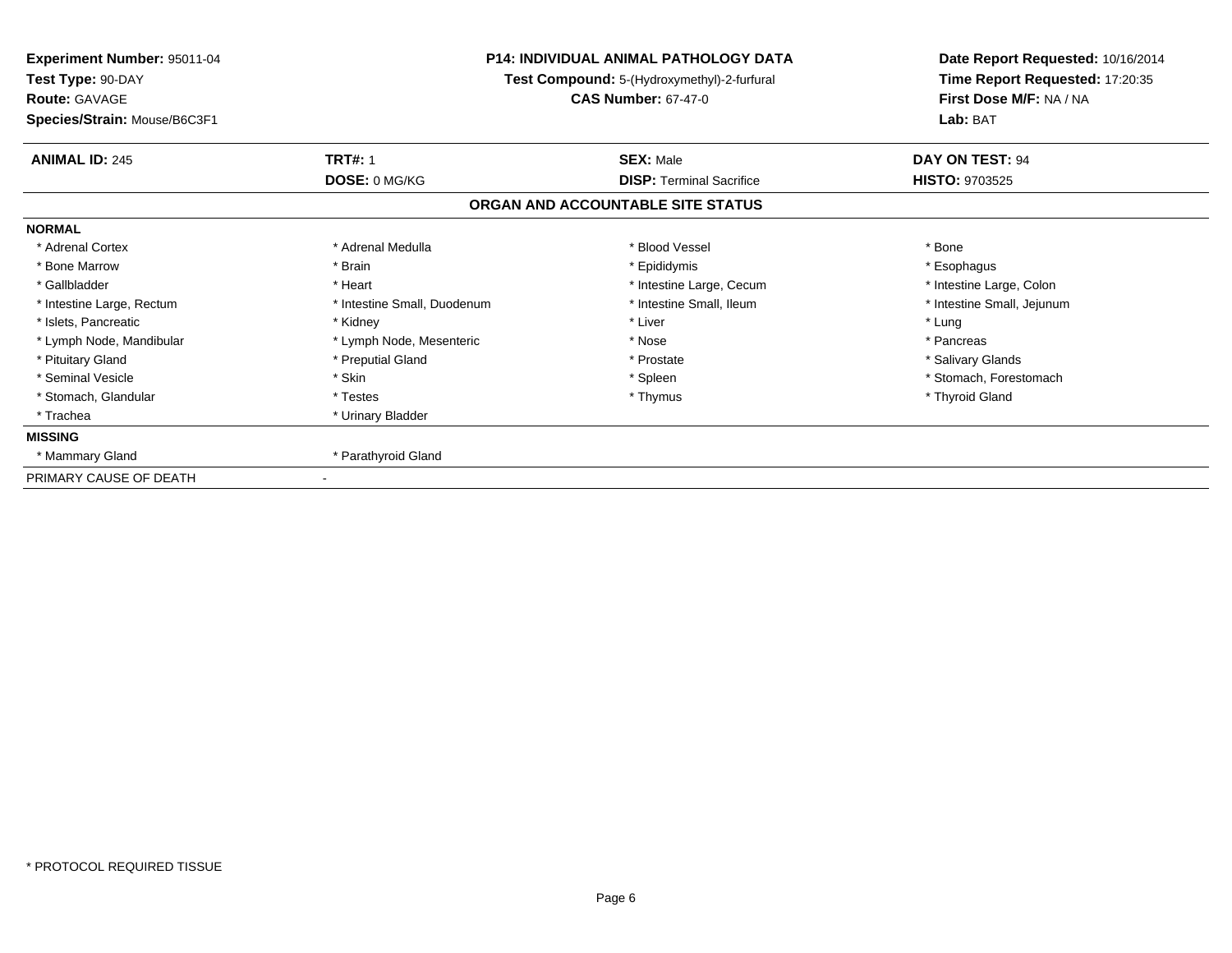| Experiment Number: 95011-04<br>Test Type: 90-DAY<br><b>Route: GAVAGE</b> |                          | <b>P14: INDIVIDUAL ANIMAL PATHOLOGY DATA</b><br>Test Compound: 5-(Hydroxymethyl)-2-furfural<br><b>CAS Number: 67-47-0</b> | Date Report Requested: 10/16/2014<br>Time Report Requested: 17:20:35<br>First Dose M/F: NA / NA |
|--------------------------------------------------------------------------|--------------------------|---------------------------------------------------------------------------------------------------------------------------|-------------------------------------------------------------------------------------------------|
| Species/Strain: Mouse/B6C3F1                                             |                          |                                                                                                                           | Lab: BAT                                                                                        |
| <b>ANIMAL ID: 246</b>                                                    | <b>TRT#: 1</b>           | <b>SEX: Male</b>                                                                                                          | DAY ON TEST: 94                                                                                 |
|                                                                          | DOSE: 0 MG/KG            | <b>DISP: Terminal Sacrifice</b>                                                                                           | <b>HISTO: 9703526</b>                                                                           |
|                                                                          |                          | ORGAN AND ACCOUNTABLE SITE STATUS                                                                                         |                                                                                                 |
| <b>NORMAL</b>                                                            |                          |                                                                                                                           |                                                                                                 |
| * Adrenal Medulla                                                        | * Blood Vessel           | * Bone                                                                                                                    | * Bone Marrow                                                                                   |
| * Brain                                                                  | * Epididymis             | * Esophagus                                                                                                               | * Gallbladder                                                                                   |
| * Heart                                                                  | * Intestine Large, Cecum | * Intestine Large, Colon                                                                                                  | * Intestine Large, Rectum                                                                       |
| * Intestine Small, Duodenum                                              | * Intestine Small, Ileum | * Intestine Small, Jejunum                                                                                                | * Islets, Pancreatic                                                                            |
| * Kidney                                                                 | * Liver                  | * Lung                                                                                                                    | * Lymph Node, Mandibular                                                                        |
| * Lymph Node, Mesenteric                                                 | * Nose                   | * Pancreas                                                                                                                | * Parathyroid Gland                                                                             |
| * Pituitary Gland                                                        | * Preputial Gland        | * Prostate                                                                                                                | * Salivary Glands                                                                               |
| * Seminal Vesicle                                                        | * Skin                   | * Spleen                                                                                                                  | * Stomach, Forestomach                                                                          |
| * Stomach, Glandular                                                     | * Testes                 | * Thymus                                                                                                                  | * Thyroid Gland                                                                                 |
| * Trachea                                                                | * Urinary Bladder        |                                                                                                                           |                                                                                                 |
| <b>MISSING</b>                                                           |                          |                                                                                                                           |                                                                                                 |
| * Mammary Gland                                                          |                          |                                                                                                                           |                                                                                                 |
| <b>OBSERVATIONS</b>                                                      |                          |                                                                                                                           |                                                                                                 |
| * Adrenal Cortex                                                         |                          | Hypertrophy                                                                                                               | Minimal                                                                                         |
| PRIMARY CAUSE OF DEATH                                                   |                          |                                                                                                                           |                                                                                                 |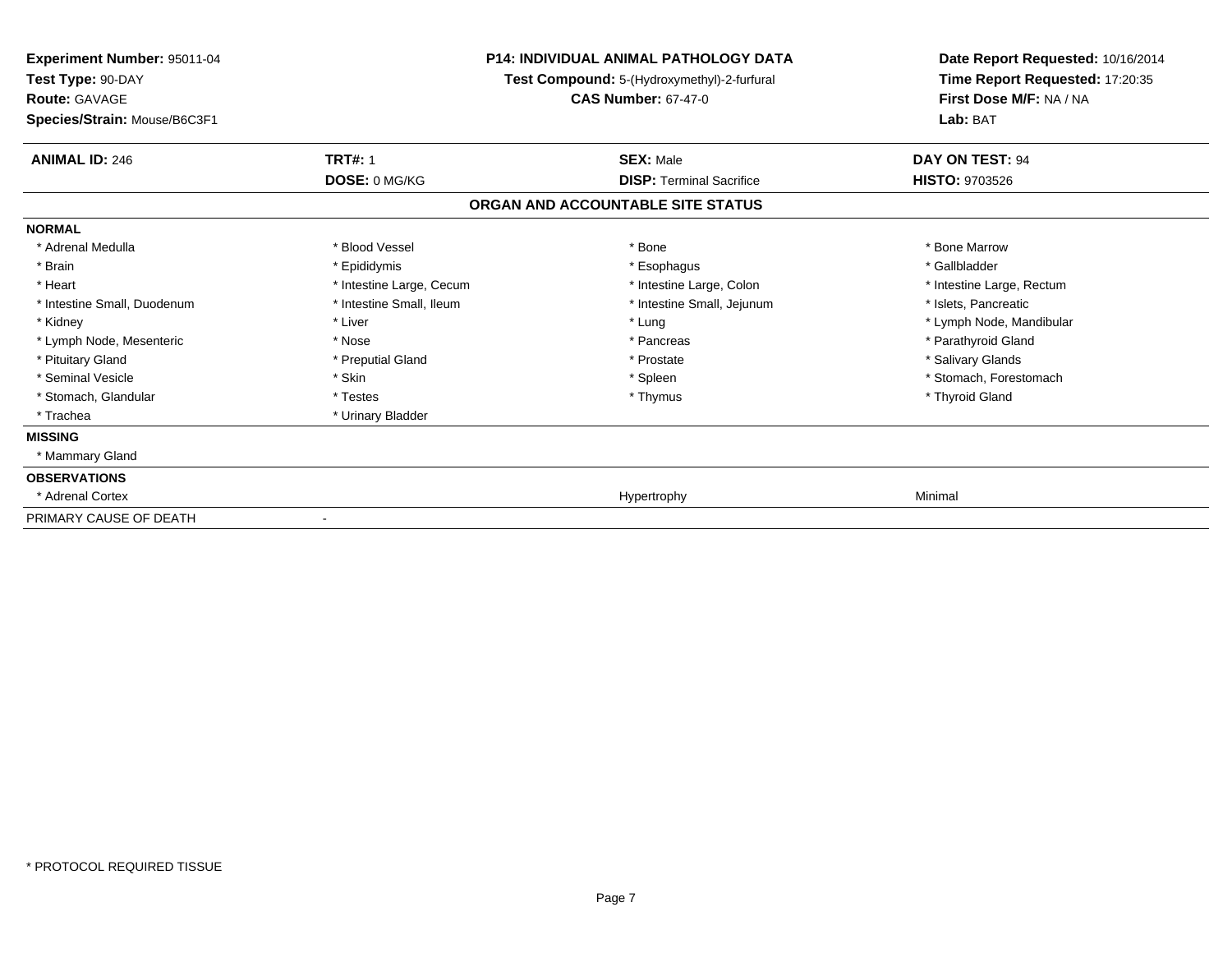| <b>Experiment Number: 95011-04</b><br>Test Type: 90-DAY<br><b>Route: GAVAGE</b><br>Species/Strain: Mouse/B6C3F1 |                             | P14: INDIVIDUAL ANIMAL PATHOLOGY DATA<br>Test Compound: 5-(Hydroxymethyl)-2-furfural<br><b>CAS Number: 67-47-0</b> | Date Report Requested: 10/16/2014<br>Time Report Requested: 17:20:35<br>First Dose M/F: NA / NA<br>Lab: BAT |
|-----------------------------------------------------------------------------------------------------------------|-----------------------------|--------------------------------------------------------------------------------------------------------------------|-------------------------------------------------------------------------------------------------------------|
| <b>ANIMAL ID: 247</b>                                                                                           | <b>TRT#: 1</b>              | <b>SEX: Male</b>                                                                                                   | DAY ON TEST: 94                                                                                             |
|                                                                                                                 | DOSE: 0 MG/KG               | <b>DISP: Terminal Sacrifice</b>                                                                                    | HISTO: 9703527                                                                                              |
|                                                                                                                 |                             | ORGAN AND ACCOUNTABLE SITE STATUS                                                                                  |                                                                                                             |
| <b>NORMAL</b>                                                                                                   |                             |                                                                                                                    |                                                                                                             |
| * Adrenal Cortex                                                                                                | * Adrenal Medulla           | * Blood Vessel                                                                                                     | * Bone                                                                                                      |
| * Bone Marrow                                                                                                   | * Brain                     | * Epididymis                                                                                                       | * Esophagus                                                                                                 |
| * Gallbladder                                                                                                   | * Heart                     | * Intestine Large, Cecum                                                                                           | * Intestine Large, Colon                                                                                    |
| * Intestine Large, Rectum                                                                                       | * Intestine Small, Duodenum | * Intestine Small. Ileum                                                                                           | * Intestine Small, Jejunum                                                                                  |
| * Islets, Pancreatic                                                                                            | * Lung                      | * Lymph Node, Mandibular                                                                                           | * Lymph Node, Mesenteric                                                                                    |
| * Nose                                                                                                          | * Pancreas                  | * Parathyroid Gland                                                                                                | * Pituitary Gland                                                                                           |
| * Preputial Gland                                                                                               | * Prostate                  | * Salivary Glands                                                                                                  | * Seminal Vesicle                                                                                           |
| * Skin                                                                                                          | * Spleen                    | * Stomach, Forestomach                                                                                             | * Stomach, Glandular                                                                                        |
| * Testes                                                                                                        | * Thymus                    | * Thyroid Gland                                                                                                    | * Trachea                                                                                                   |
| * Urinary Bladder                                                                                               |                             |                                                                                                                    |                                                                                                             |
| <b>MISSING</b>                                                                                                  |                             |                                                                                                                    |                                                                                                             |
| * Mammary Gland                                                                                                 |                             |                                                                                                                    |                                                                                                             |
| <b>OBSERVATIONS</b>                                                                                             |                             |                                                                                                                    |                                                                                                             |
| * Kidney                                                                                                        |                             | <b>Cytoplasmic Alteration</b>                                                                                      | Minimal                                                                                                     |
| * Liver                                                                                                         |                             | Inflammation                                                                                                       | Minimal                                                                                                     |
| PRIMARY CAUSE OF DEATH                                                                                          |                             |                                                                                                                    |                                                                                                             |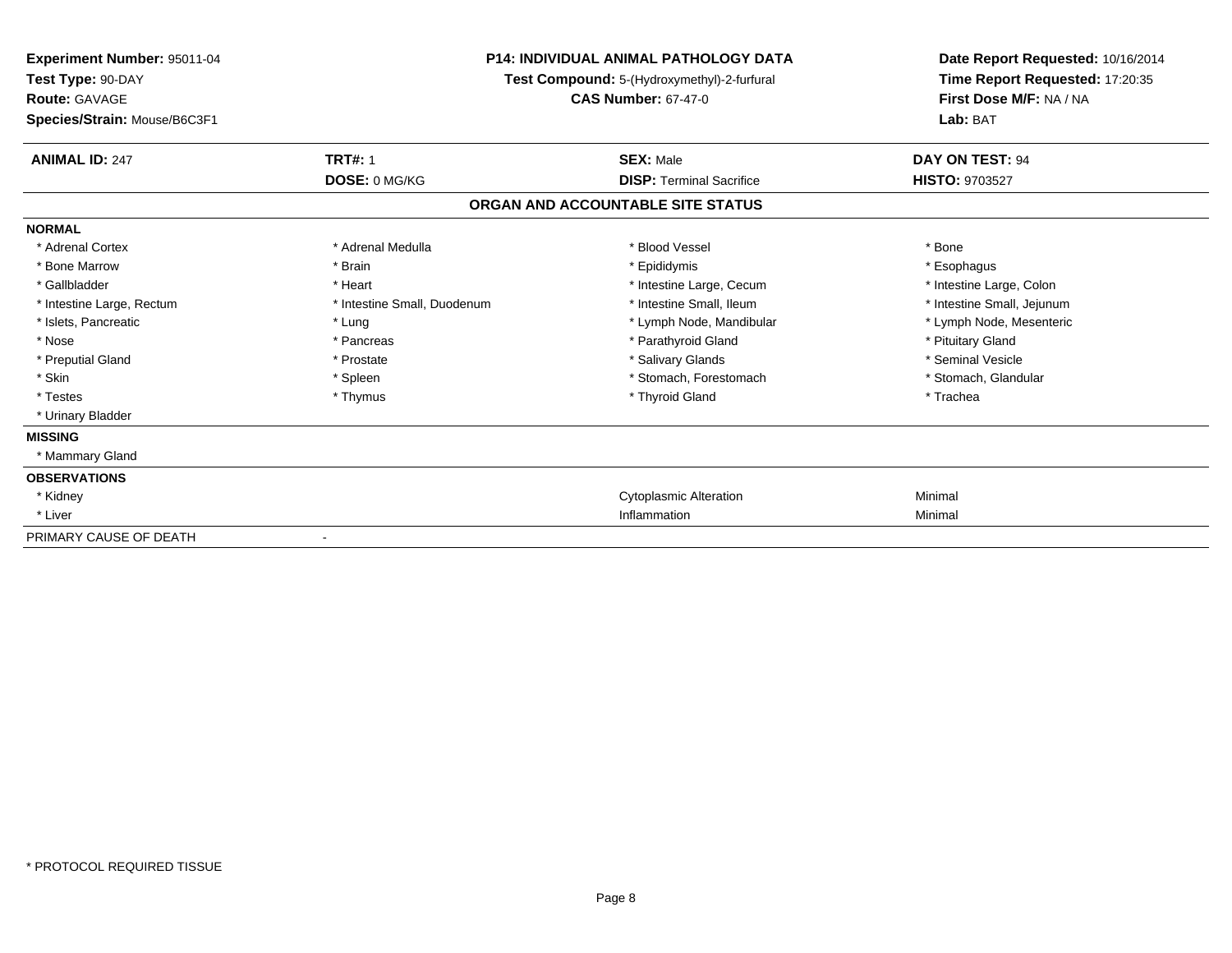| Experiment Number: 95011-04<br>Test Type: 90-DAY<br><b>Route: GAVAGE</b><br>Species/Strain: Mouse/B6C3F1 |                             | <b>P14: INDIVIDUAL ANIMAL PATHOLOGY DATA</b><br>Test Compound: 5-(Hydroxymethyl)-2-furfural<br><b>CAS Number: 67-47-0</b> | Date Report Requested: 10/16/2014<br>Time Report Requested: 17:20:35<br>First Dose M/F: NA / NA<br>Lab: BAT |
|----------------------------------------------------------------------------------------------------------|-----------------------------|---------------------------------------------------------------------------------------------------------------------------|-------------------------------------------------------------------------------------------------------------|
| <b>ANIMAL ID: 248</b>                                                                                    | <b>TRT#: 1</b>              | <b>SEX: Male</b>                                                                                                          | DAY ON TEST: 94                                                                                             |
|                                                                                                          | DOSE: 0 MG/KG               | <b>DISP: Terminal Sacrifice</b>                                                                                           | <b>HISTO: 9703528</b>                                                                                       |
|                                                                                                          |                             | ORGAN AND ACCOUNTABLE SITE STATUS                                                                                         |                                                                                                             |
| <b>NORMAL</b>                                                                                            |                             |                                                                                                                           |                                                                                                             |
| * Adrenal Cortex                                                                                         | * Adrenal Medulla           | * Blood Vessel                                                                                                            | * Bone                                                                                                      |
| * Bone Marrow                                                                                            | * Brain                     | * Epididymis                                                                                                              | * Esophagus                                                                                                 |
| * Gallbladder                                                                                            | * Heart                     | * Intestine Large, Cecum                                                                                                  | * Intestine Large, Colon                                                                                    |
| * Intestine Large, Rectum                                                                                | * Intestine Small, Duodenum | * Intestine Small, Ileum                                                                                                  | * Intestine Small, Jejunum                                                                                  |
| * Islets, Pancreatic                                                                                     | * Kidney                    | * Liver                                                                                                                   | * Lung                                                                                                      |
| * Lymph Node, Mandibular                                                                                 | * Lymph Node, Mesenteric    | * Nose                                                                                                                    | * Pancreas                                                                                                  |
| * Parathyroid Gland                                                                                      | * Pituitary Gland           | * Preputial Gland                                                                                                         | * Prostate                                                                                                  |
| * Salivary Glands                                                                                        | * Seminal Vesicle           | * Skin                                                                                                                    | * Spleen                                                                                                    |
| * Stomach, Forestomach                                                                                   | * Stomach, Glandular        | * Testes                                                                                                                  | * Thymus                                                                                                    |
| * Thyroid Gland                                                                                          | * Trachea                   | * Urinary Bladder                                                                                                         |                                                                                                             |
| <b>MISSING</b>                                                                                           |                             |                                                                                                                           |                                                                                                             |
| * Mammary Gland                                                                                          |                             |                                                                                                                           |                                                                                                             |
| PRIMARY CAUSE OF DEATH                                                                                   |                             |                                                                                                                           |                                                                                                             |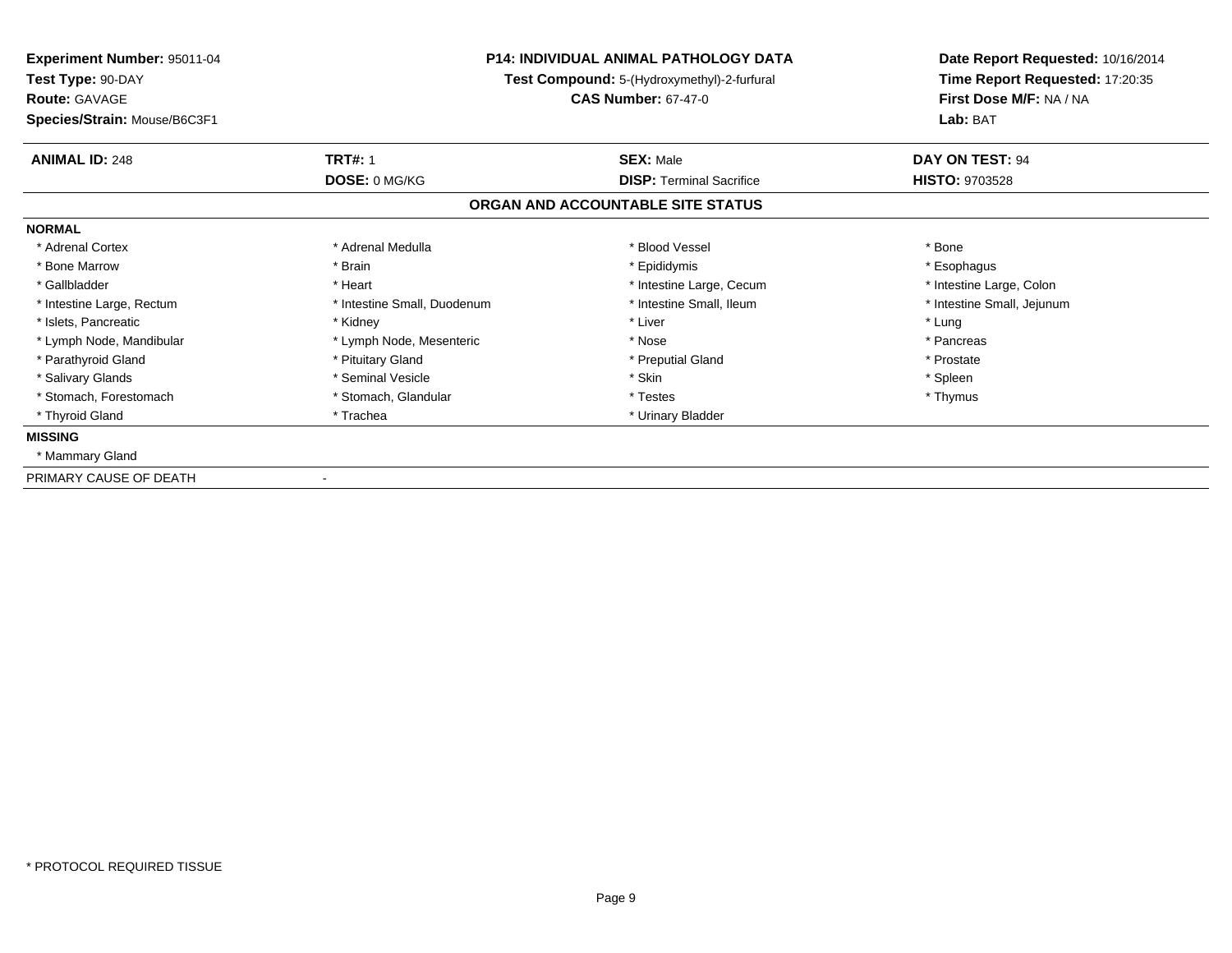| <b>Experiment Number: 95011-04</b><br>Test Type: 90-DAY<br><b>Route: GAVAGE</b><br>Species/Strain: Mouse/B6C3F1 |                            | <b>P14: INDIVIDUAL ANIMAL PATHOLOGY DATA</b><br>Test Compound: 5-(Hydroxymethyl)-2-furfural<br><b>CAS Number: 67-47-0</b> | Date Report Requested: 10/16/2014<br>Time Report Requested: 17:20:35<br>First Dose M/F: NA / NA<br>Lab: BAT |
|-----------------------------------------------------------------------------------------------------------------|----------------------------|---------------------------------------------------------------------------------------------------------------------------|-------------------------------------------------------------------------------------------------------------|
| <b>ANIMAL ID: 249</b>                                                                                           | <b>TRT#: 1</b>             | <b>SEX: Male</b>                                                                                                          | DAY ON TEST: 94                                                                                             |
|                                                                                                                 | DOSE: 0 MG/KG              | <b>DISP:</b> Terminal Sacrifice                                                                                           | <b>HISTO: 9703529</b>                                                                                       |
|                                                                                                                 |                            | ORGAN AND ACCOUNTABLE SITE STATUS                                                                                         |                                                                                                             |
| <b>NORMAL</b>                                                                                                   |                            |                                                                                                                           |                                                                                                             |
| * Adrenal Cortex                                                                                                | * Blood Vessel             | * Bone                                                                                                                    | * Bone Marrow                                                                                               |
| * Brain                                                                                                         | * Epididymis               | * Gallbladder                                                                                                             | * Heart                                                                                                     |
| * Intestine Large, Cecum                                                                                        | * Intestine Large, Colon   | * Intestine Large, Rectum                                                                                                 | * Intestine Small, Duodenum                                                                                 |
| * Intestine Small, Ileum                                                                                        | * Intestine Small, Jejunum | * Islets, Pancreatic                                                                                                      | * Kidney                                                                                                    |
| * Liver                                                                                                         | * Lung                     | * Lymph Node, Mandibular                                                                                                  | * Lymph Node, Mesenteric                                                                                    |
| * Nose                                                                                                          | * Pancreas                 | * Preputial Gland                                                                                                         | * Prostate                                                                                                  |
| * Salivary Glands                                                                                               | * Seminal Vesicle          | * Skin                                                                                                                    | * Spleen                                                                                                    |
| * Stomach, Forestomach                                                                                          | * Stomach, Glandular       | * Testes                                                                                                                  | * Thymus                                                                                                    |
| * Thyroid Gland                                                                                                 | * Trachea                  | * Urinary Bladder                                                                                                         |                                                                                                             |
| <b>MISSING</b>                                                                                                  |                            |                                                                                                                           |                                                                                                             |
| * Adrenal Medulla                                                                                               | * Mammary Gland            | * Parathyroid Gland                                                                                                       | * Pituitary Gland                                                                                           |
| <b>OBSERVATIONS</b>                                                                                             |                            |                                                                                                                           |                                                                                                             |
| * Esophagus                                                                                                     | Periesoph Tiss             | Inflammation                                                                                                              | Minimal                                                                                                     |
| PRIMARY CAUSE OF DEATH                                                                                          |                            |                                                                                                                           |                                                                                                             |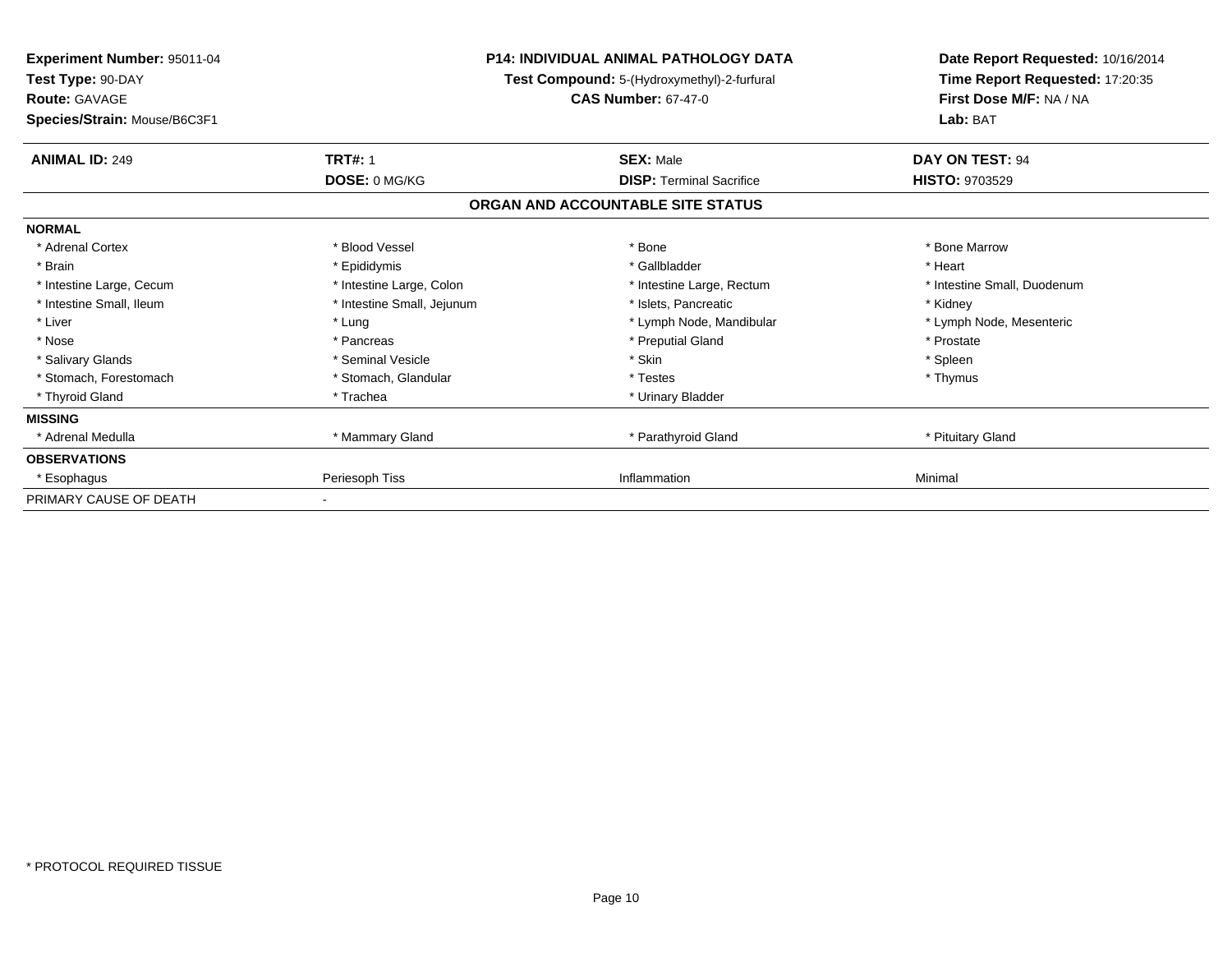| <b>Experiment Number: 95011-04</b><br>Test Type: 90-DAY |                          | <b>P14: INDIVIDUAL ANIMAL PATHOLOGY DATA</b><br>Test Compound: 5-(Hydroxymethyl)-2-furfural | Date Report Requested: 10/16/2014<br>Time Report Requested: 17:20:35 |
|---------------------------------------------------------|--------------------------|---------------------------------------------------------------------------------------------|----------------------------------------------------------------------|
| <b>Route: GAVAGE</b><br>Species/Strain: Mouse/B6C3F1    |                          | <b>CAS Number: 67-47-0</b>                                                                  | First Dose M/F: NA / NA<br>Lab: BAT                                  |
| <b>ANIMAL ID: 250</b>                                   | <b>TRT#: 1</b>           | <b>SEX: Male</b>                                                                            | DAY ON TEST: 94                                                      |
|                                                         | DOSE: 0 MG/KG            | <b>DISP: Terminal Sacrifice</b>                                                             | <b>HISTO: 9703530</b>                                                |
|                                                         |                          | ORGAN AND ACCOUNTABLE SITE STATUS                                                           |                                                                      |
| <b>NORMAL</b>                                           |                          |                                                                                             |                                                                      |
| * Adrenal Cortex                                        | * Adrenal Medulla        | * Blood Vessel                                                                              | * Bone                                                               |
| * Bone Marrow                                           | * Brain                  | * Epididymis                                                                                | * Gallbladder                                                        |
| * Heart                                                 | * Intestine Large, Cecum | * Intestine Large, Colon                                                                    | * Intestine Large, Rectum                                            |
| * Intestine Small, Duodenum                             | * Intestine Small, Ileum | * Intestine Small, Jejunum                                                                  | * Islets, Pancreatic                                                 |
| * Kidney                                                | * Liver                  | * Lung                                                                                      | * Lymph Node, Mandibular                                             |
| * Lymph Node, Mesenteric                                | * Nose                   | * Pancreas                                                                                  | * Parathyroid Gland                                                  |
| * Pituitary Gland                                       | * Preputial Gland        | * Prostate                                                                                  | * Salivary Glands                                                    |
| * Seminal Vesicle                                       | * Skin                   | * Spleen                                                                                    | * Stomach, Forestomach                                               |
| * Stomach, Glandular                                    | * Testes                 | * Thymus                                                                                    | * Thyroid Gland                                                      |
| * Trachea                                               | * Urinary Bladder        |                                                                                             |                                                                      |
| <b>MISSING</b>                                          |                          |                                                                                             |                                                                      |
| * Mammary Gland                                         |                          |                                                                                             |                                                                      |
| <b>OBSERVATIONS</b>                                     |                          |                                                                                             |                                                                      |
| * Esophagus                                             | <b>Muscularis</b>        | Inflammation                                                                                | Minimal                                                              |
| PRIMARY CAUSE OF DEATH                                  |                          |                                                                                             |                                                                      |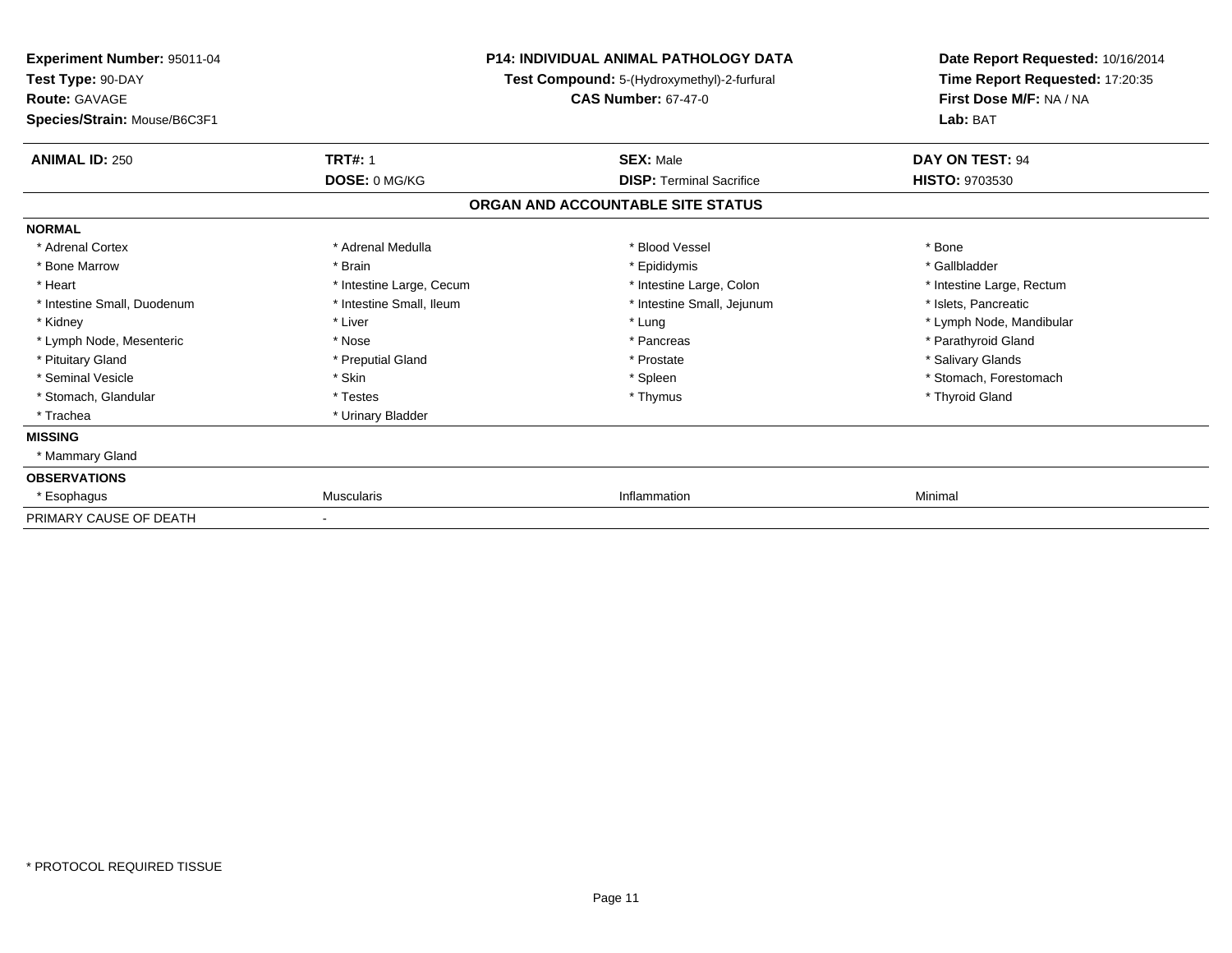| Experiment Number: 95011-04<br>Test Type: 90-DAY |                       | <b>P14: INDIVIDUAL ANIMAL PATHOLOGY DATA</b> | Date Report Requested: 10/16/2014 |  |
|--------------------------------------------------|-----------------------|----------------------------------------------|-----------------------------------|--|
|                                                  |                       | Test Compound: 5-(Hydroxymethyl)-2-furfural  | Time Report Requested: 17:20:35   |  |
| <b>Route: GAVAGE</b>                             |                       | <b>CAS Number: 67-47-0</b>                   | First Dose M/F: NA / NA           |  |
| Species/Strain: Mouse/B6C3F1                     |                       |                                              | Lab: BAT                          |  |
| <b>ANIMAL ID: 251</b>                            | TRT#: 3               | <b>SEX: Male</b>                             | DAY ON TEST: 94                   |  |
|                                                  | <b>DOSE: 47 MG/KG</b> | <b>DISP:</b> Terminal Sacrifice              | <b>HISTO: 9703531</b>             |  |
|                                                  |                       | ORGAN AND ACCOUNTABLE SITE STATUS            |                                   |  |
| <b>NORMAL</b>                                    |                       |                                              |                                   |  |
| Kidney                                           |                       |                                              |                                   |  |
| PRIMARY CAUSE OF DEATH                           |                       |                                              |                                   |  |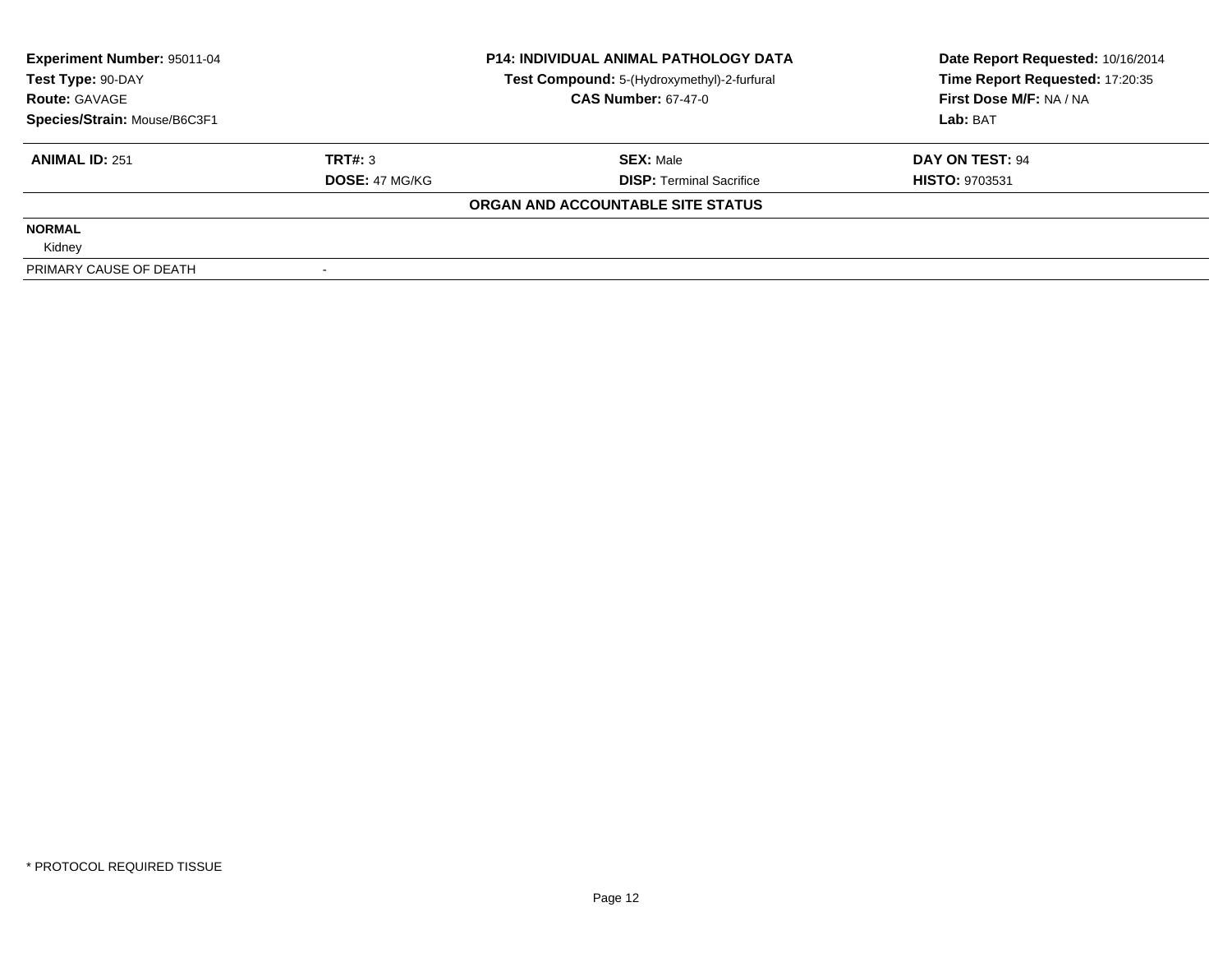| <b>Experiment Number: 95011-04</b> |                       | <b>P14: INDIVIDUAL ANIMAL PATHOLOGY DATA</b> | Date Report Requested: 10/16/2014 |
|------------------------------------|-----------------------|----------------------------------------------|-----------------------------------|
| Test Type: 90-DAY                  |                       | Test Compound: 5-(Hydroxymethyl)-2-furfural  | Time Report Requested: 17:20:35   |
| <b>Route: GAVAGE</b>               |                       | <b>CAS Number: 67-47-0</b>                   | First Dose M/F: NA / NA           |
| Species/Strain: Mouse/B6C3F1       |                       |                                              | Lab: BAT                          |
| <b>ANIMAL ID: 252</b>              | TRT#: 3               | <b>SEX: Male</b>                             | DAY ON TEST: 94                   |
|                                    | <b>DOSE: 47 MG/KG</b> | <b>DISP:</b> Terminal Sacrifice              | <b>HISTO: 9703532</b>             |
|                                    |                       | ORGAN AND ACCOUNTABLE SITE STATUS            |                                   |
| <b>NORMAL</b>                      |                       |                                              |                                   |
| Kidney                             |                       |                                              |                                   |
| PRIMARY CAUSE OF DEATH             |                       |                                              |                                   |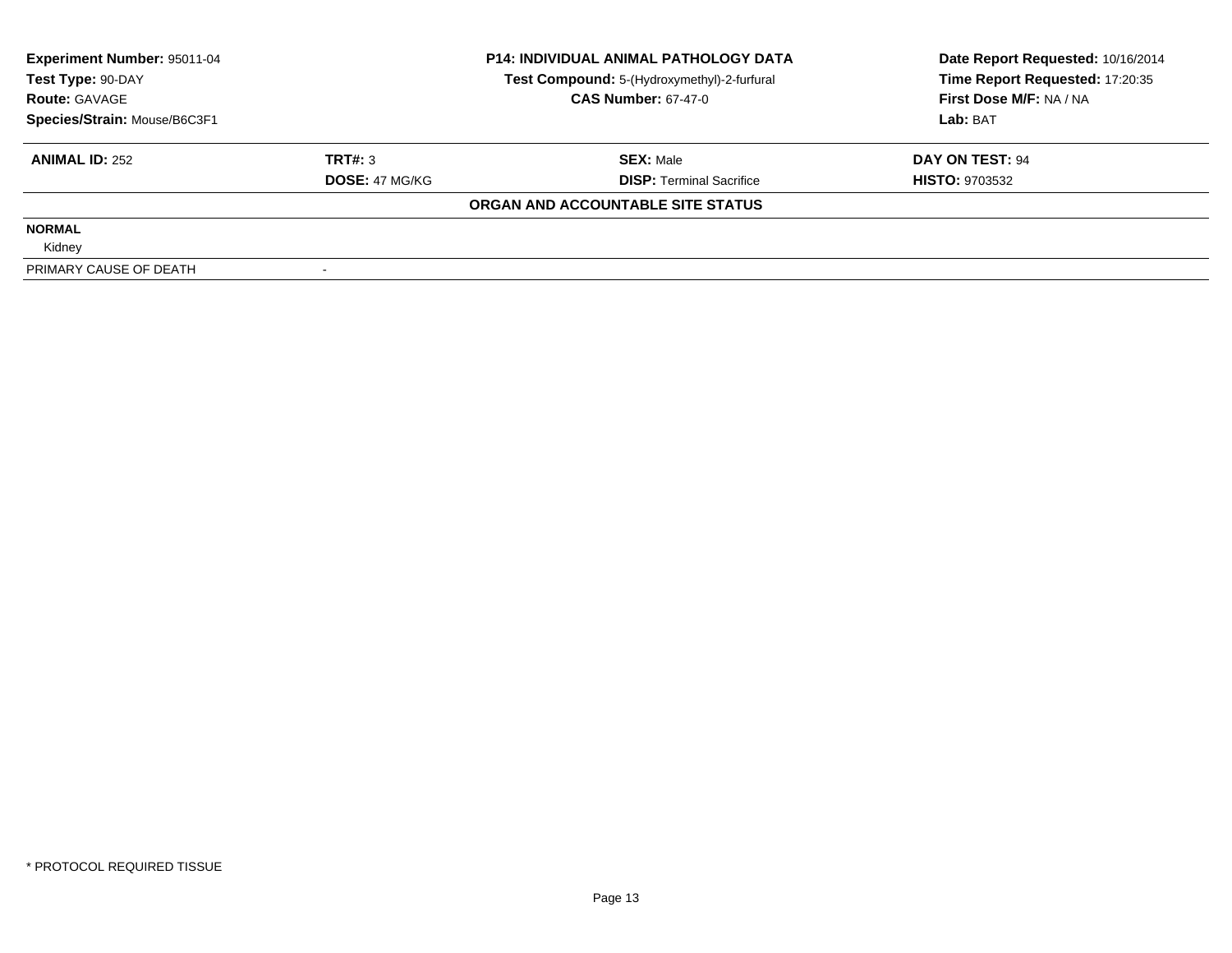| <b>Experiment Number: 95011-04</b> |                       | <b>P14: INDIVIDUAL ANIMAL PATHOLOGY DATA</b> | Date Report Requested: 10/16/2014 |
|------------------------------------|-----------------------|----------------------------------------------|-----------------------------------|
| Test Type: 90-DAY                  |                       | Test Compound: 5-(Hydroxymethyl)-2-furfural  | Time Report Requested: 17:20:35   |
| <b>Route: GAVAGE</b>               |                       | <b>CAS Number: 67-47-0</b>                   | First Dose M/F: NA / NA           |
| Species/Strain: Mouse/B6C3F1       |                       |                                              | Lab: BAT                          |
| <b>ANIMAL ID: 253</b>              | TRT#: 3               | <b>SEX: Male</b>                             | DAY ON TEST: 94                   |
|                                    | <b>DOSE: 47 MG/KG</b> | <b>DISP:</b> Terminal Sacrifice              | <b>HISTO: 9703533</b>             |
|                                    |                       | ORGAN AND ACCOUNTABLE SITE STATUS            |                                   |
| <b>NORMAL</b>                      |                       |                                              |                                   |
| Kidney                             |                       |                                              |                                   |
| PRIMARY CAUSE OF DEATH             |                       |                                              |                                   |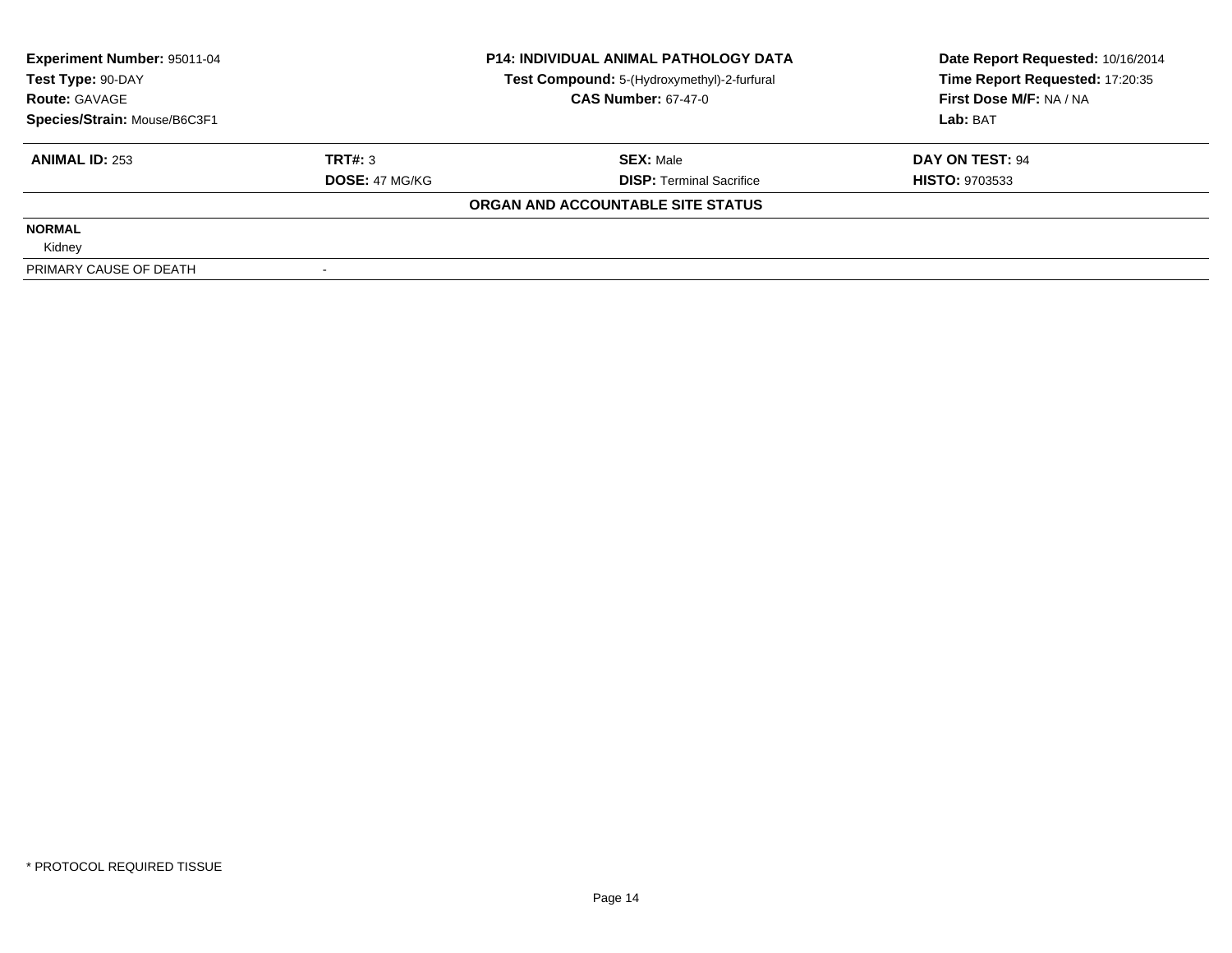| <b>Experiment Number: 95011-04</b> |                       | <b>P14: INDIVIDUAL ANIMAL PATHOLOGY DATA</b> | Date Report Requested: 10/16/2014 |
|------------------------------------|-----------------------|----------------------------------------------|-----------------------------------|
| Test Type: 90-DAY                  |                       | Test Compound: 5-(Hydroxymethyl)-2-furfural  | Time Report Requested: 17:20:35   |
| <b>Route: GAVAGE</b>               |                       | <b>CAS Number: 67-47-0</b>                   | First Dose M/F: NA / NA           |
| Species/Strain: Mouse/B6C3F1       |                       |                                              | Lab: BAT                          |
| <b>ANIMAL ID: 254</b>              | TRT#: 3               | <b>SEX: Male</b>                             | DAY ON TEST: 94                   |
|                                    | <b>DOSE: 47 MG/KG</b> | <b>DISP: Terminal Sacrifice</b>              | <b>HISTO: 9703534</b>             |
|                                    |                       | ORGAN AND ACCOUNTABLE SITE STATUS            |                                   |
| <b>NORMAL</b>                      |                       |                                              |                                   |
| Kidney                             |                       |                                              |                                   |
| PRIMARY CAUSE OF DEATH             |                       |                                              |                                   |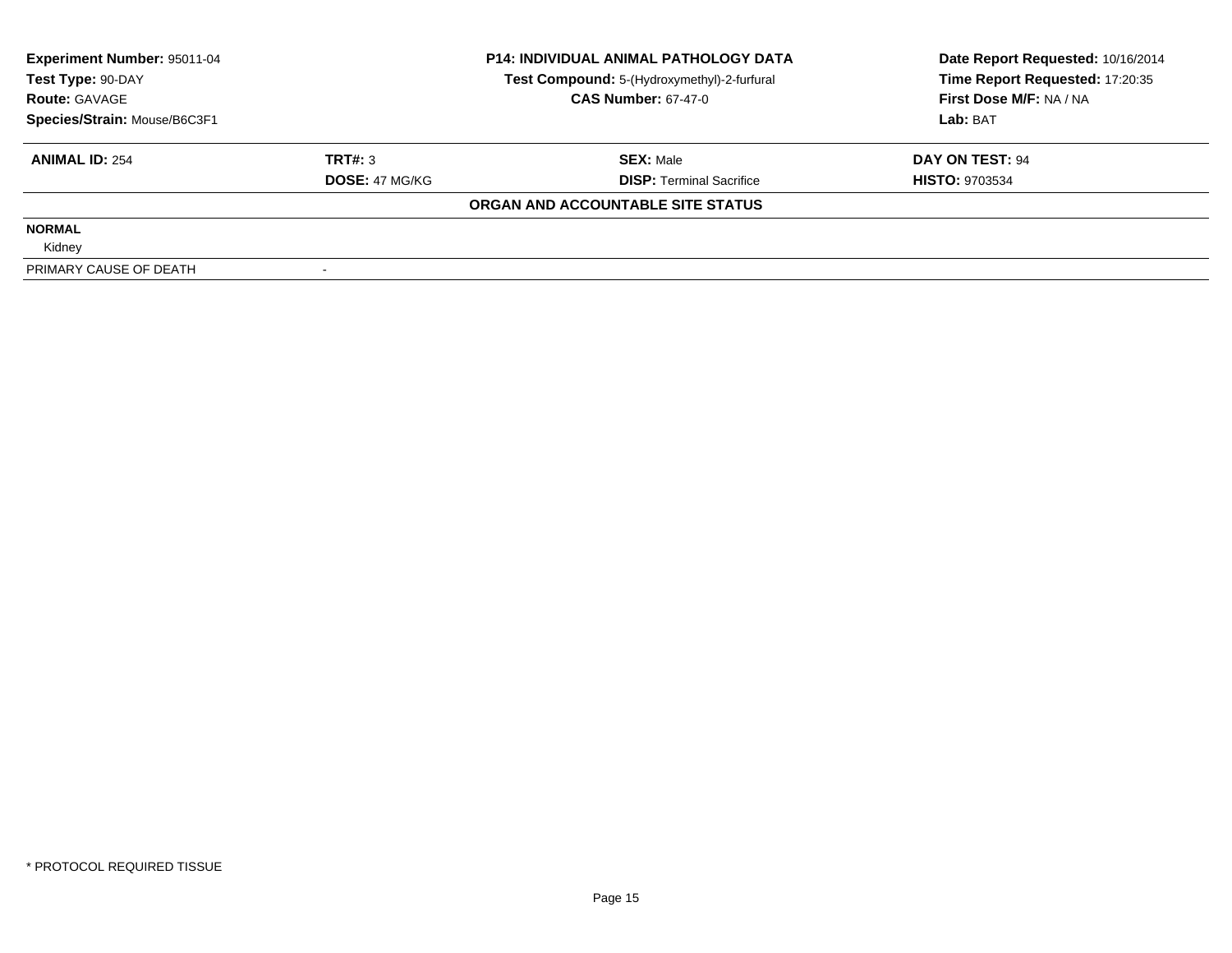| Experiment Number: 95011-04  |                       | <b>P14: INDIVIDUAL ANIMAL PATHOLOGY DATA</b> | Date Report Requested: 10/16/2014 |
|------------------------------|-----------------------|----------------------------------------------|-----------------------------------|
| Test Type: 90-DAY            |                       | Test Compound: 5-(Hydroxymethyl)-2-furfural  | Time Report Requested: 17:20:35   |
| <b>Route: GAVAGE</b>         |                       | <b>CAS Number: 67-47-0</b>                   | First Dose M/F: NA / NA           |
| Species/Strain: Mouse/B6C3F1 |                       |                                              | Lab: BAT                          |
| <b>ANIMAL ID: 255</b>        | TRT#: 3               | <b>SEX: Male</b>                             | DAY ON TEST: 94                   |
|                              | <b>DOSE: 47 MG/KG</b> | <b>DISP:</b> Terminal Sacrifice              | <b>HISTO: 9703535</b>             |
|                              |                       | ORGAN AND ACCOUNTABLE SITE STATUS            |                                   |
| <b>NORMAL</b>                |                       |                                              |                                   |
| Kidney                       |                       |                                              |                                   |
| PRIMARY CAUSE OF DEATH       |                       |                                              |                                   |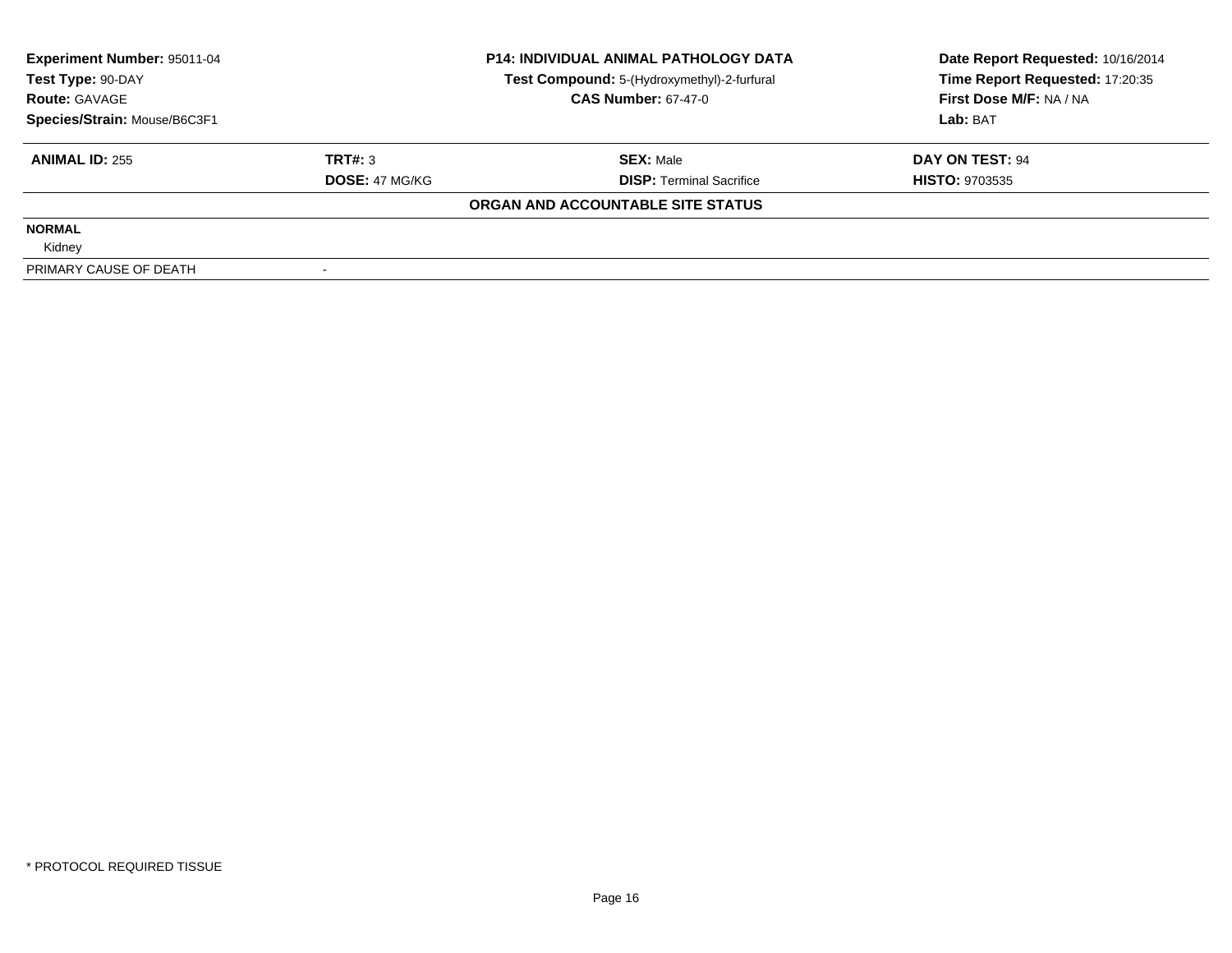| Experiment Number: 95011-04  |                       | <b>P14: INDIVIDUAL ANIMAL PATHOLOGY DATA</b> | Date Report Requested: 10/16/2014 |
|------------------------------|-----------------------|----------------------------------------------|-----------------------------------|
| Test Type: 90-DAY            |                       | Test Compound: 5-(Hydroxymethyl)-2-furfural  | Time Report Requested: 17:20:35   |
| <b>Route: GAVAGE</b>         |                       | <b>CAS Number: 67-47-0</b>                   | First Dose M/F: NA / NA           |
| Species/Strain: Mouse/B6C3F1 |                       |                                              | Lab: BAT                          |
| <b>ANIMAL ID: 256</b>        | TRT#: 3               | <b>SEX: Male</b>                             | DAY ON TEST: 94                   |
|                              | <b>DOSE: 47 MG/KG</b> | <b>DISP:</b> Terminal Sacrifice              | <b>HISTO: 9703536</b>             |
|                              |                       | ORGAN AND ACCOUNTABLE SITE STATUS            |                                   |
| <b>NORMAL</b>                |                       |                                              |                                   |
| Kidney                       |                       |                                              |                                   |
| PRIMARY CAUSE OF DEATH       |                       |                                              |                                   |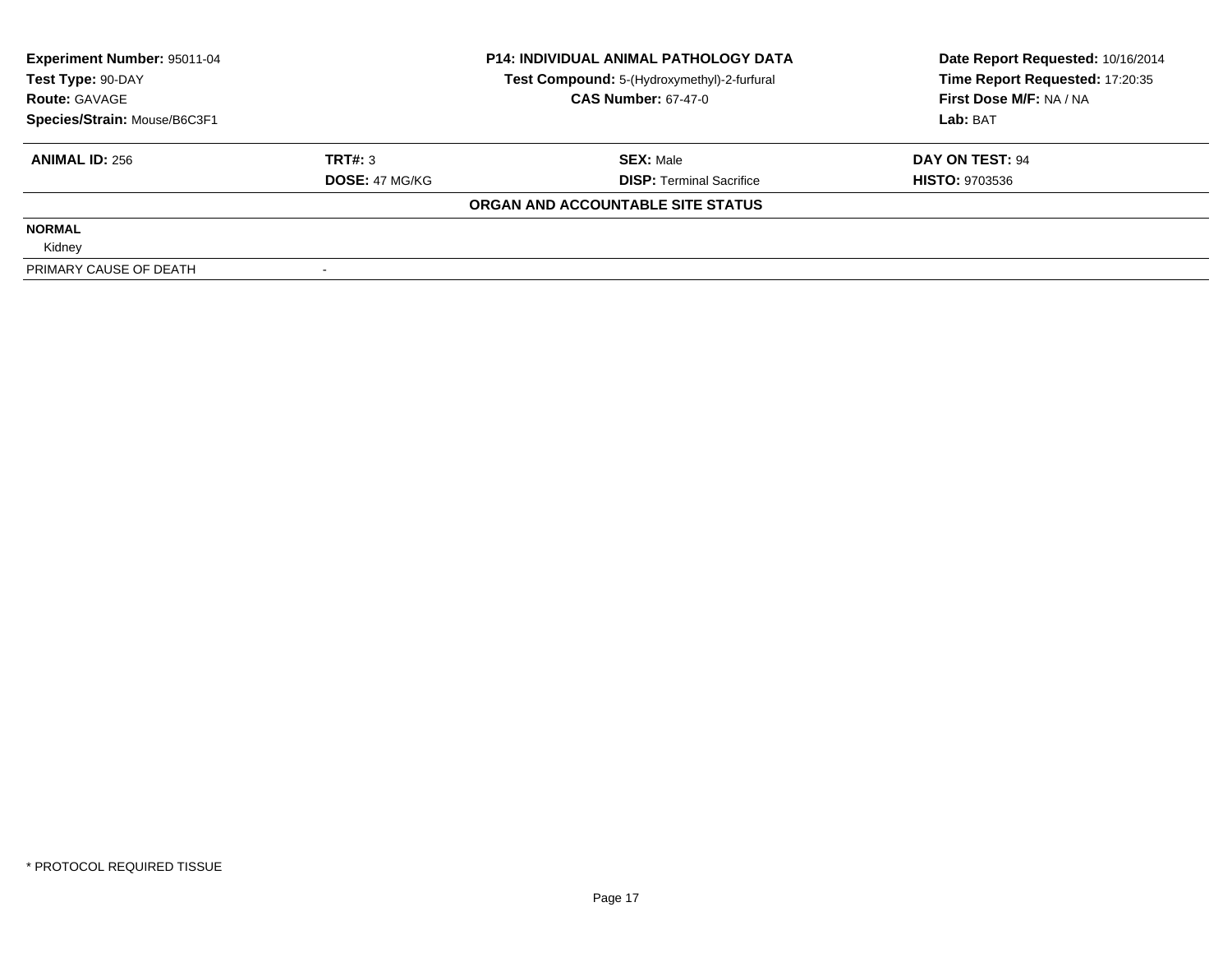| <b>Experiment Number: 95011-04</b> |                       | <b>P14: INDIVIDUAL ANIMAL PATHOLOGY DATA</b> | Date Report Requested: 10/16/2014 |
|------------------------------------|-----------------------|----------------------------------------------|-----------------------------------|
| Test Type: 90-DAY                  |                       | Test Compound: 5-(Hydroxymethyl)-2-furfural  | Time Report Requested: 17:20:35   |
| <b>Route: GAVAGE</b>               |                       | <b>CAS Number: 67-47-0</b>                   | First Dose M/F: NA / NA           |
| Species/Strain: Mouse/B6C3F1       |                       |                                              | Lab: BAT                          |
| <b>ANIMAL ID: 257</b>              | TRT#: 3               | <b>SEX: Male</b>                             | DAY ON TEST: 94                   |
|                                    | <b>DOSE: 47 MG/KG</b> | <b>DISP:</b> Terminal Sacrifice              | <b>HISTO: 9703537</b>             |
|                                    |                       | ORGAN AND ACCOUNTABLE SITE STATUS            |                                   |
| <b>NORMAL</b>                      |                       |                                              |                                   |
| Kidney                             |                       |                                              |                                   |
| PRIMARY CAUSE OF DEATH             |                       |                                              |                                   |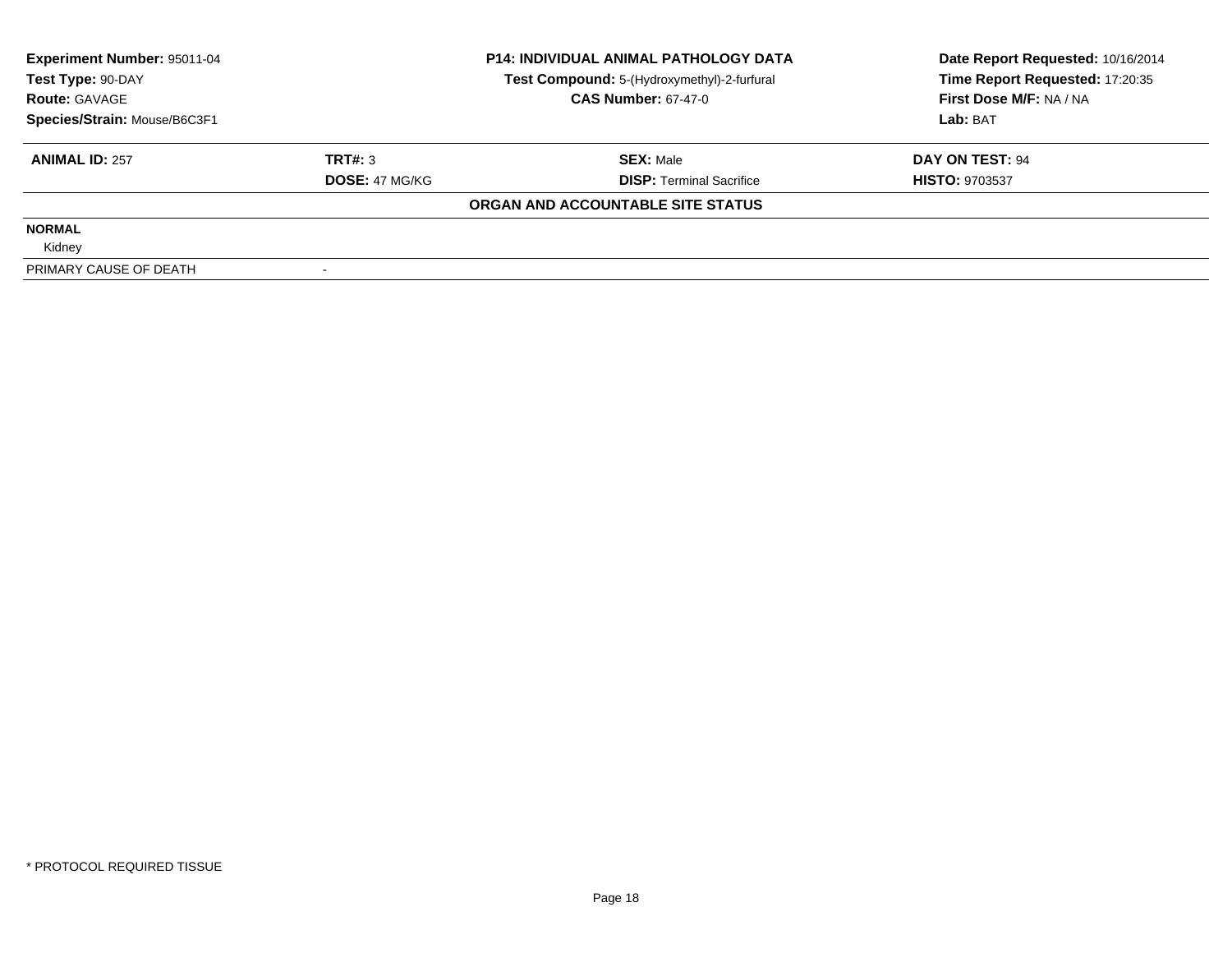| Experiment Number: 95011-04  |                       | <b>P14: INDIVIDUAL ANIMAL PATHOLOGY DATA</b> | Date Report Requested: 10/16/2014 |
|------------------------------|-----------------------|----------------------------------------------|-----------------------------------|
| Test Type: 90-DAY            |                       | Test Compound: 5-(Hydroxymethyl)-2-furfural  | Time Report Requested: 17:20:35   |
| <b>Route: GAVAGE</b>         |                       | <b>CAS Number: 67-47-0</b>                   | First Dose M/F: NA / NA           |
| Species/Strain: Mouse/B6C3F1 |                       |                                              | Lab: BAT                          |
| <b>ANIMAL ID: 258</b>        | TRT#: 3               | <b>SEX: Male</b>                             | DAY ON TEST: 94                   |
|                              | <b>DOSE: 47 MG/KG</b> | <b>DISP:</b> Terminal Sacrifice              | <b>HISTO: 9703538</b>             |
|                              |                       | ORGAN AND ACCOUNTABLE SITE STATUS            |                                   |
| <b>NORMAL</b>                |                       |                                              |                                   |
| Kidney                       |                       |                                              |                                   |
| PRIMARY CAUSE OF DEATH       |                       |                                              |                                   |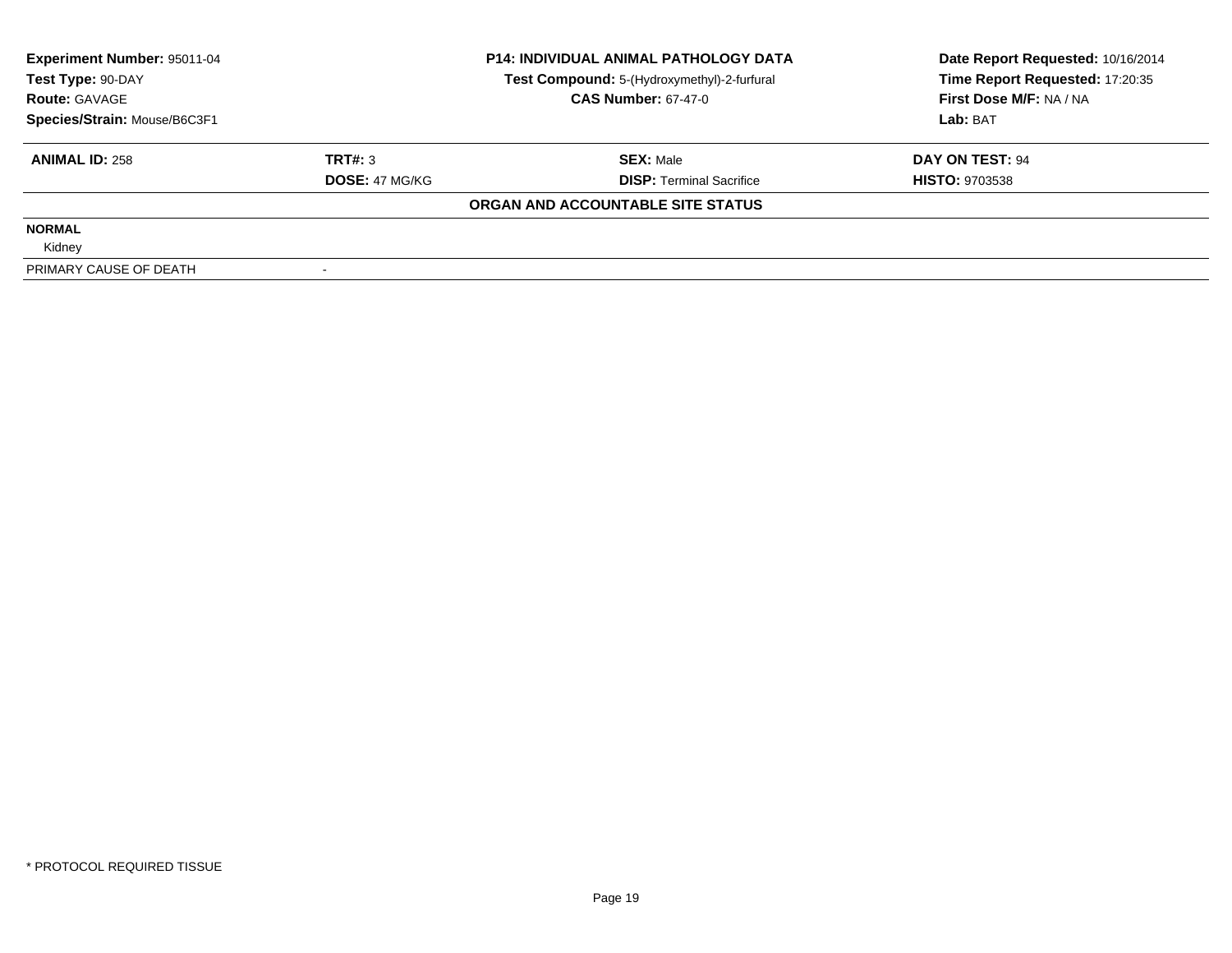| Experiment Number: 95011-04  |                       | <b>P14: INDIVIDUAL ANIMAL PATHOLOGY DATA</b> | Date Report Requested: 10/16/2014 |
|------------------------------|-----------------------|----------------------------------------------|-----------------------------------|
| Test Type: 90-DAY            |                       | Test Compound: 5-(Hydroxymethyl)-2-furfural  | Time Report Requested: 17:20:35   |
| <b>Route: GAVAGE</b>         |                       | <b>CAS Number: 67-47-0</b>                   | First Dose M/F: NA / NA           |
| Species/Strain: Mouse/B6C3F1 |                       |                                              | Lab: BAT                          |
| <b>ANIMAL ID: 259</b>        | TRT#: 3               | <b>SEX: Male</b>                             | DAY ON TEST: 94                   |
|                              | <b>DOSE: 47 MG/KG</b> | <b>DISP:</b> Terminal Sacrifice              | <b>HISTO: 9703539</b>             |
|                              |                       | ORGAN AND ACCOUNTABLE SITE STATUS            |                                   |
| <b>NORMAL</b>                |                       |                                              |                                   |
| Kidney                       |                       |                                              |                                   |
| PRIMARY CAUSE OF DEATH       |                       |                                              |                                   |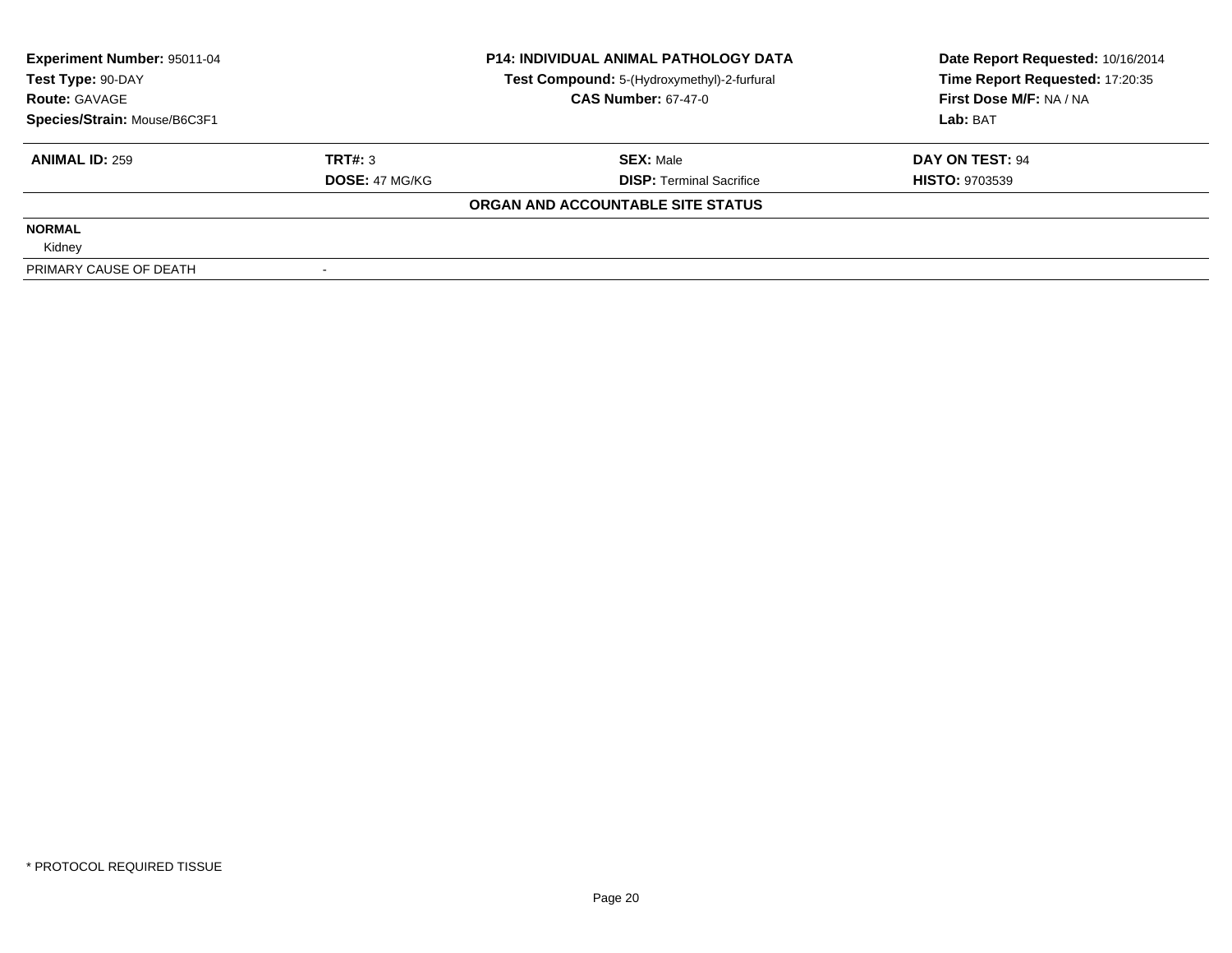| <b>Experiment Number: 95011-04</b> |                       | <b>P14: INDIVIDUAL ANIMAL PATHOLOGY DATA</b> | Date Report Requested: 10/16/2014 |
|------------------------------------|-----------------------|----------------------------------------------|-----------------------------------|
| Test Type: 90-DAY                  |                       | Test Compound: 5-(Hydroxymethyl)-2-furfural  | Time Report Requested: 17:20:35   |
| <b>Route: GAVAGE</b>               |                       | <b>CAS Number: 67-47-0</b>                   | First Dose M/F: NA / NA           |
| Species/Strain: Mouse/B6C3F1       |                       |                                              | Lab: BAT                          |
| <b>ANIMAL ID: 260</b>              | TRT#: 3               | <b>SEX: Male</b>                             | DAY ON TEST: 94                   |
|                                    | <b>DOSE: 47 MG/KG</b> | <b>DISP:</b> Terminal Sacrifice              | <b>HISTO: 9703540</b>             |
|                                    |                       | ORGAN AND ACCOUNTABLE SITE STATUS            |                                   |
| <b>NORMAL</b>                      |                       |                                              |                                   |
| Kidney                             |                       |                                              |                                   |
| PRIMARY CAUSE OF DEATH             |                       |                                              |                                   |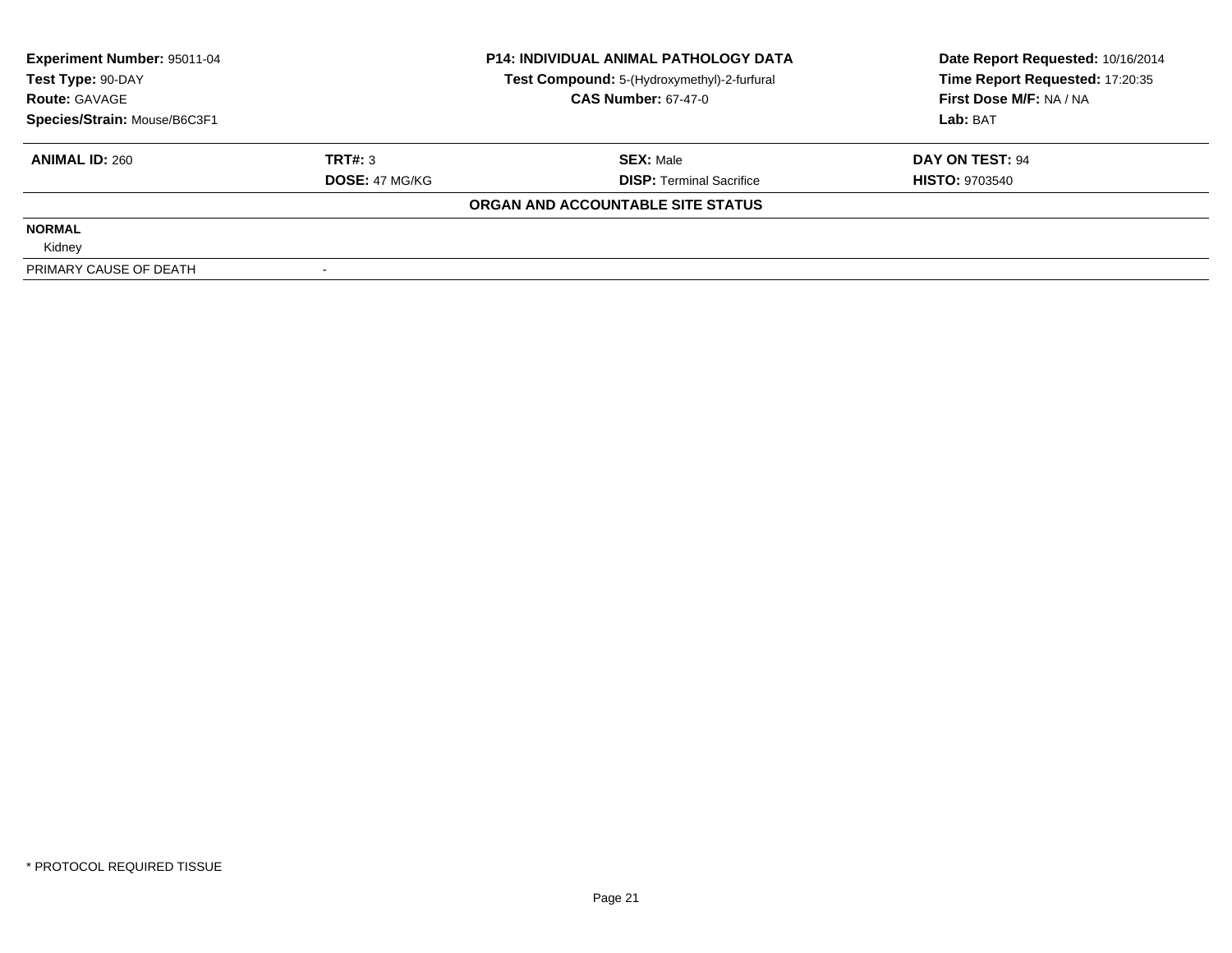| Experiment Number: 95011-04  |                       | <b>P14: INDIVIDUAL ANIMAL PATHOLOGY DATA</b> | Date Report Requested: 10/16/2014 |
|------------------------------|-----------------------|----------------------------------------------|-----------------------------------|
| Test Type: 90-DAY            |                       | Test Compound: 5-(Hydroxymethyl)-2-furfural  | Time Report Requested: 17:20:35   |
| <b>Route: GAVAGE</b>         |                       | <b>CAS Number: 67-47-0</b>                   | First Dose M/F: NA / NA           |
| Species/Strain: Mouse/B6C3F1 |                       |                                              | Lab: BAT                          |
| <b>ANIMAL ID: 261</b>        | TRT#: 5               | <b>SEX: Male</b>                             | DAY ON TEST: 94                   |
|                              | <b>DOSE: 94 MG/KG</b> | <b>DISP:</b> Terminal Sacrifice              | <b>HISTO: 9703541</b>             |
|                              |                       | ORGAN AND ACCOUNTABLE SITE STATUS            |                                   |
| <b>NORMAL</b>                |                       |                                              |                                   |
| Kidney                       |                       |                                              |                                   |
| PRIMARY CAUSE OF DEATH       |                       |                                              |                                   |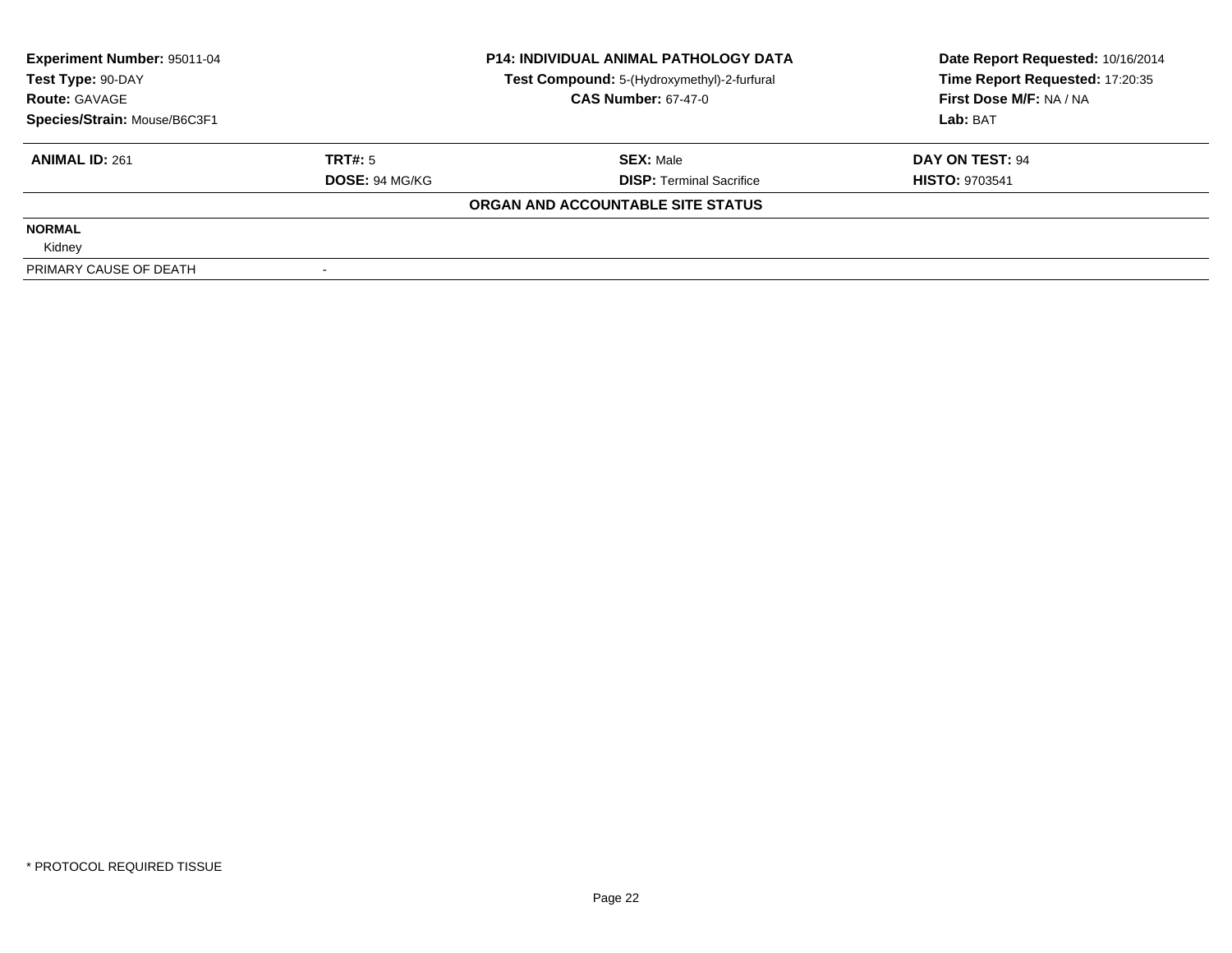| <b>Experiment Number: 95011-04</b> |                       | <b>P14: INDIVIDUAL ANIMAL PATHOLOGY DATA</b> | Date Report Requested: 10/16/2014 |
|------------------------------------|-----------------------|----------------------------------------------|-----------------------------------|
| Test Type: 90-DAY                  |                       | Test Compound: 5-(Hydroxymethyl)-2-furfural  | Time Report Requested: 17:20:35   |
| <b>Route: GAVAGE</b>               |                       | <b>CAS Number: 67-47-0</b>                   | First Dose M/F: NA / NA           |
| Species/Strain: Mouse/B6C3F1       |                       |                                              | Lab: BAT                          |
| <b>ANIMAL ID: 262</b>              | TRT#: 5               | <b>SEX: Male</b>                             | DAY ON TEST: 94                   |
|                                    | <b>DOSE: 94 MG/KG</b> | <b>DISP:</b> Terminal Sacrifice              | <b>HISTO: 9703542</b>             |
|                                    |                       | ORGAN AND ACCOUNTABLE SITE STATUS            |                                   |
| <b>NORMAL</b>                      |                       |                                              |                                   |
| Kidney                             |                       |                                              |                                   |
| PRIMARY CAUSE OF DEATH             |                       |                                              |                                   |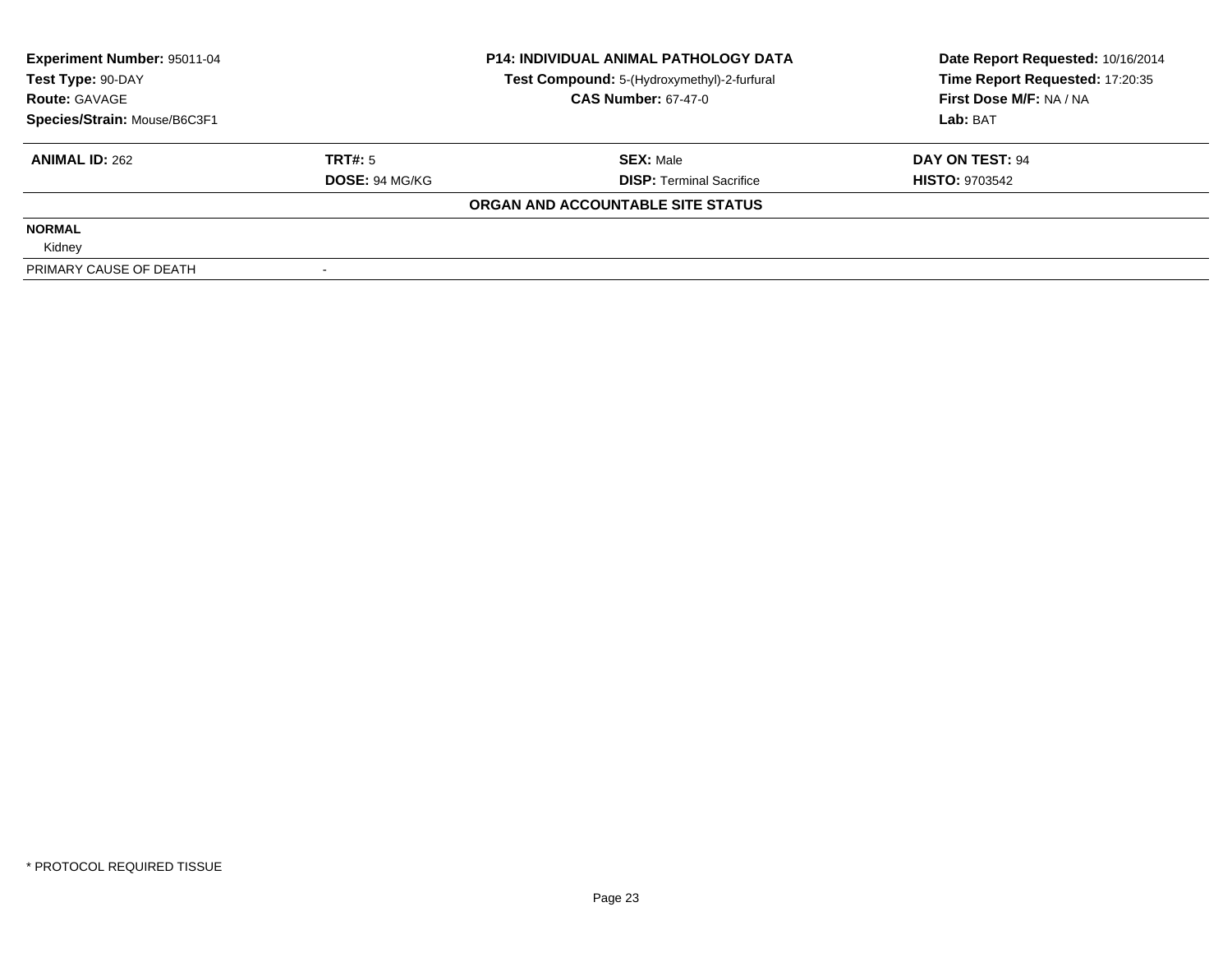| Experiment Number: 95011-04<br>Test Type: 90-DAY |                       | <b>P14: INDIVIDUAL ANIMAL PATHOLOGY DATA</b><br>Test Compound: 5-(Hydroxymethyl)-2-furfural | Date Report Requested: 10/16/2014<br>Time Report Requested: 17:20:35 |
|--------------------------------------------------|-----------------------|---------------------------------------------------------------------------------------------|----------------------------------------------------------------------|
| <b>Route: GAVAGE</b>                             |                       | <b>CAS Number: 67-47-0</b>                                                                  | First Dose M/F: NA / NA                                              |
| Species/Strain: Mouse/B6C3F1                     |                       |                                                                                             | Lab: BAT                                                             |
| <b>ANIMAL ID: 263</b>                            | TRT#: 5               | <b>SEX: Male</b>                                                                            | DAY ON TEST: 94                                                      |
|                                                  | <b>DOSE: 94 MG/KG</b> | <b>DISP:</b> Terminal Sacrifice                                                             | <b>HISTO: 9703543</b>                                                |
|                                                  |                       | ORGAN AND ACCOUNTABLE SITE STATUS                                                           |                                                                      |
| <b>NORMAL</b>                                    |                       |                                                                                             |                                                                      |
| Kidney                                           |                       |                                                                                             |                                                                      |
| PRIMARY CAUSE OF DEATH                           |                       |                                                                                             |                                                                      |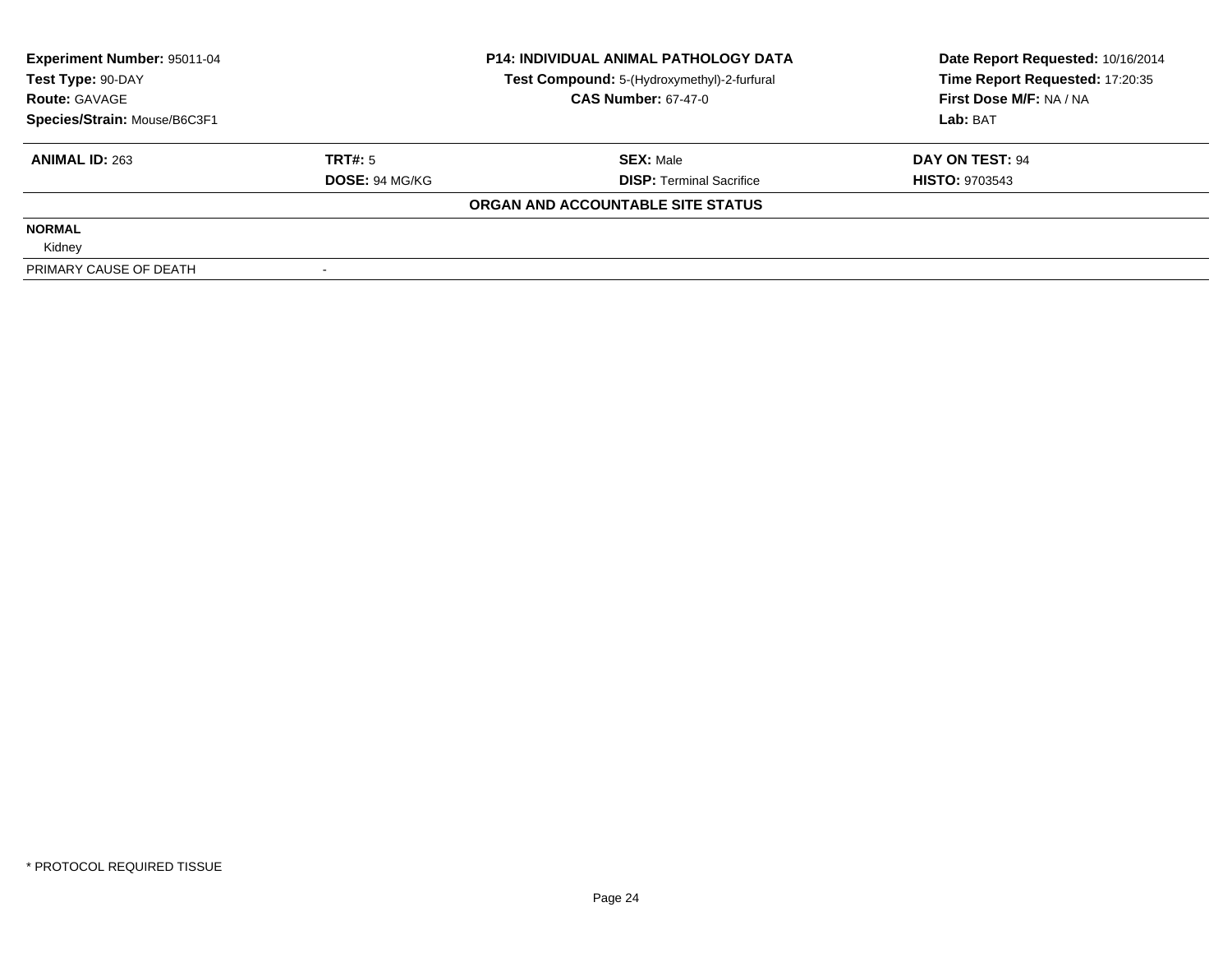| Experiment Number: 95011-04<br>Test Type: 90-DAY<br><b>Route: GAVAGE</b> |                       | <b>P14: INDIVIDUAL ANIMAL PATHOLOGY DATA</b><br>Test Compound: 5-(Hydroxymethyl)-2-furfural | Date Report Requested: 10/16/2014<br>Time Report Requested: 17:20:35 |  |
|--------------------------------------------------------------------------|-----------------------|---------------------------------------------------------------------------------------------|----------------------------------------------------------------------|--|
|                                                                          |                       | <b>CAS Number: 67-47-0</b>                                                                  | First Dose M/F: NA / NA                                              |  |
| Species/Strain: Mouse/B6C3F1                                             |                       |                                                                                             | Lab: BAT                                                             |  |
| <b>ANIMAL ID: 264</b>                                                    | TRT#: 5               | <b>SEX: Male</b>                                                                            | DAY ON TEST: 94                                                      |  |
|                                                                          | <b>DOSE: 94 MG/KG</b> | <b>DISP:</b> Terminal Sacrifice                                                             | <b>HISTO: 9703544</b>                                                |  |
|                                                                          |                       | ORGAN AND ACCOUNTABLE SITE STATUS                                                           |                                                                      |  |
| <b>NORMAL</b>                                                            |                       |                                                                                             |                                                                      |  |
| Kidney                                                                   |                       |                                                                                             |                                                                      |  |
| PRIMARY CAUSE OF DEATH                                                   |                       |                                                                                             |                                                                      |  |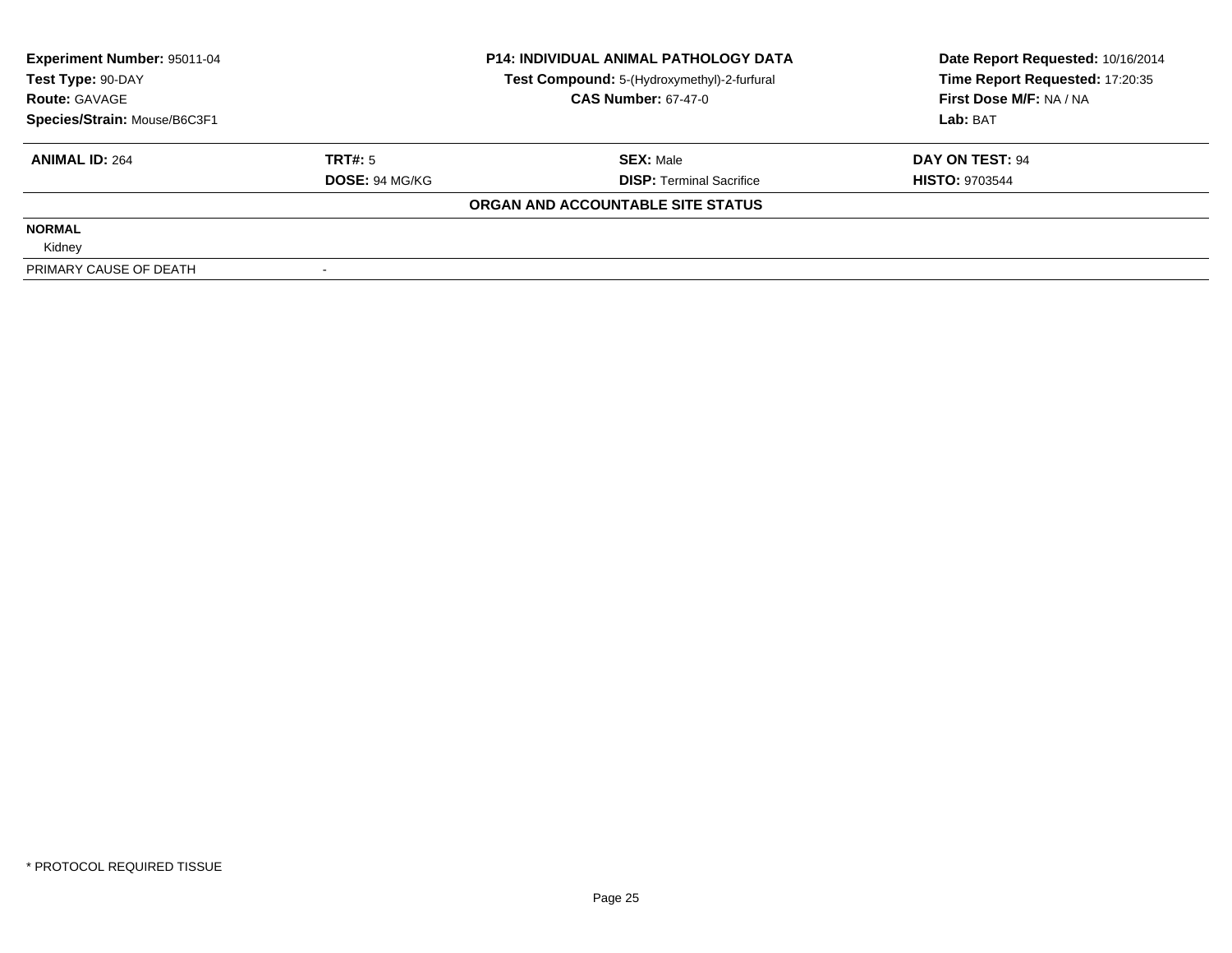| Experiment Number: 95011-04  |                       | <b>P14: INDIVIDUAL ANIMAL PATHOLOGY DATA</b> | Date Report Requested: 10/16/2014 |  |
|------------------------------|-----------------------|----------------------------------------------|-----------------------------------|--|
| Test Type: 90-DAY            |                       | Test Compound: 5-(Hydroxymethyl)-2-furfural  | Time Report Requested: 17:20:35   |  |
| <b>Route: GAVAGE</b>         |                       | <b>CAS Number: 67-47-0</b>                   | First Dose M/F: NA / NA           |  |
| Species/Strain: Mouse/B6C3F1 |                       |                                              | Lab: BAT                          |  |
| <b>ANIMAL ID: 265</b>        | TRT#: 5               | <b>SEX: Male</b>                             | DAY ON TEST: 94                   |  |
|                              | <b>DOSE: 94 MG/KG</b> | <b>DISP:</b> Terminal Sacrifice              | <b>HISTO: 9703545</b>             |  |
|                              |                       | ORGAN AND ACCOUNTABLE SITE STATUS            |                                   |  |
| <b>NORMAL</b>                |                       |                                              |                                   |  |
| Kidney                       |                       |                                              |                                   |  |
| PRIMARY CAUSE OF DEATH       |                       |                                              |                                   |  |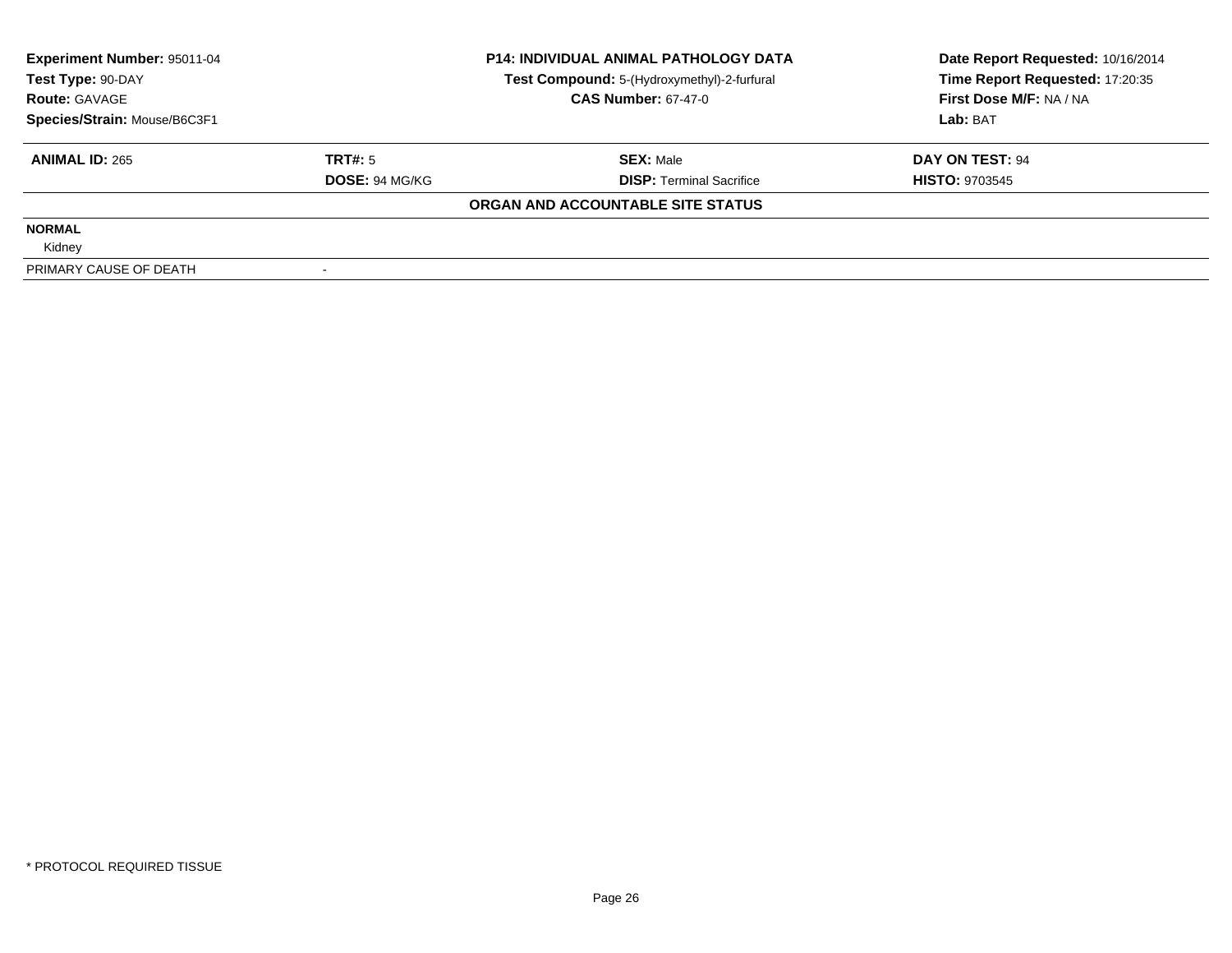| Experiment Number: 95011-04  |                       | <b>P14: INDIVIDUAL ANIMAL PATHOLOGY DATA</b> | Date Report Requested: 10/16/2014 |  |
|------------------------------|-----------------------|----------------------------------------------|-----------------------------------|--|
| Test Type: 90-DAY            |                       | Test Compound: 5-(Hydroxymethyl)-2-furfural  | Time Report Requested: 17:20:35   |  |
| <b>Route: GAVAGE</b>         |                       | <b>CAS Number: 67-47-0</b>                   | First Dose M/F: NA / NA           |  |
| Species/Strain: Mouse/B6C3F1 |                       |                                              | Lab: BAT                          |  |
| <b>ANIMAL ID: 266</b>        | TRT#: 5               | <b>SEX: Male</b>                             | DAY ON TEST: 94                   |  |
|                              | <b>DOSE: 94 MG/KG</b> | <b>DISP:</b> Terminal Sacrifice              | <b>HISTO: 9703546</b>             |  |
|                              |                       | ORGAN AND ACCOUNTABLE SITE STATUS            |                                   |  |
| <b>NORMAL</b>                |                       |                                              |                                   |  |
| Kidney                       |                       |                                              |                                   |  |
| PRIMARY CAUSE OF DEATH       |                       |                                              |                                   |  |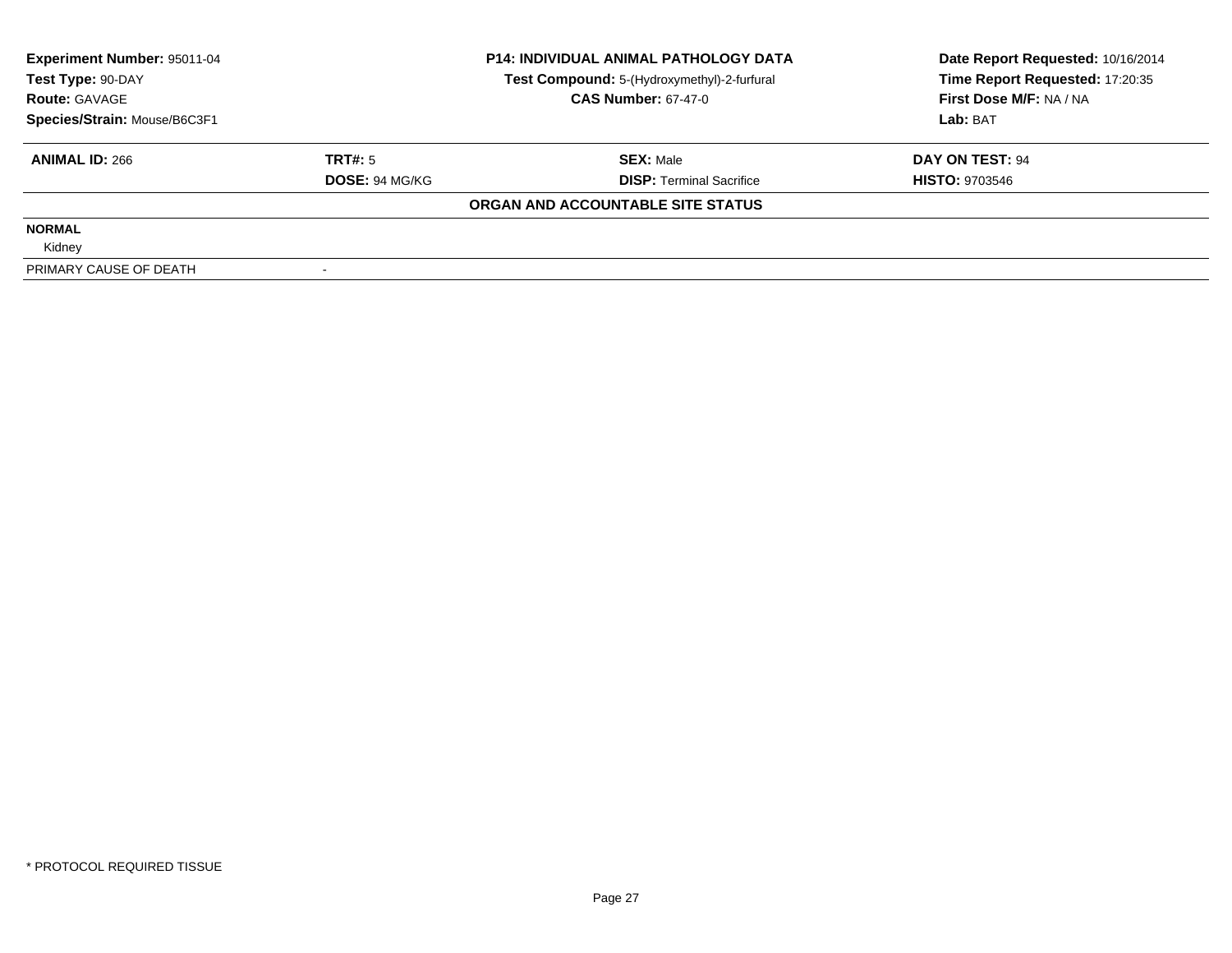| Experiment Number: 95011-04  |                       | <b>P14: INDIVIDUAL ANIMAL PATHOLOGY DATA</b> | Date Report Requested: 10/16/2014 |  |
|------------------------------|-----------------------|----------------------------------------------|-----------------------------------|--|
| Test Type: 90-DAY            |                       | Test Compound: 5-(Hydroxymethyl)-2-furfural  | Time Report Requested: 17:20:35   |  |
| <b>Route: GAVAGE</b>         |                       | <b>CAS Number: 67-47-0</b>                   | First Dose M/F: NA / NA           |  |
| Species/Strain: Mouse/B6C3F1 |                       |                                              | Lab: BAT                          |  |
| <b>ANIMAL ID: 267</b>        | TRT#: 5               | <b>SEX: Male</b>                             | DAY ON TEST: 94                   |  |
|                              | <b>DOSE: 94 MG/KG</b> | <b>DISP:</b> Terminal Sacrifice              | <b>HISTO: 9703547</b>             |  |
|                              |                       | ORGAN AND ACCOUNTABLE SITE STATUS            |                                   |  |
| <b>NORMAL</b>                |                       |                                              |                                   |  |
| Kidney                       |                       |                                              |                                   |  |
| PRIMARY CAUSE OF DEATH       |                       |                                              |                                   |  |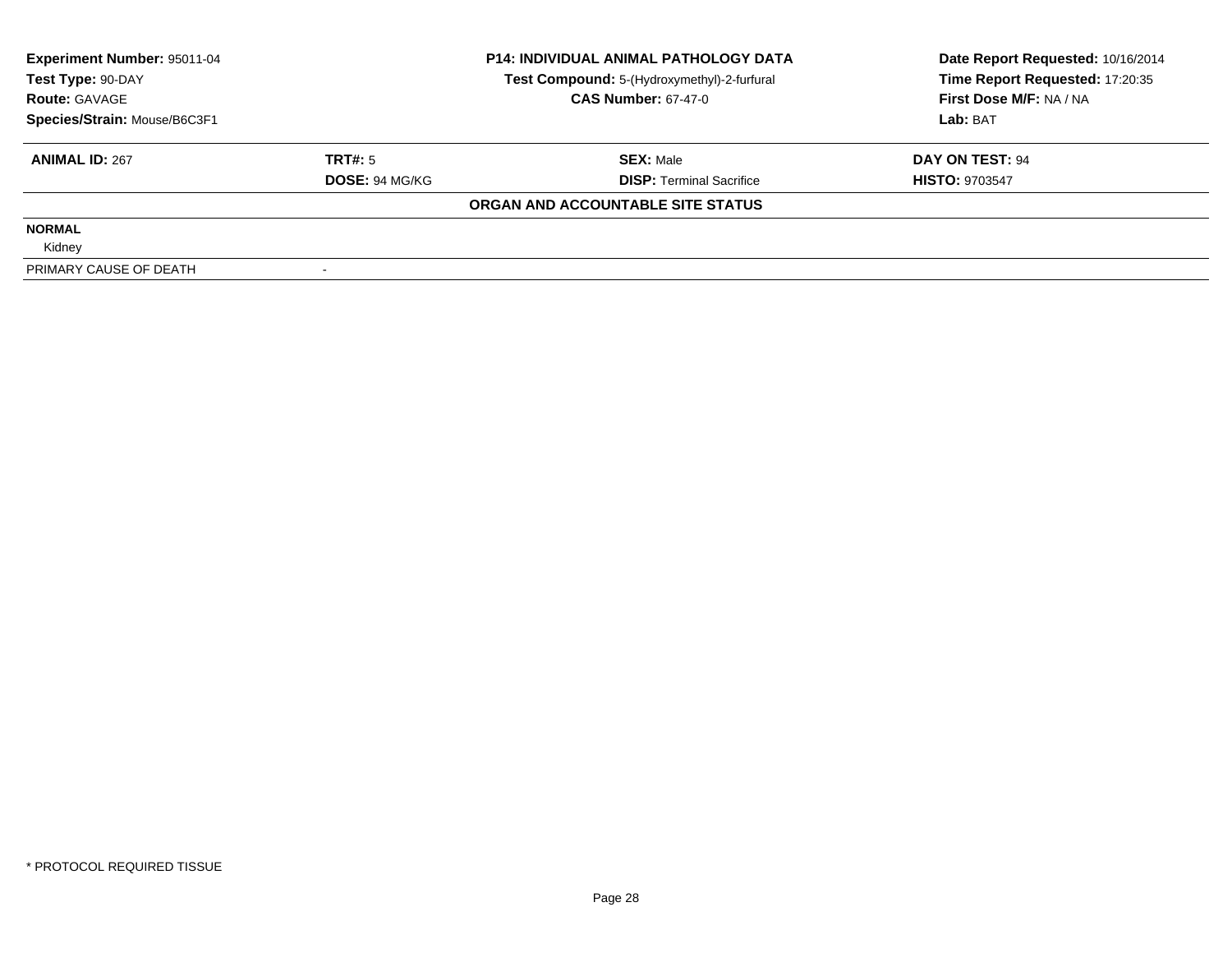| Experiment Number: 95011-04  |                       | <b>P14: INDIVIDUAL ANIMAL PATHOLOGY DATA</b> | Date Report Requested: 10/16/2014 |  |
|------------------------------|-----------------------|----------------------------------------------|-----------------------------------|--|
| Test Type: 90-DAY            |                       | Test Compound: 5-(Hydroxymethyl)-2-furfural  | Time Report Requested: 17:20:35   |  |
| <b>Route: GAVAGE</b>         |                       | <b>CAS Number: 67-47-0</b>                   | First Dose M/F: NA / NA           |  |
| Species/Strain: Mouse/B6C3F1 |                       |                                              | Lab: BAT                          |  |
| <b>ANIMAL ID: 268</b>        | TRT#: 5               | <b>SEX: Male</b>                             | DAY ON TEST: 94                   |  |
|                              | <b>DOSE: 94 MG/KG</b> | <b>DISP:</b> Terminal Sacrifice              | <b>HISTO: 9703548</b>             |  |
|                              |                       | ORGAN AND ACCOUNTABLE SITE STATUS            |                                   |  |
| <b>NORMAL</b>                |                       |                                              |                                   |  |
| Kidney                       |                       |                                              |                                   |  |
| PRIMARY CAUSE OF DEATH       |                       |                                              |                                   |  |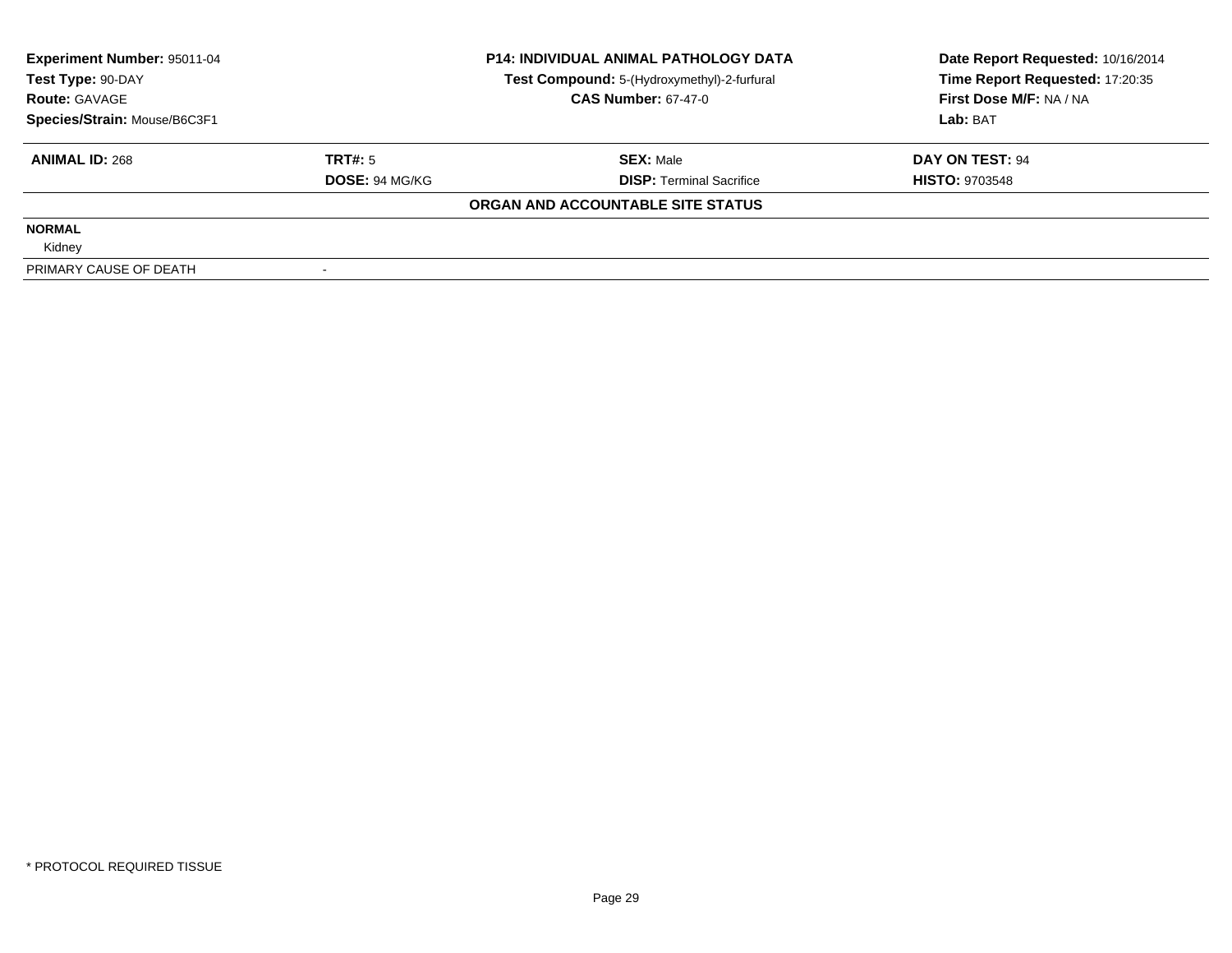| <b>Experiment Number: 95011-04</b><br>Test Type: 90-DAY<br><b>Route: GAVAGE</b><br>Species/Strain: Mouse/B6C3F1 |                                  | <b>P14: INDIVIDUAL ANIMAL PATHOLOGY DATA</b><br>Test Compound: 5-(Hydroxymethyl)-2-furfural<br><b>CAS Number: 67-47-0</b> | Date Report Requested: 10/16/2014<br>Time Report Requested: 17:20:35<br>First Dose M/F: NA / NA<br>Lab: BAT |
|-----------------------------------------------------------------------------------------------------------------|----------------------------------|---------------------------------------------------------------------------------------------------------------------------|-------------------------------------------------------------------------------------------------------------|
| <b>ANIMAL ID: 269</b>                                                                                           | TRT#: 5<br><b>DOSE: 94 MG/KG</b> | <b>SEX: Male</b><br><b>DISP:</b> Terminal Sacrifice                                                                       | <b>DAY ON TEST: 94</b><br><b>HISTO: 9703549</b>                                                             |
| <b>OBSERVATIONS</b>                                                                                             |                                  |                                                                                                                           |                                                                                                             |
| Kidney                                                                                                          |                                  | <b>Cytoplasmic Alteration</b>                                                                                             | Minimal                                                                                                     |
| PRIMARY CAUSE OF DEATH                                                                                          |                                  |                                                                                                                           |                                                                                                             |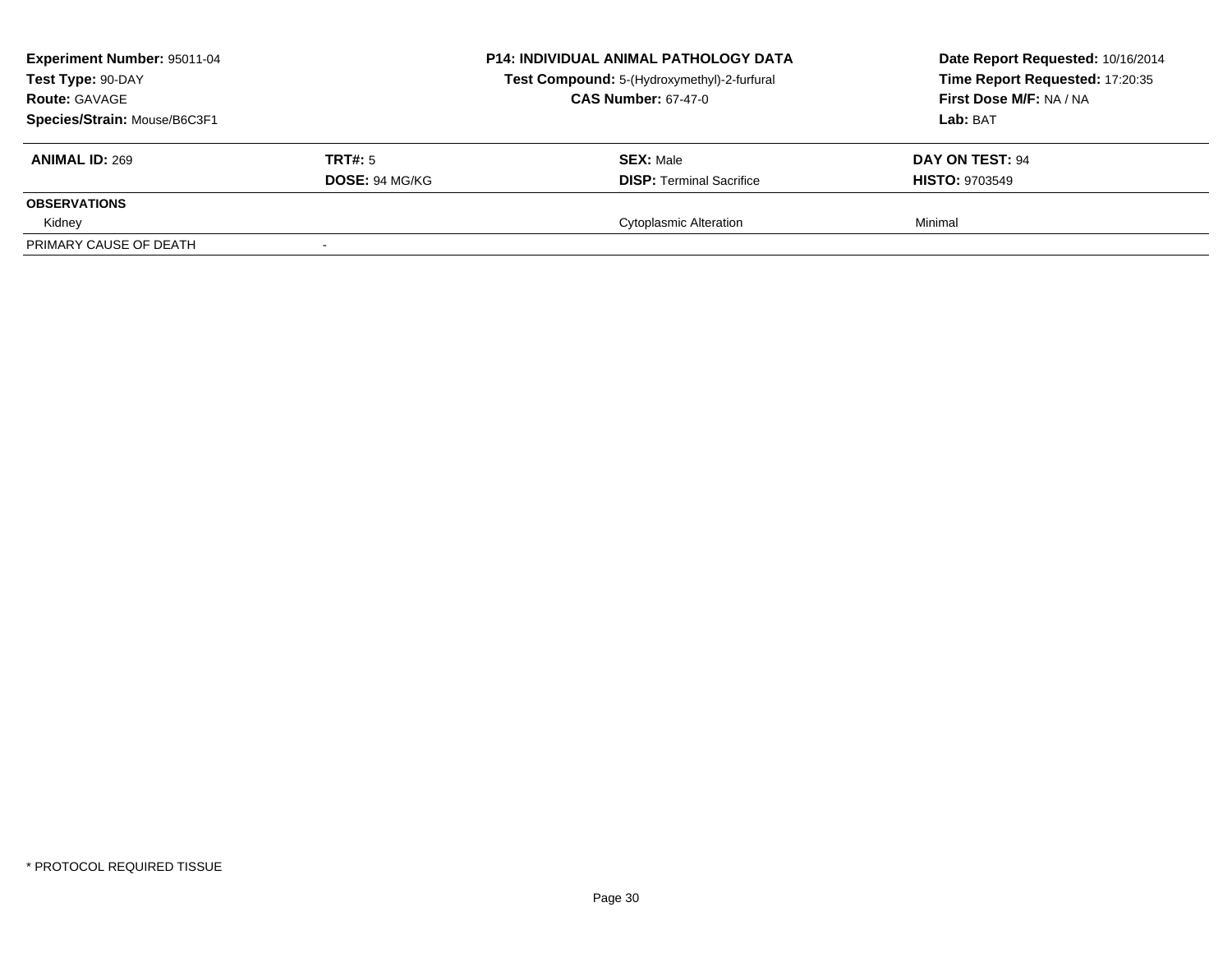| Experiment Number: 95011-04  |                       | <b>P14: INDIVIDUAL ANIMAL PATHOLOGY DATA</b> | Date Report Requested: 10/16/2014 |  |
|------------------------------|-----------------------|----------------------------------------------|-----------------------------------|--|
| Test Type: 90-DAY            |                       | Test Compound: 5-(Hydroxymethyl)-2-furfural  | Time Report Requested: 17:20:35   |  |
| <b>Route: GAVAGE</b>         |                       | <b>CAS Number: 67-47-0</b>                   | First Dose M/F: NA / NA           |  |
| Species/Strain: Mouse/B6C3F1 |                       |                                              | Lab: BAT                          |  |
| <b>ANIMAL ID: 270</b>        | TRT#: 5               | <b>SEX: Male</b>                             | DAY ON TEST: 94                   |  |
|                              | <b>DOSE: 94 MG/KG</b> | <b>DISP:</b> Terminal Sacrifice              | <b>HISTO: 9703550</b>             |  |
|                              |                       | ORGAN AND ACCOUNTABLE SITE STATUS            |                                   |  |
| <b>NORMAL</b>                |                       |                                              |                                   |  |
| Kidney                       |                       |                                              |                                   |  |
| PRIMARY CAUSE OF DEATH       |                       |                                              |                                   |  |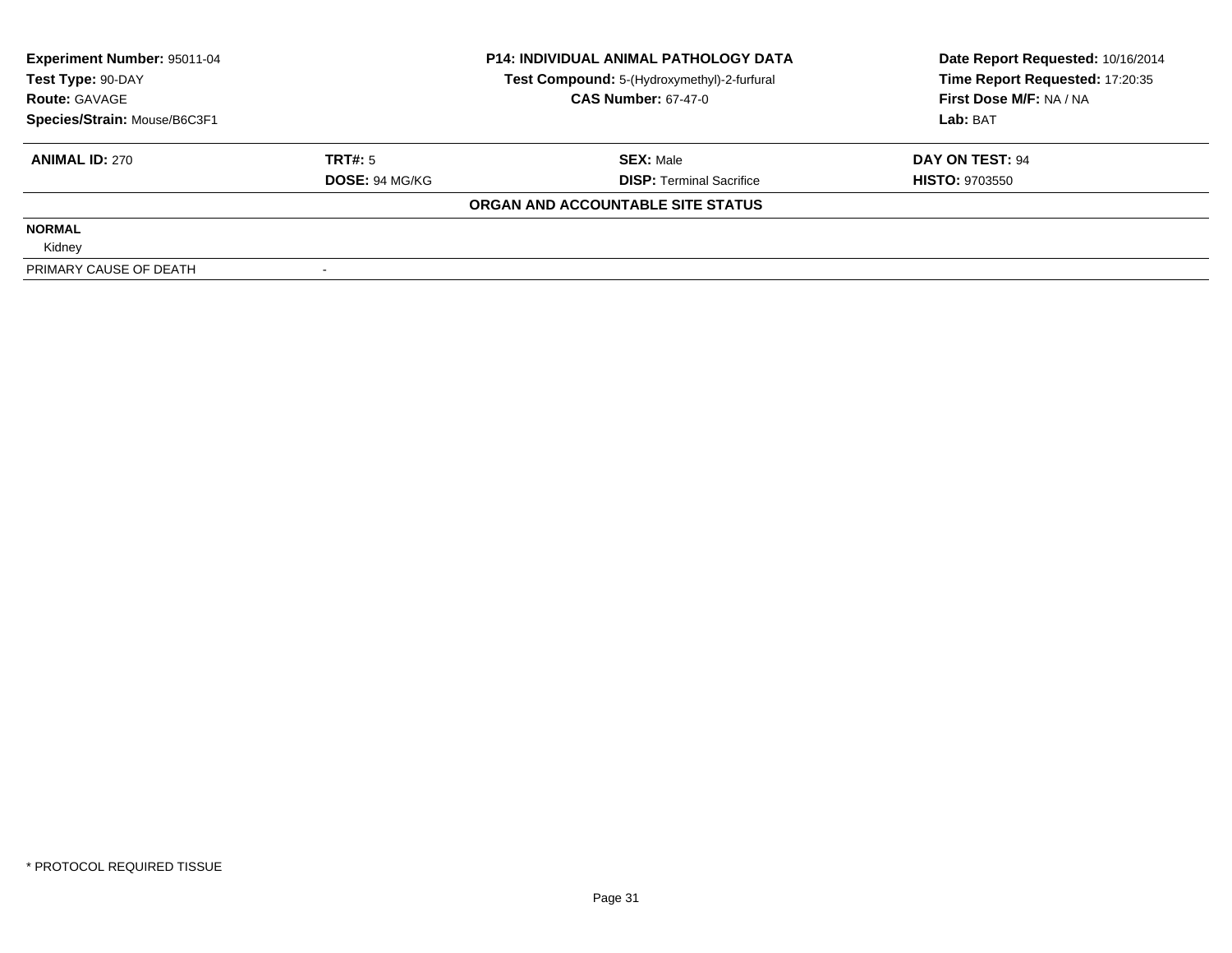| Experiment Number: 95011-04<br>Test Type: 90-DAY | <b>P14: INDIVIDUAL ANIMAL PATHOLOGY DATA</b><br>Test Compound: 5-(Hydroxymethyl)-2-furfural |                                   | Date Report Requested: 10/16/2014<br>Time Report Requested: 17:20:35 |  |
|--------------------------------------------------|---------------------------------------------------------------------------------------------|-----------------------------------|----------------------------------------------------------------------|--|
| <b>Route: GAVAGE</b>                             |                                                                                             | <b>CAS Number: 67-47-0</b>        | First Dose M/F: NA / NA                                              |  |
| Species/Strain: Mouse/B6C3F1                     |                                                                                             |                                   | Lab: BAT                                                             |  |
| <b>ANIMAL ID: 271</b>                            | <b>TRT#: 7</b>                                                                              | <b>SEX: Male</b>                  | DAY ON TEST: 94                                                      |  |
|                                                  | <b>DOSE: 188</b><br>MG/KG                                                                   | <b>DISP:</b> Terminal Sacrifice   | <b>HISTO: 9703551</b>                                                |  |
|                                                  |                                                                                             | ORGAN AND ACCOUNTABLE SITE STATUS |                                                                      |  |
| <b>NORMAL</b>                                    |                                                                                             |                                   |                                                                      |  |
| Kidney                                           |                                                                                             |                                   |                                                                      |  |
| PRIMARY CAUSE OF DEATH                           |                                                                                             |                                   |                                                                      |  |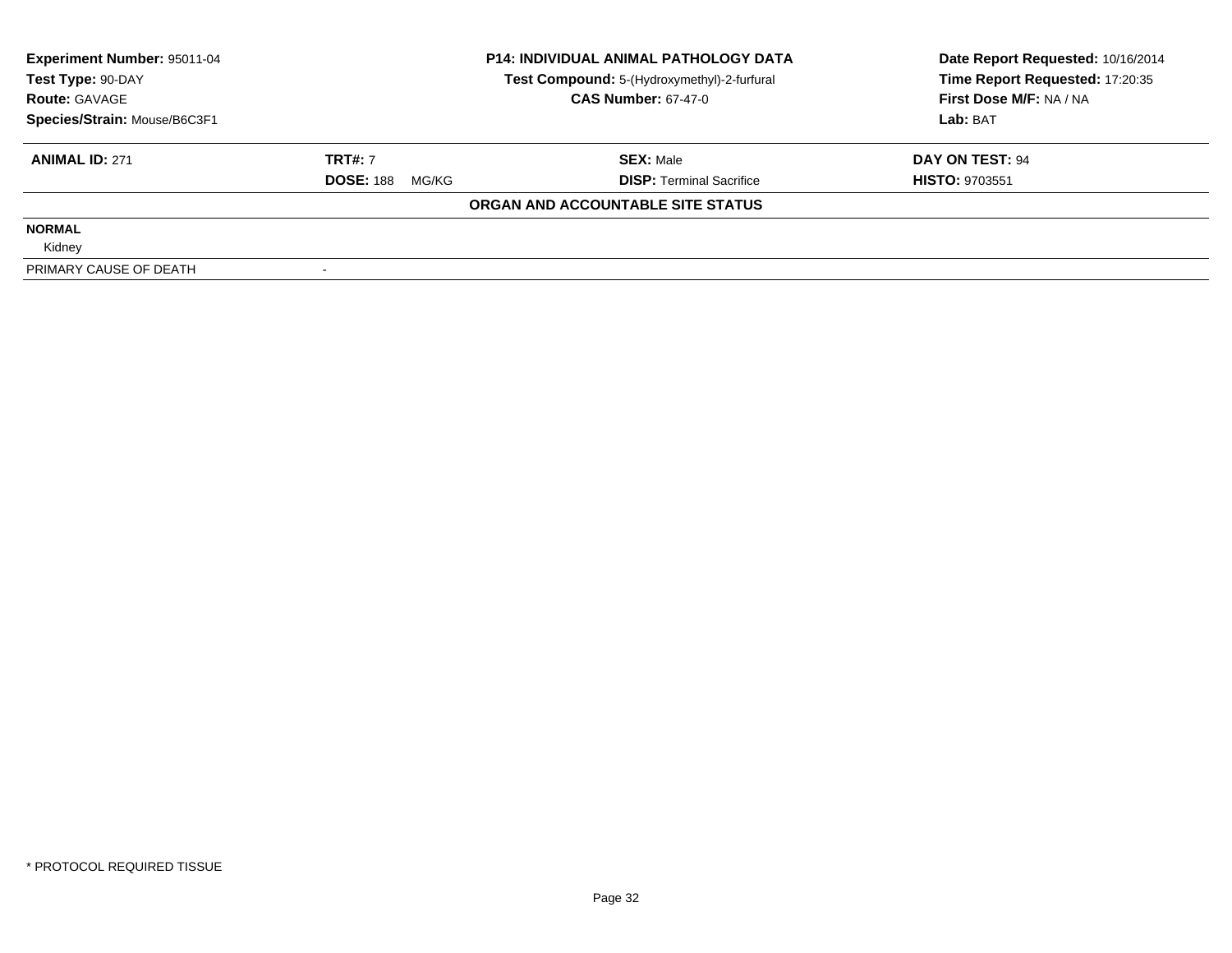| Experiment Number: 95011-04<br>Test Type: 90-DAY | <b>P14: INDIVIDUAL ANIMAL PATHOLOGY DATA</b><br>Test Compound: 5-(Hydroxymethyl)-2-furfural |                                   | Date Report Requested: 10/16/2014<br>Time Report Requested: 17:20:35 |
|--------------------------------------------------|---------------------------------------------------------------------------------------------|-----------------------------------|----------------------------------------------------------------------|
| <b>Route: GAVAGE</b>                             |                                                                                             | <b>CAS Number: 67-47-0</b>        | First Dose M/F: NA / NA                                              |
| Species/Strain: Mouse/B6C3F1                     |                                                                                             |                                   | Lab: BAT                                                             |
| <b>ANIMAL ID: 272</b>                            | <b>TRT#: 7</b>                                                                              | <b>SEX: Male</b>                  | DAY ON TEST: 94                                                      |
|                                                  | <b>DOSE: 188</b><br>MG/KG                                                                   | <b>DISP:</b> Terminal Sacrifice   | <b>HISTO: 9703552</b>                                                |
|                                                  |                                                                                             | ORGAN AND ACCOUNTABLE SITE STATUS |                                                                      |
| <b>NORMAL</b>                                    |                                                                                             |                                   |                                                                      |
| Kidney                                           |                                                                                             |                                   |                                                                      |
| PRIMARY CAUSE OF DEATH                           |                                                                                             |                                   |                                                                      |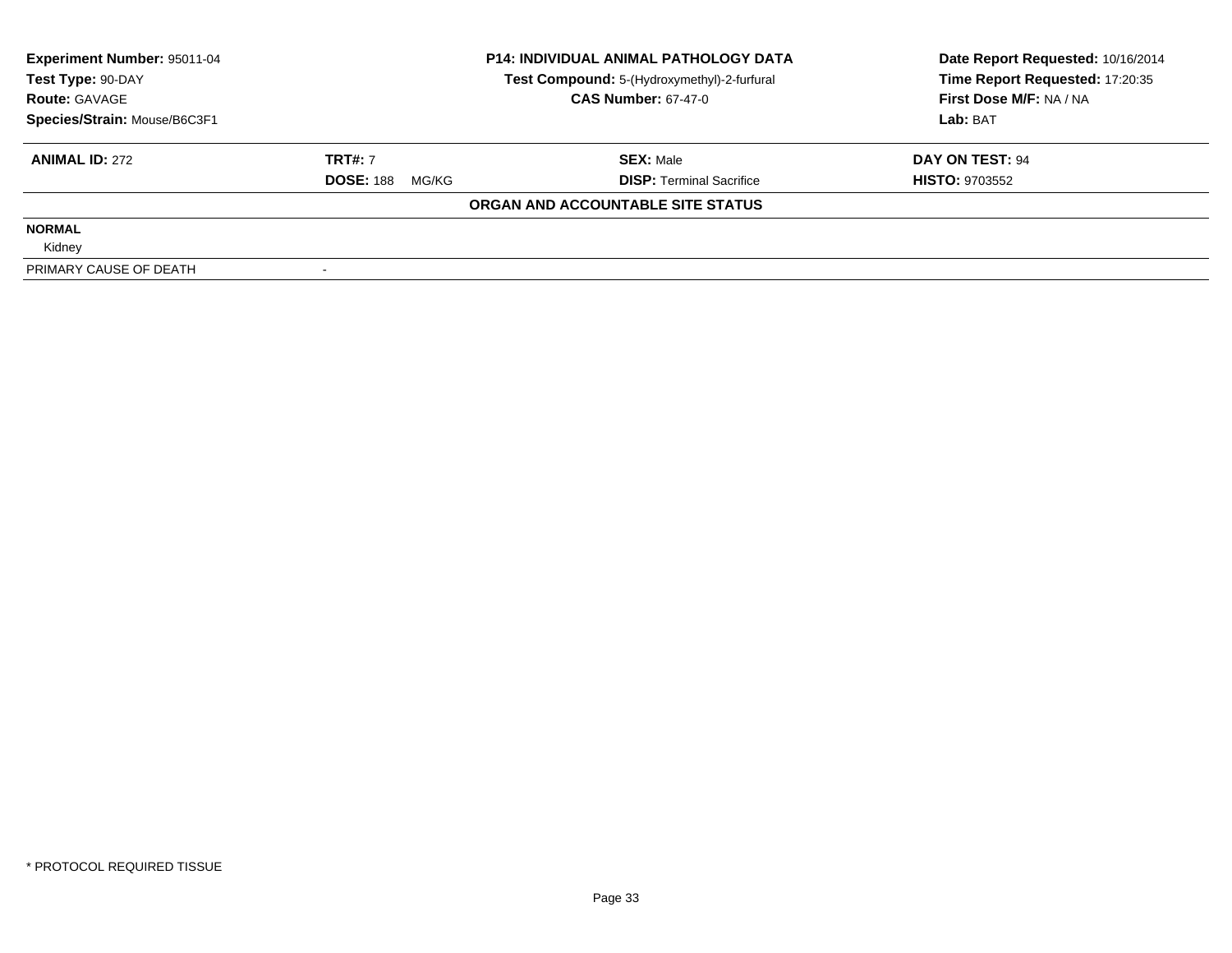| <b>Experiment Number: 95011-04</b><br>Test Type: 90-DAY<br><b>Route: GAVAGE</b><br>Species/Strain: Mouse/B6C3F1 |                                             | <b>P14: INDIVIDUAL ANIMAL PATHOLOGY DATA</b><br>Test Compound: 5-(Hydroxymethyl)-2-furfural<br><b>CAS Number: 67-47-0</b> | Date Report Requested: 10/16/2014<br>Time Report Requested: 17:20:35<br>First Dose M/F: NA / NA<br>Lab: BAT |
|-----------------------------------------------------------------------------------------------------------------|---------------------------------------------|---------------------------------------------------------------------------------------------------------------------------|-------------------------------------------------------------------------------------------------------------|
| <b>ANIMAL ID: 273</b>                                                                                           | <b>TRT#: 7</b><br><b>DOSE: 188</b><br>MG/KG | <b>SEX: Male</b><br><b>DISP:</b> Terminal Sacrifice                                                                       | DAY ON TEST: 94<br><b>HISTO: 9703553</b>                                                                    |
| <b>OBSERVATIONS</b>                                                                                             |                                             |                                                                                                                           |                                                                                                             |
| Kidney                                                                                                          |                                             | <b>Cytoplasmic Alteration</b>                                                                                             | Minimal                                                                                                     |
| PRIMARY CAUSE OF DEATH                                                                                          |                                             |                                                                                                                           |                                                                                                             |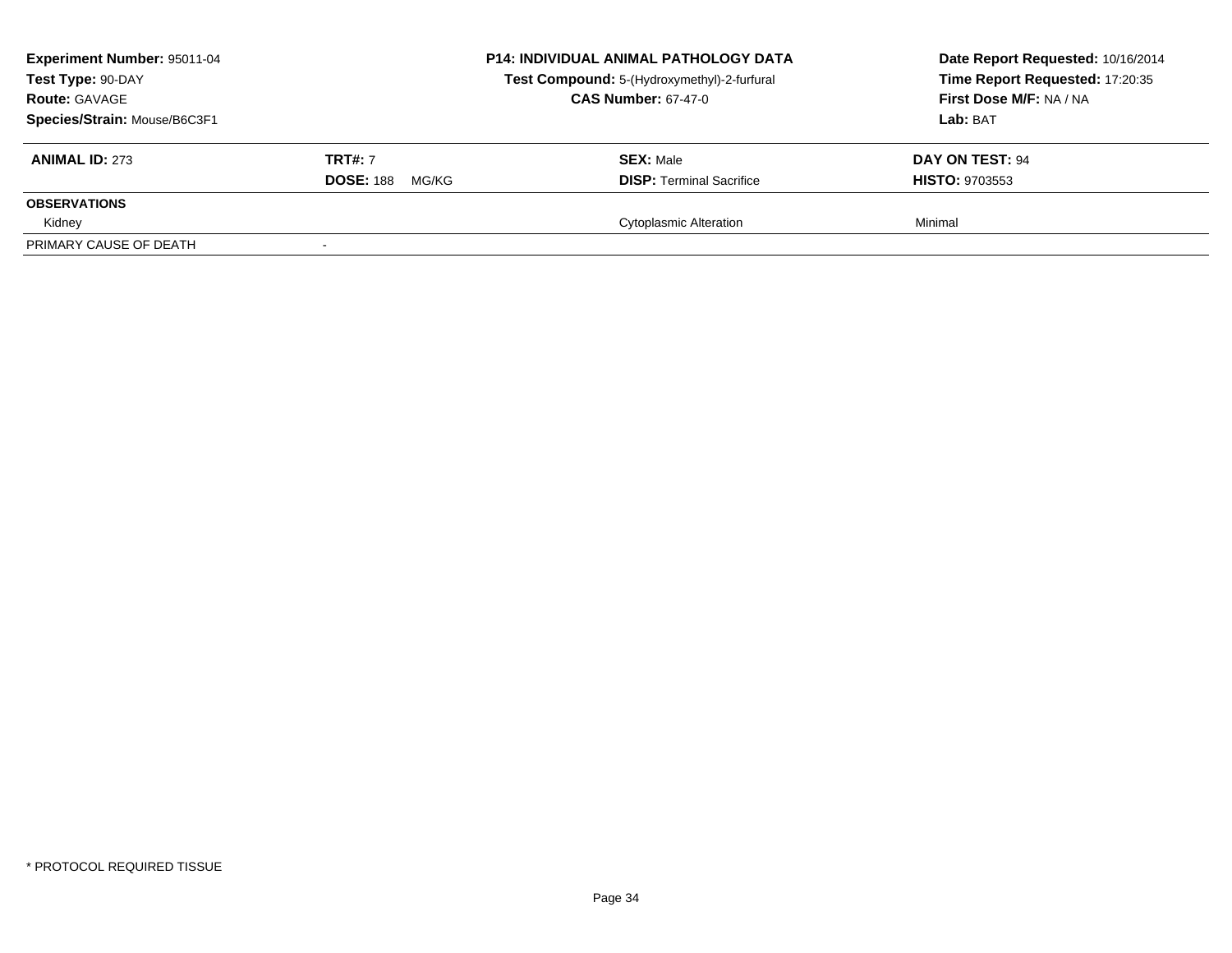| <b>Experiment Number: 95011-04</b><br>Test Type: 90-DAY<br><b>Route: GAVAGE</b><br>Species/Strain: Mouse/B6C3F1 |                                             | <b>P14: INDIVIDUAL ANIMAL PATHOLOGY DATA</b><br>Test Compound: 5-(Hydroxymethyl)-2-furfural<br><b>CAS Number: 67-47-0</b> | Date Report Requested: 10/16/2014<br>Time Report Requested: 17:20:35<br>First Dose M/F: NA / NA<br>Lab: BAT |
|-----------------------------------------------------------------------------------------------------------------|---------------------------------------------|---------------------------------------------------------------------------------------------------------------------------|-------------------------------------------------------------------------------------------------------------|
| <b>ANIMAL ID: 274</b>                                                                                           | <b>TRT#: 7</b><br><b>DOSE: 188</b><br>MG/KG | <b>SEX: Male</b><br><b>DISP:</b> Terminal Sacrifice                                                                       | DAY ON TEST: 94<br><b>HISTO: 9703554</b>                                                                    |
| <b>OBSERVATIONS</b>                                                                                             |                                             |                                                                                                                           |                                                                                                             |
| Kidney                                                                                                          |                                             | <b>Cytoplasmic Alteration</b>                                                                                             | Minimal                                                                                                     |
| PRIMARY CAUSE OF DEATH                                                                                          |                                             |                                                                                                                           |                                                                                                             |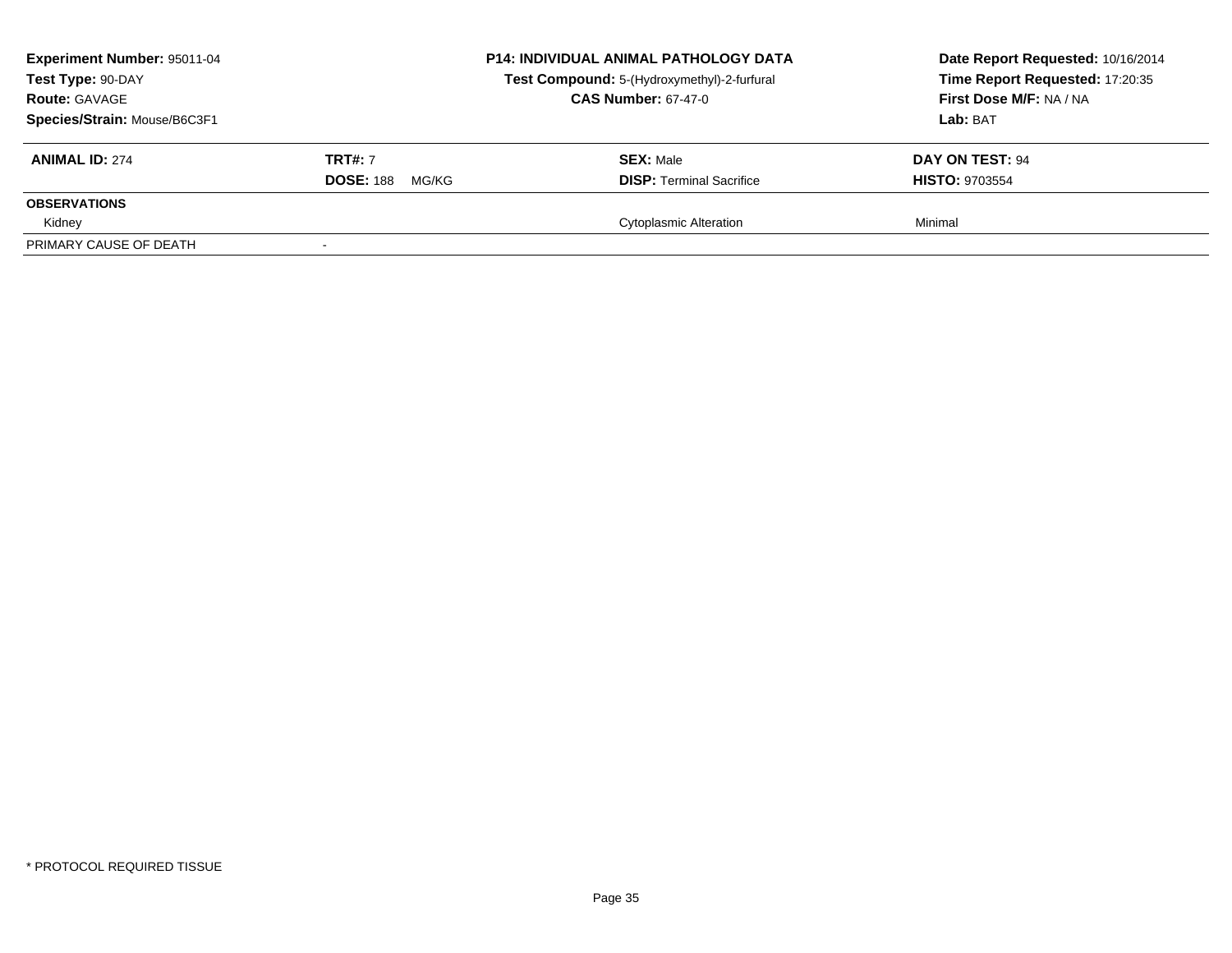| <b>Experiment Number: 95011-04</b><br>Test Type: 90-DAY<br><b>Route: GAVAGE</b><br>Species/Strain: Mouse/B6C3F1 |                                             | <b>P14: INDIVIDUAL ANIMAL PATHOLOGY DATA</b><br>Test Compound: 5-(Hydroxymethyl)-2-furfural<br><b>CAS Number: 67-47-0</b> | Date Report Requested: 10/16/2014<br>Time Report Requested: 17:20:35<br>First Dose M/F: NA / NA<br>Lab: BAT |
|-----------------------------------------------------------------------------------------------------------------|---------------------------------------------|---------------------------------------------------------------------------------------------------------------------------|-------------------------------------------------------------------------------------------------------------|
| <b>ANIMAL ID: 275</b>                                                                                           | <b>TRT#: 7</b><br><b>DOSE: 188</b><br>MG/KG | <b>SEX: Male</b><br><b>DISP:</b> Terminal Sacrifice                                                                       | DAY ON TEST: 94<br><b>HISTO: 9703555</b>                                                                    |
| <b>OBSERVATIONS</b>                                                                                             |                                             |                                                                                                                           |                                                                                                             |
| Kidney                                                                                                          |                                             | <b>Cytoplasmic Alteration</b>                                                                                             | Minimal                                                                                                     |
| PRIMARY CAUSE OF DEATH                                                                                          |                                             |                                                                                                                           |                                                                                                             |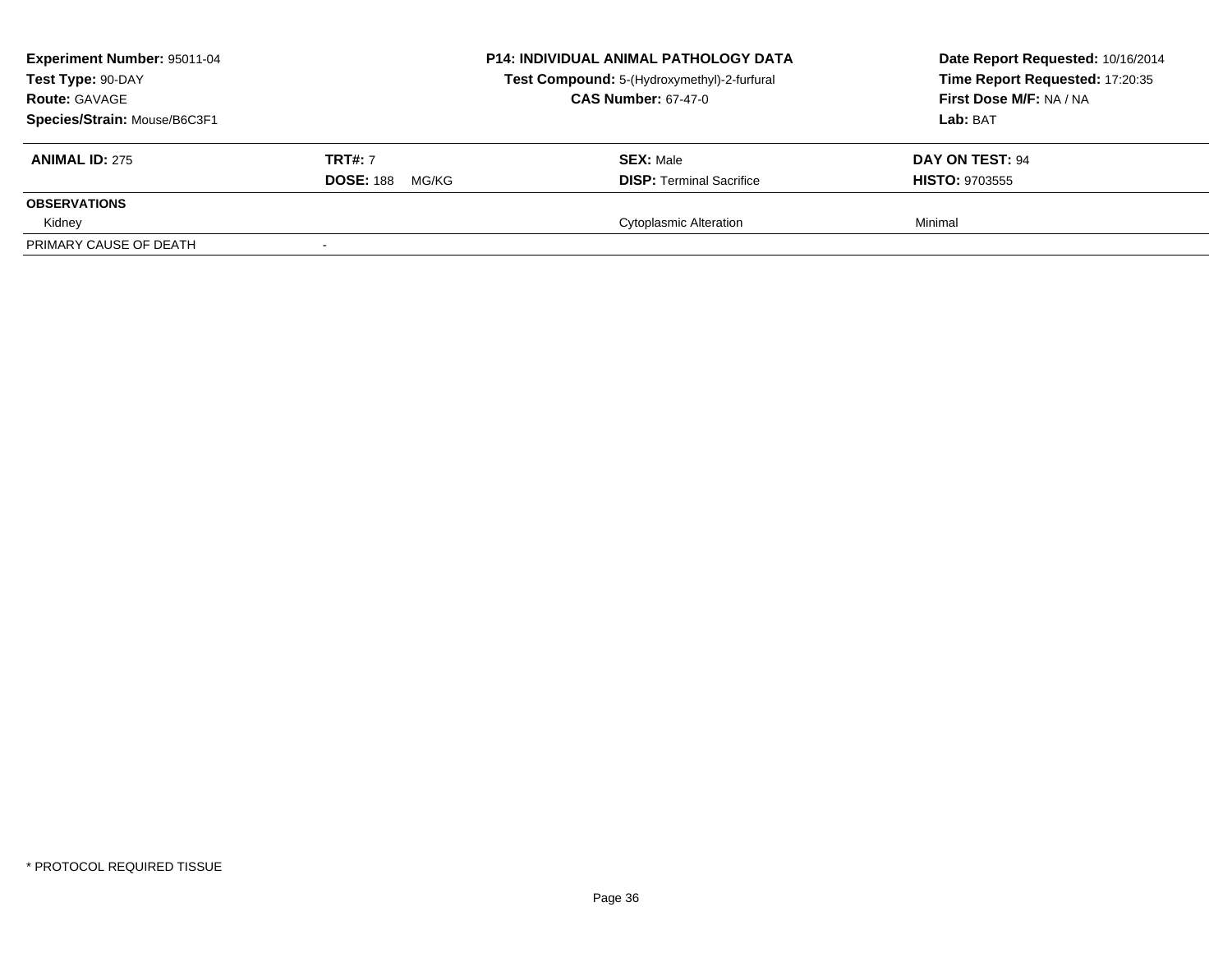| Experiment Number: 95011-04<br>Test Type: 90-DAY | <b>P14: INDIVIDUAL ANIMAL PATHOLOGY DATA</b><br>Test Compound: 5-(Hydroxymethyl)-2-furfural |                                   | Date Report Requested: 10/16/2014<br>Time Report Requested: 17:20:35 |
|--------------------------------------------------|---------------------------------------------------------------------------------------------|-----------------------------------|----------------------------------------------------------------------|
| <b>Route: GAVAGE</b>                             |                                                                                             | <b>CAS Number: 67-47-0</b>        | First Dose M/F: NA / NA                                              |
| Species/Strain: Mouse/B6C3F1                     |                                                                                             |                                   | Lab: BAT                                                             |
| <b>ANIMAL ID: 276</b>                            | <b>TRT#: 7</b>                                                                              | <b>SEX: Male</b>                  | DAY ON TEST: 94                                                      |
|                                                  | <b>DOSE: 188</b><br>MG/KG                                                                   | <b>DISP:</b> Terminal Sacrifice   | <b>HISTO: 9703556</b>                                                |
|                                                  |                                                                                             | ORGAN AND ACCOUNTABLE SITE STATUS |                                                                      |
| <b>NORMAL</b>                                    |                                                                                             |                                   |                                                                      |
| Kidney                                           |                                                                                             |                                   |                                                                      |
| PRIMARY CAUSE OF DEATH                           |                                                                                             |                                   |                                                                      |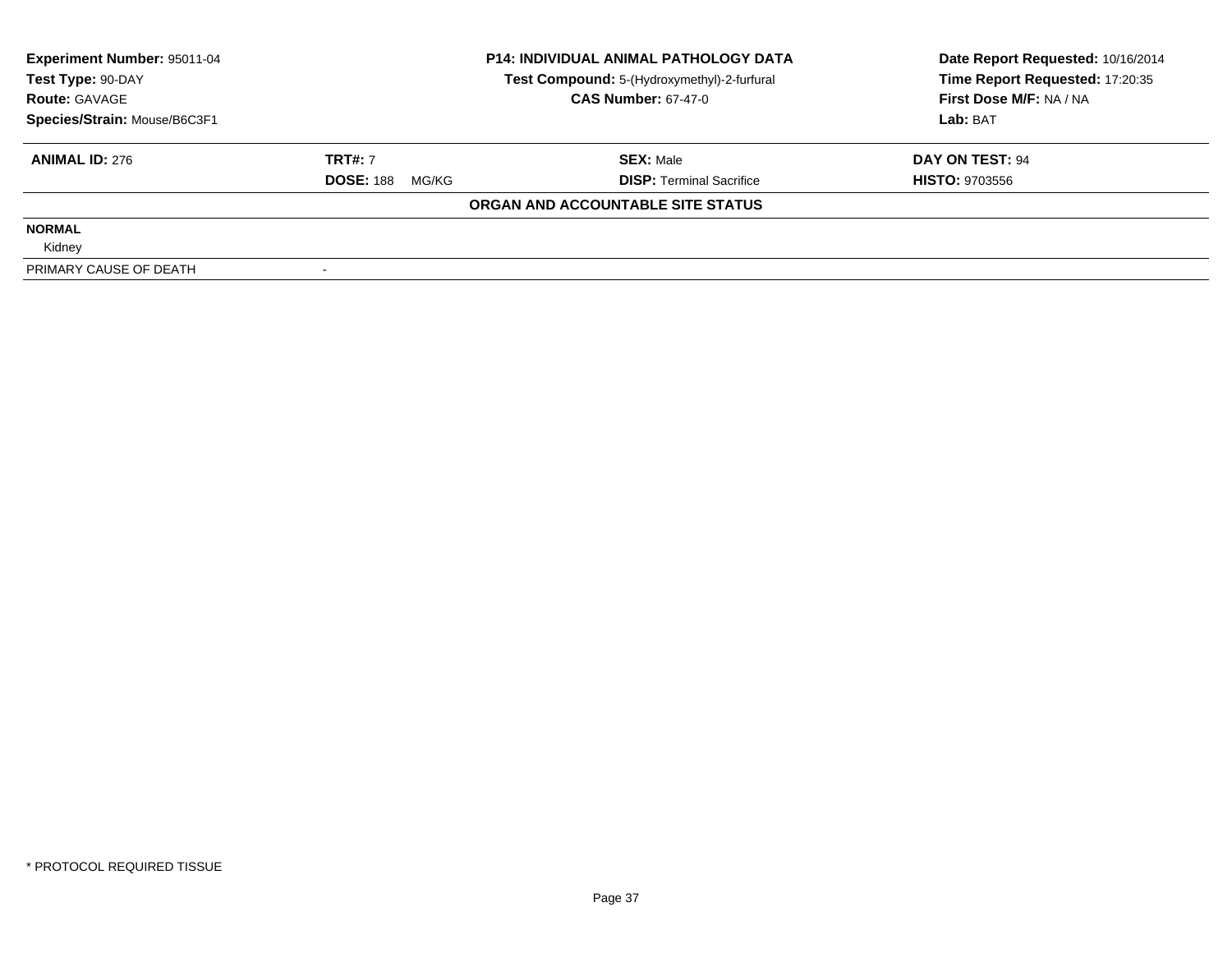| <b>Experiment Number: 95011-04</b><br>Test Type: 90-DAY<br><b>Route: GAVAGE</b><br>Species/Strain: Mouse/B6C3F1 |                                             | <b>P14: INDIVIDUAL ANIMAL PATHOLOGY DATA</b><br>Test Compound: 5-(Hydroxymethyl)-2-furfural<br><b>CAS Number: 67-47-0</b> | Date Report Requested: 10/16/2014<br>Time Report Requested: 17:20:35<br>First Dose M/F: NA / NA<br>Lab: BAT |
|-----------------------------------------------------------------------------------------------------------------|---------------------------------------------|---------------------------------------------------------------------------------------------------------------------------|-------------------------------------------------------------------------------------------------------------|
| <b>ANIMAL ID: 277</b>                                                                                           | <b>TRT#: 7</b><br><b>DOSE: 188</b><br>MG/KG | <b>SEX: Male</b><br><b>DISP:</b> Terminal Sacrifice                                                                       | DAY ON TEST: 94<br><b>HISTO: 9703557</b>                                                                    |
| <b>OBSERVATIONS</b>                                                                                             |                                             |                                                                                                                           |                                                                                                             |
| Kidney                                                                                                          |                                             | <b>Cytoplasmic Alteration</b>                                                                                             | Minimal                                                                                                     |
| PRIMARY CAUSE OF DEATH                                                                                          |                                             |                                                                                                                           |                                                                                                             |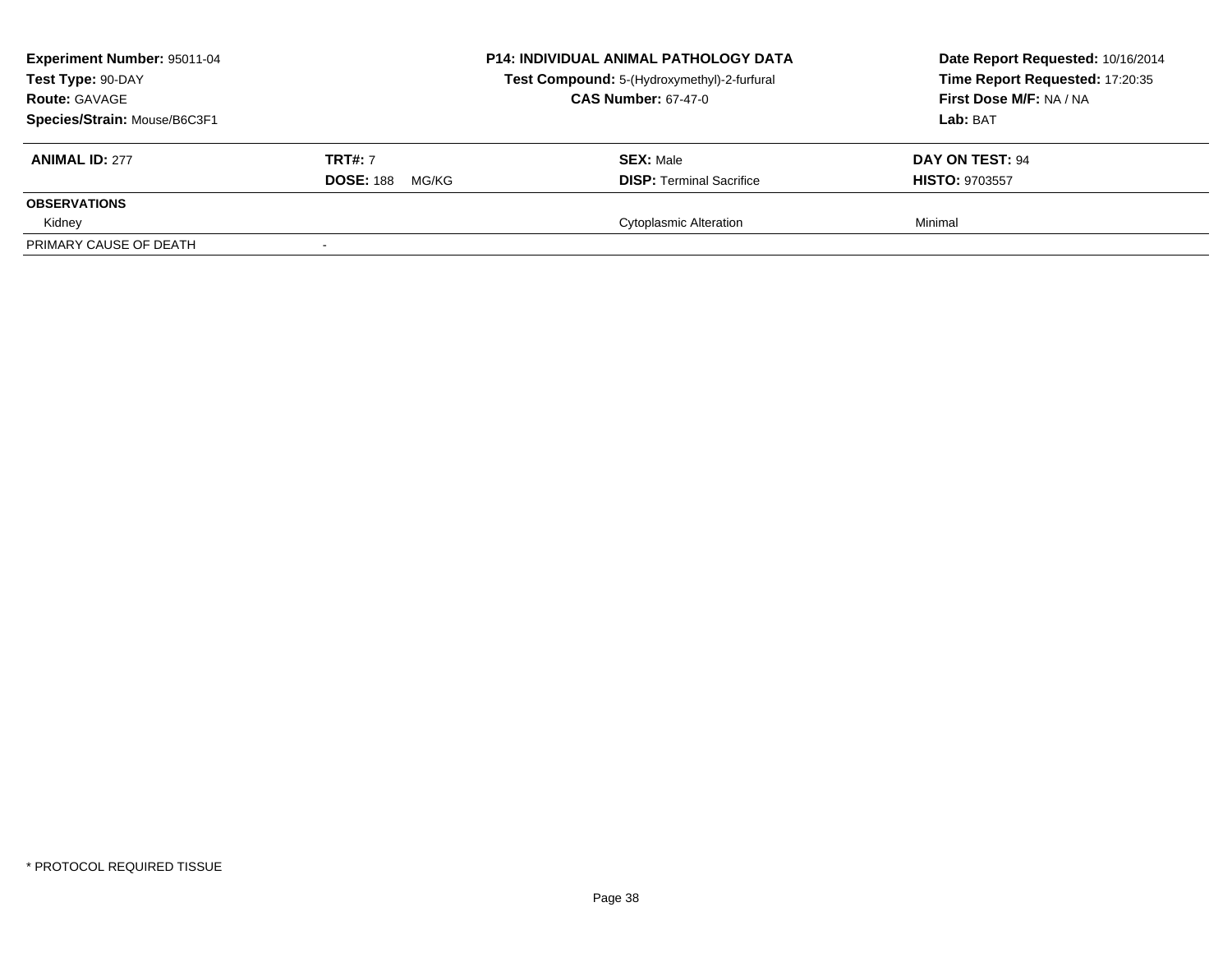| Experiment Number: 95011-04<br>Test Type: 90-DAY<br><b>Route: GAVAGE</b> |                                             | <b>P14: INDIVIDUAL ANIMAL PATHOLOGY DATA</b><br>Test Compound: 5-(Hydroxymethyl)-2-furfural<br><b>CAS Number: 67-47-0</b> | Date Report Requested: 10/16/2014<br>Time Report Requested: 17:20:35<br>First Dose M/F: NA / NA |
|--------------------------------------------------------------------------|---------------------------------------------|---------------------------------------------------------------------------------------------------------------------------|-------------------------------------------------------------------------------------------------|
| Species/Strain: Mouse/B6C3F1                                             |                                             |                                                                                                                           | Lab: BAT                                                                                        |
| <b>ANIMAL ID: 278</b>                                                    | <b>TRT#: 7</b><br><b>DOSE: 188</b><br>MG/KG | <b>SEX: Male</b><br><b>DISP: Terminal Sacrifice</b>                                                                       | DAY ON TEST: 94<br><b>HISTO: 9703558</b>                                                        |
| <b>OBSERVATIONS</b>                                                      |                                             |                                                                                                                           |                                                                                                 |
| Kidney                                                                   |                                             | Cytoplasmic Alteration                                                                                                    | Mild                                                                                            |
| PRIMARY CAUSE OF DEATH                                                   |                                             |                                                                                                                           |                                                                                                 |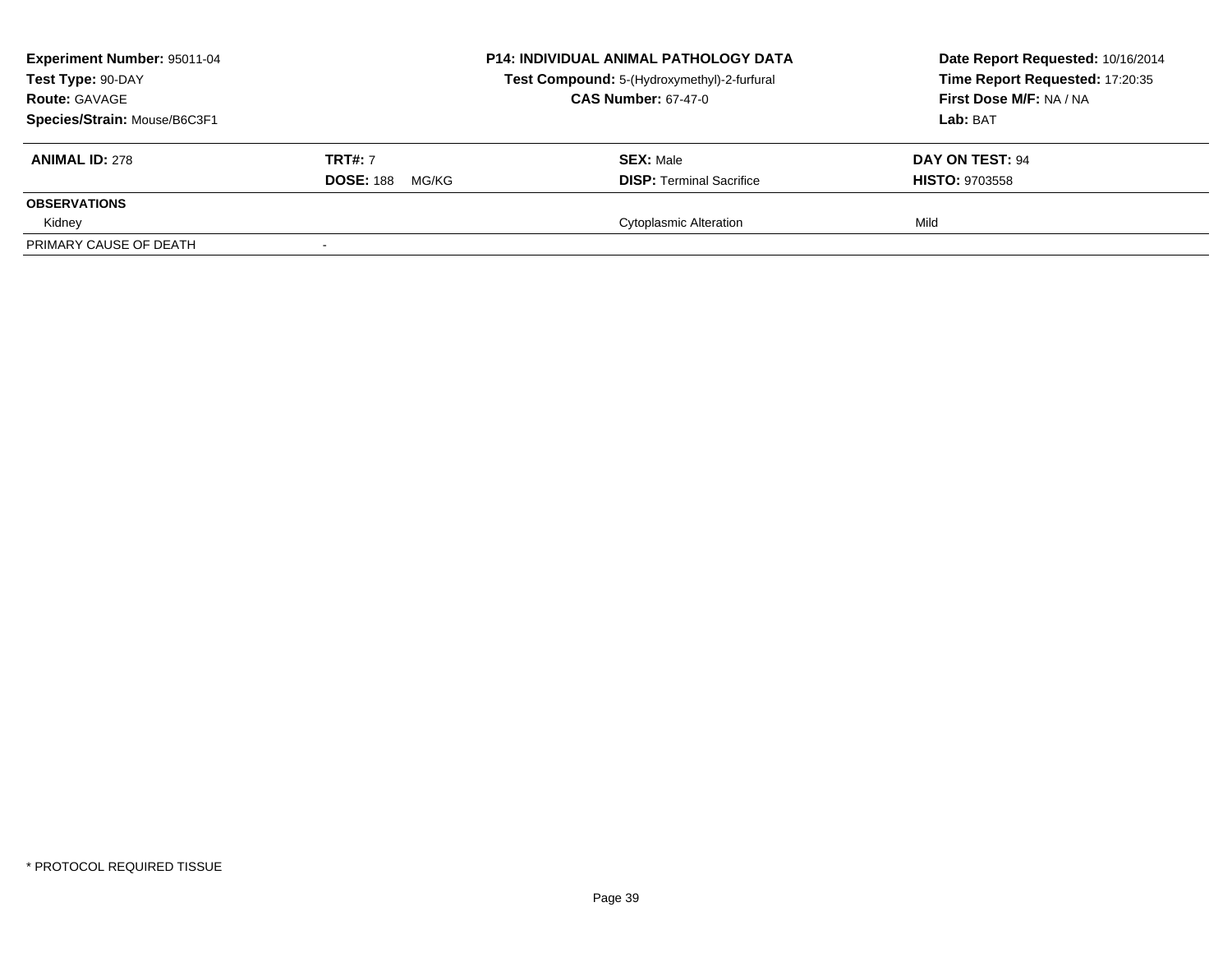| Experiment Number: 95011-04<br>Test Type: 90-DAY | <b>P14: INDIVIDUAL ANIMAL PATHOLOGY DATA</b> |                                                                           | Date Report Requested: 10/16/2014<br>Time Report Requested: 17:20:35 |
|--------------------------------------------------|----------------------------------------------|---------------------------------------------------------------------------|----------------------------------------------------------------------|
| <b>Route: GAVAGE</b>                             |                                              | Test Compound: 5-(Hydroxymethyl)-2-furfural<br><b>CAS Number: 67-47-0</b> | First Dose M/F: NA / NA                                              |
| Species/Strain: Mouse/B6C3F1                     |                                              |                                                                           | Lab: BAT                                                             |
| <b>ANIMAL ID: 279</b>                            | <b>TRT#: 7</b>                               | <b>SEX: Male</b>                                                          | DAY ON TEST: 94                                                      |
|                                                  | <b>DOSE: 188</b><br>MG/KG                    | <b>DISP:</b> Terminal Sacrifice                                           | <b>HISTO: 9703559</b>                                                |
|                                                  |                                              | ORGAN AND ACCOUNTABLE SITE STATUS                                         |                                                                      |
| <b>NORMAL</b>                                    |                                              |                                                                           |                                                                      |
| Kidney                                           |                                              |                                                                           |                                                                      |
| PRIMARY CAUSE OF DEATH                           |                                              |                                                                           |                                                                      |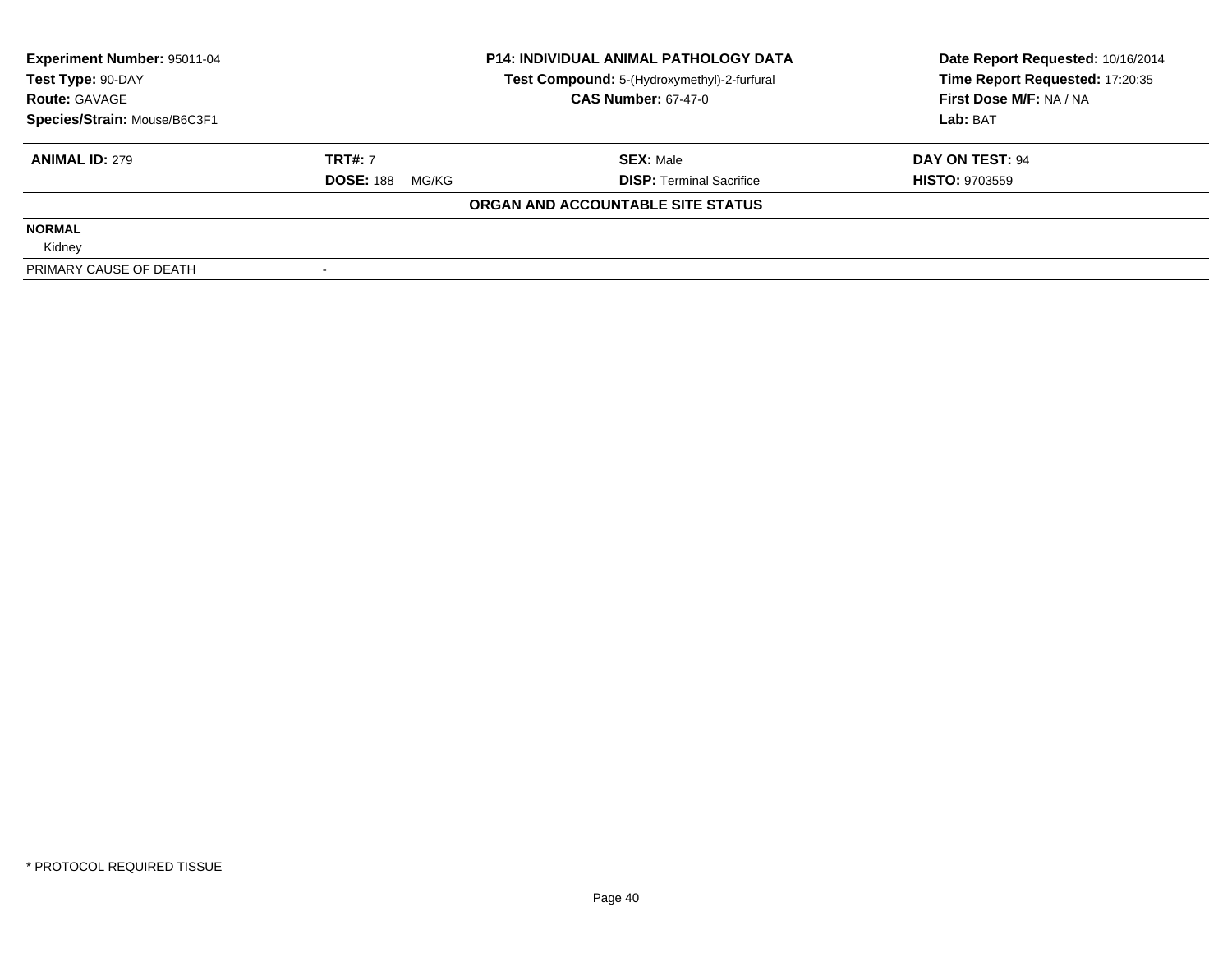| <b>Experiment Number: 95011-04</b><br>Test Type: 90-DAY |                           | <b>P14: INDIVIDUAL ANIMAL PATHOLOGY DATA</b><br>Test Compound: 5-(Hydroxymethyl)-2-furfural | Date Report Requested: 10/16/2014<br>Time Report Requested: 17:20:35 |
|---------------------------------------------------------|---------------------------|---------------------------------------------------------------------------------------------|----------------------------------------------------------------------|
| <b>Route: GAVAGE</b>                                    |                           | <b>CAS Number: 67-47-0</b>                                                                  | First Dose M/F: NA / NA                                              |
| Species/Strain: Mouse/B6C3F1                            |                           |                                                                                             | Lab: BAT                                                             |
| <b>ANIMAL ID: 280</b>                                   | <b>TRT#: 7</b>            | <b>SEX: Male</b>                                                                            | DAY ON TEST: 94                                                      |
|                                                         | <b>DOSE: 188</b><br>MG/KG | <b>DISP: Terminal Sacrifice</b>                                                             | <b>HISTO: 9703560</b>                                                |
| <b>OBSERVATIONS</b>                                     |                           |                                                                                             |                                                                      |
| Kidney                                                  |                           | Cytoplasmic Alteration                                                                      | Minimal                                                              |
|                                                         |                           | Nephropathy                                                                                 | Minimal                                                              |
| PRIMARY CAUSE OF DEATH                                  |                           |                                                                                             |                                                                      |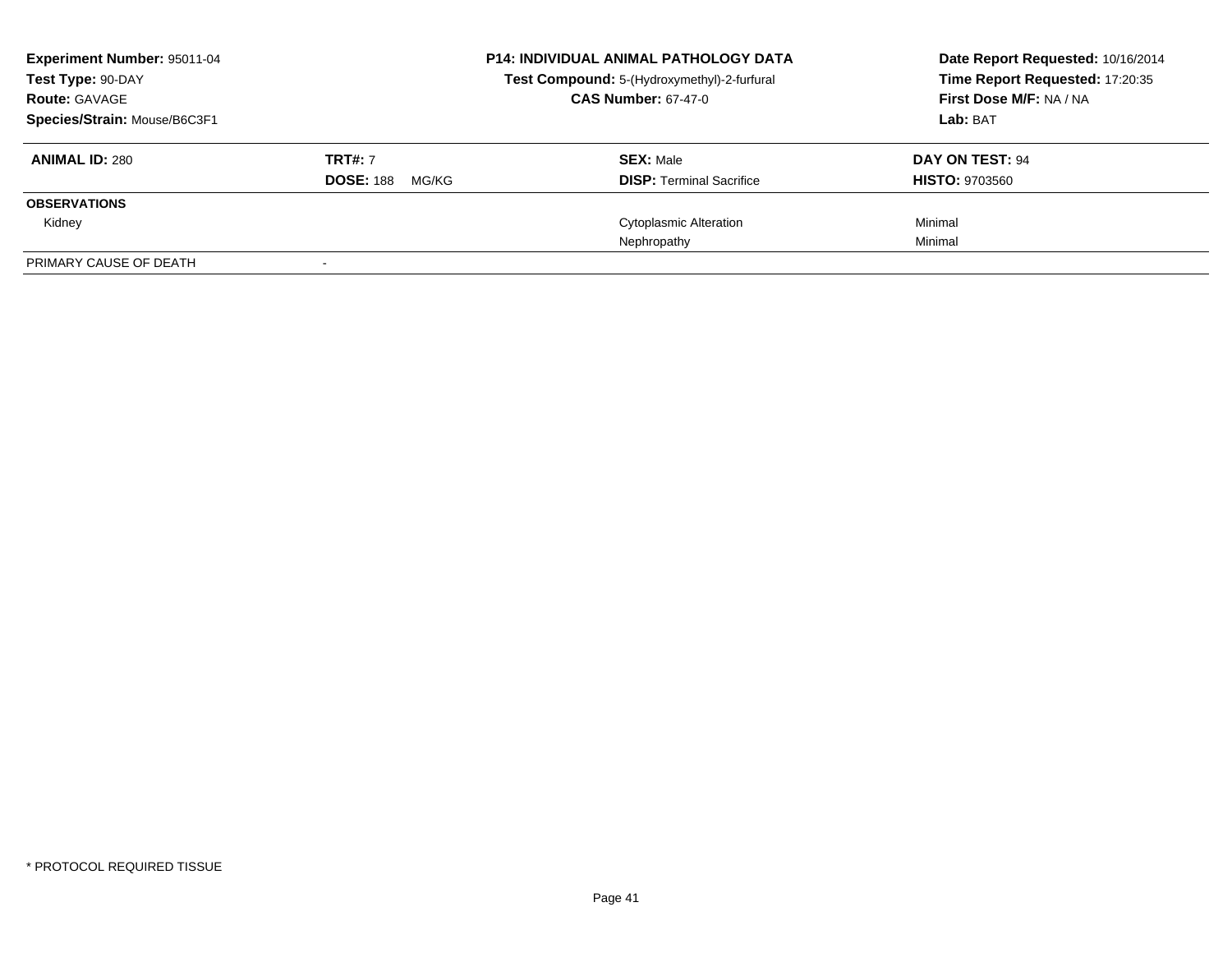| Experiment Number: 95011-04<br>Test Type: 90-DAY<br><b>Route: GAVAGE</b><br>Species/Strain: Mouse/B6C3F1 |                                             | <b>P14: INDIVIDUAL ANIMAL PATHOLOGY DATA</b><br>Test Compound: 5-(Hydroxymethyl)-2-furfural<br><b>CAS Number: 67-47-0</b> | Date Report Requested: 10/16/2014<br>Time Report Requested: 17:20:35<br>First Dose M/F: NA / NA<br>Lab: BAT |
|----------------------------------------------------------------------------------------------------------|---------------------------------------------|---------------------------------------------------------------------------------------------------------------------------|-------------------------------------------------------------------------------------------------------------|
| <b>ANIMAL ID: 281</b>                                                                                    | <b>TRT#: 9</b><br><b>DOSE: 375</b><br>MG/KG | <b>SEX: Male</b><br><b>DISP: Terminal Sacrifice</b>                                                                       | DAY ON TEST: 94<br><b>HISTO: 9703561</b>                                                                    |
| <b>OBSERVATIONS</b><br>Kidney                                                                            |                                             | <b>Cytoplasmic Alteration</b>                                                                                             | Minimal                                                                                                     |
| PRIMARY CAUSE OF DEATH                                                                                   |                                             |                                                                                                                           |                                                                                                             |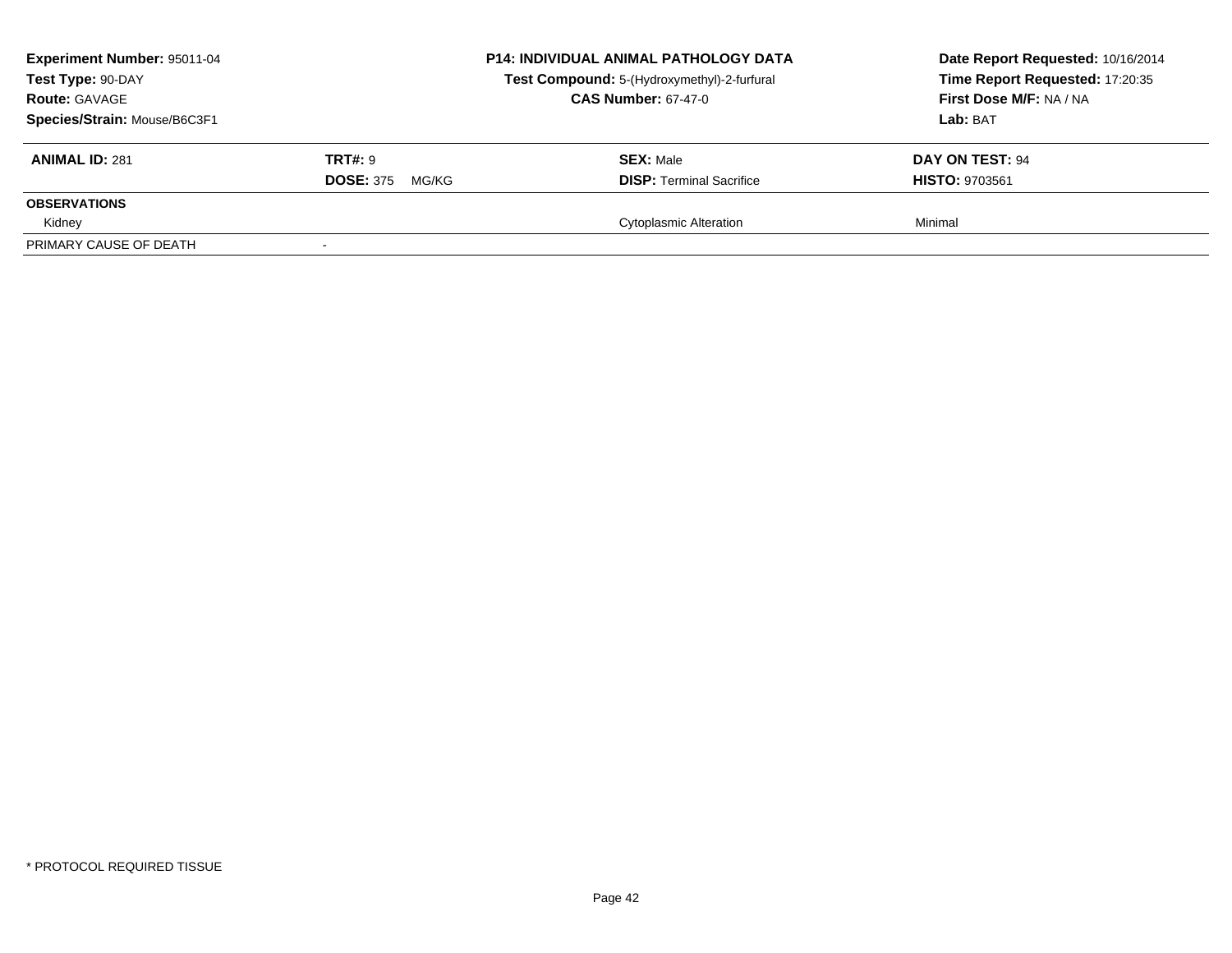| Experiment Number: 95011-04<br>Test Type: 90-DAY<br><b>Route: GAVAGE</b><br>Species/Strain: Mouse/B6C3F1 |                                             | <b>P14: INDIVIDUAL ANIMAL PATHOLOGY DATA</b><br>Test Compound: 5-(Hydroxymethyl)-2-furfural<br><b>CAS Number: 67-47-0</b> | Date Report Requested: 10/16/2014<br>Time Report Requested: 17:20:35<br>First Dose M/F: NA / NA<br>Lab: BAT |
|----------------------------------------------------------------------------------------------------------|---------------------------------------------|---------------------------------------------------------------------------------------------------------------------------|-------------------------------------------------------------------------------------------------------------|
| <b>ANIMAL ID: 282</b>                                                                                    | <b>TRT#: 9</b><br><b>DOSE: 375</b><br>MG/KG | <b>SEX: Male</b><br><b>DISP: Terminal Sacrifice</b>                                                                       | DAY ON TEST: 94<br><b>HISTO: 9703562</b>                                                                    |
| <b>OBSERVATIONS</b><br>Kidney                                                                            |                                             | <b>Cytoplasmic Alteration</b>                                                                                             | Minimal                                                                                                     |
| PRIMARY CAUSE OF DEATH                                                                                   |                                             |                                                                                                                           |                                                                                                             |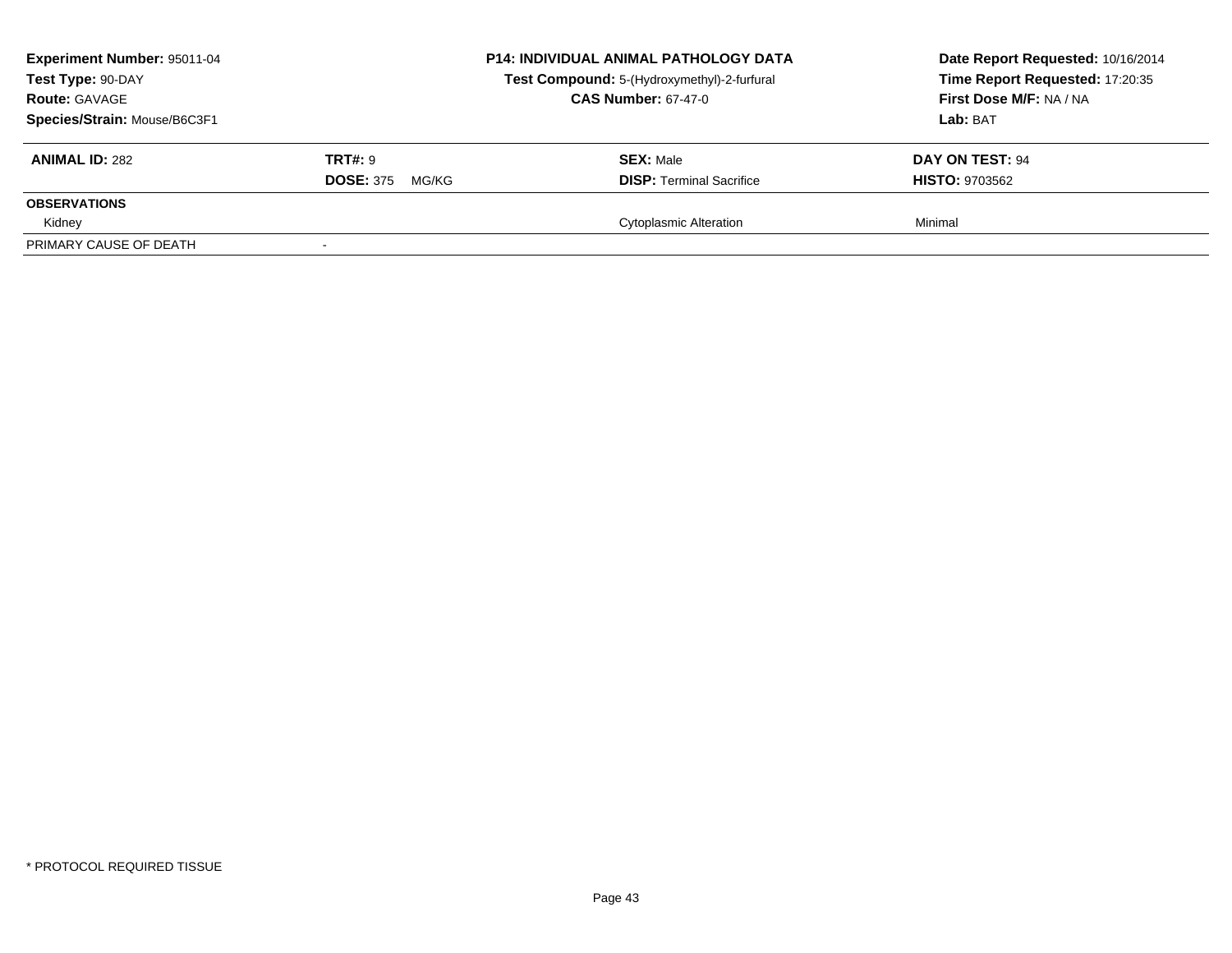| Experiment Number: 95011-04<br>Test Type: 90-DAY | <b>P14: INDIVIDUAL ANIMAL PATHOLOGY DATA</b> |                                                                           | Date Report Requested: 10/16/2014<br>Time Report Requested: 17:20:35 |
|--------------------------------------------------|----------------------------------------------|---------------------------------------------------------------------------|----------------------------------------------------------------------|
| <b>Route: GAVAGE</b>                             |                                              | Test Compound: 5-(Hydroxymethyl)-2-furfural<br><b>CAS Number: 67-47-0</b> | First Dose M/F: NA / NA                                              |
| Species/Strain: Mouse/B6C3F1                     |                                              |                                                                           | Lab: BAT                                                             |
| <b>ANIMAL ID: 283</b>                            | TRT#: 9                                      | <b>SEX: Male</b>                                                          | DAY ON TEST: 94                                                      |
|                                                  | <b>DOSE: 375</b><br>MG/KG                    | <b>DISP:</b> Terminal Sacrifice                                           | <b>HISTO: 9703563</b>                                                |
|                                                  |                                              | ORGAN AND ACCOUNTABLE SITE STATUS                                         |                                                                      |
| <b>NORMAL</b>                                    |                                              |                                                                           |                                                                      |
| Kidney                                           |                                              |                                                                           |                                                                      |
| PRIMARY CAUSE OF DEATH                           |                                              |                                                                           |                                                                      |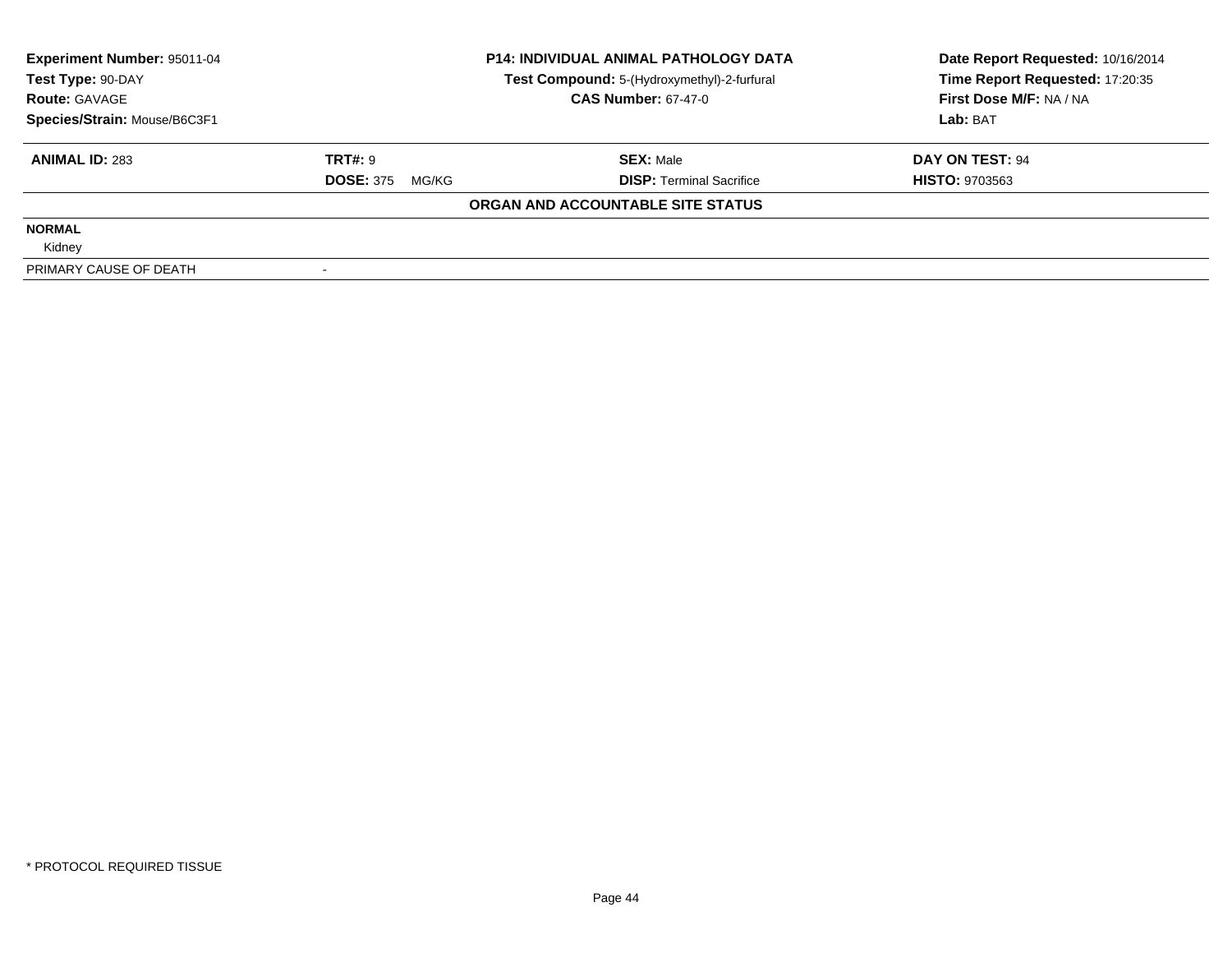| <b>Experiment Number: 95011-04</b><br>Test Type: 90-DAY<br><b>Route: GAVAGE</b><br>Species/Strain: Mouse/B6C3F1 |                                             | <b>P14: INDIVIDUAL ANIMAL PATHOLOGY DATA</b><br>Test Compound: 5-(Hydroxymethyl)-2-furfural<br><b>CAS Number: 67-47-0</b> | Date Report Requested: 10/16/2014<br>Time Report Requested: 17:20:35<br>First Dose M/F: NA / NA<br>Lab: BAT |
|-----------------------------------------------------------------------------------------------------------------|---------------------------------------------|---------------------------------------------------------------------------------------------------------------------------|-------------------------------------------------------------------------------------------------------------|
| <b>ANIMAL ID: 284</b>                                                                                           | <b>TRT#: 9</b><br><b>DOSE: 375</b><br>MG/KG | <b>SEX: Male</b><br><b>DISP:</b> Terminal Sacrifice                                                                       | DAY ON TEST: 94<br><b>HISTO: 9703564</b>                                                                    |
| <b>OBSERVATIONS</b>                                                                                             |                                             |                                                                                                                           |                                                                                                             |
| Kidney                                                                                                          |                                             | <b>Cytoplasmic Alteration</b>                                                                                             | Minimal                                                                                                     |
| PRIMARY CAUSE OF DEATH                                                                                          |                                             |                                                                                                                           |                                                                                                             |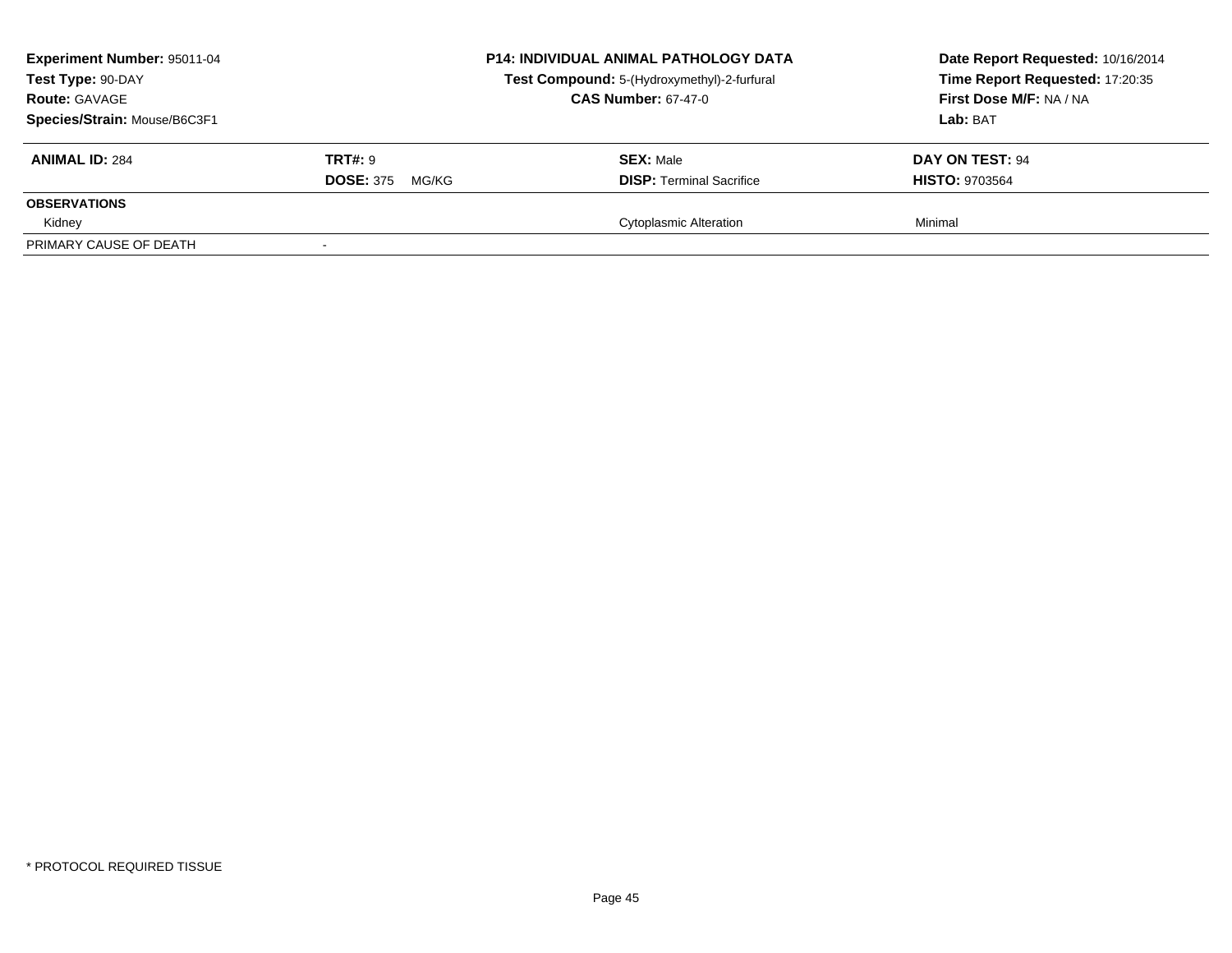| Experiment Number: 95011-04<br>Test Type: 90-DAY<br><b>Route: GAVAGE</b><br>Species/Strain: Mouse/B6C3F1 |                                             | <b>P14: INDIVIDUAL ANIMAL PATHOLOGY DATA</b><br>Test Compound: 5-(Hydroxymethyl)-2-furfural<br><b>CAS Number: 67-47-0</b> | Date Report Requested: 10/16/2014<br>Time Report Requested: 17:20:35<br>First Dose M/F: NA / NA<br>Lab: BAT |
|----------------------------------------------------------------------------------------------------------|---------------------------------------------|---------------------------------------------------------------------------------------------------------------------------|-------------------------------------------------------------------------------------------------------------|
| <b>ANIMAL ID: 285</b>                                                                                    | <b>TRT#: 9</b><br><b>DOSE: 375</b><br>MG/KG | <b>SEX: Male</b><br><b>DISP: Terminal Sacrifice</b>                                                                       | DAY ON TEST: 94<br><b>HISTO: 9703565</b>                                                                    |
| <b>OBSERVATIONS</b><br>Kidney                                                                            |                                             | <b>Cytoplasmic Alteration</b>                                                                                             | Minimal                                                                                                     |
| PRIMARY CAUSE OF DEATH                                                                                   |                                             |                                                                                                                           |                                                                                                             |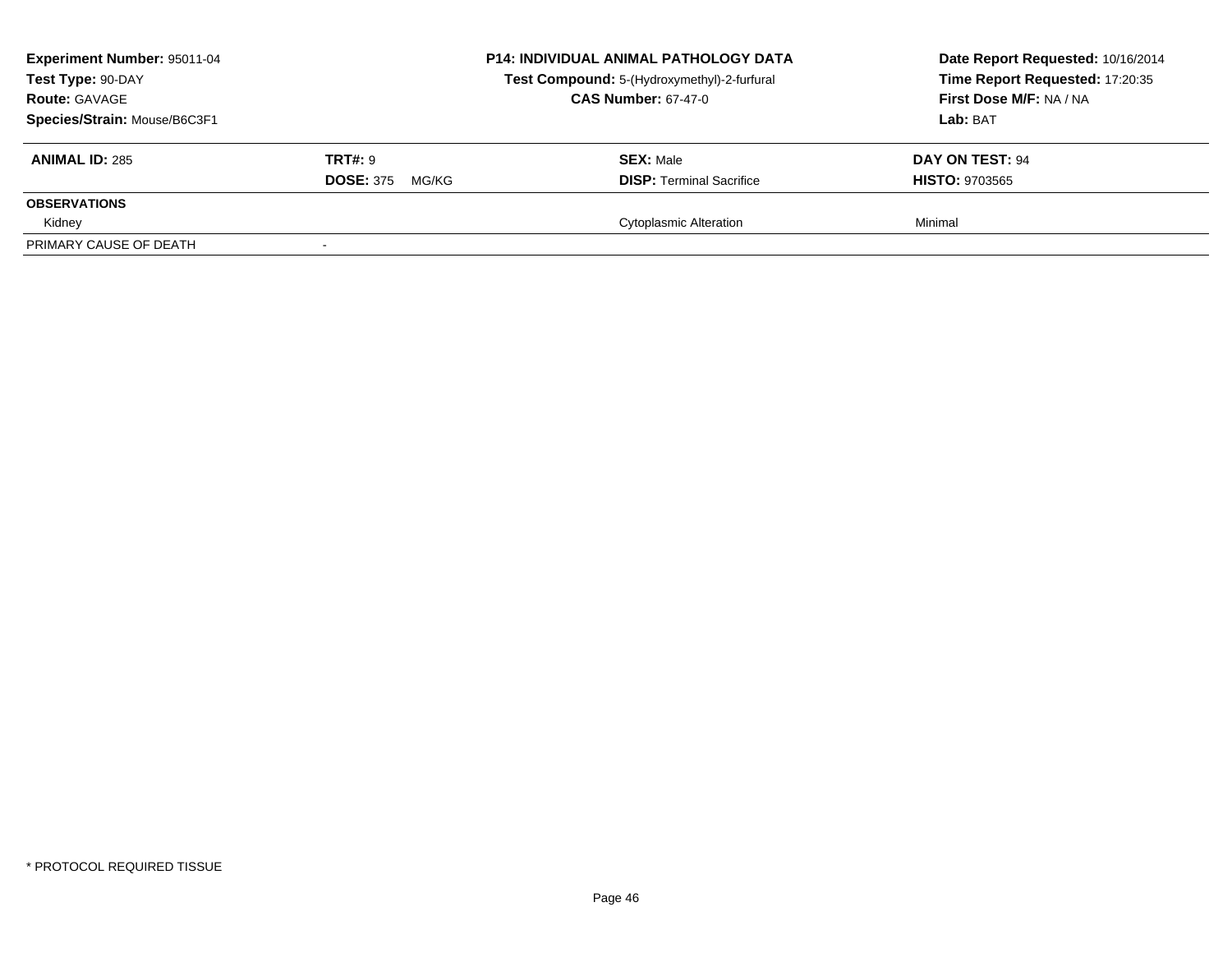| Experiment Number: 95011-04<br>Test Type: 90-DAY<br><b>Route: GAVAGE</b><br>Species/Strain: Mouse/B6C3F1 |                                             | <b>P14: INDIVIDUAL ANIMAL PATHOLOGY DATA</b><br>Test Compound: 5-(Hydroxymethyl)-2-furfural<br><b>CAS Number: 67-47-0</b> | Date Report Requested: 10/16/2014<br>Time Report Requested: 17:20:35<br>First Dose M/F: NA / NA<br>Lab: BAT |
|----------------------------------------------------------------------------------------------------------|---------------------------------------------|---------------------------------------------------------------------------------------------------------------------------|-------------------------------------------------------------------------------------------------------------|
| <b>ANIMAL ID: 286</b>                                                                                    | <b>TRT#: 9</b><br><b>DOSE: 375</b><br>MG/KG | <b>SEX: Male</b><br><b>DISP: Terminal Sacrifice</b>                                                                       | DAY ON TEST: 94<br><b>HISTO: 9703566</b>                                                                    |
| <b>OBSERVATIONS</b><br>Kidney                                                                            |                                             | <b>Cytoplasmic Alteration</b>                                                                                             | Minimal                                                                                                     |
| PRIMARY CAUSE OF DEATH                                                                                   |                                             |                                                                                                                           |                                                                                                             |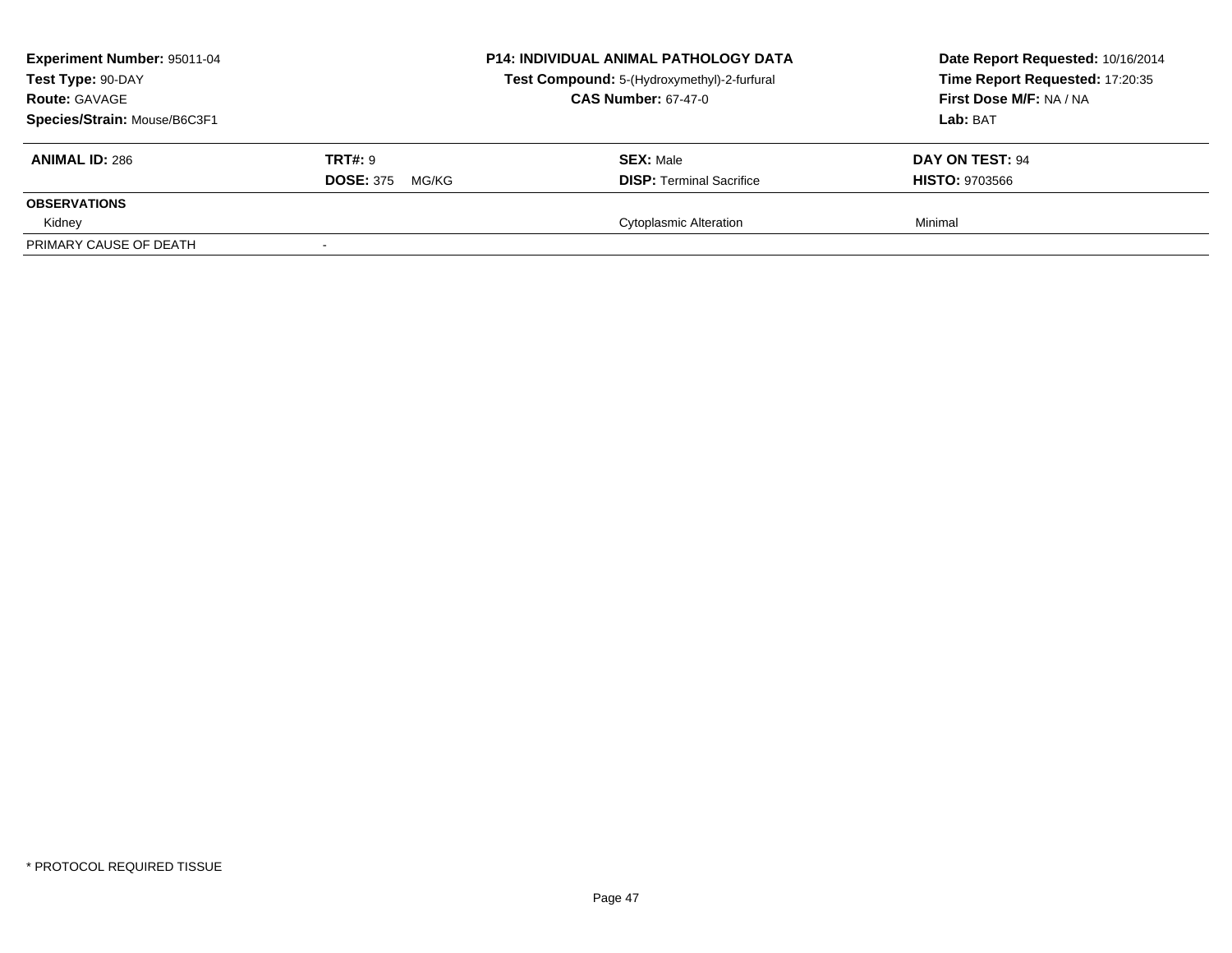| <b>Experiment Number: 95011-04</b><br>Test Type: 90-DAY<br><b>Route: GAVAGE</b><br>Species/Strain: Mouse/B6C3F1 |                                             | <b>P14: INDIVIDUAL ANIMAL PATHOLOGY DATA</b><br>Test Compound: 5-(Hydroxymethyl)-2-furfural<br><b>CAS Number: 67-47-0</b> | Date Report Requested: 10/16/2014<br>Time Report Requested: 17:20:35<br>First Dose M/F: NA / NA<br>Lab: BAT |
|-----------------------------------------------------------------------------------------------------------------|---------------------------------------------|---------------------------------------------------------------------------------------------------------------------------|-------------------------------------------------------------------------------------------------------------|
| <b>ANIMAL ID: 287</b>                                                                                           | <b>TRT#: 9</b><br><b>DOSE: 375</b><br>MG/KG | <b>SEX: Male</b><br><b>DISP:</b> Terminal Sacrifice                                                                       | DAY ON TEST: 94<br><b>HISTO: 9703567</b>                                                                    |
| <b>OBSERVATIONS</b>                                                                                             |                                             |                                                                                                                           |                                                                                                             |
| Kidney                                                                                                          |                                             | Nephropathy                                                                                                               | Minimal                                                                                                     |
| PRIMARY CAUSE OF DEATH                                                                                          |                                             |                                                                                                                           |                                                                                                             |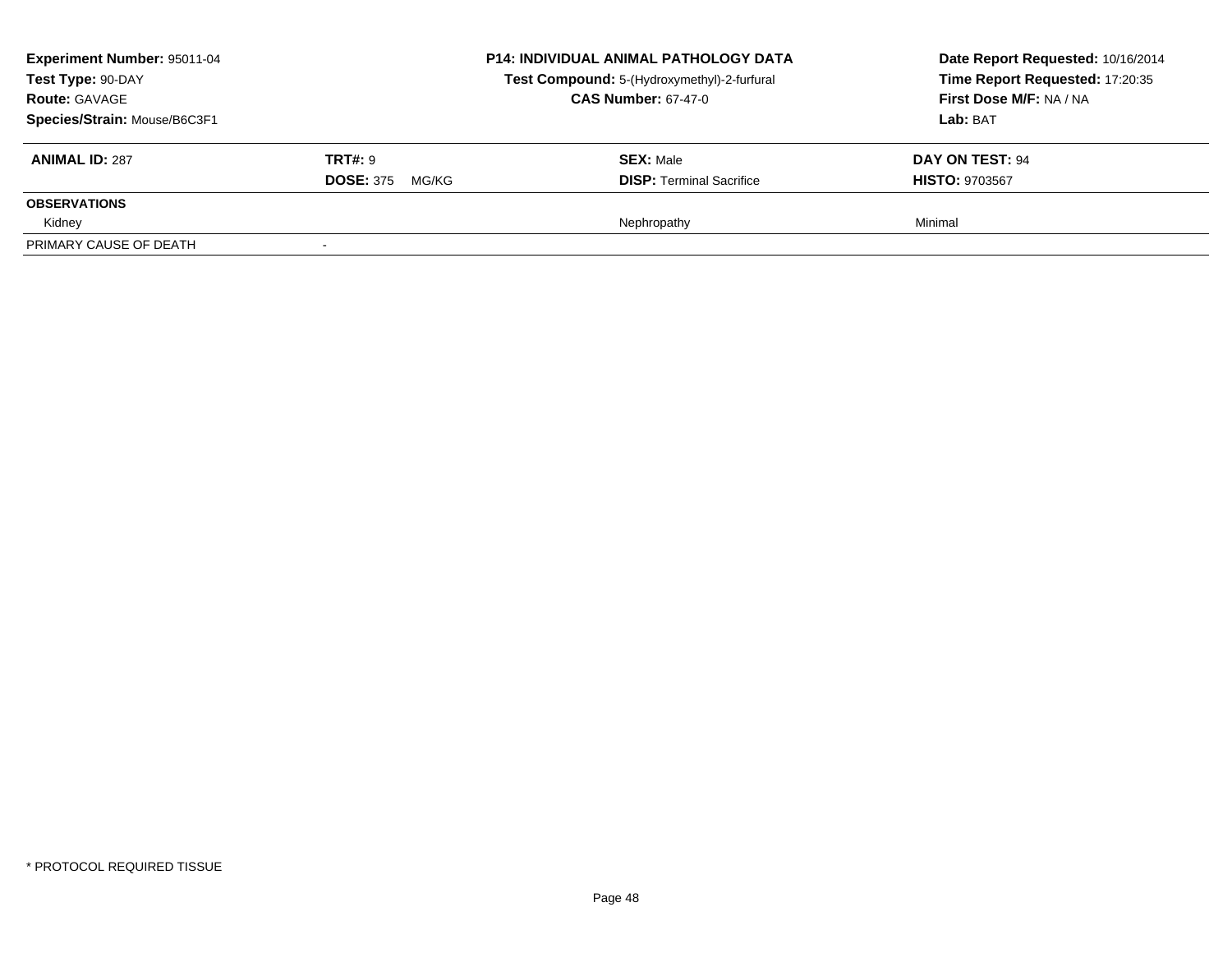| Experiment Number: 95011-04<br>Test Type: 90-DAY<br><b>Route: GAVAGE</b><br>Species/Strain: Mouse/B6C3F1 |                                             | <b>P14: INDIVIDUAL ANIMAL PATHOLOGY DATA</b><br>Test Compound: 5-(Hydroxymethyl)-2-furfural<br><b>CAS Number: 67-47-0</b> | Date Report Requested: 10/16/2014<br>Time Report Requested: 17:20:35<br>First Dose M/F: NA / NA<br>Lab: BAT |
|----------------------------------------------------------------------------------------------------------|---------------------------------------------|---------------------------------------------------------------------------------------------------------------------------|-------------------------------------------------------------------------------------------------------------|
| <b>ANIMAL ID: 288</b>                                                                                    | <b>TRT#: 9</b><br><b>DOSE: 375</b><br>MG/KG | <b>SEX: Male</b><br><b>DISP: Terminal Sacrifice</b>                                                                       | DAY ON TEST: 94<br><b>HISTO: 9703568</b>                                                                    |
| <b>OBSERVATIONS</b><br>Kidney                                                                            |                                             | <b>Cytoplasmic Alteration</b>                                                                                             | Minimal                                                                                                     |
| PRIMARY CAUSE OF DEATH                                                                                   |                                             |                                                                                                                           |                                                                                                             |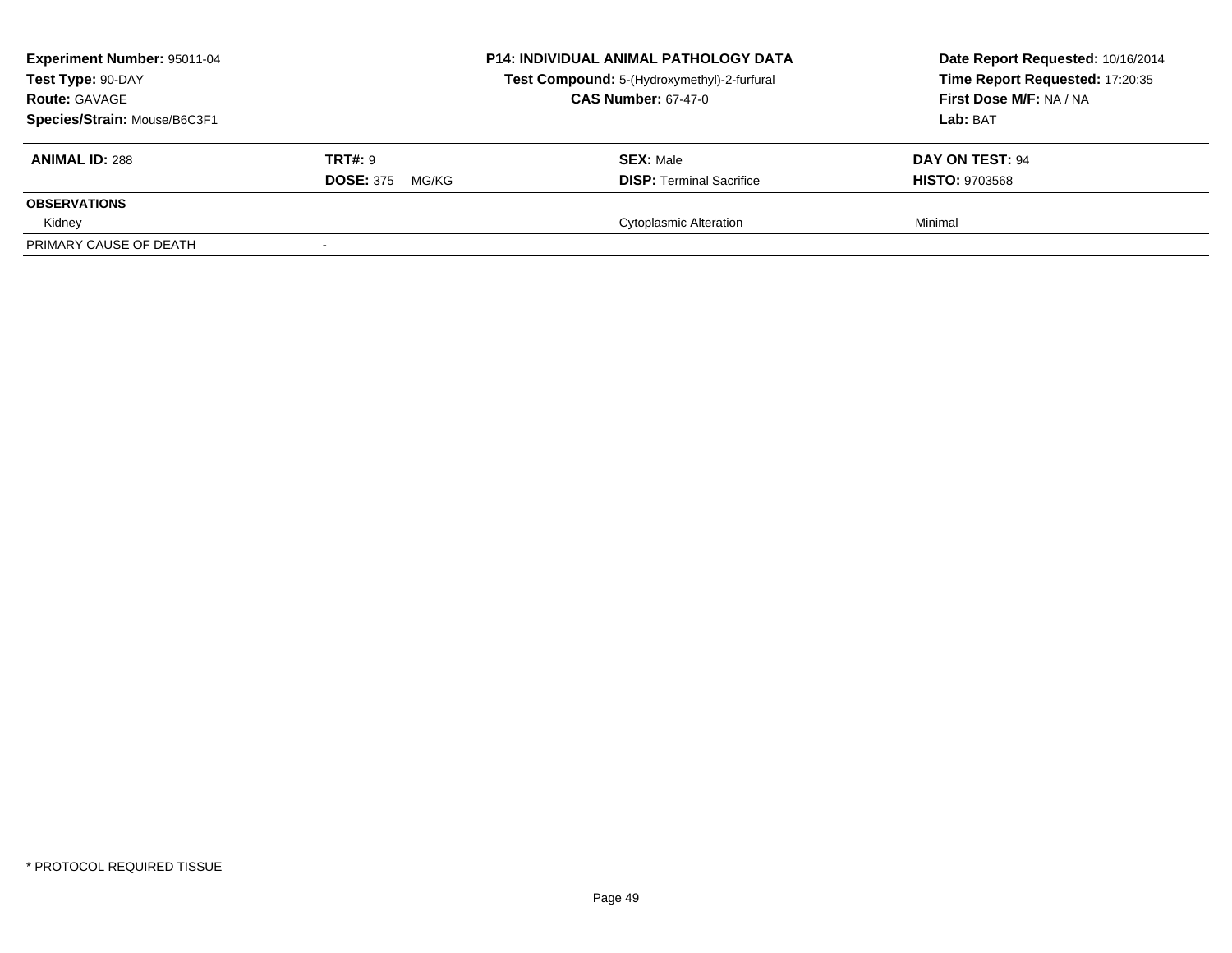| Experiment Number: 95011-04<br>Test Type: 90-DAY<br><b>Route: GAVAGE</b><br>Species/Strain: Mouse/B6C3F1 |                                             | <b>P14: INDIVIDUAL ANIMAL PATHOLOGY DATA</b><br>Test Compound: 5-(Hydroxymethyl)-2-furfural<br><b>CAS Number: 67-47-0</b> | Date Report Requested: 10/16/2014<br>Time Report Requested: 17:20:35<br>First Dose M/F: NA / NA<br>Lab: BAT |
|----------------------------------------------------------------------------------------------------------|---------------------------------------------|---------------------------------------------------------------------------------------------------------------------------|-------------------------------------------------------------------------------------------------------------|
| <b>ANIMAL ID: 289</b>                                                                                    | <b>TRT#: 9</b><br><b>DOSE: 375</b><br>MG/KG | <b>SEX: Male</b><br><b>DISP: Terminal Sacrifice</b>                                                                       | DAY ON TEST: 94<br><b>HISTO: 9703569</b>                                                                    |
| <b>OBSERVATIONS</b><br>Kidney                                                                            |                                             | <b>Cytoplasmic Alteration</b>                                                                                             | Minimal                                                                                                     |
| PRIMARY CAUSE OF DEATH                                                                                   |                                             |                                                                                                                           |                                                                                                             |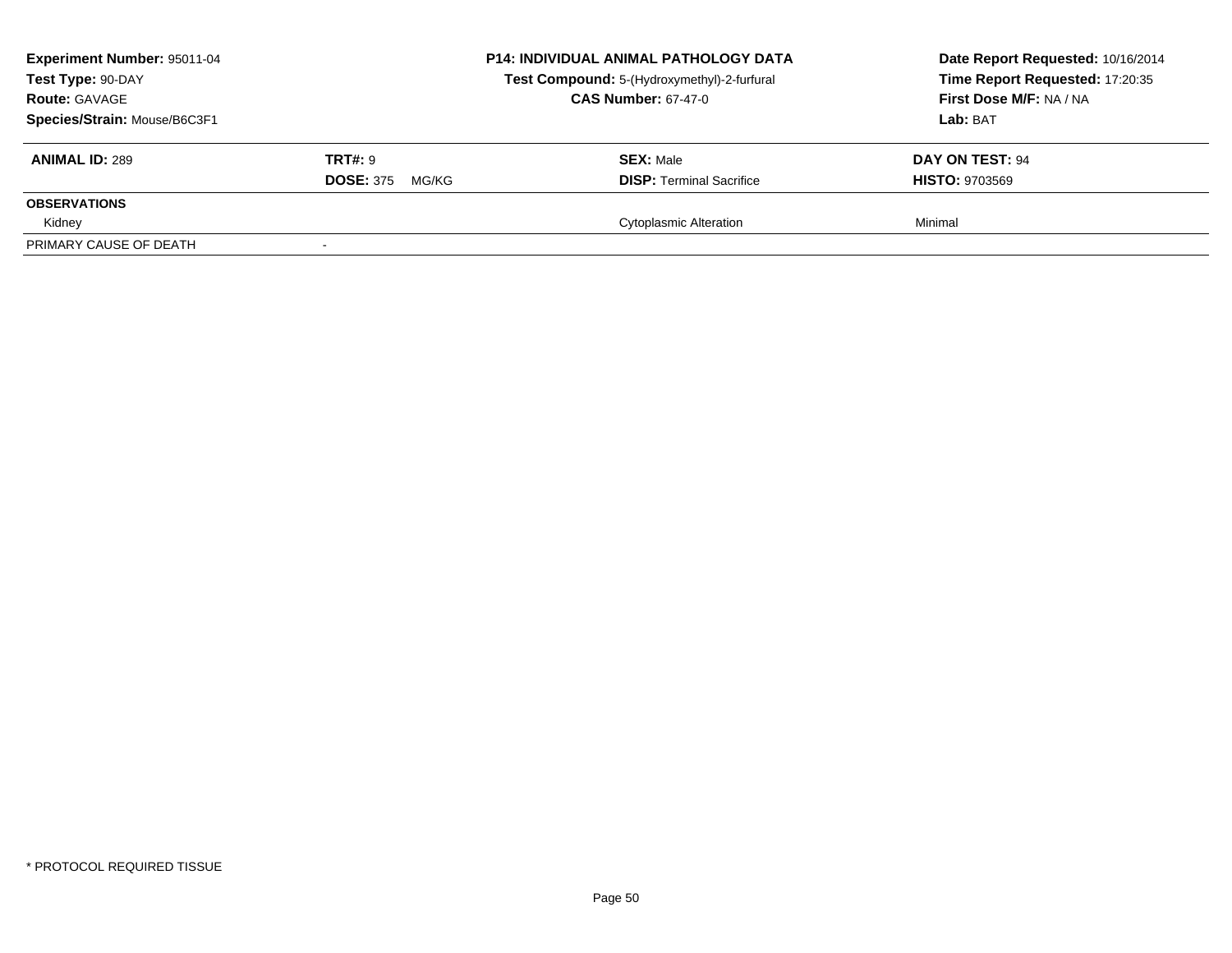| <b>Experiment Number: 95011-04</b><br>Test Type: 90-DAY<br><b>Route: GAVAGE</b><br>Species/Strain: Mouse/B6C3F1 |                                             | <b>P14: INDIVIDUAL ANIMAL PATHOLOGY DATA</b><br>Test Compound: 5-(Hydroxymethyl)-2-furfural<br><b>CAS Number: 67-47-0</b> | Date Report Requested: 10/16/2014<br>Time Report Requested: 17:20:35<br>First Dose M/F: NA / NA<br>Lab: BAT |
|-----------------------------------------------------------------------------------------------------------------|---------------------------------------------|---------------------------------------------------------------------------------------------------------------------------|-------------------------------------------------------------------------------------------------------------|
| <b>ANIMAL ID: 290</b>                                                                                           | <b>TRT#: 9</b><br><b>DOSE: 375</b><br>MG/KG | <b>SEX: Male</b><br><b>DISP:</b> Terminal Sacrifice                                                                       | DAY ON TEST: 94<br><b>HISTO: 9703570</b>                                                                    |
| <b>OBSERVATIONS</b>                                                                                             |                                             |                                                                                                                           |                                                                                                             |
| Kidney                                                                                                          |                                             | <b>Cytoplasmic Alteration</b>                                                                                             | Minimal                                                                                                     |
| PRIMARY CAUSE OF DEATH                                                                                          |                                             |                                                                                                                           |                                                                                                             |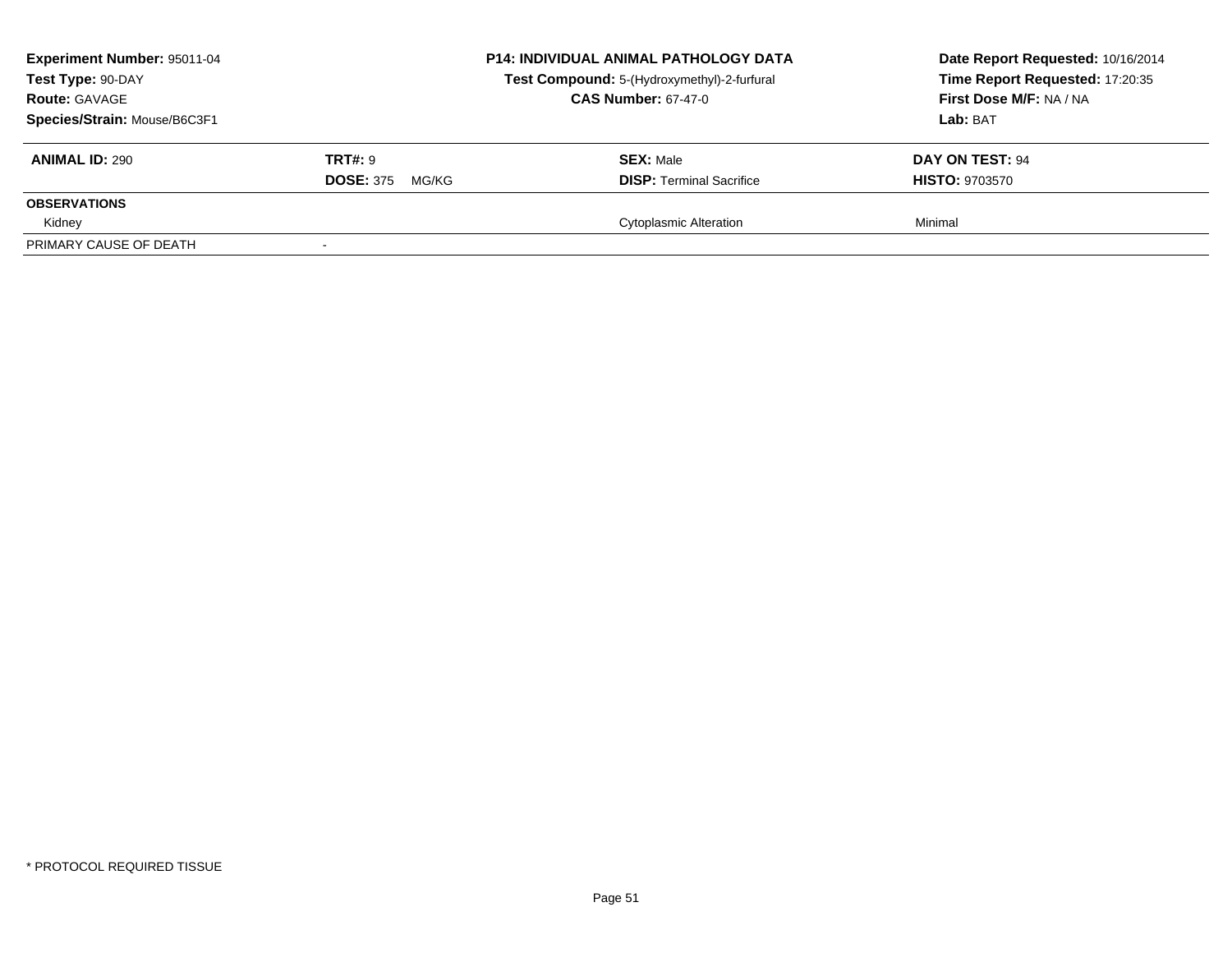| <b>Experiment Number: 95011-04</b><br>Test Type: 90-DAY<br>Route: GAVAGE<br>Species/Strain: Mouse/B6C3F1 | P14: INDIVIDUAL ANIMAL PATHOLOGY DATA<br>Test Compound: 5-(Hydroxymethyl)-2-furfural<br><b>CAS Number: 67-47-0</b> |                                                                                                                                                                 | Date Report Requested: 10/16/2014<br>Time Report Requested: 17:20:35<br>First Dose M/F: NA / NA<br>Lab: BAT |
|----------------------------------------------------------------------------------------------------------|--------------------------------------------------------------------------------------------------------------------|-----------------------------------------------------------------------------------------------------------------------------------------------------------------|-------------------------------------------------------------------------------------------------------------|
|                                                                                                          |                                                                                                                    |                                                                                                                                                                 |                                                                                                             |
| <b>ANIMAL ID: 291</b>                                                                                    | <b>TRT#: 11</b>                                                                                                    | <b>SEX: Male</b>                                                                                                                                                | DAY ON TEST: 94                                                                                             |
|                                                                                                          | <b>DOSE: 750</b><br>MG/KG                                                                                          | <b>DISP: Terminal Sacrifice</b>                                                                                                                                 | <b>HISTO: 9703571</b>                                                                                       |
|                                                                                                          |                                                                                                                    | ORGAN AND ACCOUNTABLE SITE STATUS                                                                                                                               |                                                                                                             |
| <b>NORMAL</b>                                                                                            |                                                                                                                    |                                                                                                                                                                 |                                                                                                             |
| * Adrenal Cortex                                                                                         | * Adrenal Medulla                                                                                                  | * Blood Vessel                                                                                                                                                  | * Bone                                                                                                      |
| * Bone Marrow                                                                                            | * Brain                                                                                                            | * Epididymis                                                                                                                                                    | * Esophagus                                                                                                 |
| * Gallbladder                                                                                            | * Heart                                                                                                            | * Intestine Large, Cecum                                                                                                                                        | * Intestine Large, Colon                                                                                    |
| * Intestine Large, Rectum                                                                                | * Intestine Small, Duodenum                                                                                        | * Intestine Small. Ileum                                                                                                                                        | * Intestine Small, Jejunum                                                                                  |
| * Islets. Pancreatic                                                                                     | * Liver                                                                                                            | * Lung                                                                                                                                                          | * Lymph Node, Mandibular                                                                                    |
| * Lymph Node, Mesenteric                                                                                 | * Nose                                                                                                             | * Pancreas                                                                                                                                                      | * Parathyroid Gland                                                                                         |
| * Pituitary Gland                                                                                        | * Preputial Gland                                                                                                  | * Prostate                                                                                                                                                      | * Salivary Glands                                                                                           |
| * Seminal Vesicle                                                                                        | * Skin                                                                                                             | * Spleen                                                                                                                                                        | * Stomach, Forestomach                                                                                      |
| * Stomach, Glandular                                                                                     | * Testes                                                                                                           | * Thymus                                                                                                                                                        | * Thyroid Gland                                                                                             |
| * Trachea                                                                                                | * Urinary Bladder                                                                                                  |                                                                                                                                                                 |                                                                                                             |
| <b>MISSING</b>                                                                                           |                                                                                                                    |                                                                                                                                                                 |                                                                                                             |
| * Mammary Gland                                                                                          |                                                                                                                    |                                                                                                                                                                 |                                                                                                             |
| <b>OBSERVATIONS</b>                                                                                      |                                                                                                                    |                                                                                                                                                                 |                                                                                                             |
| * Adren Medulla                                                                                          |                                                                                                                    |                                                                                                                                                                 |                                                                                                             |
| Note: only 1 adrenal on slide                                                                            |                                                                                                                    |                                                                                                                                                                 |                                                                                                             |
| * Kidney                                                                                                 |                                                                                                                    | <b>Cytoplasmic Alteration</b>                                                                                                                                   | Mild                                                                                                        |
|                                                                                                          |                                                                                                                    | Note: "Cytoplasmic alteration" = a DECREASE in cytoplasmic vacuolization; vacuolization occurred to a mild degree in most male controls, but no high-dose mice. |                                                                                                             |
| PRIMARY CAUSE OF DEATH                                                                                   |                                                                                                                    |                                                                                                                                                                 |                                                                                                             |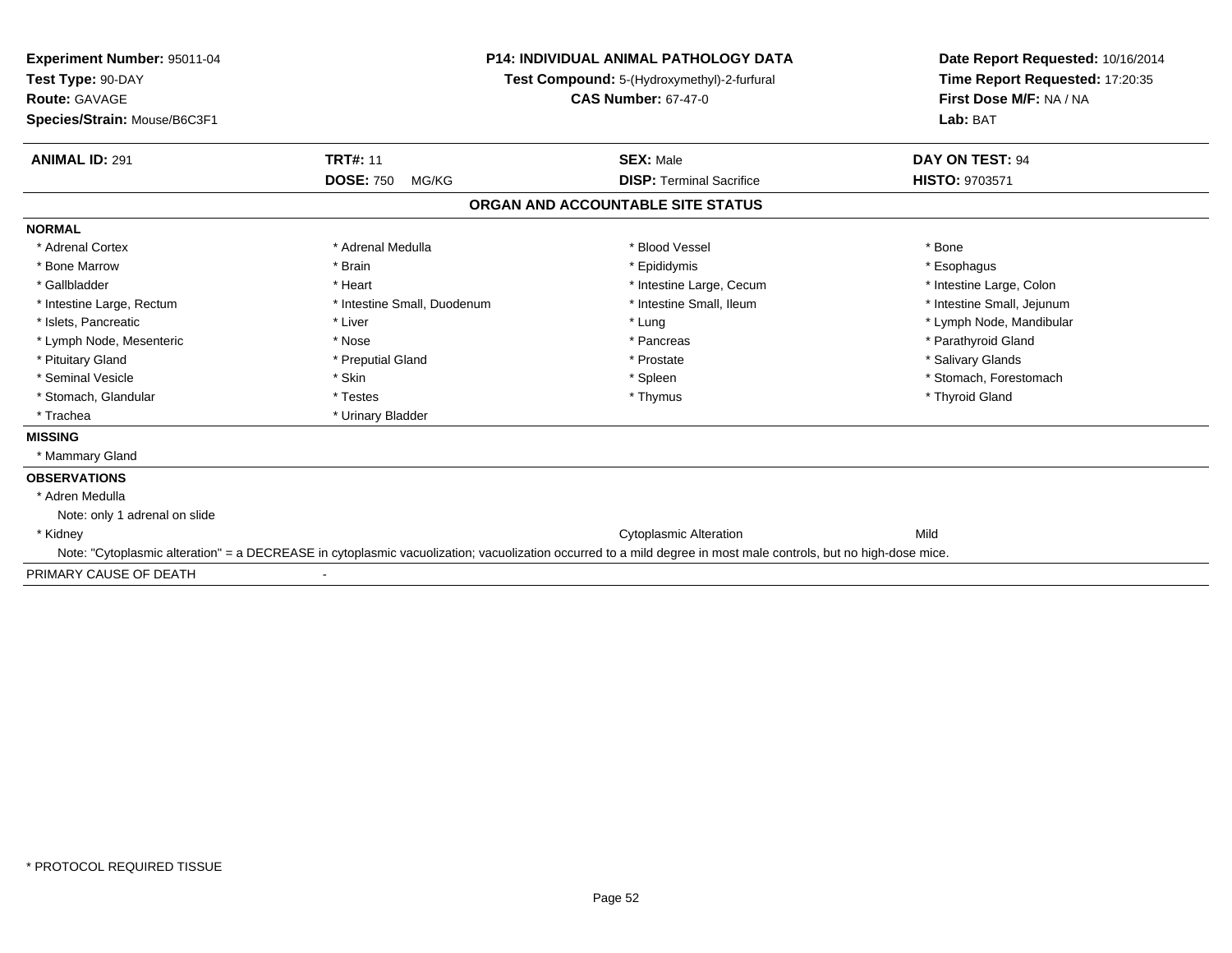| <b>Experiment Number: 95011-04</b><br>Test Type: 90-DAY<br><b>Route: GAVAGE</b><br>Species/Strain: Mouse/B6C3F1 | <b>P14: INDIVIDUAL ANIMAL PATHOLOGY DATA</b><br>Test Compound: 5-(Hydroxymethyl)-2-furfural<br><b>CAS Number: 67-47-0</b> |                                   | Date Report Requested: 10/16/2014<br>Time Report Requested: 17:20:35<br>First Dose M/F: NA / NA<br>Lab: BAT |
|-----------------------------------------------------------------------------------------------------------------|---------------------------------------------------------------------------------------------------------------------------|-----------------------------------|-------------------------------------------------------------------------------------------------------------|
| <b>ANIMAL ID: 292</b>                                                                                           | <b>TRT#: 11</b>                                                                                                           | <b>SEX: Male</b>                  | DAY ON TEST: 93                                                                                             |
|                                                                                                                 | <b>DOSE: 750</b><br>MG/KG                                                                                                 | <b>DISP: Natural Death</b>        | <b>HISTO: 9703572</b>                                                                                       |
|                                                                                                                 |                                                                                                                           | ORGAN AND ACCOUNTABLE SITE STATUS |                                                                                                             |
| <b>NORMAL</b>                                                                                                   |                                                                                                                           |                                   |                                                                                                             |
| * Adrenal Cortex                                                                                                | * Adrenal Medulla                                                                                                         | * Blood Vessel                    | * Bone                                                                                                      |
| * Bone Marrow                                                                                                   | * Brain                                                                                                                   | * Epididymis                      | * Esophagus                                                                                                 |
| * Gallbladder                                                                                                   | * Heart                                                                                                                   | * Intestine Large, Cecum          | * Intestine Large, Colon                                                                                    |
| * Intestine Large, Rectum                                                                                       | * Intestine Small, Duodenum                                                                                               | * Intestine Small, Ileum          | * Intestine Small, Jejunum                                                                                  |
| * Islets, Pancreatic                                                                                            | * Liver                                                                                                                   | * Lung                            | * Lymph Node, Mandibular                                                                                    |
| * Lymph Node, Mesenteric                                                                                        | * Nose                                                                                                                    | * Pancreas                        | * Parathyroid Gland                                                                                         |
| * Pituitary Gland                                                                                               | * Preputial Gland                                                                                                         | * Prostate                        | * Salivary Glands                                                                                           |
| * Seminal Vesicle                                                                                               | * Skin                                                                                                                    | * Spleen                          | * Stomach, Forestomach                                                                                      |
| * Stomach, Glandular                                                                                            | * Testes                                                                                                                  | * Thymus                          | * Thyroid Gland                                                                                             |
| * Trachea                                                                                                       | * Urinary Bladder                                                                                                         |                                   |                                                                                                             |
| <b>MISSING</b>                                                                                                  |                                                                                                                           |                                   |                                                                                                             |
| * Mammary Gland                                                                                                 |                                                                                                                           |                                   |                                                                                                             |
| <b>OBSERVATIONS</b>                                                                                             |                                                                                                                           |                                   |                                                                                                             |
| * Kidney                                                                                                        |                                                                                                                           | <b>Cytoplasmic Alteration</b>     | Mild                                                                                                        |
|                                                                                                                 |                                                                                                                           | Nephropathy                       | Minimal                                                                                                     |
| PRIMARY CAUSE OF DEATH                                                                                          | - UNCERTAIN                                                                                                               |                                   |                                                                                                             |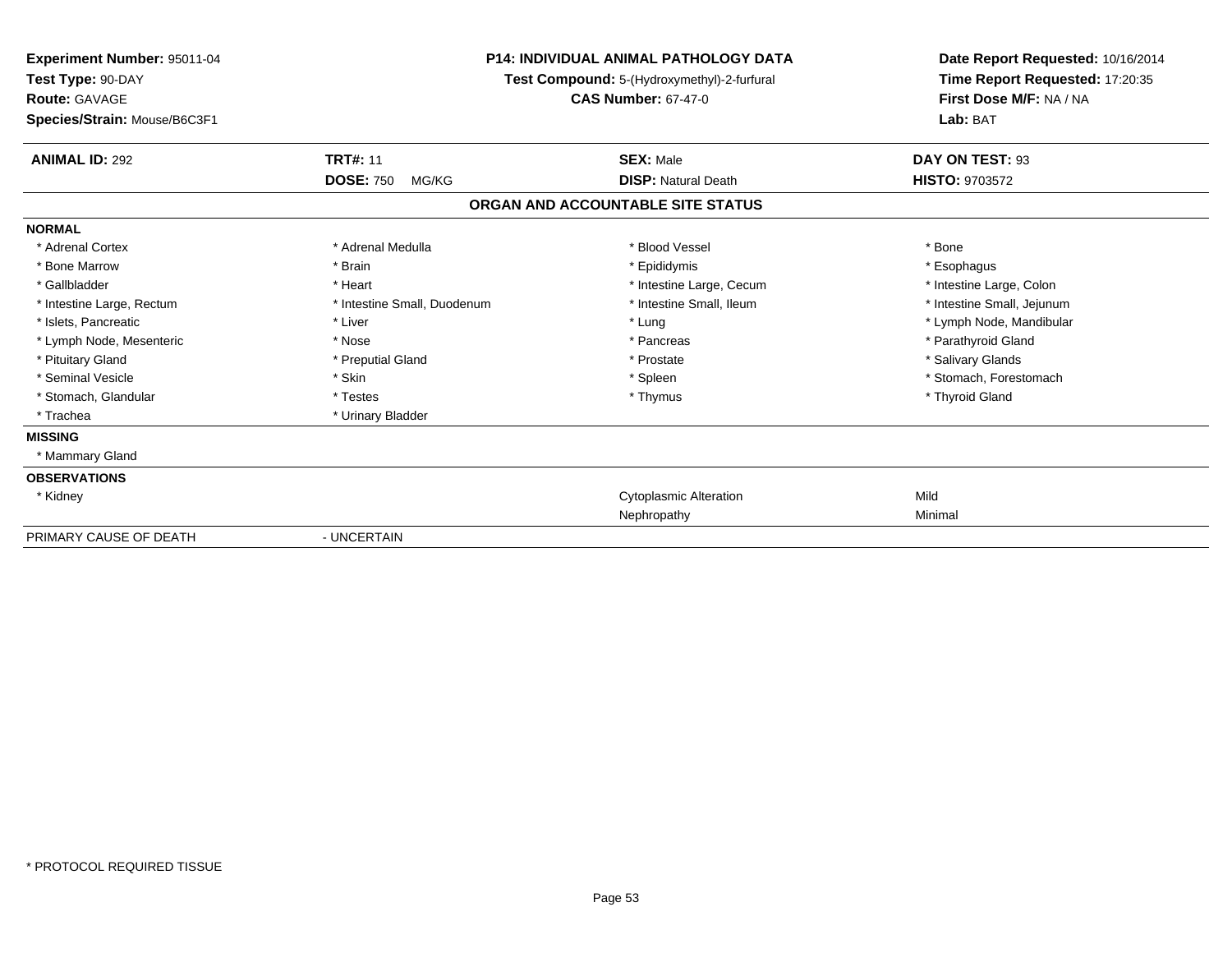| Experiment Number: 95011-04<br>Test Type: 90-DAY<br><b>Route: GAVAGE</b><br>Species/Strain: Mouse/B6C3F1 |                             | <b>P14: INDIVIDUAL ANIMAL PATHOLOGY DATA</b><br>Test Compound: 5-(Hydroxymethyl)-2-furfural<br><b>CAS Number: 67-47-0</b> | Date Report Requested: 10/16/2014<br>Time Report Requested: 17:20:35<br>First Dose M/F: NA / NA<br>Lab: BAT |
|----------------------------------------------------------------------------------------------------------|-----------------------------|---------------------------------------------------------------------------------------------------------------------------|-------------------------------------------------------------------------------------------------------------|
| <b>ANIMAL ID: 293</b>                                                                                    | <b>TRT#: 11</b>             | <b>SEX: Male</b>                                                                                                          | DAY ON TEST: 94                                                                                             |
|                                                                                                          | <b>DOSE: 750</b><br>MG/KG   | <b>DISP:</b> Terminal Sacrifice                                                                                           | <b>HISTO: 9703573</b>                                                                                       |
|                                                                                                          |                             | ORGAN AND ACCOUNTABLE SITE STATUS                                                                                         |                                                                                                             |
| <b>NORMAL</b>                                                                                            |                             |                                                                                                                           |                                                                                                             |
| * Adrenal Cortex                                                                                         | * Adrenal Medulla           | * Blood Vessel                                                                                                            | * Bone                                                                                                      |
| * Bone Marrow                                                                                            | * Brain                     | * Epididymis                                                                                                              | * Esophagus                                                                                                 |
| * Gallbladder                                                                                            | * Heart                     | * Intestine Large, Cecum                                                                                                  | * Intestine Large, Colon                                                                                    |
| * Intestine Large, Rectum                                                                                | * Intestine Small, Duodenum | * Intestine Small, Ileum                                                                                                  | * Intestine Small, Jejunum                                                                                  |
| * Islets, Pancreatic                                                                                     | * Liver                     | * Lung                                                                                                                    | * Lymph Node, Mandibular                                                                                    |
| * Lymph Node, Mesenteric                                                                                 | * Nose                      | * Pancreas                                                                                                                | * Parathyroid Gland                                                                                         |
| * Pituitary Gland                                                                                        | * Preputial Gland           | * Prostate                                                                                                                | * Seminal Vesicle                                                                                           |
| * Skin                                                                                                   | * Spleen                    | * Stomach, Forestomach                                                                                                    | * Stomach, Glandular                                                                                        |
| * Testes                                                                                                 | * Thymus                    | * Thyroid Gland                                                                                                           | * Trachea                                                                                                   |
| * Urinary Bladder                                                                                        |                             |                                                                                                                           |                                                                                                             |
| <b>MISSING</b>                                                                                           |                             |                                                                                                                           |                                                                                                             |
| * Mammary Gland                                                                                          |                             |                                                                                                                           |                                                                                                             |
| <b>OBSERVATIONS</b>                                                                                      |                             |                                                                                                                           |                                                                                                             |
| * Kidney                                                                                                 |                             | <b>Cytoplasmic Alteration</b>                                                                                             | Mild                                                                                                        |
| * Salivary Glands                                                                                        |                             | Inflammation                                                                                                              | Minimal                                                                                                     |
| PRIMARY CAUSE OF DEATH                                                                                   |                             |                                                                                                                           |                                                                                                             |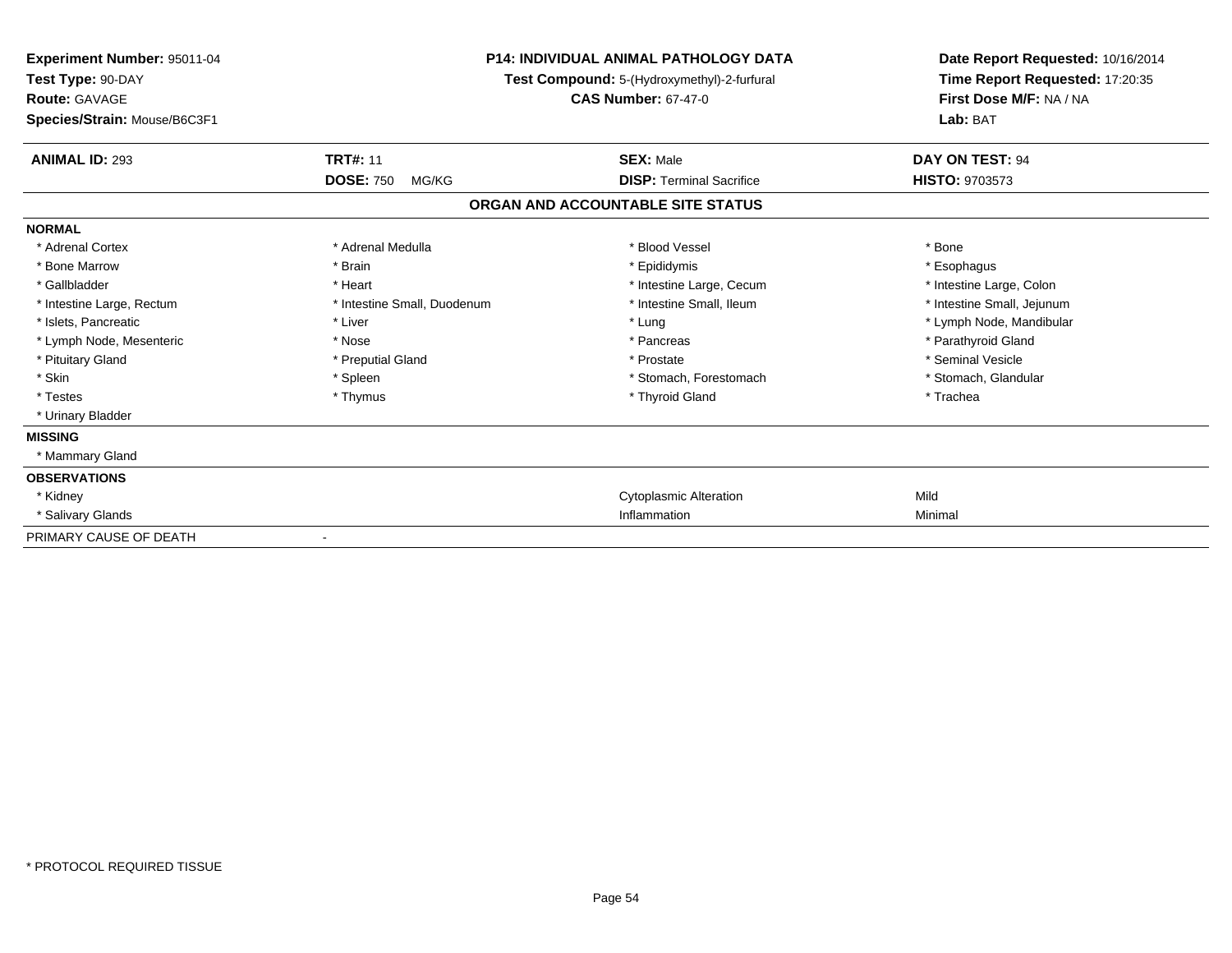| <b>Experiment Number: 95011-04</b><br>Test Type: 90-DAY<br><b>Route: GAVAGE</b><br>Species/Strain: Mouse/B6C3F1 | <b>P14: INDIVIDUAL ANIMAL PATHOLOGY DATA</b><br>Test Compound: 5-(Hydroxymethyl)-2-furfural<br><b>CAS Number: 67-47-0</b> |                                   | Date Report Requested: 10/16/2014<br>Time Report Requested: 17:20:35<br>First Dose M/F: NA / NA<br>Lab: BAT |
|-----------------------------------------------------------------------------------------------------------------|---------------------------------------------------------------------------------------------------------------------------|-----------------------------------|-------------------------------------------------------------------------------------------------------------|
| <b>ANIMAL ID: 294</b>                                                                                           | <b>TRT#: 11</b>                                                                                                           | <b>SEX: Male</b>                  | DAY ON TEST: 94                                                                                             |
|                                                                                                                 | <b>DOSE: 750</b><br>MG/KG                                                                                                 | <b>DISP: Terminal Sacrifice</b>   | <b>HISTO: 9703574</b>                                                                                       |
|                                                                                                                 |                                                                                                                           | ORGAN AND ACCOUNTABLE SITE STATUS |                                                                                                             |
| <b>NORMAL</b>                                                                                                   |                                                                                                                           |                                   |                                                                                                             |
| * Adrenal Cortex                                                                                                | * Adrenal Medulla                                                                                                         | * Blood Vessel                    | * Bone                                                                                                      |
| * Bone Marrow                                                                                                   | * Brain                                                                                                                   | * Epididymis                      | * Esophagus                                                                                                 |
| * Gallbladder                                                                                                   | * Heart                                                                                                                   | * Intestine Large, Cecum          | * Intestine Large, Colon                                                                                    |
| * Intestine Large, Rectum                                                                                       | * Intestine Small, Duodenum                                                                                               | * Intestine Small. Ileum          | * Intestine Small, Jejunum                                                                                  |
| * Islets, Pancreatic                                                                                            | * Liver                                                                                                                   | * Lung                            | * Lymph Node, Mandibular                                                                                    |
| * Lymph Node, Mesenteric                                                                                        | * Nose                                                                                                                    | * Pancreas                        | * Parathyroid Gland                                                                                         |
| * Pituitary Gland                                                                                               | * Preputial Gland                                                                                                         | * Prostate                        | * Salivary Glands                                                                                           |
| * Seminal Vesicle                                                                                               | * Skin                                                                                                                    | * Spleen                          | * Stomach, Forestomach                                                                                      |
| * Stomach, Glandular                                                                                            | * Testes                                                                                                                  | * Thymus                          | * Thyroid Gland                                                                                             |
| * Trachea                                                                                                       | * Urinary Bladder                                                                                                         |                                   |                                                                                                             |
| <b>MISSING</b>                                                                                                  |                                                                                                                           |                                   |                                                                                                             |
| * Mammary Gland                                                                                                 |                                                                                                                           |                                   |                                                                                                             |
| <b>OBSERVATIONS</b>                                                                                             |                                                                                                                           |                                   |                                                                                                             |
| * Kidney                                                                                                        |                                                                                                                           | <b>Cytoplasmic Alteration</b>     | Mild                                                                                                        |
| PRIMARY CAUSE OF DEATH                                                                                          |                                                                                                                           |                                   |                                                                                                             |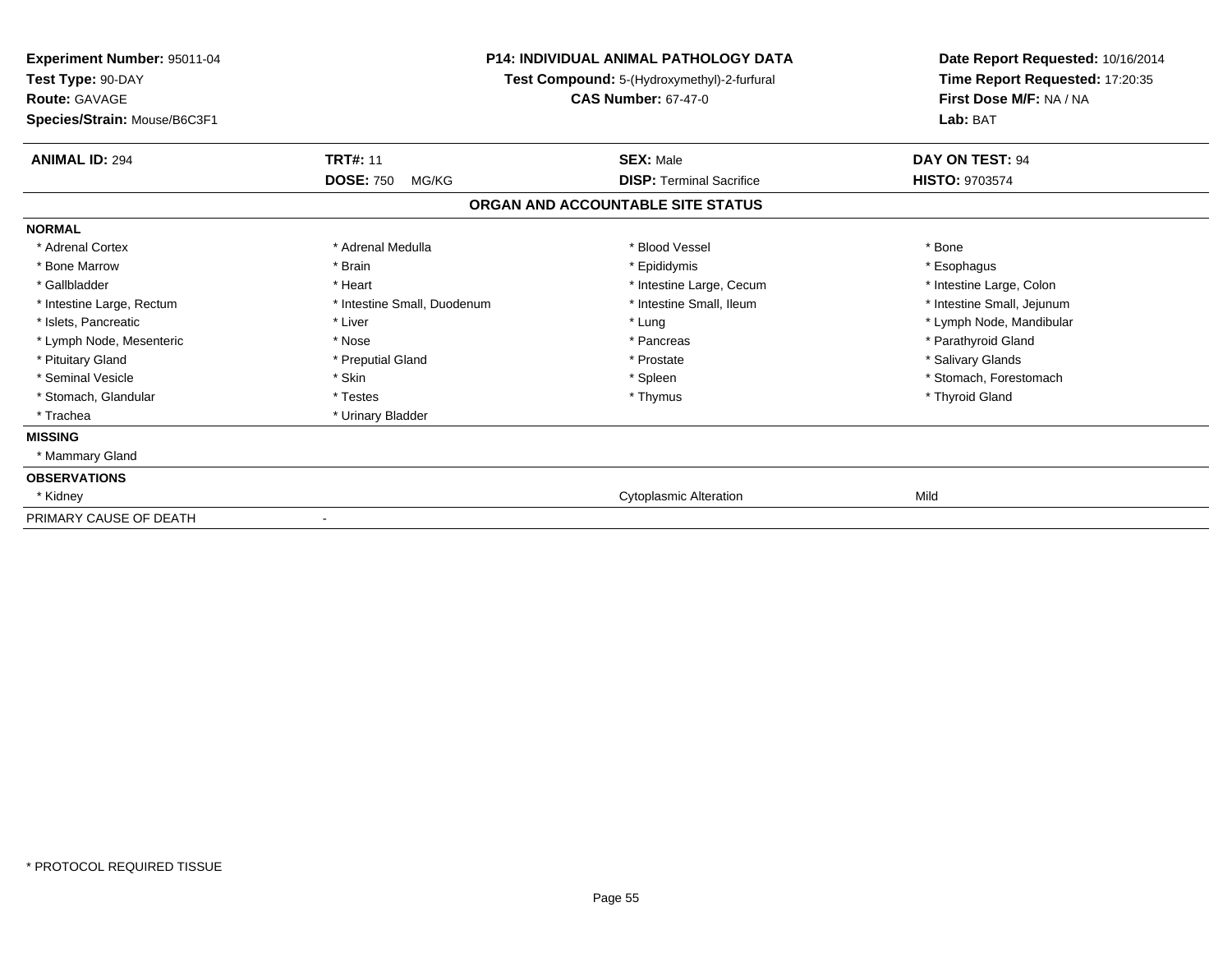| Experiment Number: 95011-04<br>Test Type: 90-DAY<br><b>Route: GAVAGE</b><br>Species/Strain: Mouse/B6C3F1 |                             | <b>P14: INDIVIDUAL ANIMAL PATHOLOGY DATA</b><br>Test Compound: 5-(Hydroxymethyl)-2-furfural<br><b>CAS Number: 67-47-0</b> | Date Report Requested: 10/16/2014<br>Time Report Requested: 17:20:35<br>First Dose M/F: NA / NA<br>Lab: BAT |
|----------------------------------------------------------------------------------------------------------|-----------------------------|---------------------------------------------------------------------------------------------------------------------------|-------------------------------------------------------------------------------------------------------------|
| <b>ANIMAL ID: 295</b>                                                                                    | <b>TRT#: 11</b>             | <b>SEX: Male</b>                                                                                                          | DAY ON TEST: 94                                                                                             |
|                                                                                                          | <b>DOSE: 750</b><br>MG/KG   | <b>DISP: Terminal Sacrifice</b>                                                                                           | <b>HISTO: 9703575</b>                                                                                       |
|                                                                                                          |                             | ORGAN AND ACCOUNTABLE SITE STATUS                                                                                         |                                                                                                             |
| <b>NORMAL</b>                                                                                            |                             |                                                                                                                           |                                                                                                             |
| * Adrenal Cortex                                                                                         | * Adrenal Medulla           | * Blood Vessel                                                                                                            | * Bone                                                                                                      |
| * Bone Marrow                                                                                            | * Brain                     | * Epididymis                                                                                                              | * Esophagus                                                                                                 |
| * Gallbladder                                                                                            | * Heart                     | * Intestine Large, Cecum                                                                                                  | * Intestine Large, Colon                                                                                    |
| * Intestine Large, Rectum                                                                                | * Intestine Small, Duodenum | * Intestine Small, Ileum                                                                                                  | * Intestine Small, Jejunum                                                                                  |
| * Islets, Pancreatic                                                                                     | * Liver                     | * Lung                                                                                                                    | * Lymph Node, Mandibular                                                                                    |
| * Lymph Node, Mesenteric                                                                                 | * Nose                      | * Pancreas                                                                                                                | * Parathyroid Gland                                                                                         |
| * Pituitary Gland                                                                                        | * Preputial Gland           | * Prostate                                                                                                                | * Salivary Glands                                                                                           |
| * Seminal Vesicle                                                                                        | * Skin                      | * Spleen                                                                                                                  | * Stomach, Forestomach                                                                                      |
| * Stomach, Glandular                                                                                     | * Testes                    | * Thymus                                                                                                                  | * Thyroid Gland                                                                                             |
| * Trachea                                                                                                | * Urinary Bladder           |                                                                                                                           |                                                                                                             |
| <b>MISSING</b>                                                                                           |                             |                                                                                                                           |                                                                                                             |
| * Mammary Gland                                                                                          |                             |                                                                                                                           |                                                                                                             |
| <b>OBSERVATIONS</b>                                                                                      |                             |                                                                                                                           |                                                                                                             |
| * Kidney                                                                                                 |                             | <b>Cytoplasmic Alteration</b>                                                                                             | Mild                                                                                                        |
|                                                                                                          |                             | Mineralization                                                                                                            | Minimal                                                                                                     |
| PRIMARY CAUSE OF DEATH                                                                                   |                             |                                                                                                                           |                                                                                                             |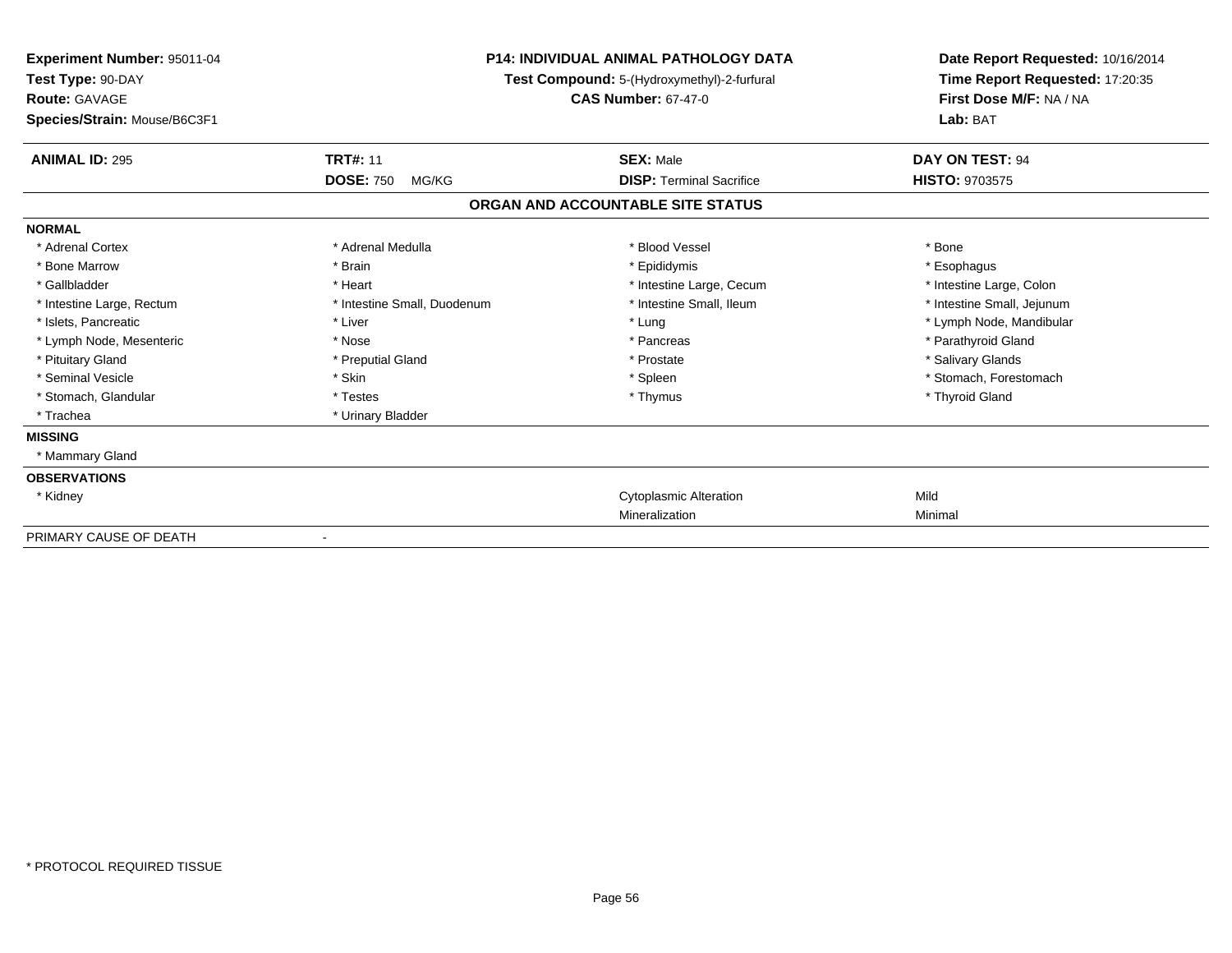| <b>Experiment Number: 95011-04</b><br>Test Type: 90-DAY<br><b>Route: GAVAGE</b><br>Species/Strain: Mouse/B6C3F1 | P14: INDIVIDUAL ANIMAL PATHOLOGY DATA<br>Test Compound: 5-(Hydroxymethyl)-2-furfural<br><b>CAS Number: 67-47-0</b> |                                   | Date Report Requested: 10/16/2014<br>Time Report Requested: 17:20:35<br>First Dose M/F: NA / NA<br>Lab: BAT |
|-----------------------------------------------------------------------------------------------------------------|--------------------------------------------------------------------------------------------------------------------|-----------------------------------|-------------------------------------------------------------------------------------------------------------|
| <b>ANIMAL ID: 296</b>                                                                                           | <b>TRT#: 11</b>                                                                                                    | <b>SEX: Male</b>                  | DAY ON TEST: 94                                                                                             |
|                                                                                                                 | <b>DOSE: 750</b><br>MG/KG                                                                                          | <b>DISP:</b> Terminal Sacrifice   | <b>HISTO: 9703576</b>                                                                                       |
|                                                                                                                 |                                                                                                                    | ORGAN AND ACCOUNTABLE SITE STATUS |                                                                                                             |
| <b>NORMAL</b>                                                                                                   |                                                                                                                    |                                   |                                                                                                             |
| * Adrenal Cortex                                                                                                | * Adrenal Medulla                                                                                                  | * Blood Vessel                    | * Bone                                                                                                      |
| * Bone Marrow                                                                                                   | * Brain                                                                                                            | * Epididymis                      | * Gallbladder                                                                                               |
| * Heart                                                                                                         | * Intestine Large, Cecum                                                                                           | * Intestine Large, Colon          | * Intestine Large, Rectum                                                                                   |
| * Intestine Small, Duodenum                                                                                     | * Intestine Small, Ileum                                                                                           | * Intestine Small, Jejunum        | * Islets, Pancreatic                                                                                        |
| * Liver                                                                                                         | * Lung                                                                                                             | * Lymph Node, Mandibular          | * Lymph Node, Mesenteric                                                                                    |
| * Nose                                                                                                          | * Pancreas                                                                                                         | * Parathyroid Gland               | * Pituitary Gland                                                                                           |
| * Preputial Gland                                                                                               | * Prostate                                                                                                         | * Salivary Glands                 | * Seminal Vesicle                                                                                           |
| * Skin                                                                                                          | * Spleen                                                                                                           | * Stomach, Forestomach            | * Stomach, Glandular                                                                                        |
| * Testes                                                                                                        | * Thymus                                                                                                           | * Thyroid Gland                   | * Trachea                                                                                                   |
| * Urinary Bladder                                                                                               |                                                                                                                    |                                   |                                                                                                             |
| <b>MISSING</b>                                                                                                  |                                                                                                                    |                                   |                                                                                                             |
| * Mammary Gland                                                                                                 |                                                                                                                    |                                   |                                                                                                             |
| <b>OBSERVATIONS</b>                                                                                             |                                                                                                                    |                                   |                                                                                                             |
| * Esophagus                                                                                                     | Periesoph Tiss                                                                                                     | Inflammation                      | Minimal                                                                                                     |
| * Kidney                                                                                                        |                                                                                                                    | <b>Cytoplasmic Alteration</b>     | Mild                                                                                                        |
| PRIMARY CAUSE OF DEATH                                                                                          |                                                                                                                    |                                   |                                                                                                             |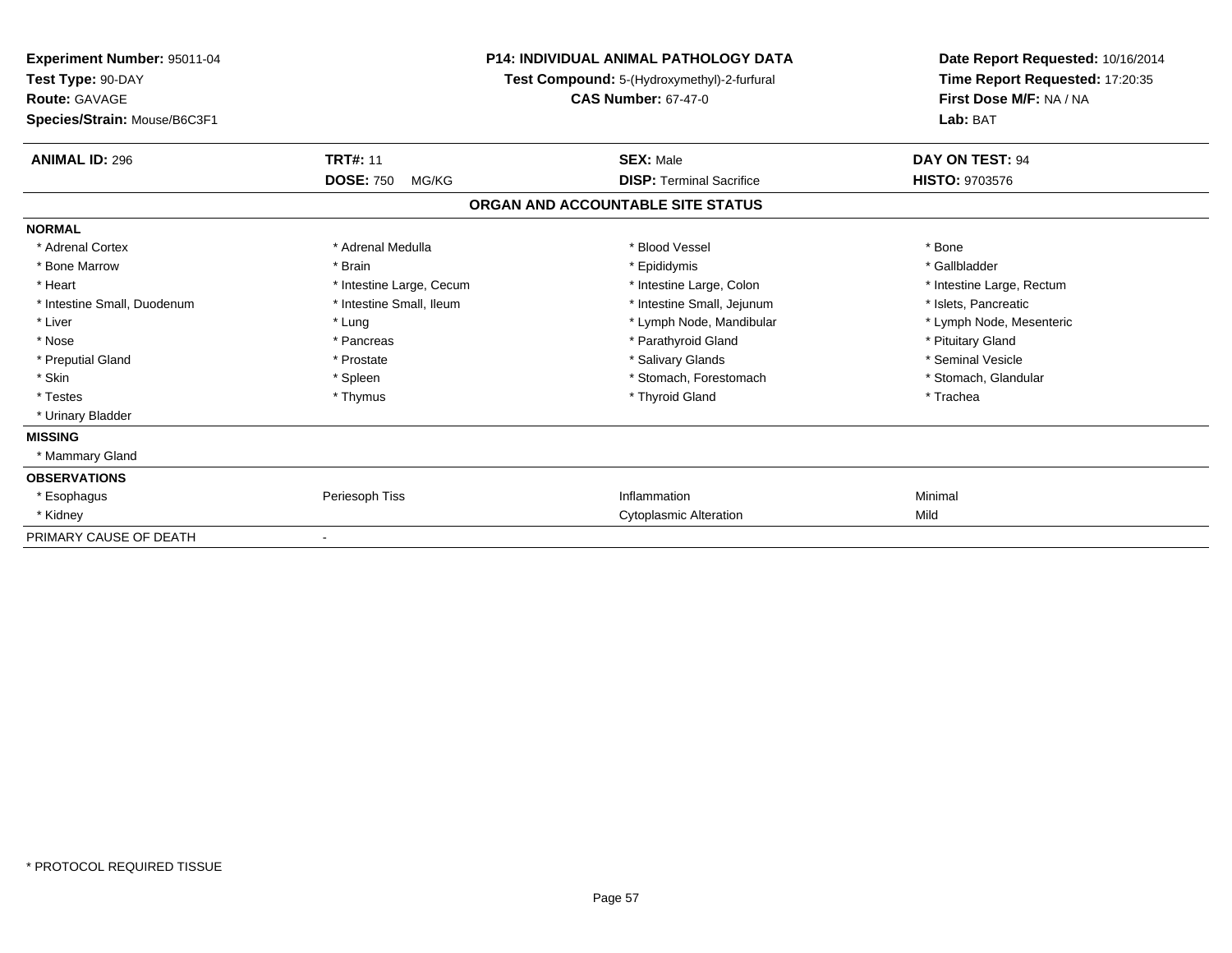| Experiment Number: 95011-04<br>Test Type: 90-DAY<br><b>Route: GAVAGE</b><br>Species/Strain: Mouse/B6C3F1 |                           | <b>P14: INDIVIDUAL ANIMAL PATHOLOGY DATA</b><br>Test Compound: 5-(Hydroxymethyl)-2-furfural<br><b>CAS Number: 67-47-0</b> | Date Report Requested: 10/16/2014<br>Time Report Requested: 17:20:35<br>First Dose M/F: NA / NA<br>Lab: BAT |
|----------------------------------------------------------------------------------------------------------|---------------------------|---------------------------------------------------------------------------------------------------------------------------|-------------------------------------------------------------------------------------------------------------|
| <b>ANIMAL ID: 297</b>                                                                                    | <b>TRT#: 11</b>           | <b>SEX: Male</b>                                                                                                          | DAY ON TEST: 94                                                                                             |
|                                                                                                          | <b>DOSE: 750</b><br>MG/KG | <b>DISP: Terminal Sacrifice</b>                                                                                           | HISTO: 9703577                                                                                              |
|                                                                                                          |                           | ORGAN AND ACCOUNTABLE SITE STATUS                                                                                         |                                                                                                             |
| <b>NORMAL</b>                                                                                            |                           |                                                                                                                           |                                                                                                             |
| * Adrenal Cortex                                                                                         | * Adrenal Medulla         | * Blood Vessel                                                                                                            | * Bone                                                                                                      |
| * Bone Marrow                                                                                            | * Brain                   | * Epididymis                                                                                                              | * Esophagus                                                                                                 |
| * Heart                                                                                                  | * Intestine Large, Cecum  | * Intestine Large, Colon                                                                                                  | * Intestine Large, Rectum                                                                                   |
| * Intestine Small, Duodenum                                                                              | * Intestine Small, Ileum  | * Intestine Small, Jejunum                                                                                                | * Islets, Pancreatic                                                                                        |
| * Liver                                                                                                  | * Lung                    | * Lymph Node, Mandibular                                                                                                  | * Lymph Node, Mesenteric                                                                                    |
| * Nose                                                                                                   | * Pancreas                | * Pituitary Gland                                                                                                         | * Preputial Gland                                                                                           |
| * Prostate                                                                                               | * Salivary Glands         | * Seminal Vesicle                                                                                                         | * Skin                                                                                                      |
| * Spleen                                                                                                 | * Stomach, Forestomach    | * Stomach, Glandular                                                                                                      | * Testes                                                                                                    |
| * Thymus                                                                                                 | * Thyroid Gland           | * Trachea                                                                                                                 | * Urinary Bladder                                                                                           |
| <b>MISSING</b>                                                                                           |                           |                                                                                                                           |                                                                                                             |
| * Gallbladder                                                                                            | * Mammary Gland           | * Parathyroid Gland                                                                                                       |                                                                                                             |
| <b>OBSERVATIONS</b>                                                                                      |                           |                                                                                                                           |                                                                                                             |
| * Kidney                                                                                                 |                           | <b>Cytoplasmic Alteration</b>                                                                                             | Mild                                                                                                        |
| PRIMARY CAUSE OF DEATH                                                                                   |                           |                                                                                                                           |                                                                                                             |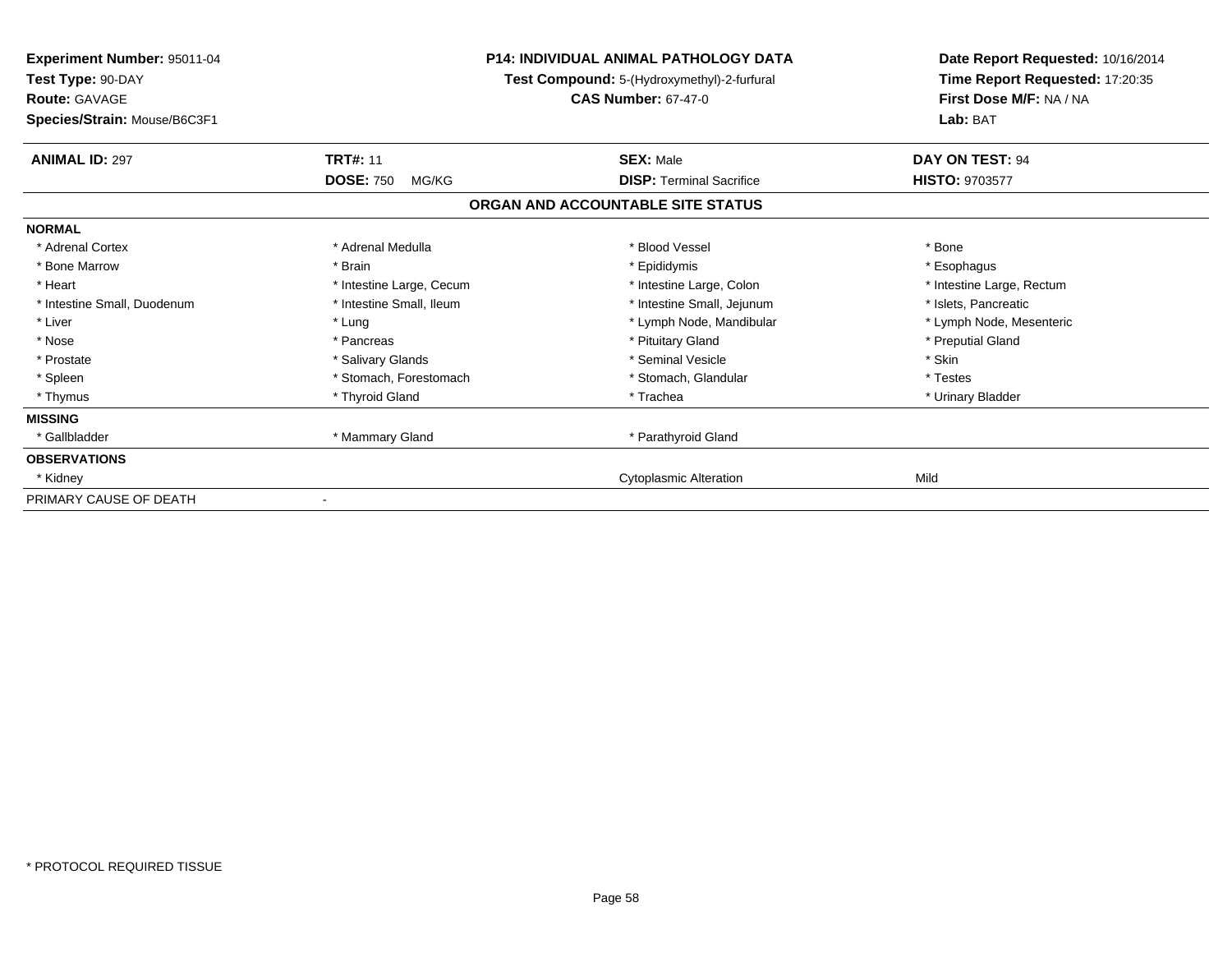| Experiment Number: 95011-04<br>Test Type: 90-DAY                                                    |                           | <b>P14: INDIVIDUAL ANIMAL PATHOLOGY DATA</b> | Date Report Requested: 10/16/2014<br>Time Report Requested: 17:20:35 |
|-----------------------------------------------------------------------------------------------------|---------------------------|----------------------------------------------|----------------------------------------------------------------------|
|                                                                                                     |                           | Test Compound: 5-(Hydroxymethyl)-2-furfural  |                                                                      |
| <b>Route: GAVAGE</b>                                                                                |                           | <b>CAS Number: 67-47-0</b>                   | First Dose M/F: NA / NA                                              |
| Species/Strain: Mouse/B6C3F1                                                                        |                           |                                              | Lab: BAT                                                             |
| <b>ANIMAL ID: 298</b>                                                                               | <b>TRT#: 11</b>           | <b>SEX: Male</b>                             | DAY ON TEST: 94                                                      |
|                                                                                                     | <b>DOSE: 750</b><br>MG/KG | <b>DISP: Terminal Sacrifice</b>              | <b>HISTO: 9703578</b>                                                |
|                                                                                                     |                           | ORGAN AND ACCOUNTABLE SITE STATUS            |                                                                      |
| <b>NORMAL</b>                                                                                       |                           |                                              |                                                                      |
| * Adrenal Cortex                                                                                    | * Adrenal Medulla         | * Blood Vessel                               | * Bone                                                               |
| * Bone Marrow                                                                                       | * Brain                   | * Epididymis                                 | * Esophagus                                                          |
| * Gallbladder                                                                                       | * Intestine Large, Cecum  | * Intestine Large, Colon                     | * Intestine Large, Rectum                                            |
| * Intestine Small, Duodenum                                                                         | * Intestine Small, Ileum  | * Intestine Small, Jejunum                   | * Islets, Pancreatic                                                 |
| * Liver                                                                                             | * Lung                    | * Lymph Node, Mandibular                     | * Lymph Node, Mesenteric                                             |
| * Nose                                                                                              | * Pancreas                | * Pituitary Gland                            | * Preputial Gland                                                    |
| * Prostate                                                                                          | * Salivary Glands         | * Seminal Vesicle                            | * Skin                                                               |
| * Spleen                                                                                            | * Stomach, Forestomach    | * Stomach, Glandular                         | * Testes                                                             |
| * Thymus                                                                                            | * Thyroid Gland           | * Trachea                                    | * Urinary Bladder                                                    |
| <b>MISSING</b>                                                                                      |                           |                                              |                                                                      |
| * Mammary Gland                                                                                     | * Parathyroid Gland       |                                              |                                                                      |
| <b>OBSERVATIONS</b>                                                                                 |                           |                                              |                                                                      |
| * Heart                                                                                             |                           | <b>Ectopic Tissue</b>                        | Mild                                                                 |
|                                                                                                     |                           | <b>Infiltration Cellular</b>                 | Mild                                                                 |
| Note: cyst of ciliated epithelium found under endocardium at junction of right atrium and ventricle |                           |                                              |                                                                      |
| * Kidney                                                                                            |                           | <b>Cytoplasmic Alteration</b>                | Mild                                                                 |
| PRIMARY CAUSE OF DEATH                                                                              |                           |                                              |                                                                      |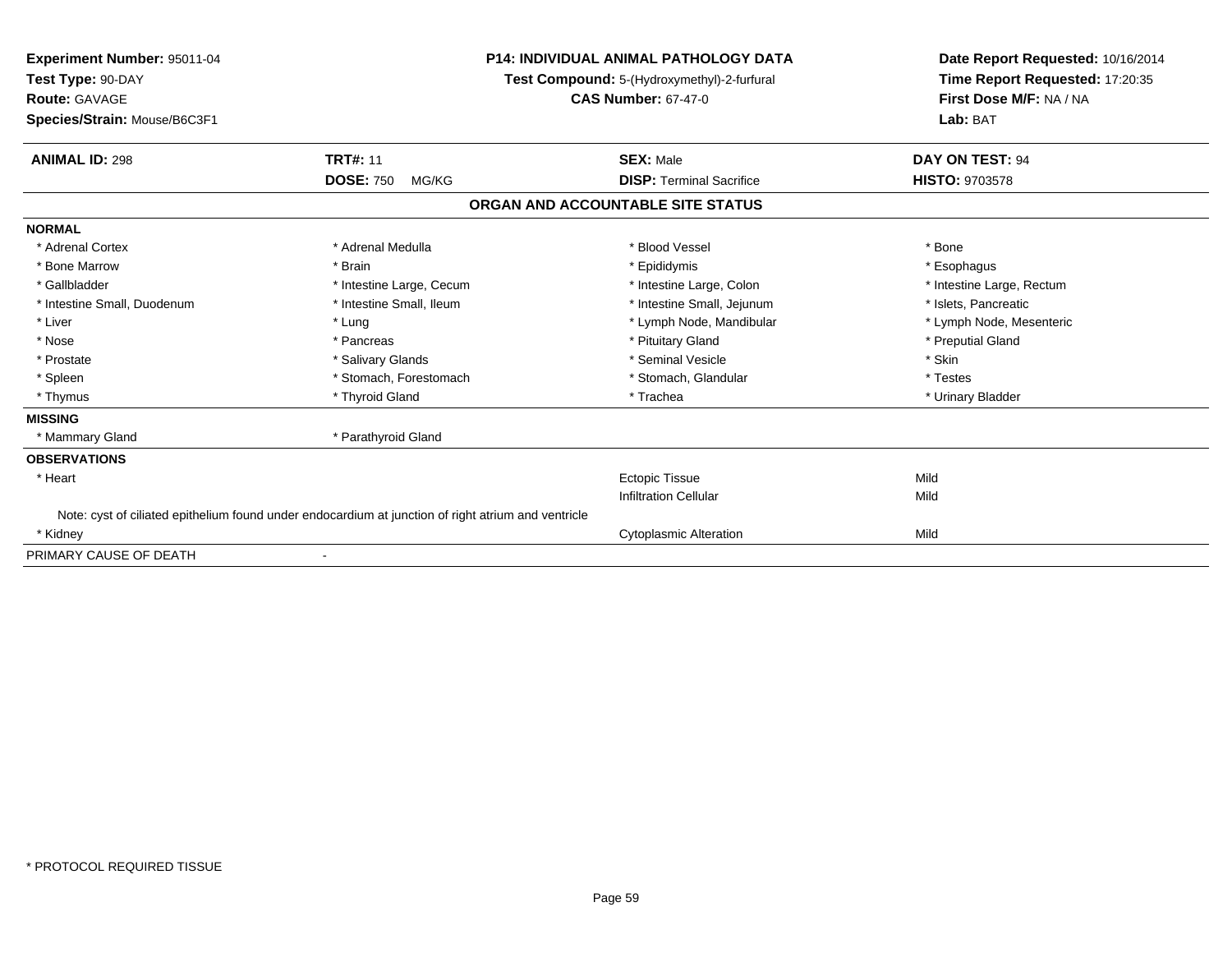| <b>Experiment Number: 95011-04</b><br>Test Type: 90-DAY<br><b>Route: GAVAGE</b> |                           | P14: INDIVIDUAL ANIMAL PATHOLOGY DATA<br>Test Compound: 5-(Hydroxymethyl)-2-furfural<br><b>CAS Number: 67-47-0</b> | Date Report Requested: 10/16/2014<br>Time Report Requested: 17:20:36<br>First Dose M/F: NA / NA |
|---------------------------------------------------------------------------------|---------------------------|--------------------------------------------------------------------------------------------------------------------|-------------------------------------------------------------------------------------------------|
| Species/Strain: Mouse/B6C3F1                                                    |                           |                                                                                                                    | Lab: BAT                                                                                        |
| <b>ANIMAL ID: 299</b>                                                           | <b>TRT#: 11</b>           | <b>SEX: Male</b>                                                                                                   | DAY ON TEST: 94                                                                                 |
|                                                                                 | <b>DOSE: 750</b><br>MG/KG | <b>DISP: Terminal Sacrifice</b>                                                                                    | <b>HISTO: 9703579</b>                                                                           |
|                                                                                 |                           | ORGAN AND ACCOUNTABLE SITE STATUS                                                                                  |                                                                                                 |
| <b>NORMAL</b>                                                                   |                           |                                                                                                                    |                                                                                                 |
| * Adrenal Cortex                                                                | * Adrenal Medulla         | * Blood Vessel                                                                                                     | * Bone                                                                                          |
| * Bone Marrow                                                                   | * Brain                   | * Epididymis                                                                                                       | * Gallbladder                                                                                   |
| * Heart                                                                         | * Intestine Large, Cecum  | * Intestine Large, Colon                                                                                           | * Intestine Large, Rectum                                                                       |
| * Intestine Small, Duodenum                                                     | * Intestine Small, Ileum  | * Intestine Small, Jejunum                                                                                         | * Islets, Pancreatic                                                                            |
| * Liver                                                                         | * Lung                    | * Lymph Node, Mandibular                                                                                           | * Lymph Node, Mesenteric                                                                        |
| * Nose                                                                          | * Pancreas                | * Parathyroid Gland                                                                                                | * Preputial Gland                                                                               |
| * Prostate                                                                      | * Salivary Glands         | * Seminal Vesicle                                                                                                  | * Skin                                                                                          |
| * Spleen                                                                        | * Stomach, Forestomach    | * Stomach, Glandular                                                                                               | * Testes                                                                                        |
| * Thymus                                                                        | * Thyroid Gland           | * Trachea                                                                                                          | * Urinary Bladder                                                                               |
| <b>MISSING</b>                                                                  |                           |                                                                                                                    |                                                                                                 |
| * Mammary Gland                                                                 | * Pituitary Gland         |                                                                                                                    |                                                                                                 |
| <b>OBSERVATIONS</b>                                                             |                           |                                                                                                                    |                                                                                                 |
| * Esophagus                                                                     | <b>Muscularis</b>         | Inflammation                                                                                                       | Minimal                                                                                         |
| * Kidney                                                                        |                           | <b>Cytoplasmic Alteration</b>                                                                                      | Mild                                                                                            |
| PRIMARY CAUSE OF DEATH                                                          |                           |                                                                                                                    |                                                                                                 |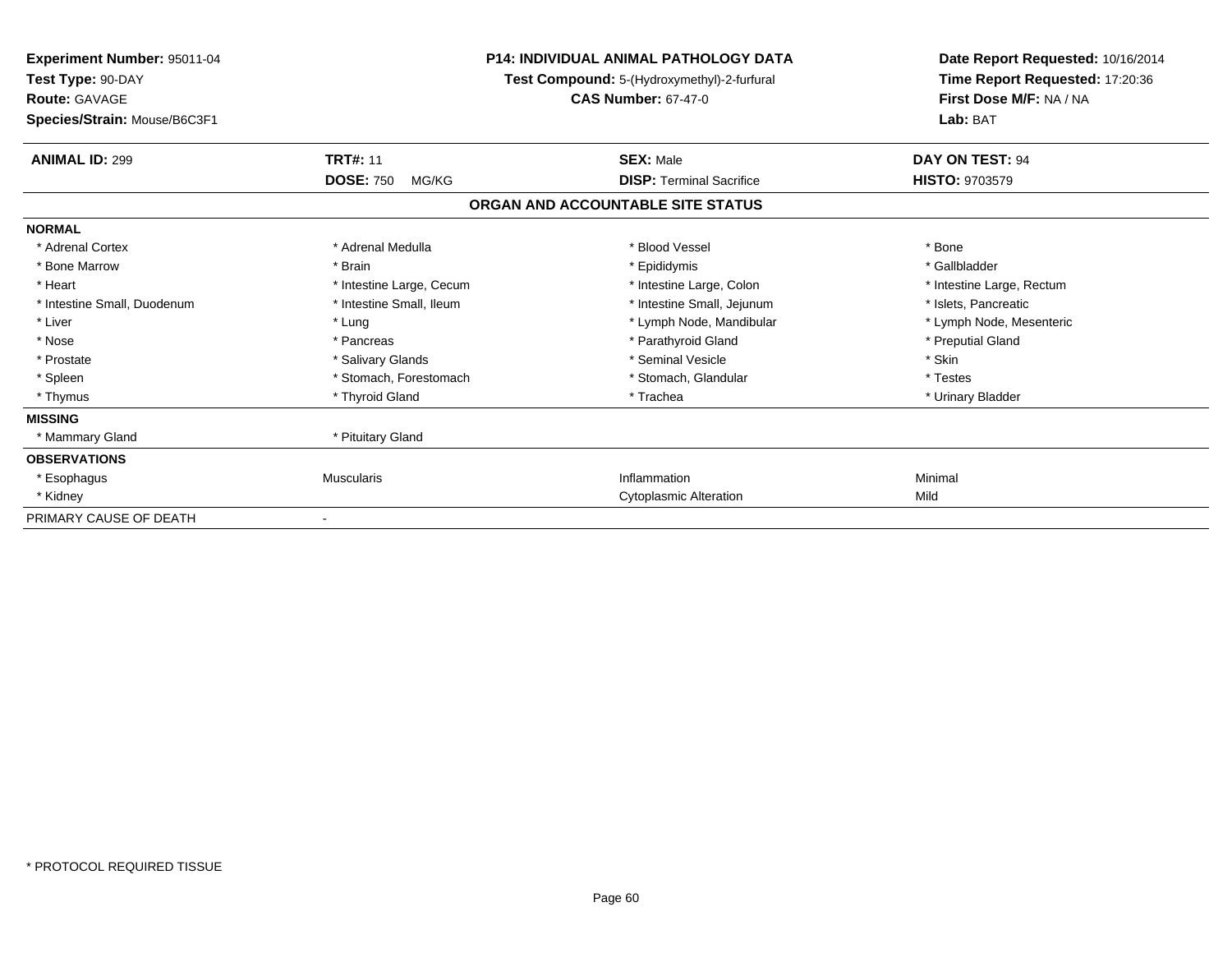| Experiment Number: 95011-04<br>Test Type: 90-DAY<br><b>Route: GAVAGE</b><br>Species/Strain: Mouse/B6C3F1 | <b>P14: INDIVIDUAL ANIMAL PATHOLOGY DATA</b><br>Test Compound: 5-(Hydroxymethyl)-2-furfural<br><b>CAS Number: 67-47-0</b> |                                   | Date Report Requested: 10/16/2014<br>Time Report Requested: 17:20:36<br>First Dose M/F: NA / NA<br>Lab: BAT |
|----------------------------------------------------------------------------------------------------------|---------------------------------------------------------------------------------------------------------------------------|-----------------------------------|-------------------------------------------------------------------------------------------------------------|
|                                                                                                          |                                                                                                                           |                                   |                                                                                                             |
| <b>ANIMAL ID: 300</b>                                                                                    | <b>TRT#: 11</b>                                                                                                           | <b>SEX: Male</b>                  | <b>DAY ON TEST: 94</b>                                                                                      |
|                                                                                                          | <b>DOSE: 750</b><br>MG/KG                                                                                                 | <b>DISP: Terminal Sacrifice</b>   | <b>HISTO: 9703580</b>                                                                                       |
|                                                                                                          |                                                                                                                           | ORGAN AND ACCOUNTABLE SITE STATUS |                                                                                                             |
| <b>NORMAL</b>                                                                                            |                                                                                                                           |                                   |                                                                                                             |
| * Adrenal Cortex                                                                                         | * Adrenal Medulla                                                                                                         | * Blood Vessel                    | * Bone                                                                                                      |
| * Bone Marrow                                                                                            | * Brain                                                                                                                   | * Epididymis                      | * Esophagus                                                                                                 |
| * Gallbladder                                                                                            | * Heart                                                                                                                   | * Intestine Large, Cecum          | * Intestine Large, Colon                                                                                    |
| * Intestine Large, Rectum                                                                                | * Intestine Small, Duodenum                                                                                               | * Intestine Small, Ileum          | * Intestine Small, Jejunum                                                                                  |
| * Islets, Pancreatic                                                                                     | * Liver                                                                                                                   | * Lung                            | * Lymph Node, Mandibular                                                                                    |
| * Lymph Node, Mesenteric                                                                                 | * Pancreas                                                                                                                | * Parathyroid Gland               | * Pituitary Gland                                                                                           |
| * Preputial Gland                                                                                        | * Prostate                                                                                                                | * Salivary Glands                 | * Seminal Vesicle                                                                                           |
| * Skin                                                                                                   | * Spleen                                                                                                                  | * Stomach, Forestomach            | * Stomach, Glandular                                                                                        |
| * Testes                                                                                                 | * Thymus                                                                                                                  | * Thyroid Gland                   | * Trachea                                                                                                   |
| * Urinary Bladder                                                                                        |                                                                                                                           |                                   |                                                                                                             |
| <b>MISSING</b>                                                                                           |                                                                                                                           |                                   |                                                                                                             |
| * Mammary Gland                                                                                          |                                                                                                                           |                                   |                                                                                                             |
| <b>OBSERVATIONS</b>                                                                                      |                                                                                                                           |                                   |                                                                                                             |
| * Kidney                                                                                                 |                                                                                                                           | <b>Cytoplasmic Alteration</b>     | Mild                                                                                                        |
| * Nose                                                                                                   | Olfactory Epi                                                                                                             | Degeneration                      | Minimal                                                                                                     |
| PRIMARY CAUSE OF DEATH                                                                                   |                                                                                                                           |                                   |                                                                                                             |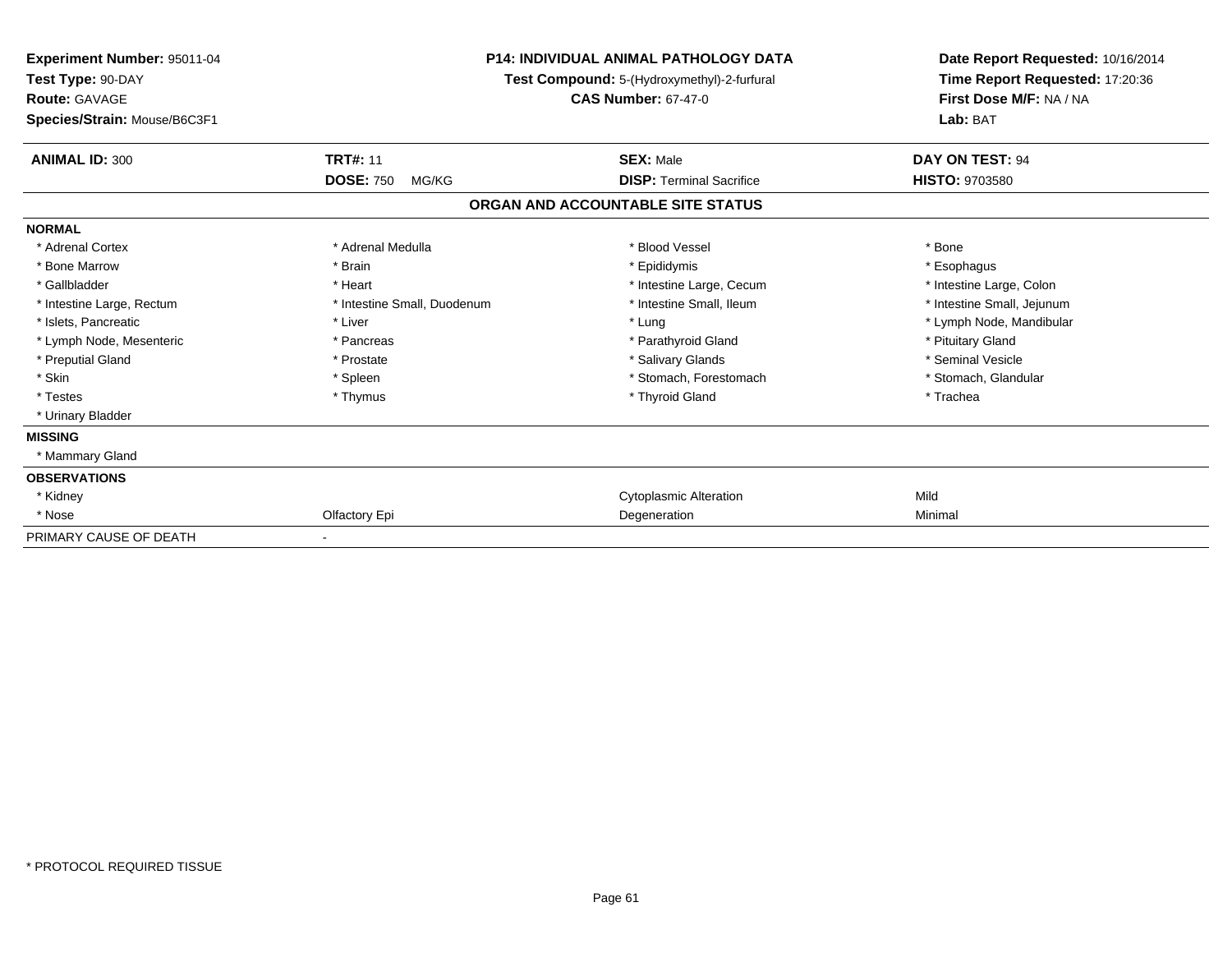| Experiment Number: 95011-04<br>Test Type: 90-DAY<br><b>Route: GAVAGE</b> | <b>P14: INDIVIDUAL ANIMAL PATHOLOGY DATA</b><br>Test Compound: 5-(Hydroxymethyl)-2-furfural<br><b>CAS Number: 67-47-0</b> |                                   | Date Report Requested: 10/16/2014<br>Time Report Requested: 17:20:36<br>First Dose M/F: NA / NA |
|--------------------------------------------------------------------------|---------------------------------------------------------------------------------------------------------------------------|-----------------------------------|-------------------------------------------------------------------------------------------------|
| Species/Strain: Mouse/B6C3F1                                             |                                                                                                                           |                                   | Lab: BAT                                                                                        |
| <b>ANIMAL ID: 301</b>                                                    | <b>TRT#: 2</b>                                                                                                            | <b>SEX: Female</b>                | DAY ON TEST: 94                                                                                 |
|                                                                          | DOSE: 0 MG/KG                                                                                                             | <b>DISP: Terminal Sacrifice</b>   | <b>HISTO: 9703581</b>                                                                           |
|                                                                          |                                                                                                                           | ORGAN AND ACCOUNTABLE SITE STATUS |                                                                                                 |
| <b>NORMAL</b>                                                            |                                                                                                                           |                                   |                                                                                                 |
| * Adrenal Cortex                                                         | * Adrenal Medulla                                                                                                         | * Blood Vessel                    | * Bone                                                                                          |
| * Bone Marrow                                                            | * Brain                                                                                                                   | * Clitoral Gland                  | * Esophagus                                                                                     |
| * Gallbladder                                                            | * Heart                                                                                                                   | * Intestine Large, Cecum          | * Intestine Large, Colon                                                                        |
| * Intestine Large, Rectum                                                | * Intestine Small, Duodenum                                                                                               | * Intestine Small, Ileum          | * Intestine Small, Jejunum                                                                      |
| * Islets, Pancreatic                                                     | * Kidney                                                                                                                  | * Lung                            | * Lymph Node, Mandibular                                                                        |
| * Lymph Node, Mesenteric                                                 | * Mammary Gland                                                                                                           | * Nose                            | * Ovary                                                                                         |
| * Pancreas                                                               | * Parathyroid Gland                                                                                                       | * Pituitary Gland                 | * Salivary Glands                                                                               |
| * Skin                                                                   | * Spleen                                                                                                                  | * Stomach, Forestomach            | * Stomach, Glandular                                                                            |
| * Thymus                                                                 | * Thyroid Gland                                                                                                           | * Trachea                         | * Urinary Bladder                                                                               |
| * Uterus                                                                 |                                                                                                                           |                                   |                                                                                                 |
| <b>OBSERVATIONS</b>                                                      |                                                                                                                           |                                   |                                                                                                 |
| * Liver                                                                  |                                                                                                                           | Inflammation                      | Minimal                                                                                         |
| PRIMARY CAUSE OF DEATH                                                   |                                                                                                                           |                                   |                                                                                                 |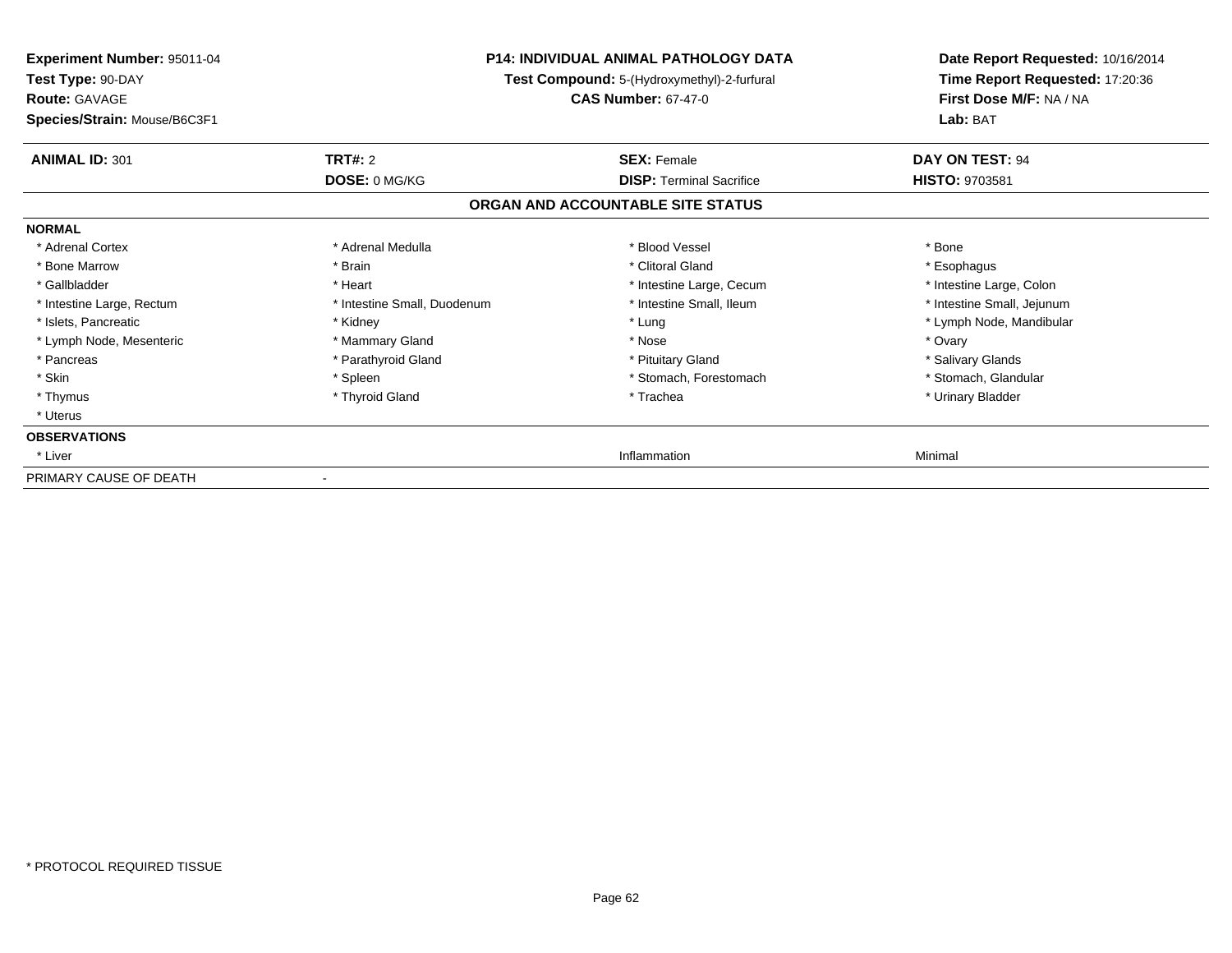| Experiment Number: 95011-04<br>Test Type: 90-DAY<br>Route: GAVAGE<br>Species/Strain: Mouse/B6C3F1 | <b>P14: INDIVIDUAL ANIMAL PATHOLOGY DATA</b><br>Test Compound: 5-(Hydroxymethyl)-2-furfural<br><b>CAS Number: 67-47-0</b> |                                   | Date Report Requested: 10/16/2014<br>Time Report Requested: 17:20:36<br>First Dose M/F: NA / NA<br>Lab: BAT |
|---------------------------------------------------------------------------------------------------|---------------------------------------------------------------------------------------------------------------------------|-----------------------------------|-------------------------------------------------------------------------------------------------------------|
| <b>ANIMAL ID: 302</b><br>TRT#: 2                                                                  |                                                                                                                           | <b>SEX: Female</b>                | DAY ON TEST: 94                                                                                             |
|                                                                                                   | DOSE: 0 MG/KG                                                                                                             | <b>DISP: Terminal Sacrifice</b>   | HISTO: 9703582                                                                                              |
|                                                                                                   |                                                                                                                           | ORGAN AND ACCOUNTABLE SITE STATUS |                                                                                                             |
| <b>NORMAL</b>                                                                                     |                                                                                                                           |                                   |                                                                                                             |
| * Adrenal Cortex                                                                                  | * Adrenal Medulla                                                                                                         | * Blood Vessel                    | * Bone                                                                                                      |
| * Bone Marrow<br>* Brain                                                                          |                                                                                                                           | * Clitoral Gland                  | * Esophagus                                                                                                 |
| * Gallbladder<br>* Heart                                                                          |                                                                                                                           | * Intestine Large, Cecum          | * Intestine Large, Colon                                                                                    |
| * Intestine Large, Rectum                                                                         | * Intestine Small, Duodenum                                                                                               | * Intestine Small, Ileum          | * Intestine Small, Jejunum                                                                                  |
| * Islets, Pancreatic<br>* Kidney                                                                  |                                                                                                                           | * Liver                           | * Lung                                                                                                      |
| * Lymph Node, Mandibular                                                                          | * Lymph Node, Mesenteric                                                                                                  | * Mammary Gland                   | * Nose                                                                                                      |
| * Ovary                                                                                           | * Pancreas                                                                                                                | * Pituitary Gland                 | * Salivary Glands                                                                                           |
| * Skin                                                                                            | * Spleen                                                                                                                  | * Stomach, Forestomach            | * Stomach, Glandular                                                                                        |
| * Thymus                                                                                          | * Thyroid Gland                                                                                                           | * Trachea                         | * Urinary Bladder                                                                                           |
| * Uterus                                                                                          |                                                                                                                           |                                   |                                                                                                             |
| <b>MISSING</b>                                                                                    |                                                                                                                           |                                   |                                                                                                             |
| * Parathyroid Gland                                                                               |                                                                                                                           |                                   |                                                                                                             |
| <b>OBSERVATIONS</b>                                                                               |                                                                                                                           |                                   |                                                                                                             |
| * Clitoral GI                                                                                     |                                                                                                                           |                                   |                                                                                                             |
| Note: only 1 clitoral on slide                                                                    |                                                                                                                           |                                   |                                                                                                             |
| PRIMARY CAUSE OF DEATH                                                                            |                                                                                                                           |                                   |                                                                                                             |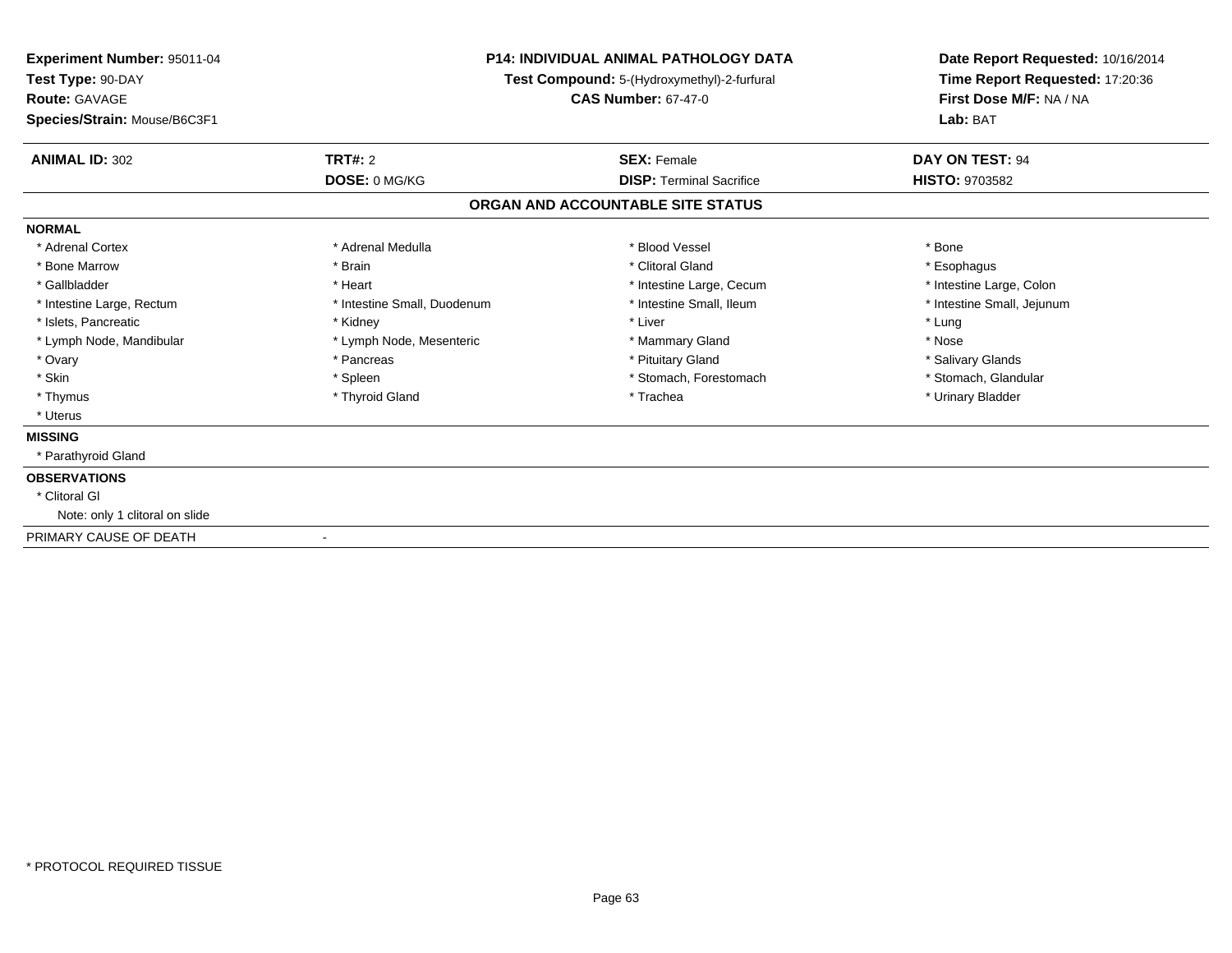| Experiment Number: 95011-04<br>Test Type: 90-DAY<br><b>Route: GAVAGE</b> |                             | <b>P14: INDIVIDUAL ANIMAL PATHOLOGY DATA</b><br>Test Compound: 5-(Hydroxymethyl)-2-furfural<br><b>CAS Number: 67-47-0</b> | Date Report Requested: 10/16/2014<br>Time Report Requested: 17:20:36<br>First Dose M/F: NA / NA<br>Lab: BAT |
|--------------------------------------------------------------------------|-----------------------------|---------------------------------------------------------------------------------------------------------------------------|-------------------------------------------------------------------------------------------------------------|
| Species/Strain: Mouse/B6C3F1                                             |                             |                                                                                                                           |                                                                                                             |
| <b>ANIMAL ID: 303</b>                                                    | TRT#: 2                     | <b>SEX: Female</b>                                                                                                        | <b>DAY ON TEST: 94</b>                                                                                      |
|                                                                          | DOSE: 0 MG/KG               | <b>DISP: Terminal Sacrifice</b>                                                                                           | <b>HISTO: 9703583</b>                                                                                       |
|                                                                          |                             | ORGAN AND ACCOUNTABLE SITE STATUS                                                                                         |                                                                                                             |
| <b>NORMAL</b>                                                            |                             |                                                                                                                           |                                                                                                             |
| * Adrenal Cortex                                                         | * Adrenal Medulla           | * Blood Vessel                                                                                                            | * Bone                                                                                                      |
| * Bone Marrow                                                            | * Brain                     | * Clitoral Gland                                                                                                          | * Esophagus                                                                                                 |
| * Gallbladder                                                            | * Heart                     | * Intestine Large, Cecum                                                                                                  | * Intestine Large, Colon                                                                                    |
| * Intestine Large, Rectum                                                | * Intestine Small, Duodenum | * Intestine Small, Ileum                                                                                                  | * Intestine Small, Jejunum                                                                                  |
| * Islets, Pancreatic                                                     | * Kidney                    | * Lymph Node, Mandibular                                                                                                  | * Lymph Node, Mesenteric                                                                                    |
| * Mammary Gland                                                          | * Nose                      | * Ovary                                                                                                                   | * Pancreas                                                                                                  |
| * Parathyroid Gland                                                      | * Pituitary Gland           | * Salivary Glands                                                                                                         | * Skin                                                                                                      |
| * Spleen                                                                 | * Stomach, Forestomach      | * Stomach, Glandular                                                                                                      | * Thymus                                                                                                    |
| * Thyroid Gland                                                          | * Trachea                   | * Urinary Bladder                                                                                                         | * Uterus                                                                                                    |
| <b>OBSERVATIONS</b>                                                      |                             |                                                                                                                           |                                                                                                             |
| * Liver                                                                  |                             | Inflammation                                                                                                              | Minimal                                                                                                     |
| * Lung                                                                   |                             | Inflammation                                                                                                              | Minimal                                                                                                     |
| PRIMARY CAUSE OF DEATH                                                   |                             |                                                                                                                           |                                                                                                             |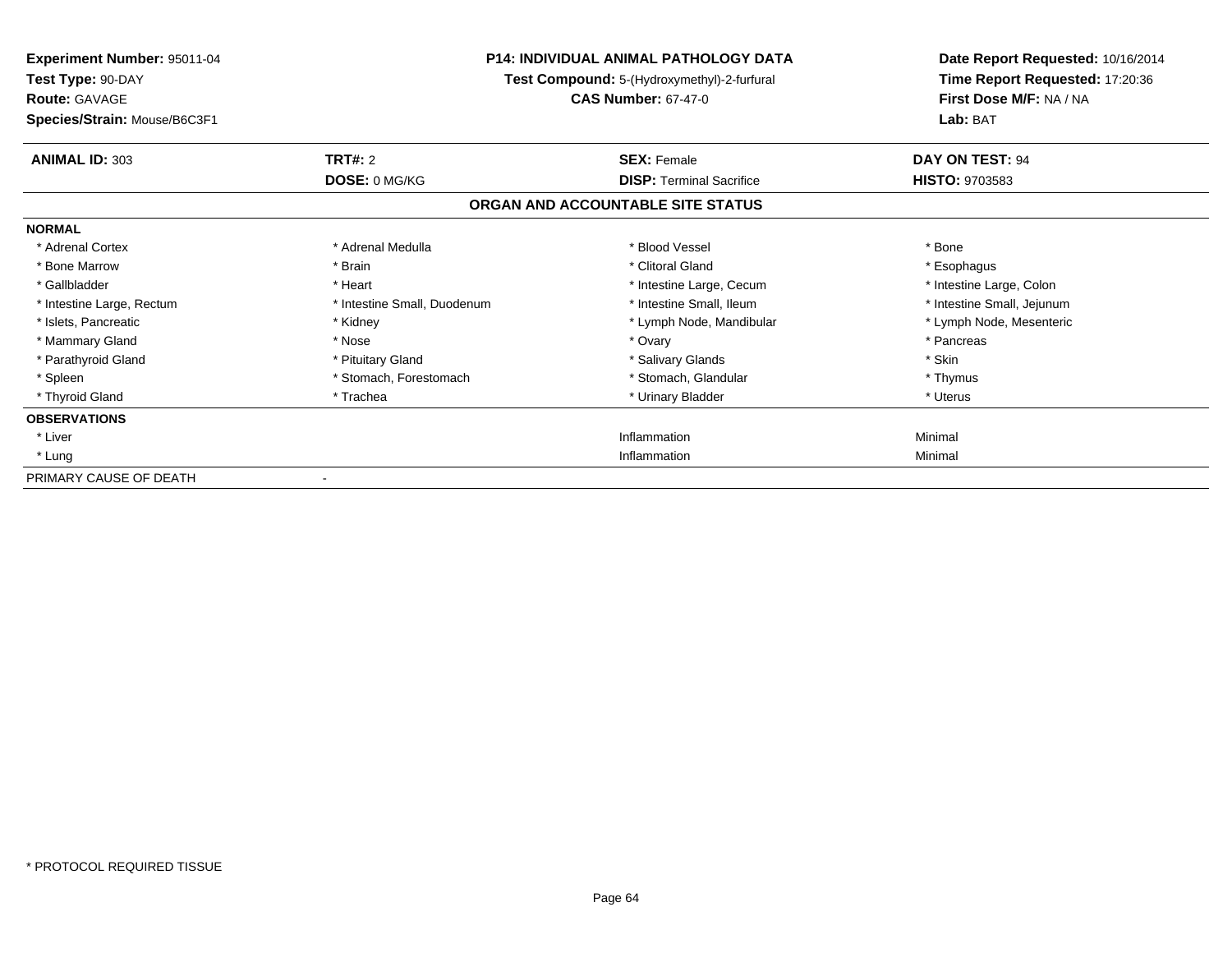| <b>Experiment Number: 95011-04</b><br>Test Type: 90-DAY<br><b>Route: GAVAGE</b><br>Species/Strain: Mouse/B6C3F1 | P14: INDIVIDUAL ANIMAL PATHOLOGY DATA<br>Test Compound: 5-(Hydroxymethyl)-2-furfural<br><b>CAS Number: 67-47-0</b> |                                   | Date Report Requested: 10/16/2014<br>Time Report Requested: 17:20:36<br>First Dose M/F: NA / NA<br>Lab: BAT |  |
|-----------------------------------------------------------------------------------------------------------------|--------------------------------------------------------------------------------------------------------------------|-----------------------------------|-------------------------------------------------------------------------------------------------------------|--|
|                                                                                                                 |                                                                                                                    |                                   |                                                                                                             |  |
| <b>ANIMAL ID: 304</b>                                                                                           | <b>TRT#: 2</b>                                                                                                     | <b>SEX: Female</b>                | DAY ON TEST: 94                                                                                             |  |
|                                                                                                                 | DOSE: 0 MG/KG                                                                                                      | <b>DISP: Terminal Sacrifice</b>   | <b>HISTO: 9703584</b>                                                                                       |  |
|                                                                                                                 |                                                                                                                    | ORGAN AND ACCOUNTABLE SITE STATUS |                                                                                                             |  |
| <b>NORMAL</b>                                                                                                   |                                                                                                                    |                                   |                                                                                                             |  |
| * Adrenal Cortex                                                                                                | * Adrenal Medulla                                                                                                  | * Blood Vessel                    | * Bone                                                                                                      |  |
| * Bone Marrow                                                                                                   | * Brain                                                                                                            | * Clitoral Gland                  | * Esophagus                                                                                                 |  |
| * Gallbladder                                                                                                   | * Heart                                                                                                            | * Intestine Large, Cecum          | * Intestine Large, Colon                                                                                    |  |
| * Intestine Large, Rectum                                                                                       | * Intestine Small, Duodenum                                                                                        | * Intestine Small, Ileum          | * Intestine Small, Jejunum                                                                                  |  |
| * Islets, Pancreatic                                                                                            | * Kidney                                                                                                           | * Lung                            | * Lymph Node, Mandibular                                                                                    |  |
| * Lymph Node, Mesenteric                                                                                        | * Mammary Gland                                                                                                    | * Nose                            | * Ovary                                                                                                     |  |
| * Pancreas                                                                                                      | * Parathyroid Gland                                                                                                | * Pituitary Gland                 | * Salivary Glands                                                                                           |  |
| * Skin                                                                                                          | * Spleen                                                                                                           | * Stomach, Forestomach            | * Stomach, Glandular                                                                                        |  |
| * Thymus                                                                                                        | * Thyroid Gland                                                                                                    | * Trachea                         | * Urinary Bladder                                                                                           |  |
| * Uterus                                                                                                        |                                                                                                                    |                                   |                                                                                                             |  |
| <b>OBSERVATIONS</b>                                                                                             |                                                                                                                    |                                   |                                                                                                             |  |
| * Liver                                                                                                         |                                                                                                                    | Inflammation                      | Minimal                                                                                                     |  |
| PRIMARY CAUSE OF DEATH                                                                                          |                                                                                                                    |                                   |                                                                                                             |  |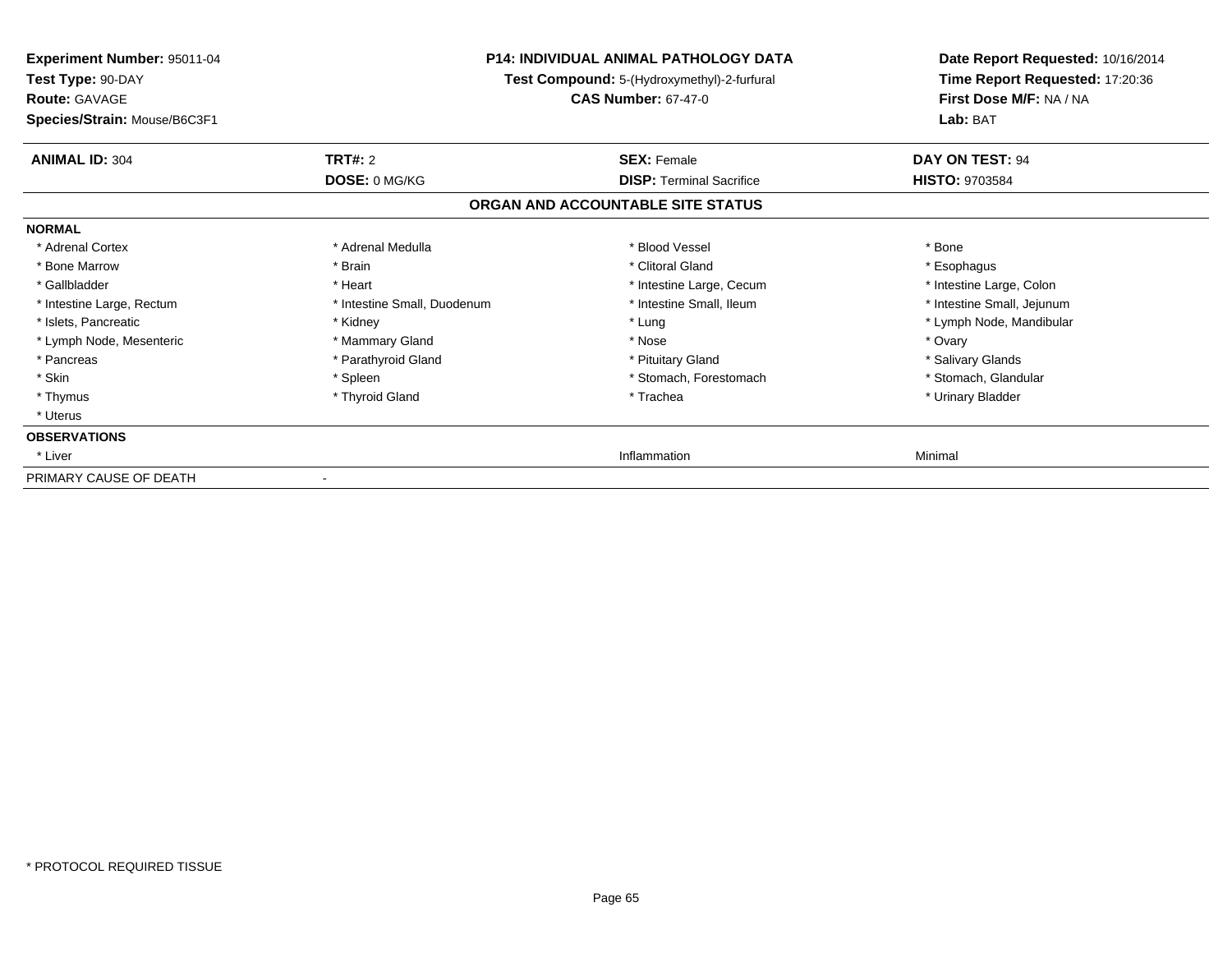| <b>Experiment Number: 95011-04</b><br>Test Type: 90-DAY<br><b>Route: GAVAGE</b> | P14: INDIVIDUAL ANIMAL PATHOLOGY DATA<br>Test Compound: 5-(Hydroxymethyl)-2-furfural<br><b>CAS Number: 67-47-0</b> |                                   | Date Report Requested: 10/16/2014<br>Time Report Requested: 17:20:36<br>First Dose M/F: NA / NA<br>Lab: BAT |  |
|---------------------------------------------------------------------------------|--------------------------------------------------------------------------------------------------------------------|-----------------------------------|-------------------------------------------------------------------------------------------------------------|--|
| Species/Strain: Mouse/B6C3F1                                                    |                                                                                                                    |                                   |                                                                                                             |  |
| <b>ANIMAL ID: 305</b>                                                           | <b>TRT#: 2</b>                                                                                                     | <b>SEX: Female</b>                | DAY ON TEST: 94                                                                                             |  |
|                                                                                 | DOSE: 0 MG/KG                                                                                                      | <b>DISP: Terminal Sacrifice</b>   | <b>HISTO: 9703585</b>                                                                                       |  |
|                                                                                 |                                                                                                                    | ORGAN AND ACCOUNTABLE SITE STATUS |                                                                                                             |  |
| <b>NORMAL</b>                                                                   |                                                                                                                    |                                   |                                                                                                             |  |
| * Adrenal Cortex                                                                | * Adrenal Medulla                                                                                                  | * Blood Vessel                    | * Bone                                                                                                      |  |
| * Bone Marrow                                                                   | * Brain                                                                                                            | * Clitoral Gland                  | * Esophagus                                                                                                 |  |
| * Gallbladder                                                                   | * Heart                                                                                                            | * Intestine Large, Cecum          | * Intestine Large, Colon                                                                                    |  |
| * Intestine Large, Rectum                                                       | * Intestine Small, Duodenum                                                                                        | * Intestine Small, Ileum          | * Intestine Small, Jejunum                                                                                  |  |
| * Islets, Pancreatic                                                            | * Kidney                                                                                                           | * Lung                            | * Lymph Node, Mandibular                                                                                    |  |
| * Lymph Node, Mesenteric                                                        | * Mammary Gland                                                                                                    | * Nose                            | * Ovary                                                                                                     |  |
| * Pancreas                                                                      | * Parathyroid Gland                                                                                                | * Pituitary Gland                 | * Salivary Glands                                                                                           |  |
| * Skin                                                                          | * Spleen                                                                                                           | * Stomach, Forestomach            | * Stomach, Glandular                                                                                        |  |
| * Thymus                                                                        | * Thyroid Gland                                                                                                    | * Trachea                         | * Urinary Bladder                                                                                           |  |
| * Uterus                                                                        |                                                                                                                    |                                   |                                                                                                             |  |
| <b>OBSERVATIONS</b>                                                             |                                                                                                                    |                                   |                                                                                                             |  |
| * Liver                                                                         |                                                                                                                    | Inflammation                      | Minimal                                                                                                     |  |
| PRIMARY CAUSE OF DEATH                                                          |                                                                                                                    |                                   |                                                                                                             |  |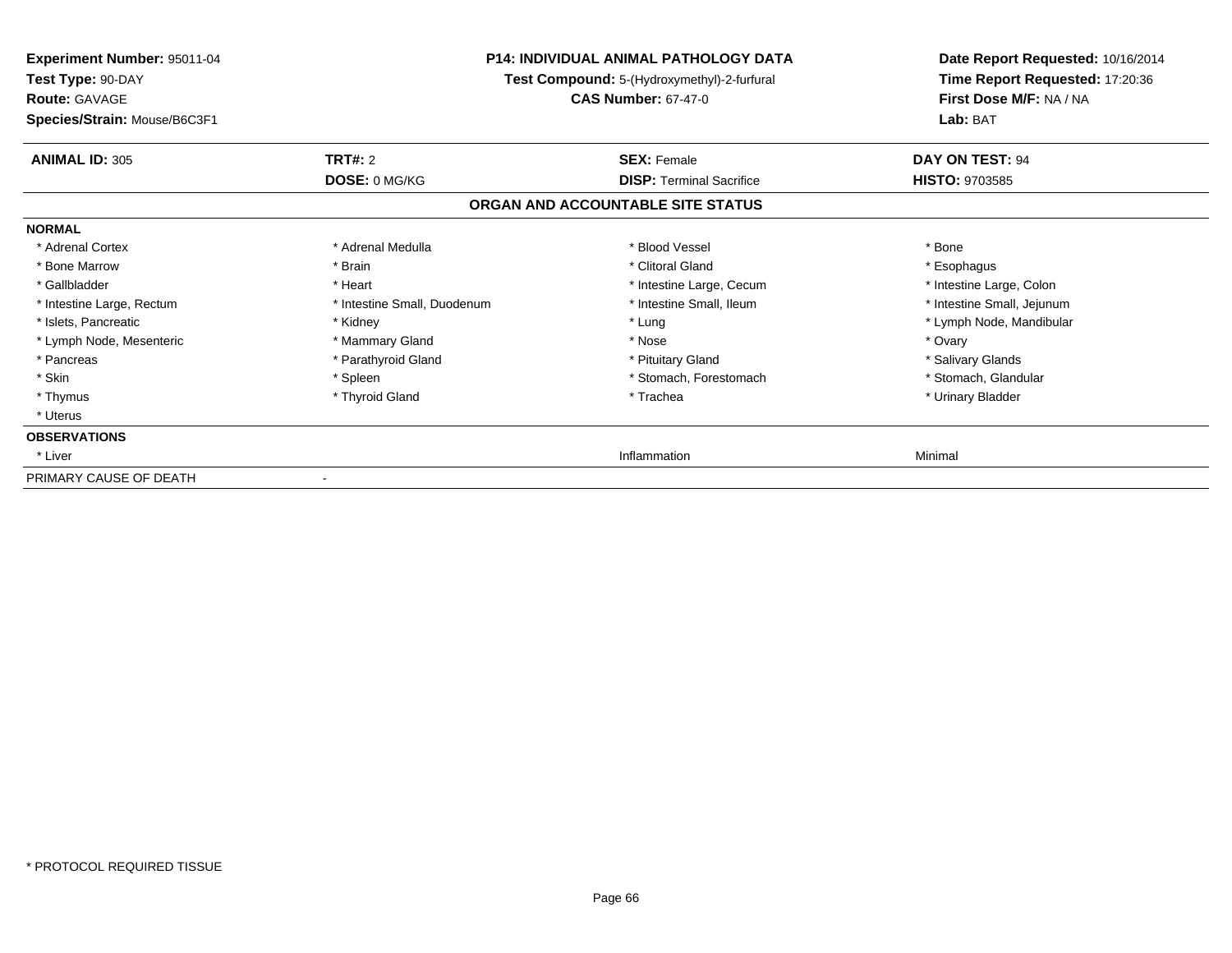| <b>Experiment Number: 95011-04</b> |                                             | <b>P14: INDIVIDUAL ANIMAL PATHOLOGY DATA</b> | Date Report Requested: 10/16/2014 |  |
|------------------------------------|---------------------------------------------|----------------------------------------------|-----------------------------------|--|
| Test Type: 90-DAY                  | Test Compound: 5-(Hydroxymethyl)-2-furfural |                                              | Time Report Requested: 17:20:36   |  |
| <b>Route: GAVAGE</b>               |                                             | <b>CAS Number: 67-47-0</b>                   | First Dose M/F: NA / NA           |  |
| Species/Strain: Mouse/B6C3F1       |                                             |                                              | Lab: BAT                          |  |
| <b>ANIMAL ID: 306</b>              | <b>TRT#: 2</b>                              | <b>SEX: Female</b>                           | DAY ON TEST: 94                   |  |
|                                    | <b>DOSE: 0 MG/KG</b>                        | <b>DISP: Terminal Sacrifice</b>              | <b>HISTO: 9703586</b>             |  |
|                                    |                                             | ORGAN AND ACCOUNTABLE SITE STATUS            |                                   |  |
| <b>NORMAL</b>                      |                                             |                                              |                                   |  |
| * Adrenal Cortex                   | * Adrenal Medulla                           | * Blood Vessel                               | * Bone                            |  |
| * Bone Marrow                      | * Brain                                     | * Clitoral Gland                             | * Esophagus                       |  |
| * Gallbladder                      | * Heart                                     | * Intestine Large, Cecum                     | * Intestine Large, Colon          |  |
| * Intestine Large, Rectum          | * Intestine Small, Duodenum                 | * Intestine Small, Ileum                     | * Intestine Small, Jejunum        |  |
| * Islets, Pancreatic               | * Kidney                                    | * Liver                                      | * Lung                            |  |
| * Lymph Node, Mandibular           | * Lymph Node, Mesenteric                    | * Mammary Gland                              | * Nose                            |  |
| * Ovary                            | * Pancreas                                  | * Pituitary Gland                            | * Salivary Glands                 |  |
| * Skin                             | * Spleen                                    | * Stomach, Forestomach                       | * Stomach, Glandular              |  |
| * Thymus                           | * Thyroid Gland                             | * Trachea                                    | * Urinary Bladder                 |  |
| * Uterus                           |                                             |                                              |                                   |  |
| <b>MISSING</b>                     |                                             |                                              |                                   |  |
| * Parathyroid Gland                |                                             |                                              |                                   |  |
| PRIMARY CAUSE OF DEATH             |                                             |                                              |                                   |  |

-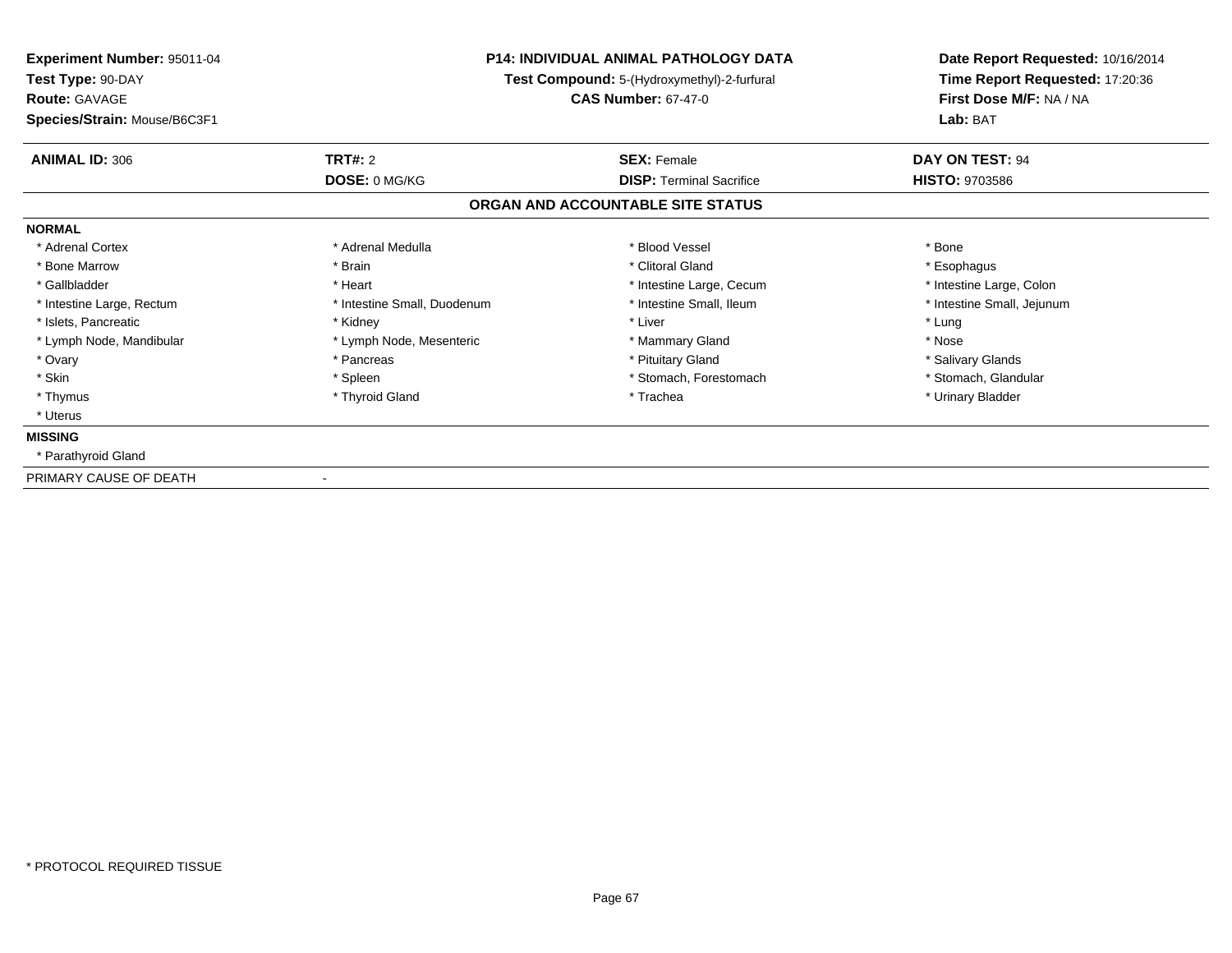| Experiment Number: 95011-04<br>Test Type: 90-DAY     |                             | <b>P14: INDIVIDUAL ANIMAL PATHOLOGY DATA</b><br>Test Compound: 5-(Hydroxymethyl)-2-furfural | Date Report Requested: 10/16/2014<br>Time Report Requested: 17:20:36 |
|------------------------------------------------------|-----------------------------|---------------------------------------------------------------------------------------------|----------------------------------------------------------------------|
| <b>Route: GAVAGE</b><br>Species/Strain: Mouse/B6C3F1 |                             | <b>CAS Number: 67-47-0</b>                                                                  | First Dose M/F: NA / NA<br>Lab: BAT                                  |
| <b>ANIMAL ID: 307</b>                                | <b>TRT#: 2</b>              | <b>SEX: Female</b>                                                                          | DAY ON TEST: 94                                                      |
|                                                      | DOSE: 0 MG/KG               | <b>DISP: Terminal Sacrifice</b>                                                             | <b>HISTO: 9703587</b>                                                |
|                                                      |                             | ORGAN AND ACCOUNTABLE SITE STATUS                                                           |                                                                      |
| <b>NORMAL</b>                                        |                             |                                                                                             |                                                                      |
| * Adrenal Cortex                                     | * Adrenal Medulla           | * Blood Vessel                                                                              | * Bone                                                               |
| * Bone Marrow                                        | * Brain                     | * Clitoral Gland                                                                            | * Esophagus                                                          |
| * Gallbladder                                        | * Heart                     | * Intestine Large, Cecum                                                                    | * Intestine Large, Colon                                             |
| * Intestine Large, Rectum                            | * Intestine Small, Duodenum | * Intestine Small, Ileum                                                                    | * Intestine Small, Jejunum                                           |
| * Islets, Pancreatic                                 | * Kidney                    | * Lung                                                                                      | * Lymph Node, Mandibular                                             |
| * Lymph Node, Mesenteric                             | * Mammary Gland             | * Nose                                                                                      | * Ovary                                                              |
| * Pancreas                                           | * Pituitary Gland           | * Skin                                                                                      | * Spleen                                                             |
| * Stomach, Forestomach                               | * Stomach, Glandular        | * Thymus                                                                                    | * Thyroid Gland                                                      |
| * Trachea                                            | * Urinary Bladder           | * Uterus                                                                                    |                                                                      |
| <b>MISSING</b>                                       |                             |                                                                                             |                                                                      |
| * Parathyroid Gland                                  |                             |                                                                                             |                                                                      |
| <b>OBSERVATIONS</b>                                  |                             |                                                                                             |                                                                      |
| * Liver                                              |                             | Inflammation                                                                                | Minimal                                                              |
| * Salivary Glands                                    |                             | Inflammation                                                                                | Minimal                                                              |
| PRIMARY CAUSE OF DEATH                               |                             |                                                                                             |                                                                      |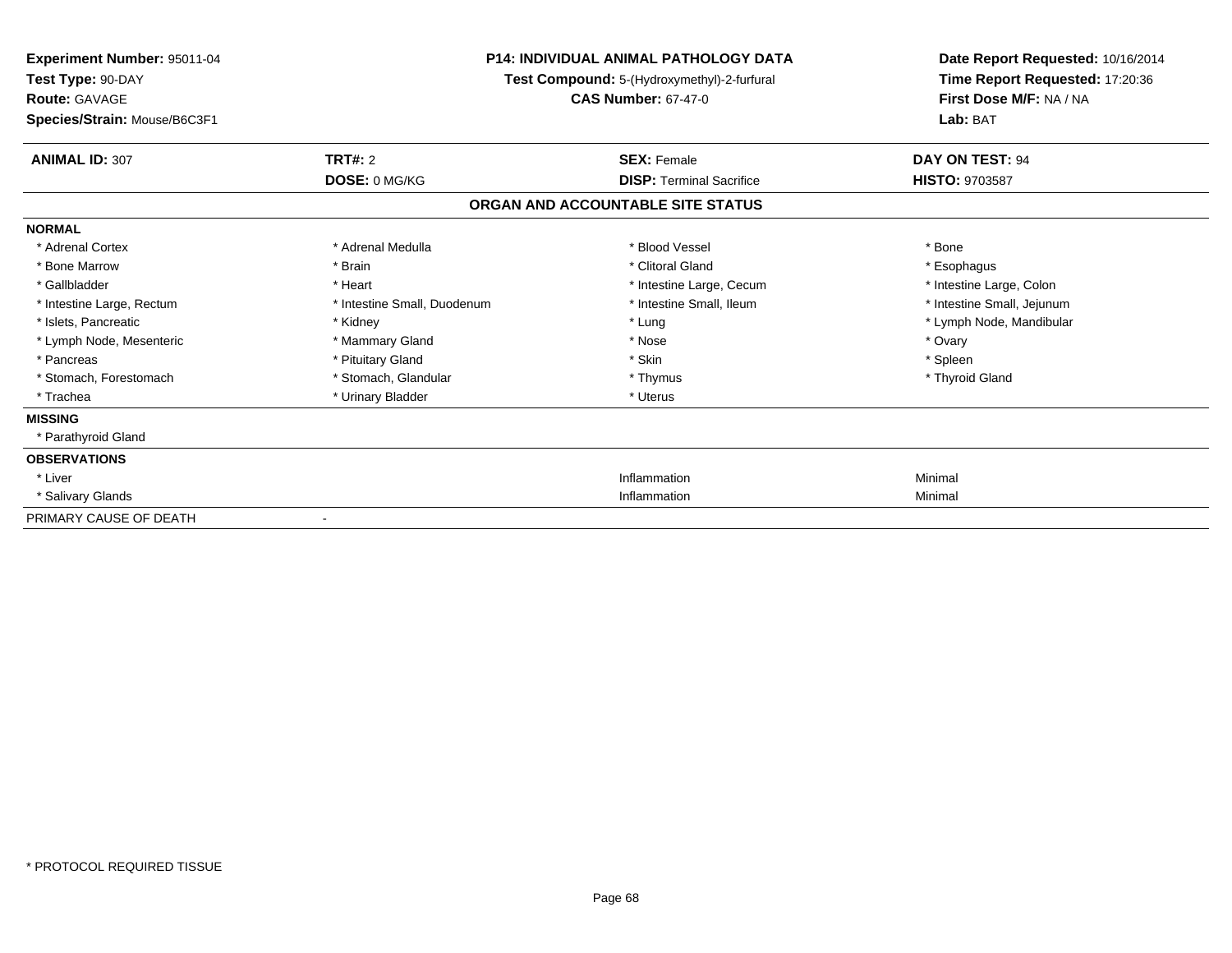| Experiment Number: 95011-04<br>Test Type: 90-DAY<br><b>Route: GAVAGE</b> | <b>P14: INDIVIDUAL ANIMAL PATHOLOGY DATA</b><br>Test Compound: 5-(Hydroxymethyl)-2-furfural<br><b>CAS Number: 67-47-0</b> |                                   | Date Report Requested: 10/16/2014<br>Time Report Requested: 17:20:36<br>First Dose M/F: NA / NA |  |
|--------------------------------------------------------------------------|---------------------------------------------------------------------------------------------------------------------------|-----------------------------------|-------------------------------------------------------------------------------------------------|--|
| Species/Strain: Mouse/B6C3F1                                             |                                                                                                                           |                                   | Lab: BAT                                                                                        |  |
| <b>ANIMAL ID: 308</b>                                                    | <b>TRT#: 2</b>                                                                                                            | <b>SEX: Female</b>                | DAY ON TEST: 94                                                                                 |  |
|                                                                          | DOSE: 0 MG/KG                                                                                                             | <b>DISP: Terminal Sacrifice</b>   | <b>HISTO: 9703588</b>                                                                           |  |
|                                                                          |                                                                                                                           | ORGAN AND ACCOUNTABLE SITE STATUS |                                                                                                 |  |
| <b>NORMAL</b>                                                            |                                                                                                                           |                                   |                                                                                                 |  |
| * Adrenal Cortex                                                         | * Adrenal Medulla                                                                                                         | * Blood Vessel                    | * Bone                                                                                          |  |
| * Bone Marrow                                                            | * Brain                                                                                                                   | * Clitoral Gland                  | * Esophagus                                                                                     |  |
| * Gallbladder                                                            | * Heart                                                                                                                   | * Intestine Large, Cecum          | * Intestine Large, Colon                                                                        |  |
| * Intestine Large, Rectum                                                | * Intestine Small, Duodenum                                                                                               | * Intestine Small, Ileum          | * Intestine Small, Jejunum                                                                      |  |
| * Islets, Pancreatic                                                     | * Kidney                                                                                                                  | * Liver                           | * Lung                                                                                          |  |
| * Lymph Node, Mandibular                                                 | * Lymph Node, Mesenteric                                                                                                  | * Mammary Gland                   | * Nose                                                                                          |  |
| * Ovary                                                                  | * Pancreas                                                                                                                | * Parathyroid Gland               | * Pituitary Gland                                                                               |  |
| * Salivary Glands                                                        | * Skin                                                                                                                    | * Spleen                          | * Stomach, Forestomach                                                                          |  |
| * Stomach, Glandular                                                     | * Thymus                                                                                                                  | * Thyroid Gland                   | * Trachea                                                                                       |  |
| * Urinary Bladder                                                        | * Uterus                                                                                                                  |                                   |                                                                                                 |  |
| <b>OBSERVATIONS</b>                                                      |                                                                                                                           |                                   |                                                                                                 |  |
| * Clitoral GI                                                            |                                                                                                                           |                                   |                                                                                                 |  |
| Note: only 1 clitoral on slide                                           |                                                                                                                           |                                   |                                                                                                 |  |
| PRIMARY CAUSE OF DEATH                                                   |                                                                                                                           |                                   |                                                                                                 |  |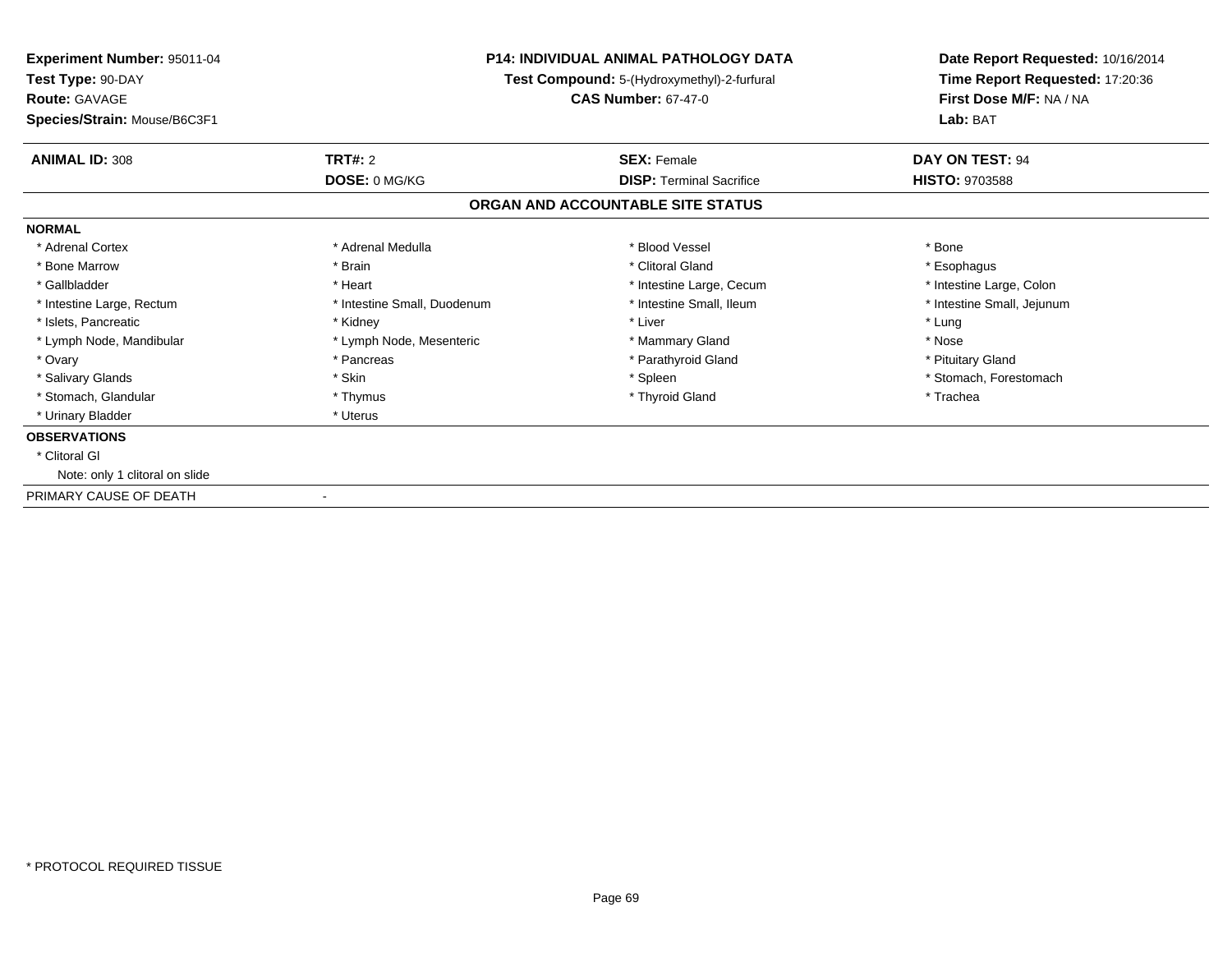| Experiment Number: 95011-04<br>Test Type: 90-DAY<br>Route: GAVAGE<br>Species/Strain: Mouse/B6C3F1 | <b>P14: INDIVIDUAL ANIMAL PATHOLOGY DATA</b><br>Test Compound: 5-(Hydroxymethyl)-2-furfural<br><b>CAS Number: 67-47-0</b> |                                   | Date Report Requested: 10/16/2014<br>Time Report Requested: 17:20:36<br>First Dose M/F: NA / NA<br>Lab: BAT |  |
|---------------------------------------------------------------------------------------------------|---------------------------------------------------------------------------------------------------------------------------|-----------------------------------|-------------------------------------------------------------------------------------------------------------|--|
| <b>ANIMAL ID: 309</b>                                                                             | TRT#: 2                                                                                                                   | <b>SEX: Female</b>                | DAY ON TEST: 94                                                                                             |  |
|                                                                                                   | DOSE: 0 MG/KG                                                                                                             | <b>DISP: Terminal Sacrifice</b>   | <b>HISTO: 9703589</b>                                                                                       |  |
|                                                                                                   |                                                                                                                           | ORGAN AND ACCOUNTABLE SITE STATUS |                                                                                                             |  |
| <b>NORMAL</b>                                                                                     |                                                                                                                           |                                   |                                                                                                             |  |
| * Adrenal Cortex                                                                                  | * Adrenal Medulla                                                                                                         | * Blood Vessel                    | * Bone                                                                                                      |  |
| * Bone Marrow                                                                                     | * Brain                                                                                                                   | * Clitoral Gland                  | * Gallbladder                                                                                               |  |
| * Heart                                                                                           | * Intestine Large, Cecum                                                                                                  | * Intestine Large, Colon          | * Intestine Large, Rectum                                                                                   |  |
| * Intestine Small, Duodenum                                                                       | * Intestine Small, Ileum                                                                                                  | * Intestine Small, Jejunum        | * Islets, Pancreatic                                                                                        |  |
| * Kidney                                                                                          | * Lung                                                                                                                    | * Lymph Node, Mandibular          | * Lymph Node, Mesenteric                                                                                    |  |
| * Mammary Gland                                                                                   | * Nose                                                                                                                    | * Ovary                           | * Pancreas                                                                                                  |  |
| * Pituitary Gland                                                                                 | * Salivary Glands                                                                                                         | * Skin                            | * Spleen                                                                                                    |  |
| * Stomach, Forestomach                                                                            | * Stomach, Glandular                                                                                                      | * Thymus                          | * Thyroid Gland                                                                                             |  |
| * Trachea                                                                                         | * Urinary Bladder                                                                                                         | * Uterus                          |                                                                                                             |  |
| <b>MISSING</b>                                                                                    |                                                                                                                           |                                   |                                                                                                             |  |
| * Parathyroid Gland                                                                               |                                                                                                                           |                                   |                                                                                                             |  |
| <b>OBSERVATIONS</b>                                                                               |                                                                                                                           |                                   |                                                                                                             |  |
| * Clitoral GI                                                                                     |                                                                                                                           |                                   |                                                                                                             |  |
| Note: only 1 clitoral on slide                                                                    |                                                                                                                           |                                   |                                                                                                             |  |
| * Esophagus                                                                                       | <b>Muscularis</b>                                                                                                         | Inflammation                      | Minimal                                                                                                     |  |
| * Liver                                                                                           |                                                                                                                           | Inflammation                      | Minimal                                                                                                     |  |
| PRIMARY CAUSE OF DEATH                                                                            |                                                                                                                           |                                   |                                                                                                             |  |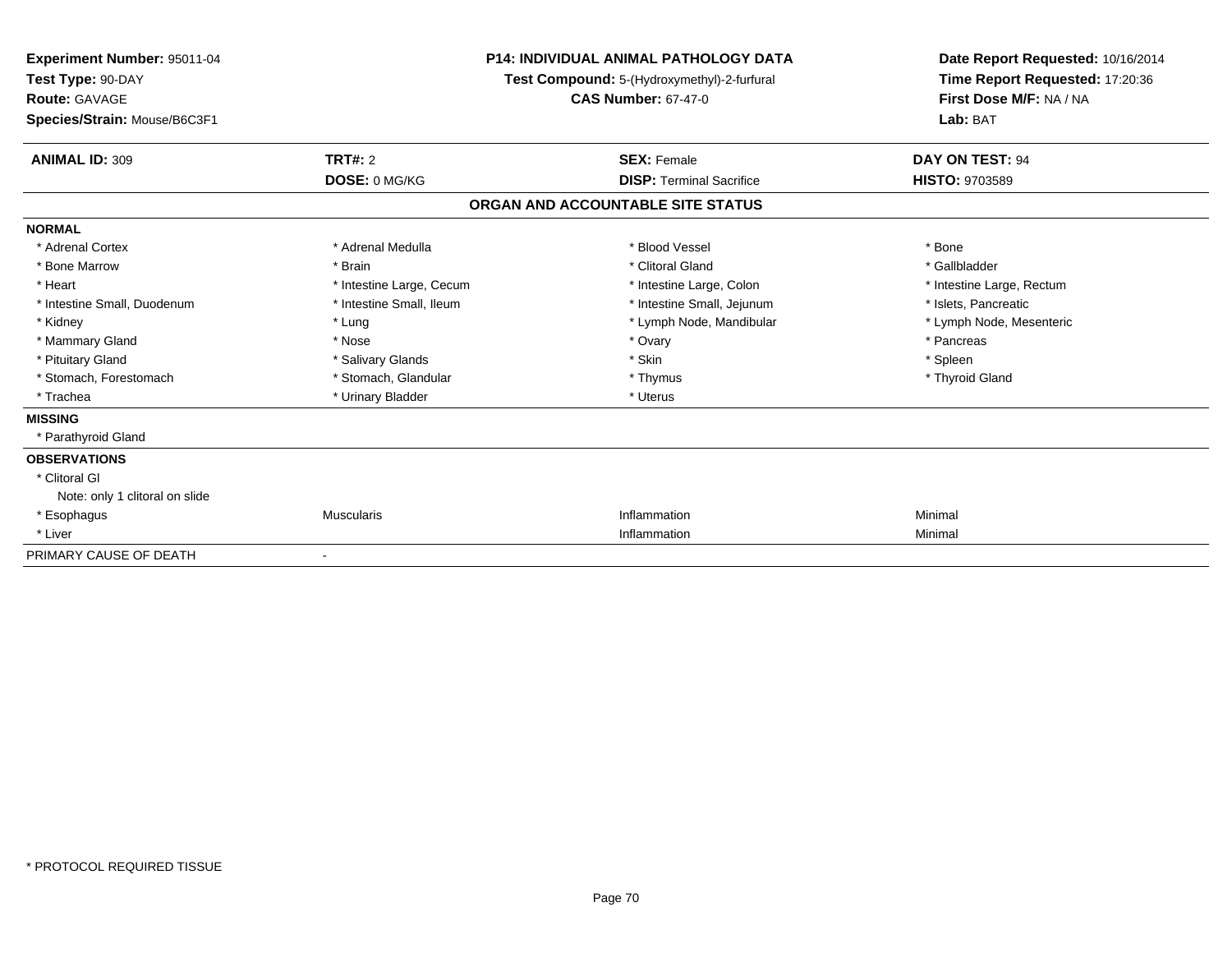| Experiment Number: 95011-04<br>Test Type: 90-DAY<br><b>Route: GAVAGE</b><br>Species/Strain: Mouse/B6C3F1 | <b>P14: INDIVIDUAL ANIMAL PATHOLOGY DATA</b><br>Test Compound: 5-(Hydroxymethyl)-2-furfural<br><b>CAS Number: 67-47-0</b> |                                   | Date Report Requested: 10/16/2014<br>Time Report Requested: 17:20:36<br>First Dose M/F: NA / NA<br>Lab: BAT |
|----------------------------------------------------------------------------------------------------------|---------------------------------------------------------------------------------------------------------------------------|-----------------------------------|-------------------------------------------------------------------------------------------------------------|
| <b>ANIMAL ID: 310</b>                                                                                    | <b>TRT#: 2</b>                                                                                                            | <b>SEX: Female</b>                | DAY ON TEST: 94                                                                                             |
|                                                                                                          | DOSE: 0 MG/KG                                                                                                             | <b>DISP: Terminal Sacrifice</b>   | <b>HISTO: 9703590</b>                                                                                       |
|                                                                                                          |                                                                                                                           | ORGAN AND ACCOUNTABLE SITE STATUS |                                                                                                             |
| <b>NORMAL</b>                                                                                            |                                                                                                                           |                                   |                                                                                                             |
| * Adrenal Cortex                                                                                         | * Adrenal Medulla                                                                                                         | * Blood Vessel                    | * Bone                                                                                                      |
| * Bone Marrow                                                                                            | * Brain                                                                                                                   | * Clitoral Gland                  | * Gallbladder                                                                                               |
| * Heart                                                                                                  | * Intestine Large, Cecum                                                                                                  | * Intestine Large, Colon          | * Intestine Large, Rectum                                                                                   |
| * Intestine Small, Duodenum                                                                              | * Intestine Small, Ileum                                                                                                  | * Intestine Small, Jejunum        | * Islets. Pancreatic                                                                                        |
| * Kidney                                                                                                 | * Liver                                                                                                                   | * Lung                            | * Lymph Node, Mandibular                                                                                    |
| * Lymph Node, Mesenteric                                                                                 | * Mammary Gland                                                                                                           | * Nose                            | * Ovary                                                                                                     |
| * Pancreas                                                                                               | * Pituitary Gland                                                                                                         | * Salivary Glands                 | * Skin                                                                                                      |
| * Spleen                                                                                                 | * Stomach, Forestomach                                                                                                    | * Stomach, Glandular              | * Thymus                                                                                                    |
| * Thyroid Gland                                                                                          | * Trachea                                                                                                                 | * Urinary Bladder                 | * Uterus                                                                                                    |
| <b>MISSING</b>                                                                                           |                                                                                                                           |                                   |                                                                                                             |
| * Parathyroid Gland                                                                                      |                                                                                                                           |                                   |                                                                                                             |
| <b>OBSERVATIONS</b>                                                                                      |                                                                                                                           |                                   |                                                                                                             |
| * Esophagus                                                                                              | <b>Muscularis</b>                                                                                                         | Inflammation                      | Minimal                                                                                                     |
| * Ovary                                                                                                  |                                                                                                                           |                                   |                                                                                                             |
| Note: only 1 ovary on slide                                                                              |                                                                                                                           |                                   |                                                                                                             |
| PRIMARY CAUSE OF DEATH                                                                                   | $\blacksquare$                                                                                                            |                                   |                                                                                                             |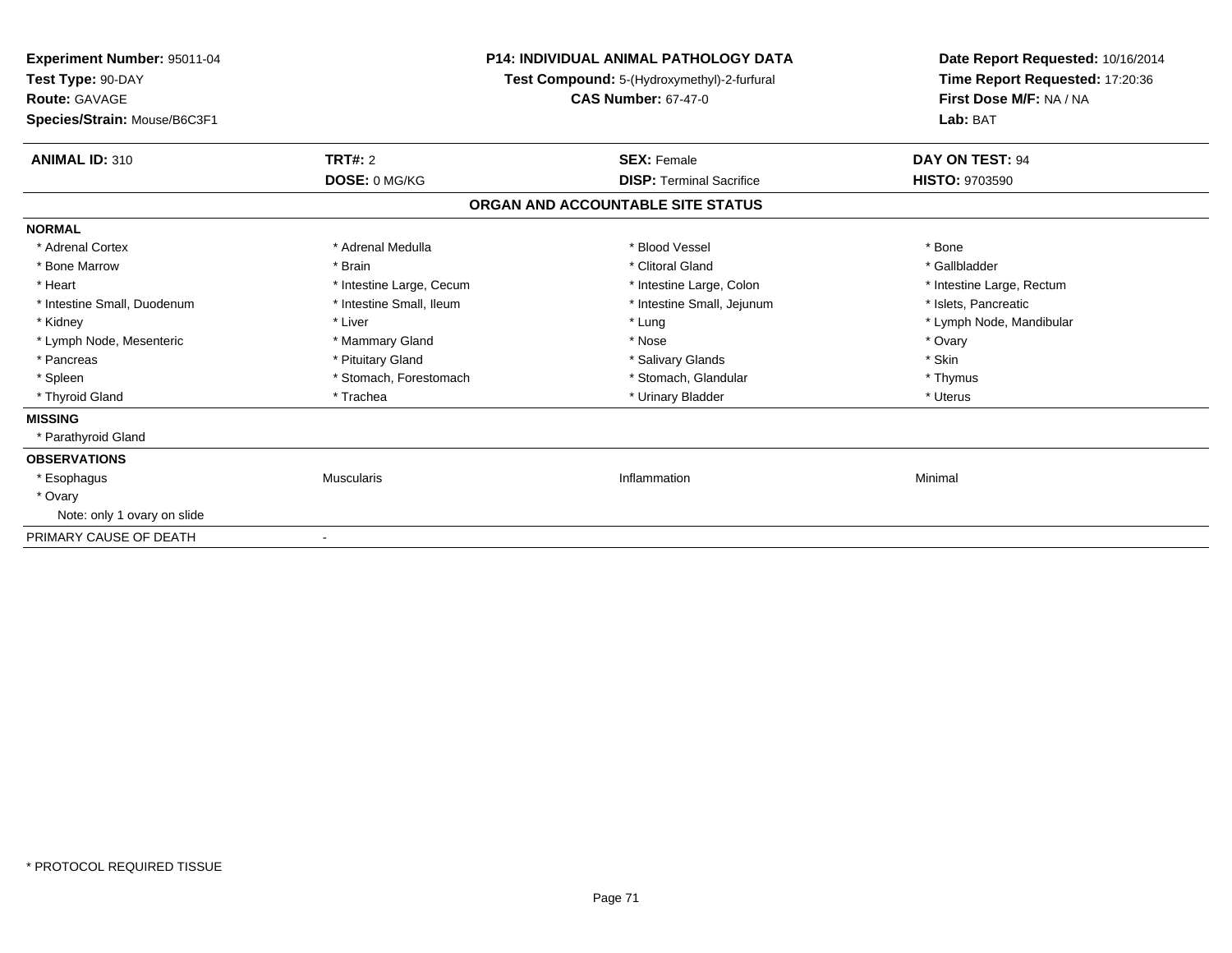| Experiment Number: 95011-04<br>Test Type: 90-DAY |                       | <b>P14: INDIVIDUAL ANIMAL PATHOLOGY DATA</b> | Date Report Requested: 10/16/2014 |
|--------------------------------------------------|-----------------------|----------------------------------------------|-----------------------------------|
|                                                  |                       | Test Compound: 5-(Hydroxymethyl)-2-furfural  | Time Report Requested: 17:20:36   |
| <b>Route: GAVAGE</b>                             |                       | <b>CAS Number: 67-47-0</b>                   | First Dose M/F: NA / NA           |
| Species/Strain: Mouse/B6C3F1                     |                       |                                              | Lab: BAT                          |
| <b>ANIMAL ID: 311</b>                            | <b>TRT#: 4</b>        | <b>SEX: Female</b>                           | DAY ON TEST: 94                   |
|                                                  | <b>DOSE: 47 MG/KG</b> | <b>DISP:</b> Terminal Sacrifice              | <b>HISTO: 9703591</b>             |
|                                                  |                       | ORGAN AND ACCOUNTABLE SITE STATUS            |                                   |
| <b>NORMAL</b>                                    |                       |                                              |                                   |
| Kidney                                           |                       |                                              |                                   |
| PRIMARY CAUSE OF DEATH                           |                       |                                              |                                   |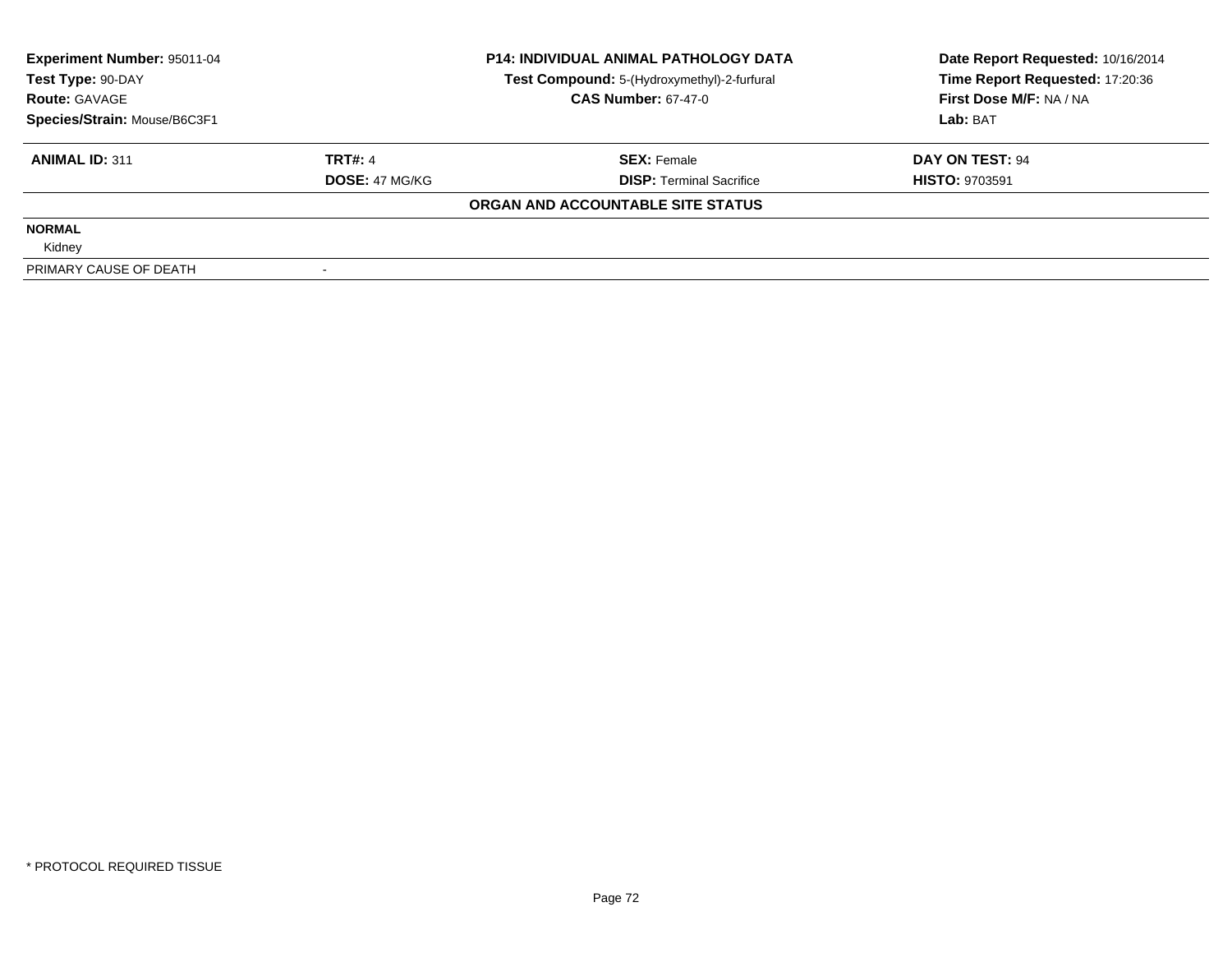| <b>Experiment Number: 95011-04</b> |                       | <b>P14: INDIVIDUAL ANIMAL PATHOLOGY DATA</b> | Date Report Requested: 10/16/2014 |
|------------------------------------|-----------------------|----------------------------------------------|-----------------------------------|
| Test Type: 90-DAY                  |                       | Test Compound: 5-(Hydroxymethyl)-2-furfural  | Time Report Requested: 17:20:36   |
| <b>Route: GAVAGE</b>               |                       | <b>CAS Number: 67-47-0</b>                   | First Dose M/F: NA / NA           |
| Species/Strain: Mouse/B6C3F1       |                       |                                              | Lab: BAT                          |
| <b>ANIMAL ID: 312</b>              | <b>TRT#: 4</b>        | <b>SEX: Female</b>                           | DAY ON TEST: 94                   |
|                                    | <b>DOSE: 47 MG/KG</b> | <b>DISP:</b> Terminal Sacrifice              | <b>HISTO: 9703592</b>             |
|                                    |                       | ORGAN AND ACCOUNTABLE SITE STATUS            |                                   |
| <b>NORMAL</b>                      |                       |                                              |                                   |
| Kidney                             |                       |                                              |                                   |
| PRIMARY CAUSE OF DEATH             |                       |                                              |                                   |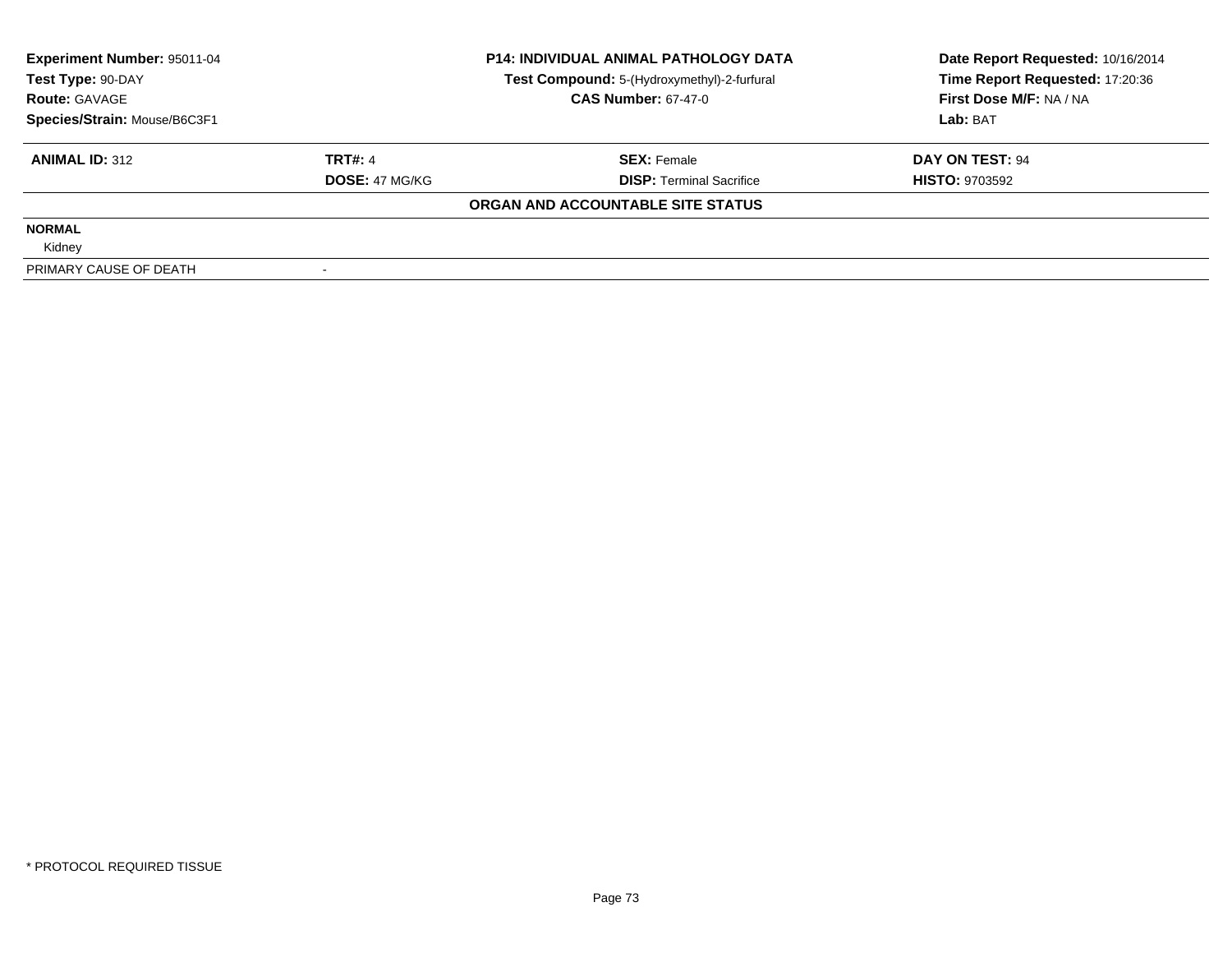| <b>Experiment Number: 95011-04</b> |                       | <b>P14: INDIVIDUAL ANIMAL PATHOLOGY DATA</b> | Date Report Requested: 10/16/2014 |
|------------------------------------|-----------------------|----------------------------------------------|-----------------------------------|
| Test Type: 90-DAY                  |                       | Test Compound: 5-(Hydroxymethyl)-2-furfural  | Time Report Requested: 17:20:36   |
| <b>Route: GAVAGE</b>               |                       | <b>CAS Number: 67-47-0</b>                   | First Dose M/F: NA / NA           |
| Species/Strain: Mouse/B6C3F1       |                       |                                              | Lab: BAT                          |
| <b>ANIMAL ID: 313</b>              | <b>TRT#: 4</b>        | <b>SEX: Female</b>                           | DAY ON TEST: 94                   |
|                                    | <b>DOSE: 47 MG/KG</b> | <b>DISP:</b> Terminal Sacrifice              | <b>HISTO: 9703593</b>             |
|                                    |                       | ORGAN AND ACCOUNTABLE SITE STATUS            |                                   |
| <b>NORMAL</b>                      |                       |                                              |                                   |
| Kidney                             |                       |                                              |                                   |
| PRIMARY CAUSE OF DEATH             |                       |                                              |                                   |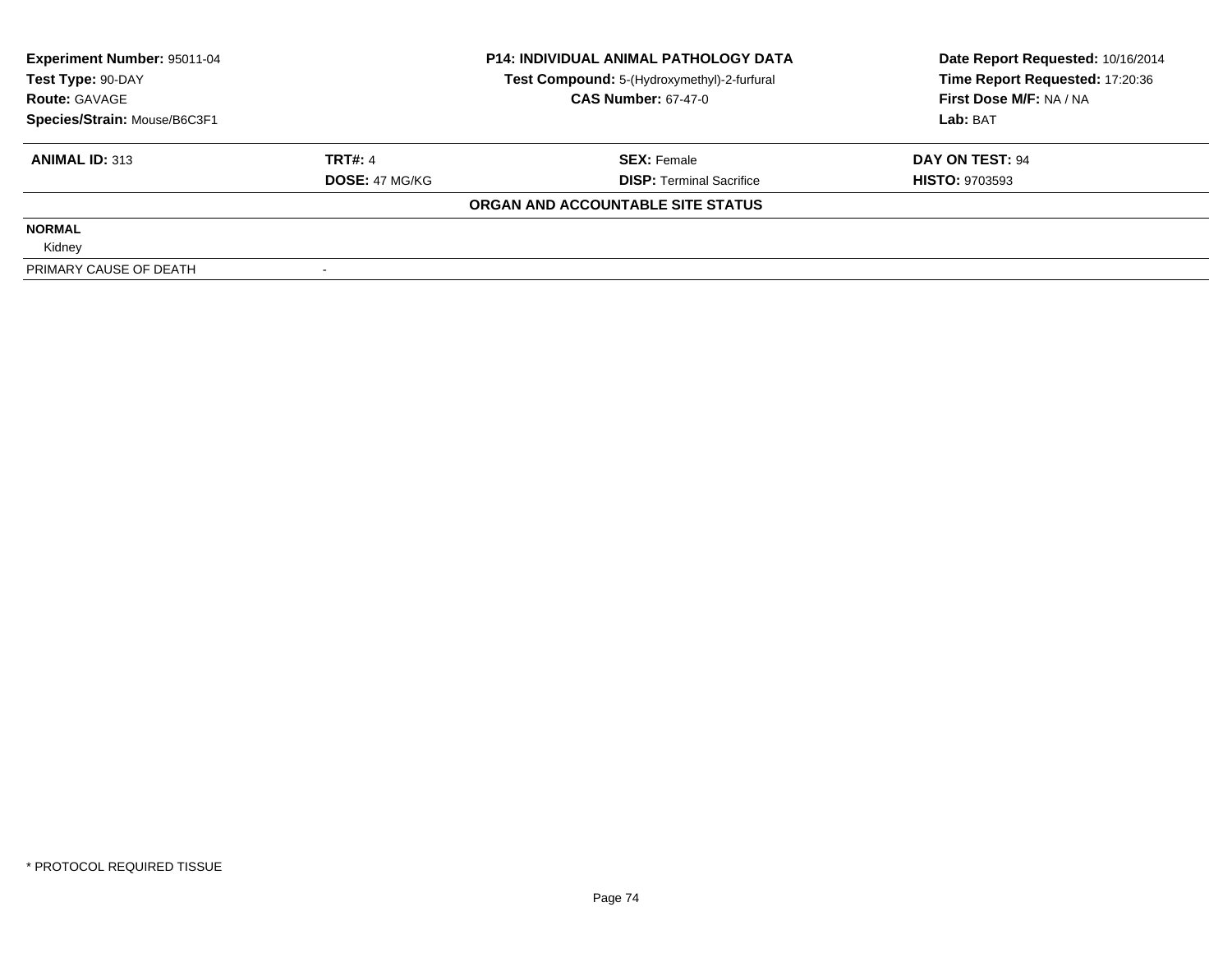| <b>Experiment Number: 95011-04</b> |                       | <b>P14: INDIVIDUAL ANIMAL PATHOLOGY DATA</b> | Date Report Requested: 10/16/2014 |
|------------------------------------|-----------------------|----------------------------------------------|-----------------------------------|
| Test Type: 90-DAY                  |                       | Test Compound: 5-(Hydroxymethyl)-2-furfural  | Time Report Requested: 17:20:36   |
| <b>Route: GAVAGE</b>               |                       | <b>CAS Number: 67-47-0</b>                   | First Dose M/F: NA / NA           |
| Species/Strain: Mouse/B6C3F1       |                       |                                              | Lab: BAT                          |
| <b>ANIMAL ID: 314</b>              | <b>TRT#: 4</b>        | <b>SEX: Female</b>                           | DAY ON TEST: 94                   |
|                                    | <b>DOSE: 47 MG/KG</b> | <b>DISP:</b> Terminal Sacrifice              | <b>HISTO: 9703594</b>             |
|                                    |                       | ORGAN AND ACCOUNTABLE SITE STATUS            |                                   |
| <b>NORMAL</b>                      |                       |                                              |                                   |
| Kidney                             |                       |                                              |                                   |
| PRIMARY CAUSE OF DEATH             |                       |                                              |                                   |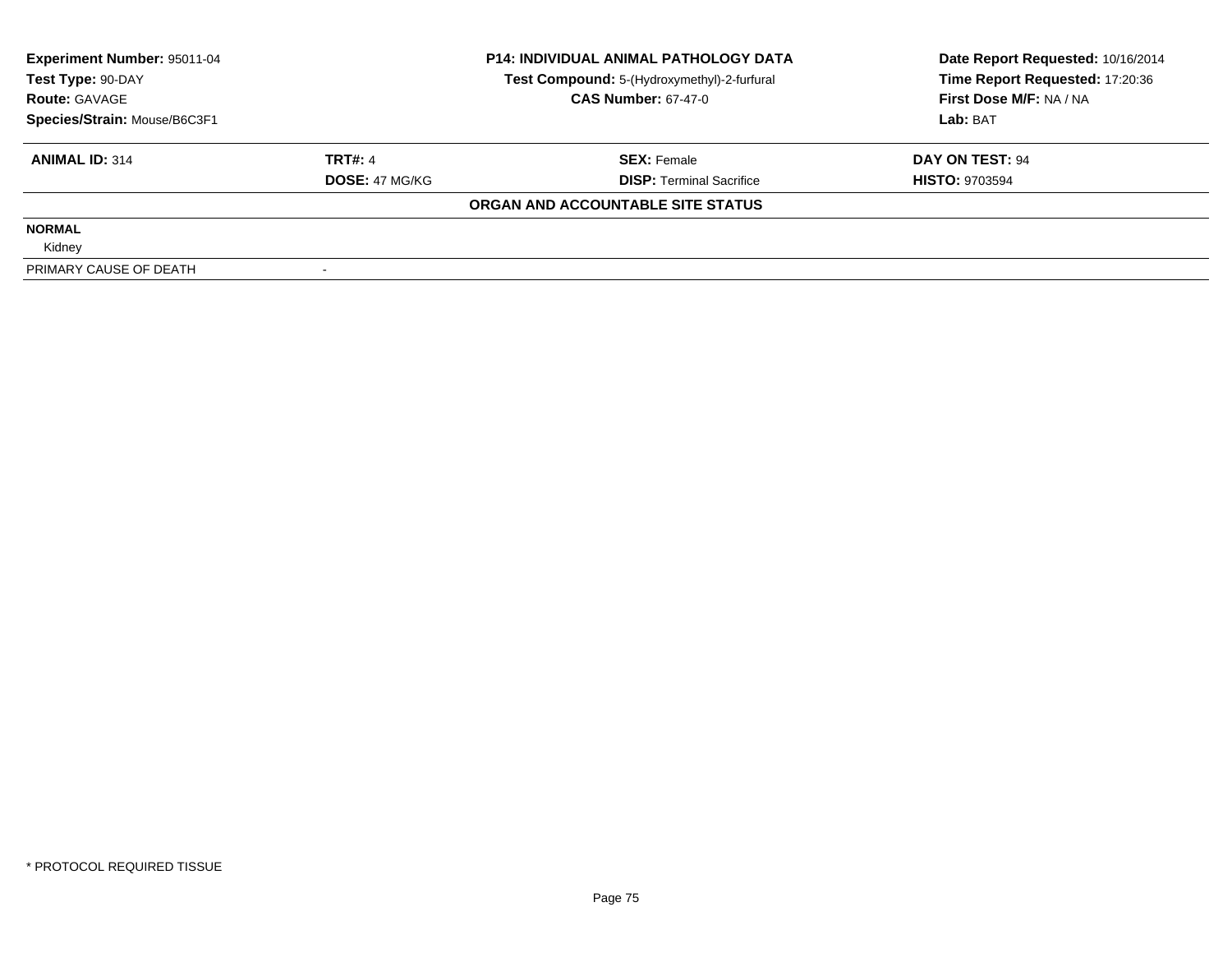| Experiment Number: 95011-04  |                       | <b>P14: INDIVIDUAL ANIMAL PATHOLOGY DATA</b> | Date Report Requested: 10/16/2014 |
|------------------------------|-----------------------|----------------------------------------------|-----------------------------------|
| Test Type: 90-DAY            |                       | Test Compound: 5-(Hydroxymethyl)-2-furfural  | Time Report Requested: 17:20:36   |
| <b>Route: GAVAGE</b>         |                       | <b>CAS Number: 67-47-0</b>                   | First Dose M/F: NA / NA           |
| Species/Strain: Mouse/B6C3F1 |                       |                                              | Lab: BAT                          |
| <b>ANIMAL ID: 315</b>        | <b>TRT#: 4</b>        | <b>SEX: Female</b>                           | DAY ON TEST: 94                   |
|                              | <b>DOSE: 47 MG/KG</b> | <b>DISP:</b> Terminal Sacrifice              | <b>HISTO: 9703595</b>             |
|                              |                       | ORGAN AND ACCOUNTABLE SITE STATUS            |                                   |
| <b>NORMAL</b>                |                       |                                              |                                   |
| Kidney                       |                       |                                              |                                   |
| PRIMARY CAUSE OF DEATH       |                       |                                              |                                   |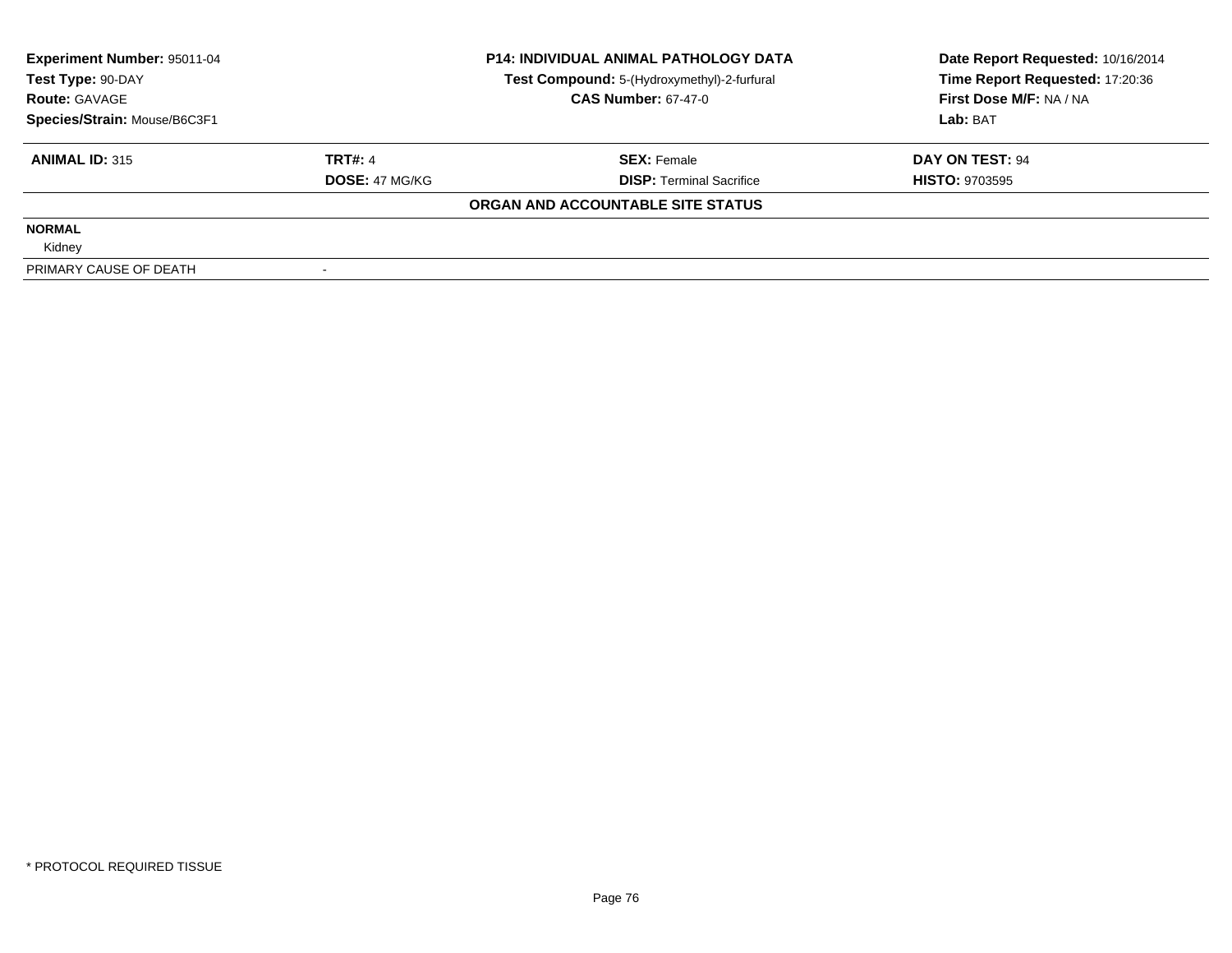| Experiment Number: 95011-04  |                       | <b>P14: INDIVIDUAL ANIMAL PATHOLOGY DATA</b> | Date Report Requested: 10/16/2014 |
|------------------------------|-----------------------|----------------------------------------------|-----------------------------------|
| Test Type: 90-DAY            |                       | Test Compound: 5-(Hydroxymethyl)-2-furfural  | Time Report Requested: 17:20:36   |
| <b>Route: GAVAGE</b>         |                       | <b>CAS Number: 67-47-0</b>                   | First Dose M/F: NA / NA           |
| Species/Strain: Mouse/B6C3F1 |                       |                                              | Lab: BAT                          |
| <b>ANIMAL ID: 316</b>        | <b>TRT#: 4</b>        | <b>SEX: Female</b>                           | DAY ON TEST: 94                   |
|                              | <b>DOSE: 47 MG/KG</b> | <b>DISP:</b> Terminal Sacrifice              | <b>HISTO: 9703596</b>             |
|                              |                       | ORGAN AND ACCOUNTABLE SITE STATUS            |                                   |
| <b>NORMAL</b>                |                       |                                              |                                   |
| Kidney                       |                       |                                              |                                   |
| PRIMARY CAUSE OF DEATH       |                       |                                              |                                   |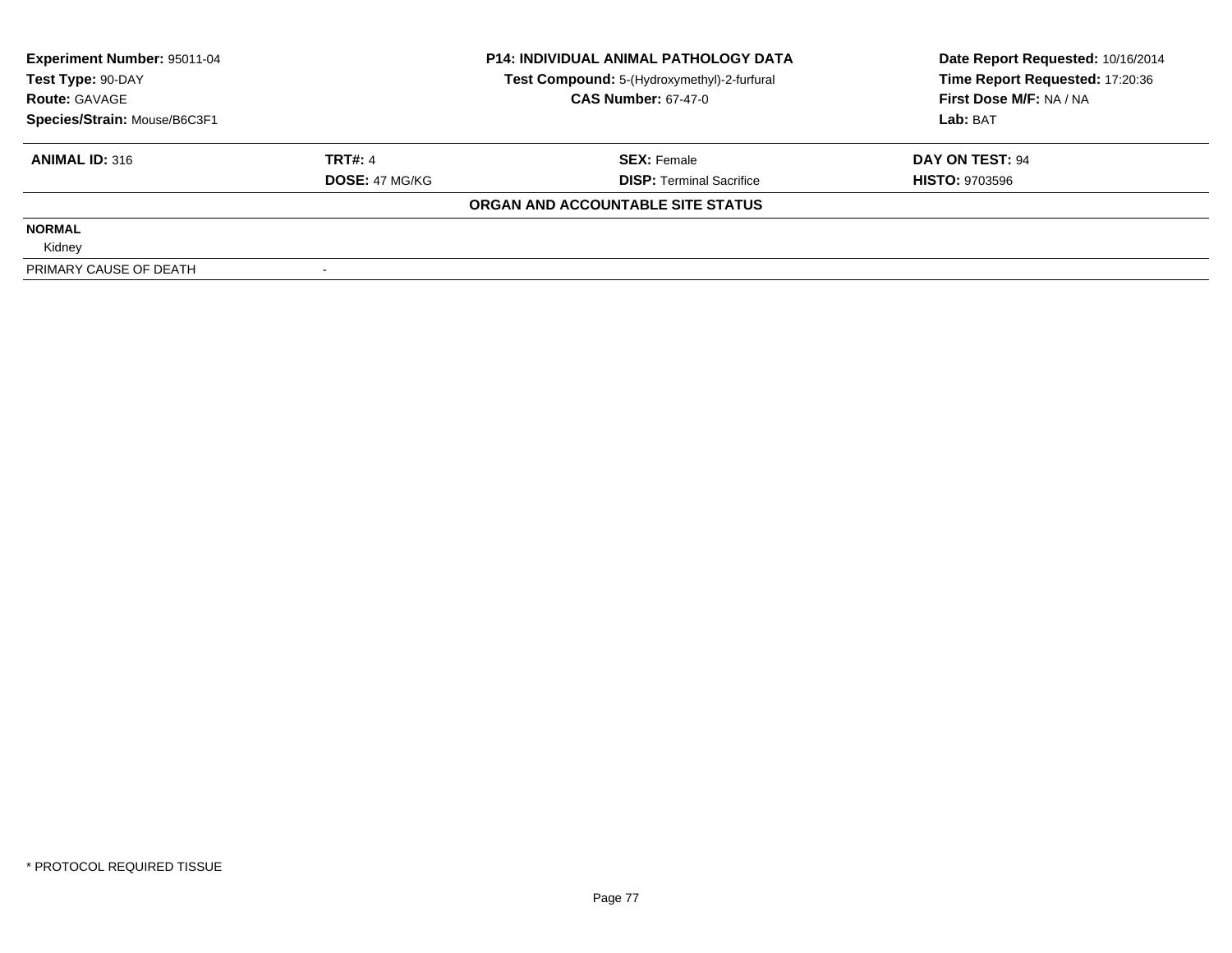| Experiment Number: 95011-04  |                       | <b>P14: INDIVIDUAL ANIMAL PATHOLOGY DATA</b> | Date Report Requested: 10/16/2014 |
|------------------------------|-----------------------|----------------------------------------------|-----------------------------------|
| Test Type: 90-DAY            |                       | Test Compound: 5-(Hydroxymethyl)-2-furfural  | Time Report Requested: 17:20:36   |
| <b>Route: GAVAGE</b>         |                       | <b>CAS Number: 67-47-0</b>                   | First Dose M/F: NA / NA           |
| Species/Strain: Mouse/B6C3F1 |                       |                                              | Lab: BAT                          |
| <b>ANIMAL ID: 317</b>        | <b>TRT#: 4</b>        | <b>SEX: Female</b>                           | DAY ON TEST: 94                   |
|                              | <b>DOSE: 47 MG/KG</b> | <b>DISP:</b> Terminal Sacrifice              | <b>HISTO: 9703597</b>             |
|                              |                       | ORGAN AND ACCOUNTABLE SITE STATUS            |                                   |
| <b>NORMAL</b>                |                       |                                              |                                   |
| Kidney                       |                       |                                              |                                   |
| PRIMARY CAUSE OF DEATH       |                       |                                              |                                   |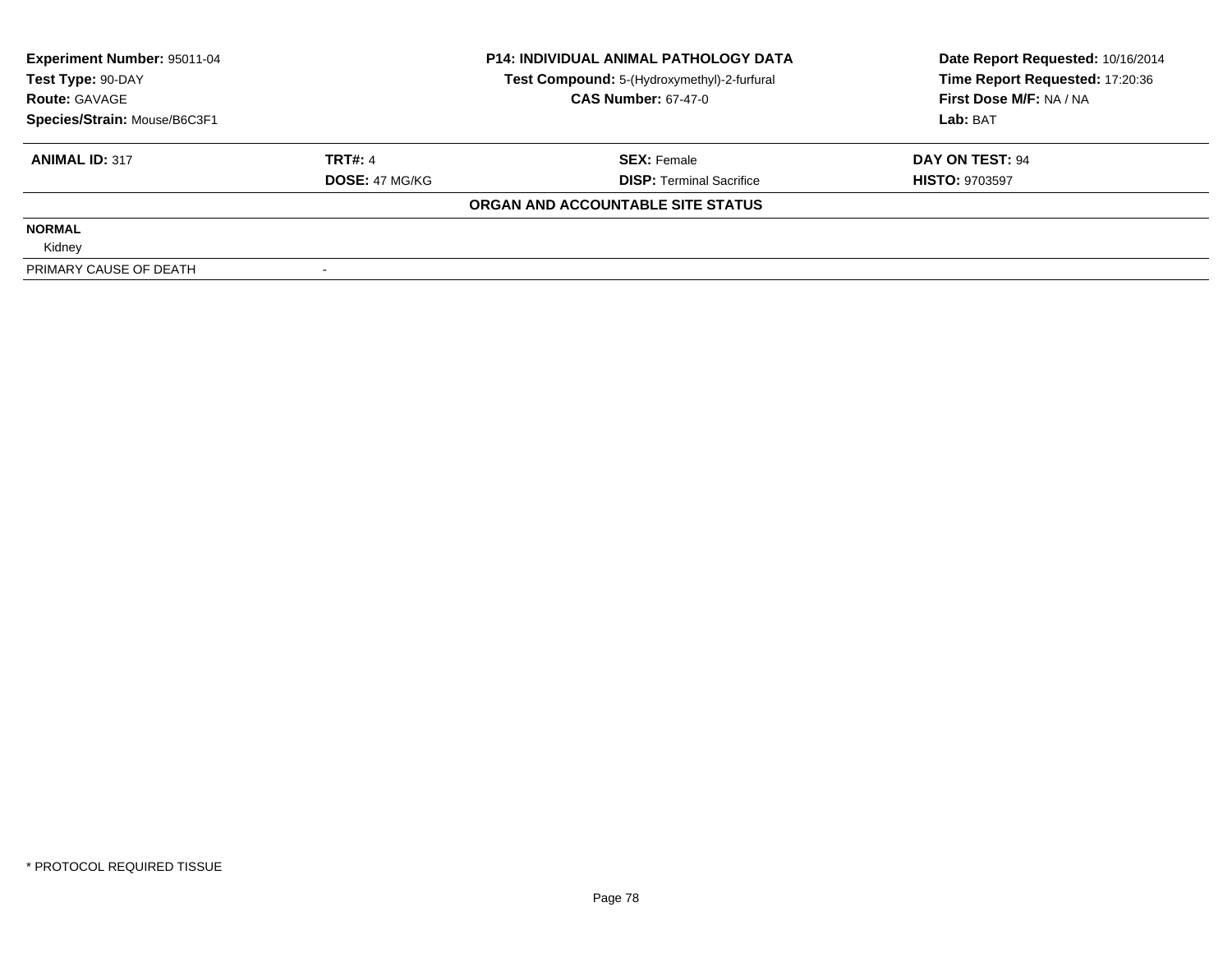| Experiment Number: 95011-04  |                       | <b>P14: INDIVIDUAL ANIMAL PATHOLOGY DATA</b> | Date Report Requested: 10/16/2014 |
|------------------------------|-----------------------|----------------------------------------------|-----------------------------------|
| Test Type: 90-DAY            |                       | Test Compound: 5-(Hydroxymethyl)-2-furfural  | Time Report Requested: 17:20:36   |
| <b>Route: GAVAGE</b>         |                       | <b>CAS Number: 67-47-0</b>                   | First Dose M/F: NA / NA           |
| Species/Strain: Mouse/B6C3F1 |                       |                                              | Lab: BAT                          |
| <b>ANIMAL ID: 318</b>        | <b>TRT#: 4</b>        | <b>SEX: Female</b>                           | DAY ON TEST: 94                   |
|                              | <b>DOSE: 47 MG/KG</b> | <b>DISP:</b> Terminal Sacrifice              | <b>HISTO: 9703598</b>             |
|                              |                       | ORGAN AND ACCOUNTABLE SITE STATUS            |                                   |
| <b>NORMAL</b>                |                       |                                              |                                   |
| Kidney                       |                       |                                              |                                   |
| PRIMARY CAUSE OF DEATH       |                       |                                              |                                   |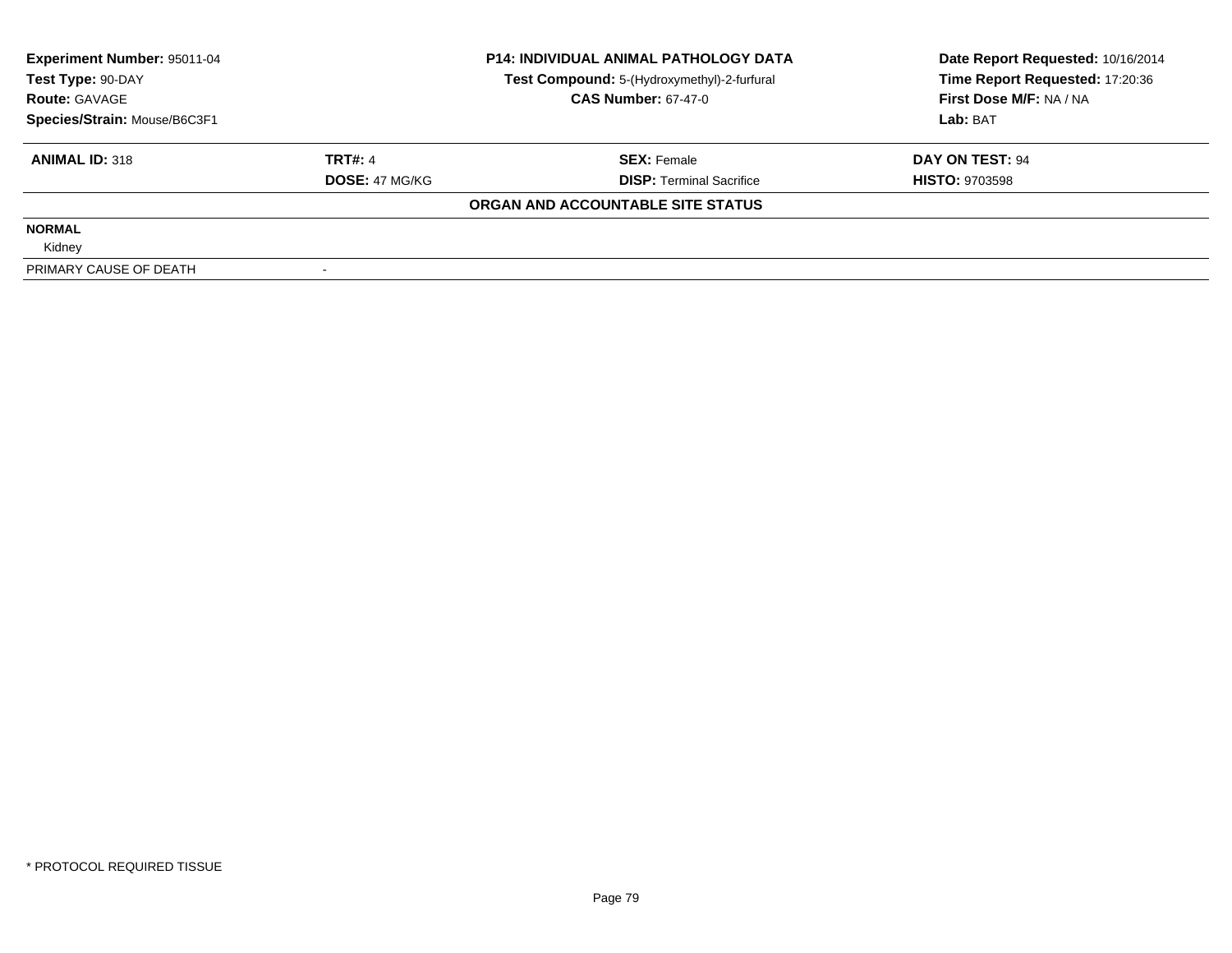| Experiment Number: 95011-04  |                       | <b>P14: INDIVIDUAL ANIMAL PATHOLOGY DATA</b> | Date Report Requested: 10/16/2014 |
|------------------------------|-----------------------|----------------------------------------------|-----------------------------------|
| Test Type: 90-DAY            |                       | Test Compound: 5-(Hydroxymethyl)-2-furfural  | Time Report Requested: 17:20:36   |
| <b>Route: GAVAGE</b>         |                       | <b>CAS Number: 67-47-0</b>                   | First Dose M/F: NA / NA           |
| Species/Strain: Mouse/B6C3F1 |                       |                                              | Lab: BAT                          |
| <b>ANIMAL ID: 319</b>        | <b>TRT#: 4</b>        | <b>SEX: Female</b>                           | DAY ON TEST: 94                   |
|                              | <b>DOSE: 47 MG/KG</b> | <b>DISP:</b> Terminal Sacrifice              | <b>HISTO: 9703599</b>             |
|                              |                       | ORGAN AND ACCOUNTABLE SITE STATUS            |                                   |
| <b>NORMAL</b>                |                       |                                              |                                   |
| Kidney                       |                       |                                              |                                   |
| PRIMARY CAUSE OF DEATH       |                       |                                              |                                   |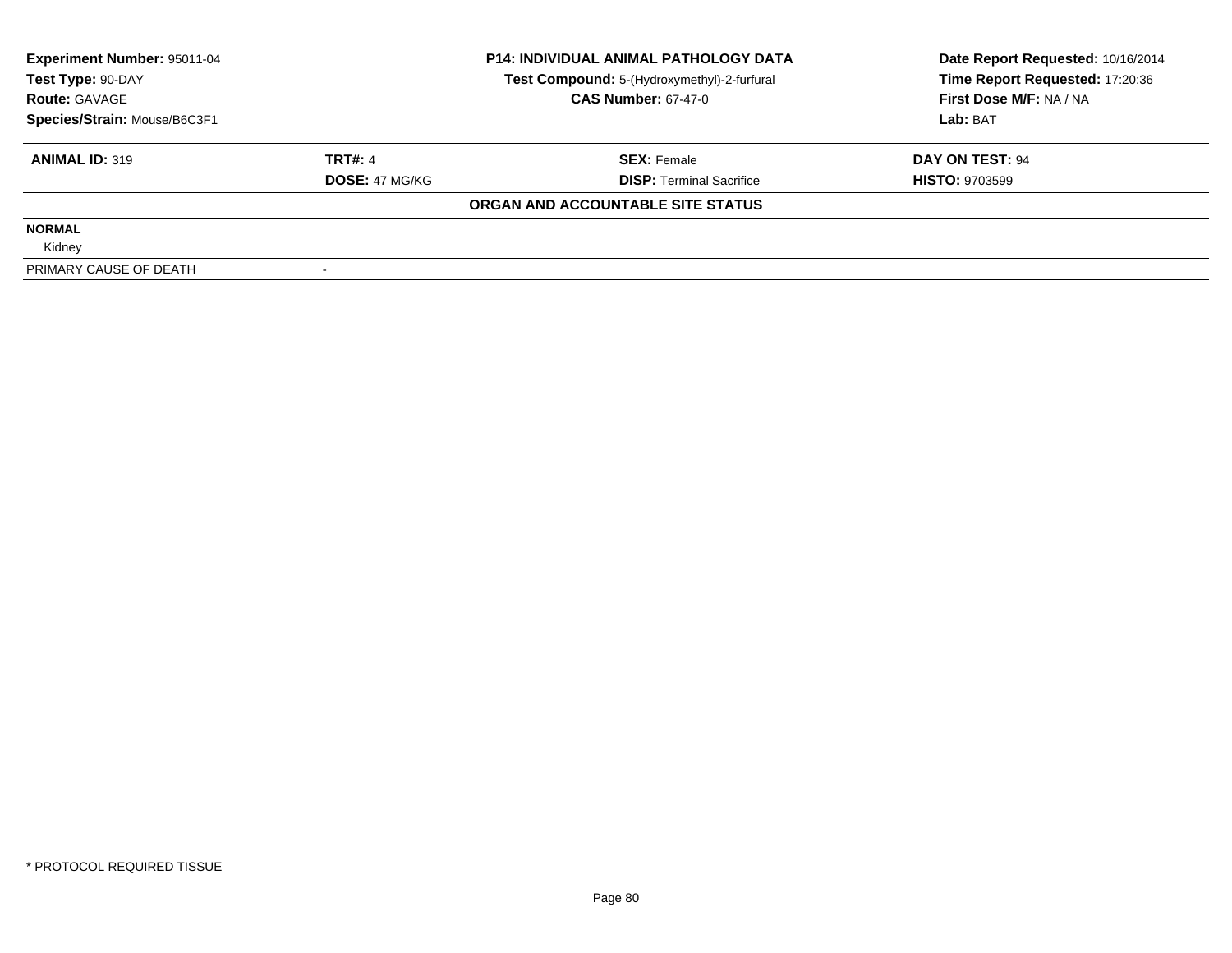| Experiment Number: 95011-04  |                       | <b>P14: INDIVIDUAL ANIMAL PATHOLOGY DATA</b> | Date Report Requested: 10/16/2014 |
|------------------------------|-----------------------|----------------------------------------------|-----------------------------------|
| Test Type: 90-DAY            |                       | Test Compound: 5-(Hydroxymethyl)-2-furfural  | Time Report Requested: 17:20:36   |
| <b>Route: GAVAGE</b>         |                       | <b>CAS Number: 67-47-0</b>                   | First Dose M/F: NA / NA           |
| Species/Strain: Mouse/B6C3F1 |                       |                                              | Lab: BAT                          |
| <b>ANIMAL ID: 320</b>        | <b>TRT#: 4</b>        | <b>SEX: Female</b>                           | DAY ON TEST: 94                   |
|                              | <b>DOSE: 47 MG/KG</b> | <b>DISP:</b> Terminal Sacrifice              | <b>HISTO: 9703600</b>             |
|                              |                       | ORGAN AND ACCOUNTABLE SITE STATUS            |                                   |
| <b>NORMAL</b>                |                       |                                              |                                   |
| Kidney                       |                       |                                              |                                   |
| PRIMARY CAUSE OF DEATH       |                       |                                              |                                   |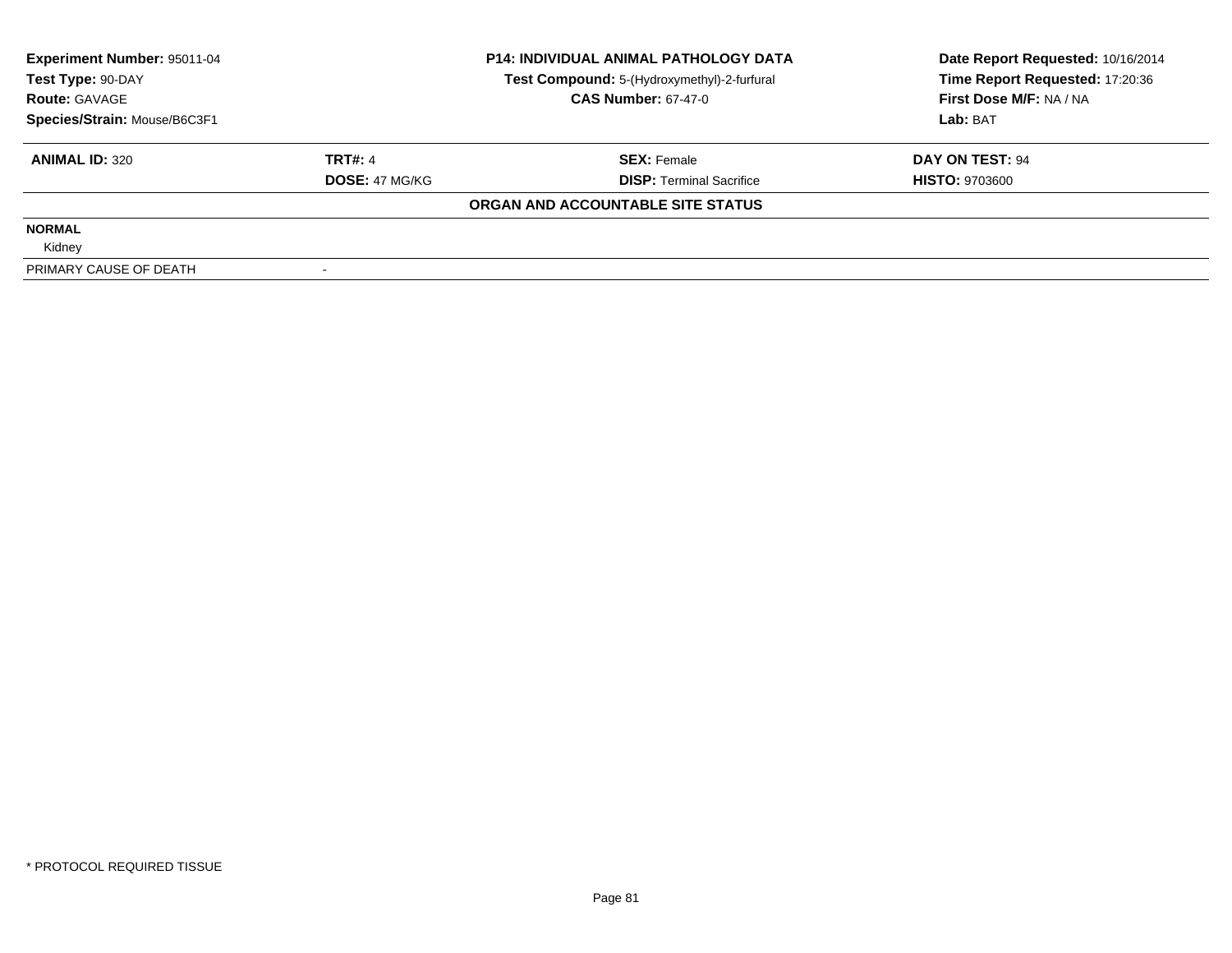| Experiment Number: 95011-04  |                       | <b>P14: INDIVIDUAL ANIMAL PATHOLOGY DATA</b> | Date Report Requested: 10/16/2014 |
|------------------------------|-----------------------|----------------------------------------------|-----------------------------------|
| Test Type: 90-DAY            |                       | Test Compound: 5-(Hydroxymethyl)-2-furfural  | Time Report Requested: 17:20:36   |
| <b>Route: GAVAGE</b>         |                       | <b>CAS Number: 67-47-0</b>                   | First Dose M/F: NA / NA           |
| Species/Strain: Mouse/B6C3F1 |                       |                                              | Lab: BAT                          |
| <b>ANIMAL ID: 321</b>        | TRT#: 6               | <b>SEX: Female</b>                           | DAY ON TEST: 94                   |
|                              | <b>DOSE: 94 MG/KG</b> | <b>DISP:</b> Terminal Sacrifice              | <b>HISTO: 9703601</b>             |
|                              |                       | ORGAN AND ACCOUNTABLE SITE STATUS            |                                   |
| <b>NORMAL</b>                |                       |                                              |                                   |
| Kidney                       |                       |                                              |                                   |
| PRIMARY CAUSE OF DEATH       |                       |                                              |                                   |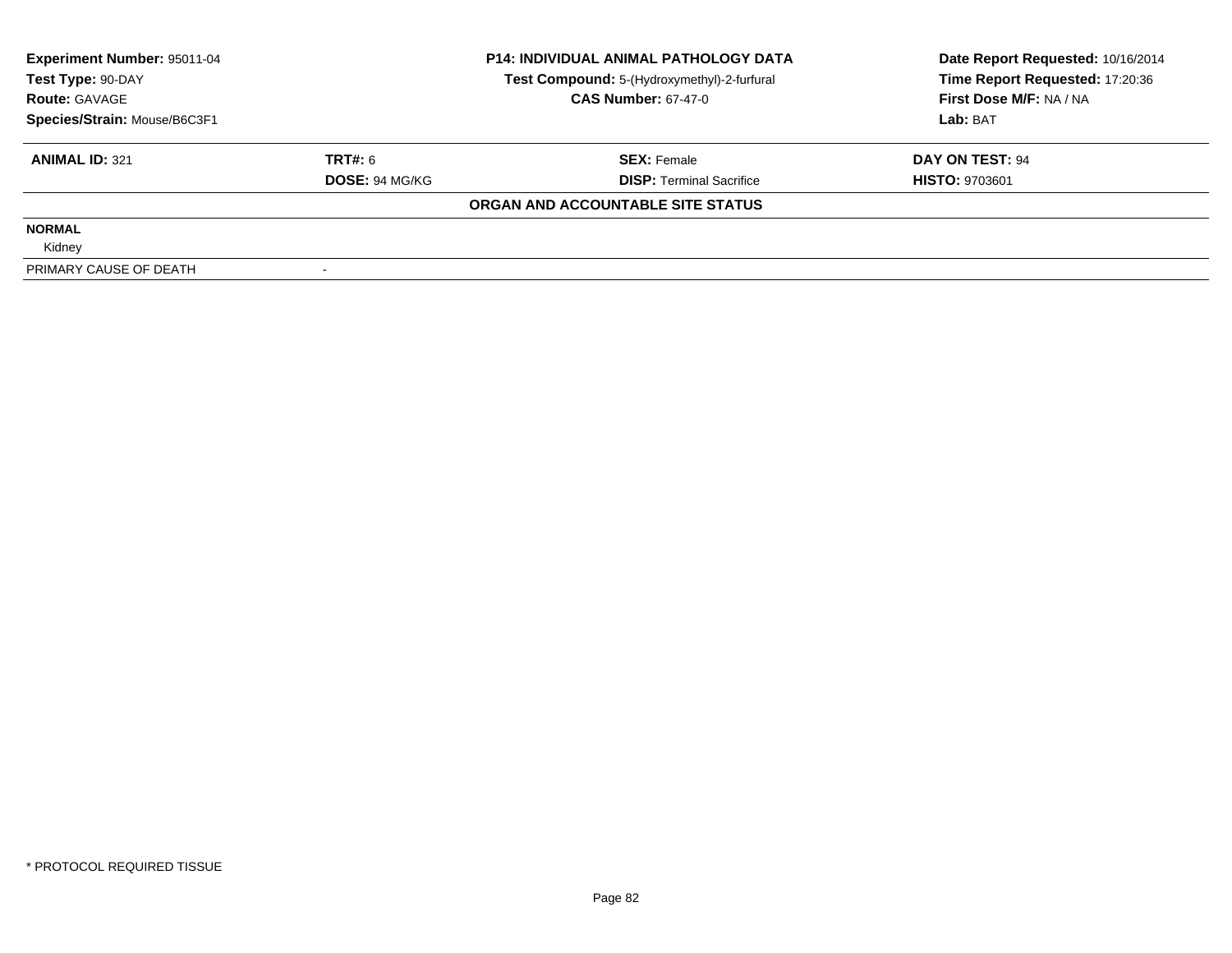| <b>Experiment Number: 95011-04</b> |                       | <b>P14: INDIVIDUAL ANIMAL PATHOLOGY DATA</b> | Date Report Requested: 10/16/2014 |
|------------------------------------|-----------------------|----------------------------------------------|-----------------------------------|
| Test Type: 90-DAY                  |                       | Test Compound: 5-(Hydroxymethyl)-2-furfural  | Time Report Requested: 17:20:36   |
| <b>Route: GAVAGE</b>               |                       | <b>CAS Number: 67-47-0</b>                   | First Dose M/F: NA / NA           |
| Species/Strain: Mouse/B6C3F1       |                       |                                              | Lab: BAT                          |
| <b>ANIMAL ID: 322</b>              | <b>TRT#: 6</b>        | <b>SEX: Female</b>                           | DAY ON TEST: 94                   |
|                                    | <b>DOSE: 94 MG/KG</b> | <b>DISP:</b> Terminal Sacrifice              | <b>HISTO: 9703602</b>             |
|                                    |                       | ORGAN AND ACCOUNTABLE SITE STATUS            |                                   |
| <b>NORMAL</b>                      |                       |                                              |                                   |
| Kidney                             |                       |                                              |                                   |
| PRIMARY CAUSE OF DEATH             |                       |                                              |                                   |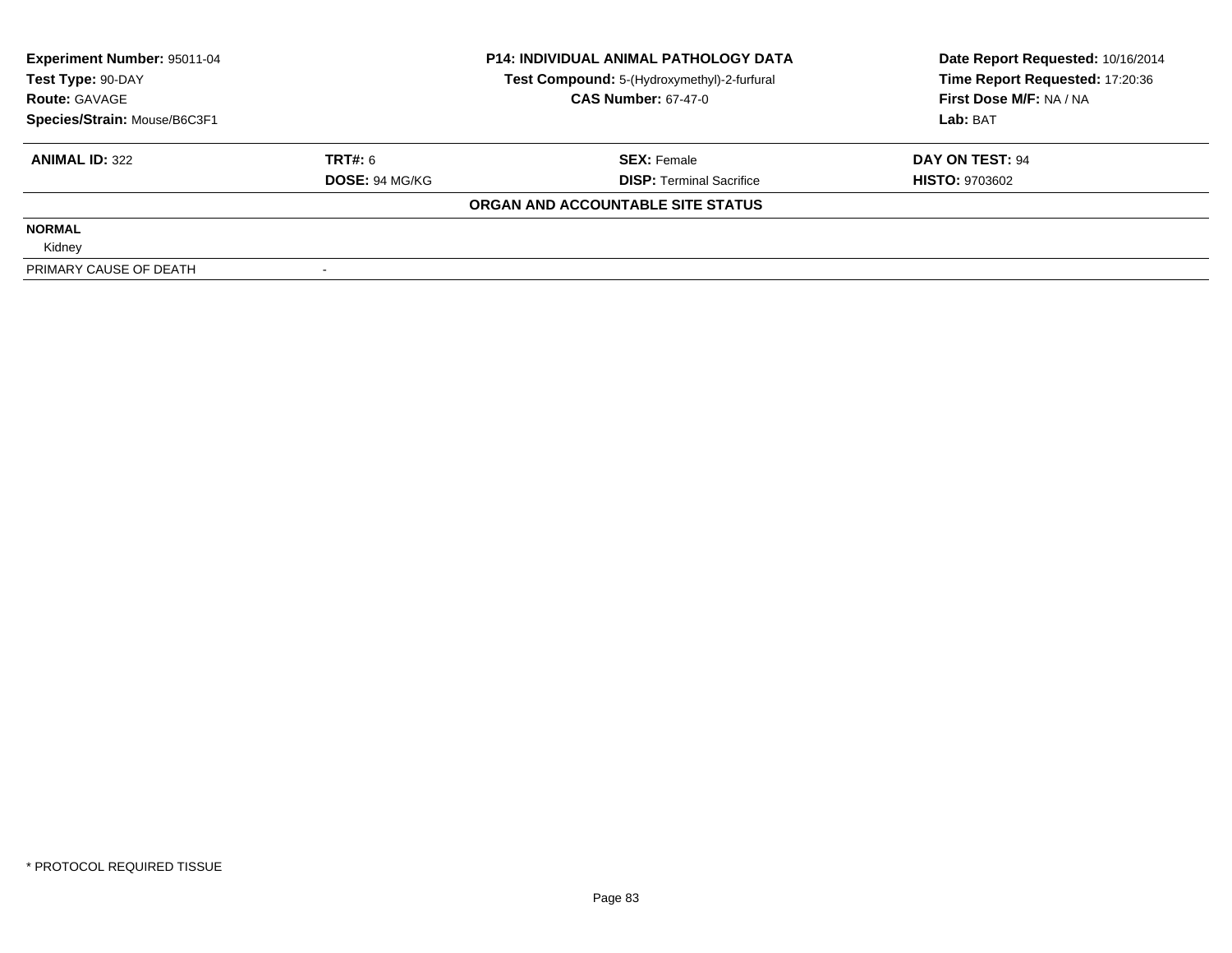| Experiment Number: 95011-04<br>Test Type: 90-DAY |                       | <b>P14: INDIVIDUAL ANIMAL PATHOLOGY DATA</b><br>Test Compound: 5-(Hydroxymethyl)-2-furfural | Date Report Requested: 10/16/2014<br>Time Report Requested: 17:20:36 |
|--------------------------------------------------|-----------------------|---------------------------------------------------------------------------------------------|----------------------------------------------------------------------|
| <b>Route: GAVAGE</b>                             |                       | <b>CAS Number: 67-47-0</b>                                                                  | First Dose M/F: NA / NA                                              |
| Species/Strain: Mouse/B6C3F1                     |                       |                                                                                             | Lab: BAT                                                             |
| <b>ANIMAL ID: 323</b>                            | TRT#: 6               | <b>SEX: Female</b>                                                                          | DAY ON TEST: 94                                                      |
|                                                  | <b>DOSE: 94 MG/KG</b> | <b>DISP:</b> Terminal Sacrifice                                                             | <b>HISTO: 9703603</b>                                                |
|                                                  |                       | ORGAN AND ACCOUNTABLE SITE STATUS                                                           |                                                                      |
| <b>NORMAL</b>                                    |                       |                                                                                             |                                                                      |
| Kidney                                           |                       |                                                                                             |                                                                      |
| PRIMARY CAUSE OF DEATH                           |                       |                                                                                             |                                                                      |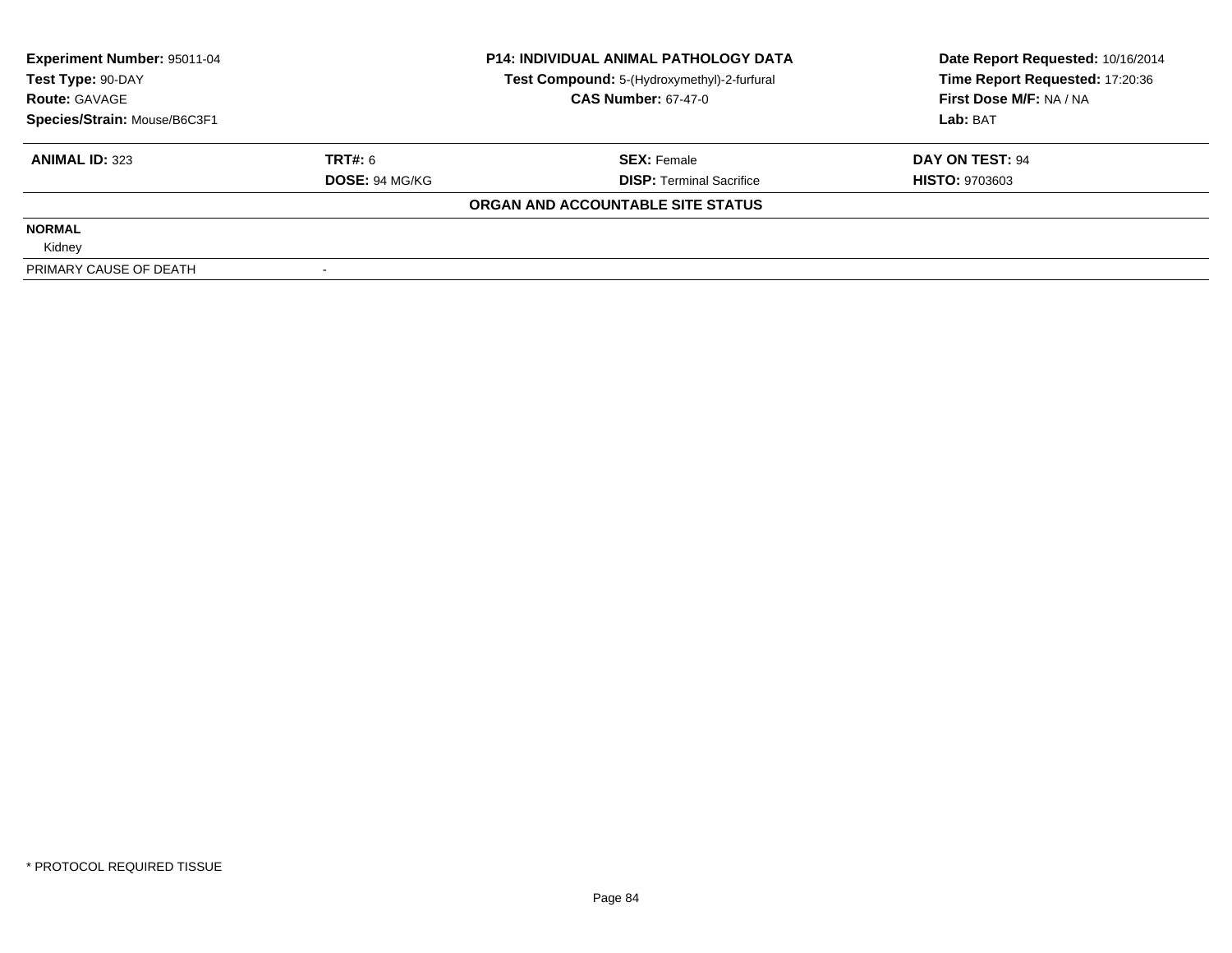| Experiment Number: 95011-04  |                       | <b>P14: INDIVIDUAL ANIMAL PATHOLOGY DATA</b> | Date Report Requested: 10/16/2014 |  |
|------------------------------|-----------------------|----------------------------------------------|-----------------------------------|--|
| Test Type: 90-DAY            |                       | Test Compound: 5-(Hydroxymethyl)-2-furfural  | Time Report Requested: 17:20:36   |  |
| <b>Route: GAVAGE</b>         |                       | <b>CAS Number: 67-47-0</b>                   | First Dose M/F: NA / NA           |  |
| Species/Strain: Mouse/B6C3F1 |                       |                                              | Lab: BAT                          |  |
| <b>ANIMAL ID: 324</b>        | TRT#: 6               | <b>SEX: Female</b>                           | DAY ON TEST: 94                   |  |
|                              | <b>DOSE: 94 MG/KG</b> | <b>DISP:</b> Terminal Sacrifice              | <b>HISTO: 9703604</b>             |  |
|                              |                       | ORGAN AND ACCOUNTABLE SITE STATUS            |                                   |  |
| <b>NORMAL</b>                |                       |                                              |                                   |  |
| Kidney                       |                       |                                              |                                   |  |
| PRIMARY CAUSE OF DEATH       |                       |                                              |                                   |  |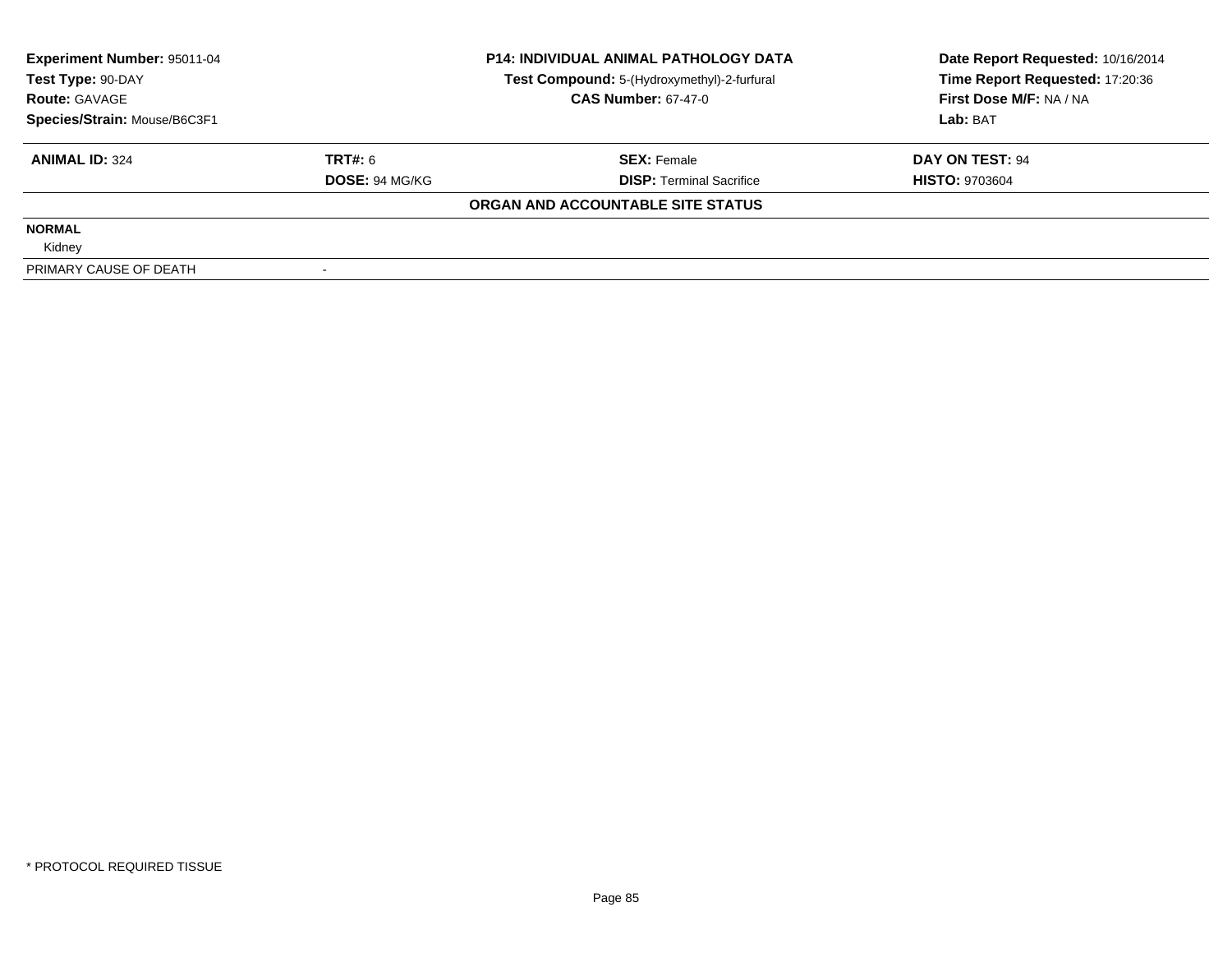| Experiment Number: 95011-04  |                       | <b>P14: INDIVIDUAL ANIMAL PATHOLOGY DATA</b> | Date Report Requested: 10/16/2014 |  |
|------------------------------|-----------------------|----------------------------------------------|-----------------------------------|--|
| Test Type: 90-DAY            |                       | Test Compound: 5-(Hydroxymethyl)-2-furfural  | Time Report Requested: 17:20:36   |  |
| <b>Route: GAVAGE</b>         |                       | <b>CAS Number: 67-47-0</b>                   | First Dose M/F: NA / NA           |  |
| Species/Strain: Mouse/B6C3F1 |                       |                                              | Lab: BAT                          |  |
| <b>ANIMAL ID: 325</b>        | TRT#: 6               | <b>SEX: Female</b>                           | DAY ON TEST: 94                   |  |
|                              | <b>DOSE: 94 MG/KG</b> | <b>DISP:</b> Terminal Sacrifice              | <b>HISTO: 9703605</b>             |  |
|                              |                       | ORGAN AND ACCOUNTABLE SITE STATUS            |                                   |  |
| <b>NORMAL</b>                |                       |                                              |                                   |  |
| Kidney                       |                       |                                              |                                   |  |
| PRIMARY CAUSE OF DEATH       |                       |                                              |                                   |  |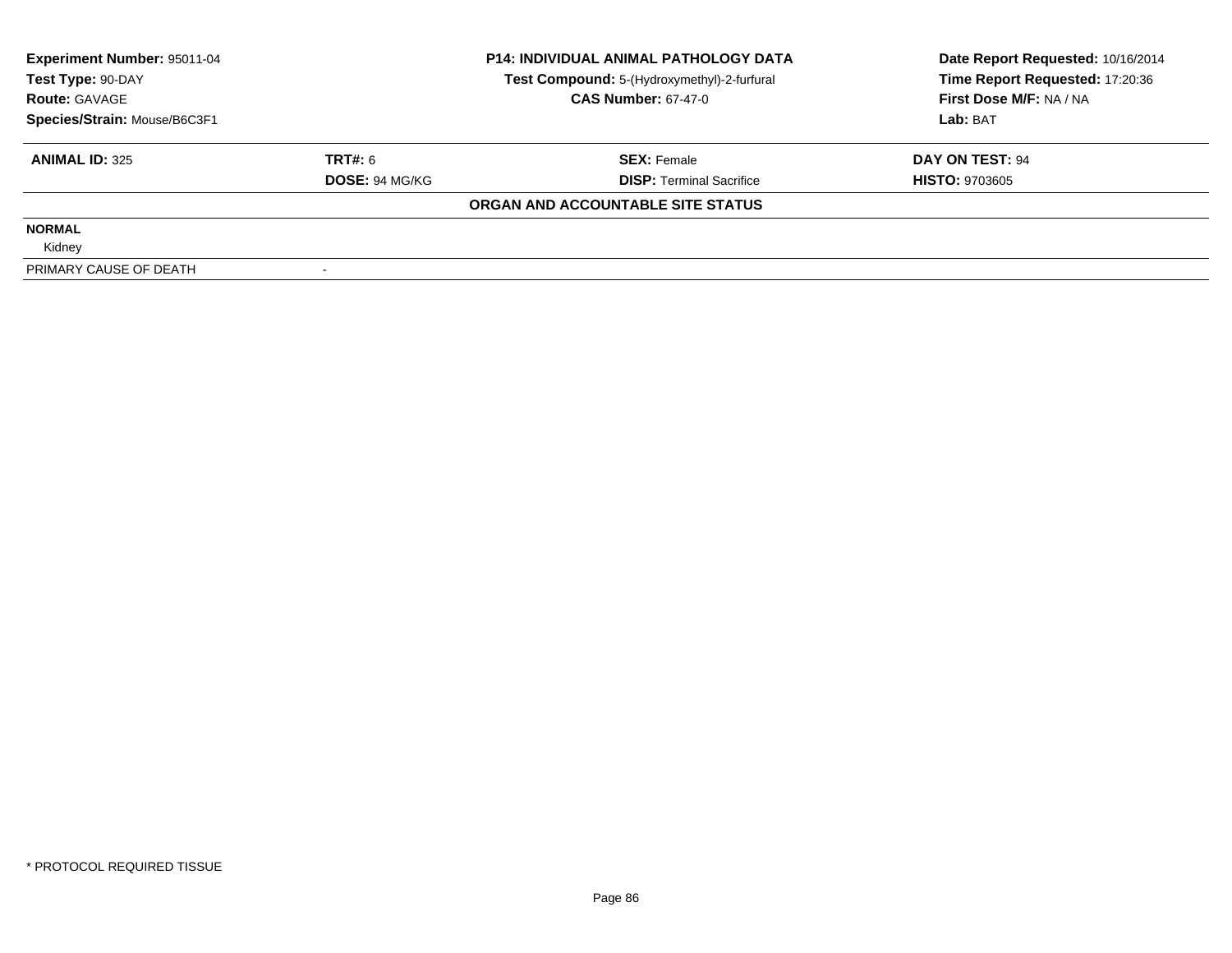| Experiment Number: 95011-04<br>Test Type: 90-DAY<br><b>Route: GAVAGE</b> |                       | <b>P14: INDIVIDUAL ANIMAL PATHOLOGY DATA</b><br>Test Compound: 5-(Hydroxymethyl)-2-furfural | Date Report Requested: 10/16/2014<br>Time Report Requested: 17:20:36 |  |
|--------------------------------------------------------------------------|-----------------------|---------------------------------------------------------------------------------------------|----------------------------------------------------------------------|--|
|                                                                          |                       | <b>CAS Number: 67-47-0</b>                                                                  | First Dose M/F: NA / NA                                              |  |
| Species/Strain: Mouse/B6C3F1                                             |                       |                                                                                             | Lab: BAT                                                             |  |
| <b>ANIMAL ID: 326</b>                                                    | TRT#: 6               | <b>SEX: Female</b>                                                                          | DAY ON TEST: 94                                                      |  |
|                                                                          | <b>DOSE: 94 MG/KG</b> | <b>DISP:</b> Terminal Sacrifice                                                             | <b>HISTO: 9703606</b>                                                |  |
|                                                                          |                       | ORGAN AND ACCOUNTABLE SITE STATUS                                                           |                                                                      |  |
| <b>NORMAL</b>                                                            |                       |                                                                                             |                                                                      |  |
| Kidney                                                                   |                       |                                                                                             |                                                                      |  |
| PRIMARY CAUSE OF DEATH                                                   |                       |                                                                                             |                                                                      |  |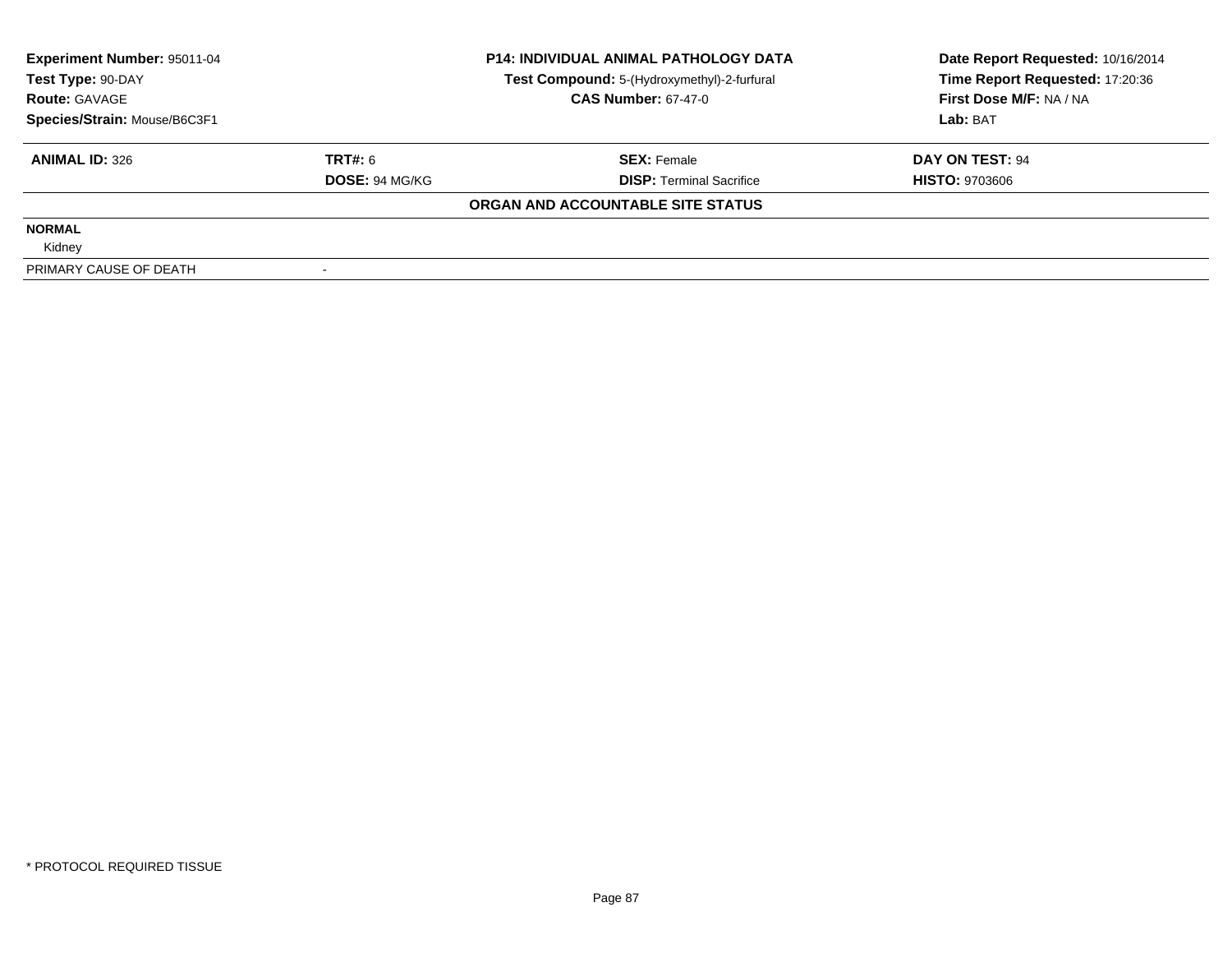| Experiment Number: 95011-04  |                       | <b>P14: INDIVIDUAL ANIMAL PATHOLOGY DATA</b> | Date Report Requested: 10/16/2014 |  |
|------------------------------|-----------------------|----------------------------------------------|-----------------------------------|--|
| Test Type: 90-DAY            |                       | Test Compound: 5-(Hydroxymethyl)-2-furfural  | Time Report Requested: 17:20:36   |  |
| <b>Route: GAVAGE</b>         |                       | <b>CAS Number: 67-47-0</b>                   | First Dose M/F: NA / NA           |  |
| Species/Strain: Mouse/B6C3F1 |                       |                                              | Lab: BAT                          |  |
| <b>ANIMAL ID: 327</b>        | TRT#: 6               | <b>SEX: Female</b>                           | DAY ON TEST: 94                   |  |
|                              | <b>DOSE: 94 MG/KG</b> | <b>DISP:</b> Terminal Sacrifice              | <b>HISTO: 9703607</b>             |  |
|                              |                       | ORGAN AND ACCOUNTABLE SITE STATUS            |                                   |  |
| <b>NORMAL</b>                |                       |                                              |                                   |  |
| Kidney                       |                       |                                              |                                   |  |
| PRIMARY CAUSE OF DEATH       |                       |                                              |                                   |  |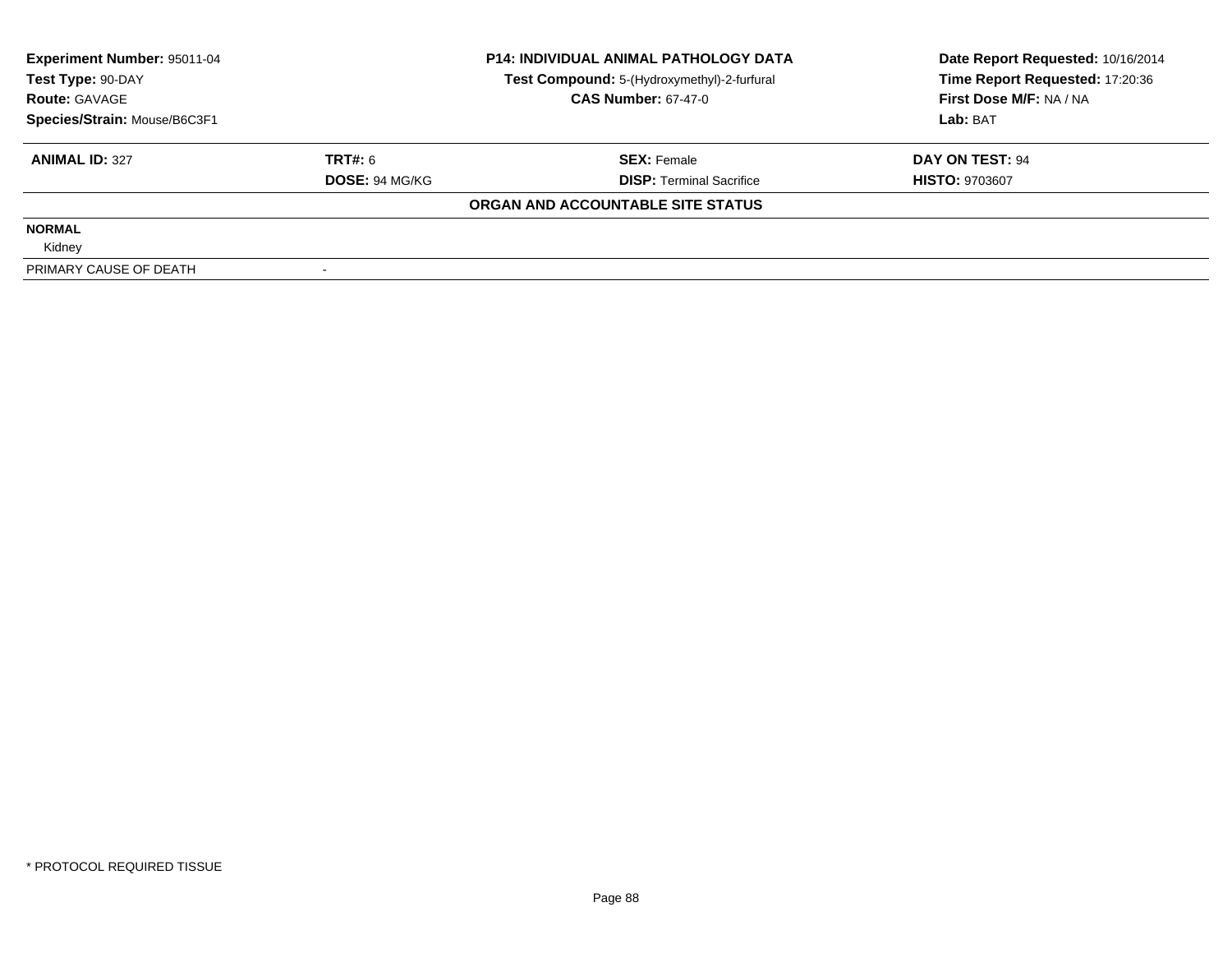| Experiment Number: 95011-04  |                       | <b>P14: INDIVIDUAL ANIMAL PATHOLOGY DATA</b> | Date Report Requested: 10/16/2014 |
|------------------------------|-----------------------|----------------------------------------------|-----------------------------------|
| Test Type: 90-DAY            |                       | Test Compound: 5-(Hydroxymethyl)-2-furfural  | Time Report Requested: 17:20:36   |
| <b>Route: GAVAGE</b>         |                       | <b>CAS Number: 67-47-0</b>                   | First Dose M/F: NA / NA           |
| Species/Strain: Mouse/B6C3F1 |                       |                                              | Lab: BAT                          |
| <b>ANIMAL ID: 328</b>        | TRT#: 6               | <b>SEX: Female</b>                           | DAY ON TEST: 94                   |
|                              | <b>DOSE: 94 MG/KG</b> | <b>DISP:</b> Terminal Sacrifice              | <b>HISTO: 9703608</b>             |
|                              |                       | ORGAN AND ACCOUNTABLE SITE STATUS            |                                   |
| <b>NORMAL</b>                |                       |                                              |                                   |
| Kidney                       |                       |                                              |                                   |
| PRIMARY CAUSE OF DEATH       |                       |                                              |                                   |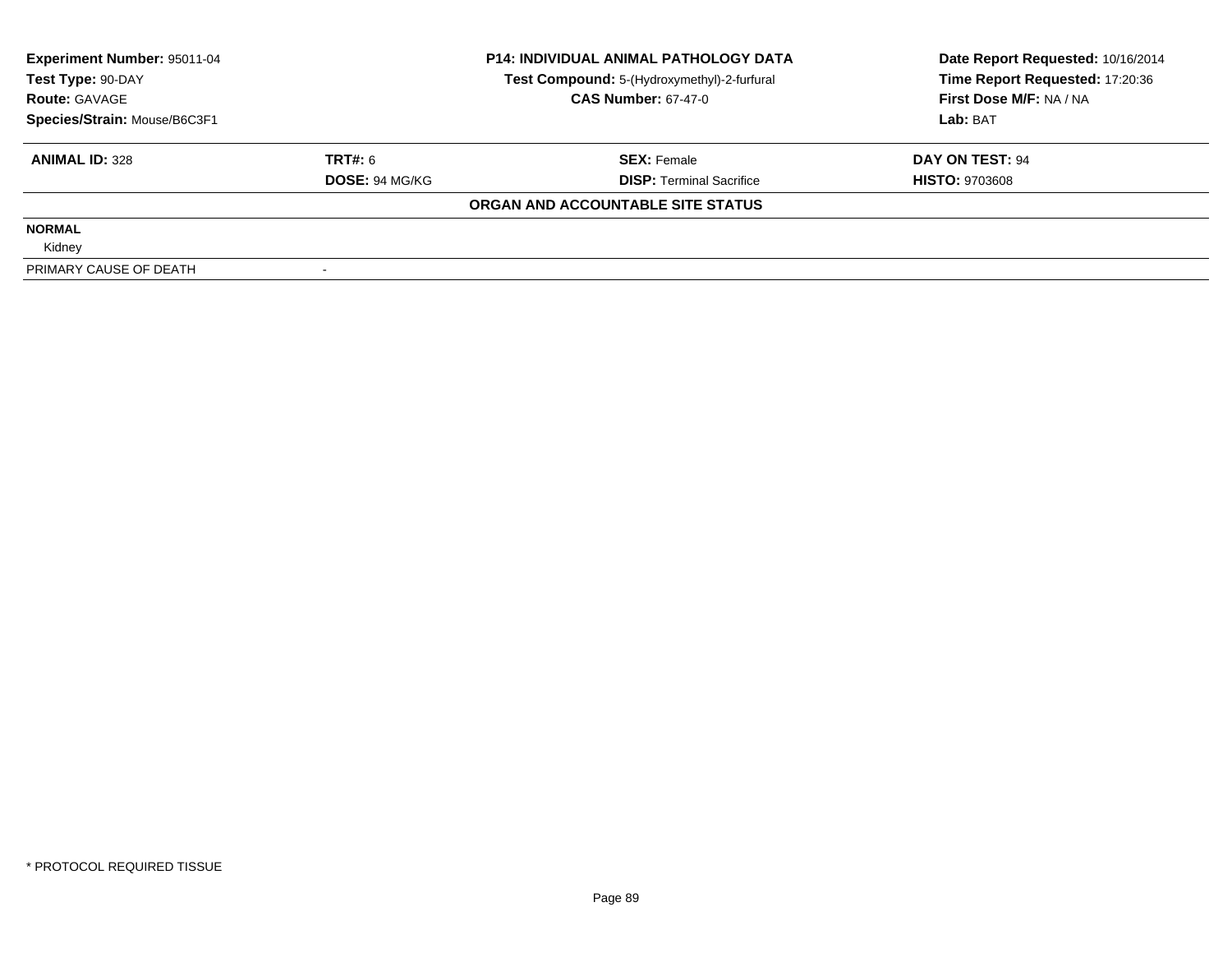| Experiment Number: 95011-04<br>Test Type: 90-DAY<br><b>Route: GAVAGE</b> |                       | <b>P14: INDIVIDUAL ANIMAL PATHOLOGY DATA</b><br>Test Compound: 5-(Hydroxymethyl)-2-furfural | Date Report Requested: 10/16/2014<br>Time Report Requested: 17:20:36 |  |
|--------------------------------------------------------------------------|-----------------------|---------------------------------------------------------------------------------------------|----------------------------------------------------------------------|--|
|                                                                          |                       | <b>CAS Number: 67-47-0</b>                                                                  | First Dose M/F: NA / NA                                              |  |
| Species/Strain: Mouse/B6C3F1                                             |                       |                                                                                             | Lab: BAT                                                             |  |
| <b>ANIMAL ID: 329</b>                                                    | TRT#: 6               | <b>SEX: Female</b>                                                                          | DAY ON TEST: 94                                                      |  |
|                                                                          | <b>DOSE: 94 MG/KG</b> | <b>DISP:</b> Terminal Sacrifice                                                             | <b>HISTO: 9703609</b>                                                |  |
|                                                                          |                       | ORGAN AND ACCOUNTABLE SITE STATUS                                                           |                                                                      |  |
| <b>NORMAL</b>                                                            |                       |                                                                                             |                                                                      |  |
| Kidney                                                                   |                       |                                                                                             |                                                                      |  |
| PRIMARY CAUSE OF DEATH                                                   |                       |                                                                                             |                                                                      |  |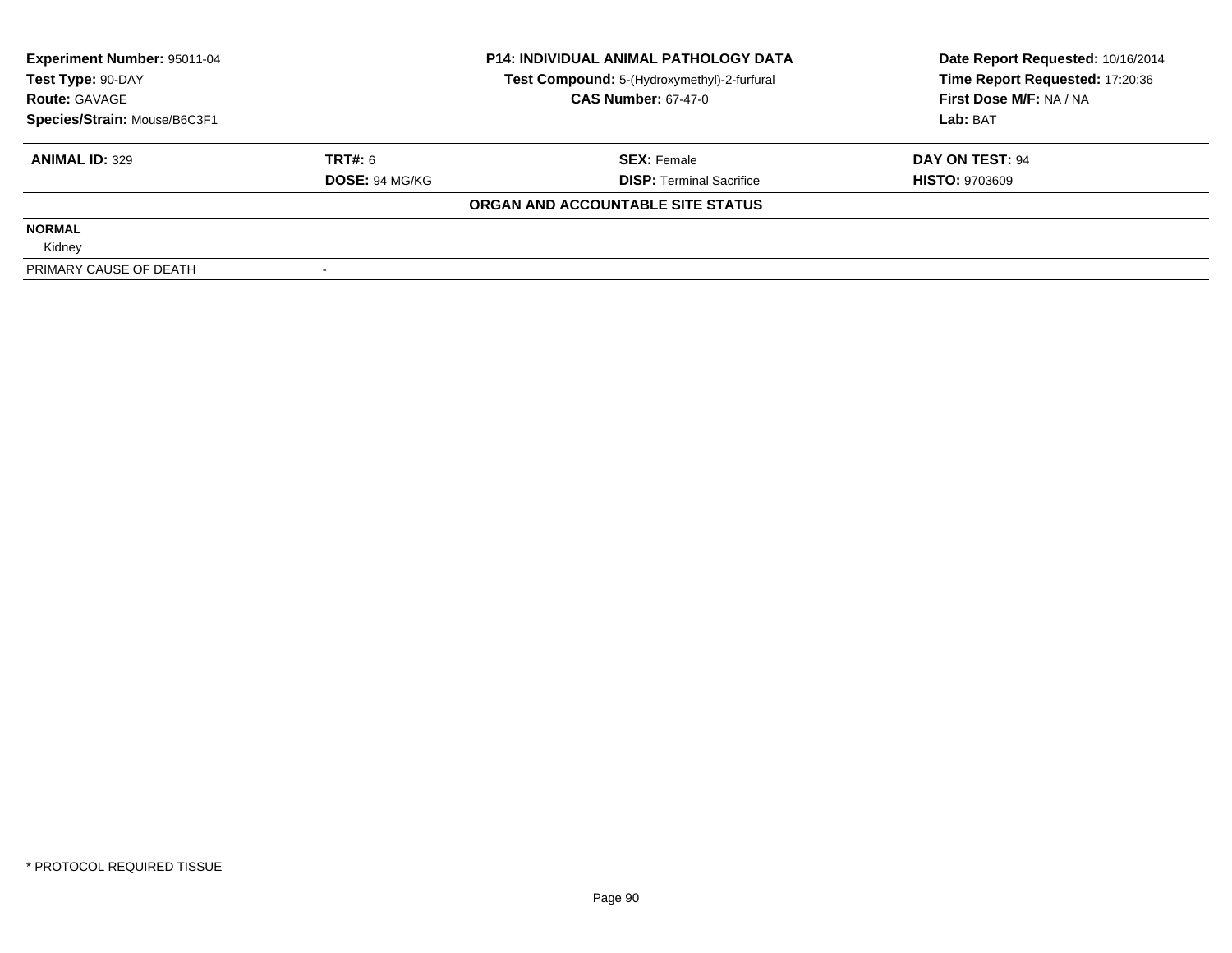| Experiment Number: 95011-04<br>Test Type: 90-DAY<br><b>Route: GAVAGE</b> |                       | <b>P14: INDIVIDUAL ANIMAL PATHOLOGY DATA</b><br>Test Compound: 5-(Hydroxymethyl)-2-furfural | Date Report Requested: 10/16/2014<br>Time Report Requested: 17:20:36 |  |
|--------------------------------------------------------------------------|-----------------------|---------------------------------------------------------------------------------------------|----------------------------------------------------------------------|--|
|                                                                          |                       | <b>CAS Number: 67-47-0</b>                                                                  | First Dose M/F: NA / NA                                              |  |
| Species/Strain: Mouse/B6C3F1                                             |                       |                                                                                             | Lab: BAT                                                             |  |
| <b>ANIMAL ID: 330</b>                                                    | TRT#: 6               | <b>SEX: Female</b>                                                                          | DAY ON TEST: 94                                                      |  |
|                                                                          | <b>DOSE: 94 MG/KG</b> | <b>DISP:</b> Terminal Sacrifice                                                             | <b>HISTO: 9703610</b>                                                |  |
|                                                                          |                       | ORGAN AND ACCOUNTABLE SITE STATUS                                                           |                                                                      |  |
| <b>NORMAL</b>                                                            |                       |                                                                                             |                                                                      |  |
| Kidney                                                                   |                       |                                                                                             |                                                                      |  |
| PRIMARY CAUSE OF DEATH                                                   |                       |                                                                                             |                                                                      |  |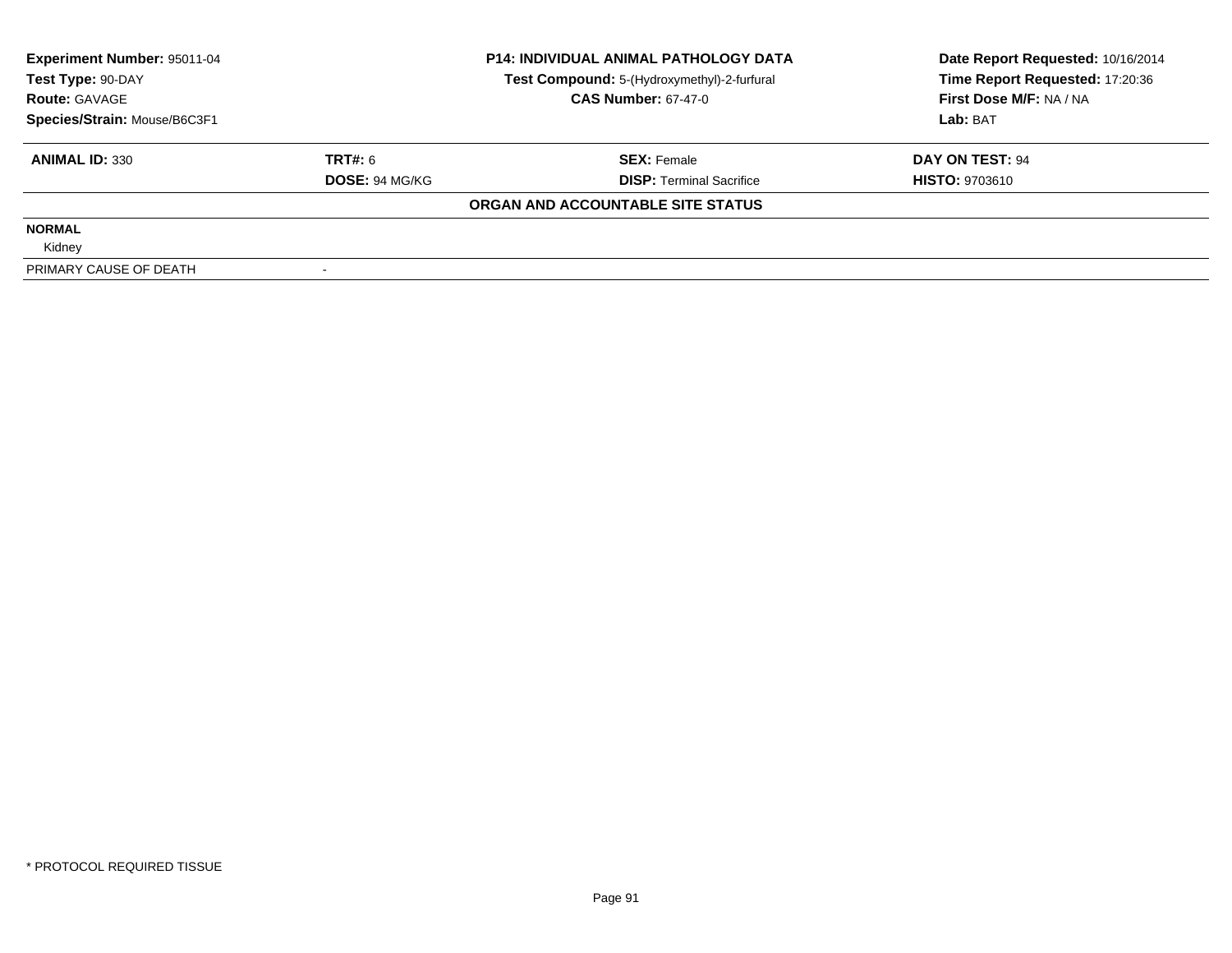| Experiment Number: 95011-04               |                                                                           | <b>P14: INDIVIDUAL ANIMAL PATHOLOGY DATA</b> | Date Report Requested: 10/16/2014                          |  |
|-------------------------------------------|---------------------------------------------------------------------------|----------------------------------------------|------------------------------------------------------------|--|
| Test Type: 90-DAY<br><b>Route: GAVAGE</b> | Test Compound: 5-(Hydroxymethyl)-2-furfural<br><b>CAS Number: 67-47-0</b> |                                              | Time Report Requested: 17:20:36<br>First Dose M/F: NA / NA |  |
| Species/Strain: Mouse/B6C3F1              |                                                                           |                                              | Lab: BAT                                                   |  |
| <b>ANIMAL ID: 331</b>                     | TRT#: 8                                                                   | <b>SEX: Female</b>                           | DAY ON TEST: 94                                            |  |
|                                           | <b>DOSE: 188</b><br>MG/KG                                                 | <b>DISP:</b> Terminal Sacrifice              | <b>HISTO: 9703611</b>                                      |  |
|                                           |                                                                           | ORGAN AND ACCOUNTABLE SITE STATUS            |                                                            |  |
| <b>NORMAL</b>                             |                                                                           |                                              |                                                            |  |
| Kidney                                    |                                                                           |                                              |                                                            |  |
| PRIMARY CAUSE OF DEATH                    |                                                                           |                                              |                                                            |  |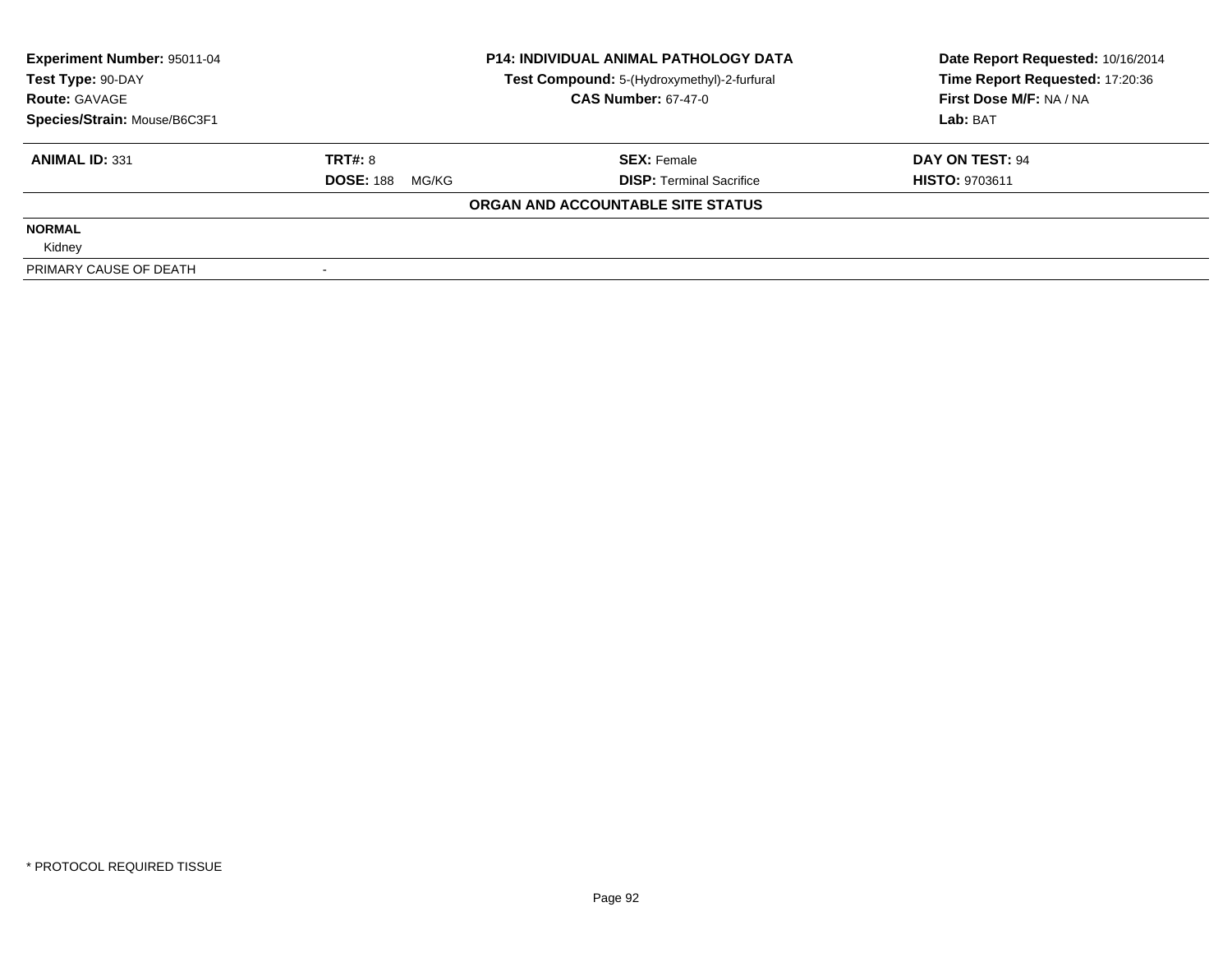| <b>Experiment Number: 95011-04</b> | <b>P14: INDIVIDUAL ANIMAL PATHOLOGY DATA</b> |                                             | Date Report Requested: 10/16/2014 |  |
|------------------------------------|----------------------------------------------|---------------------------------------------|-----------------------------------|--|
| Test Type: 90-DAY                  |                                              | Test Compound: 5-(Hydroxymethyl)-2-furfural | Time Report Requested: 17:20:36   |  |
| <b>Route: GAVAGE</b>               |                                              | <b>CAS Number: 67-47-0</b>                  | First Dose M/F: NA / NA           |  |
| Species/Strain: Mouse/B6C3F1       |                                              |                                             | Lab: BAT                          |  |
| <b>ANIMAL ID: 332</b>              | TRT#: 8                                      | <b>SEX: Female</b>                          | DAY ON TEST: 94                   |  |
|                                    | <b>DOSE: 188</b><br>MG/KG                    | <b>DISP:</b> Terminal Sacrifice             | <b>HISTO: 9703612</b>             |  |
|                                    |                                              | ORGAN AND ACCOUNTABLE SITE STATUS           |                                   |  |
| <b>NORMAL</b>                      |                                              |                                             |                                   |  |
| Kidney                             |                                              |                                             |                                   |  |
| PRIMARY CAUSE OF DEATH             |                                              |                                             |                                   |  |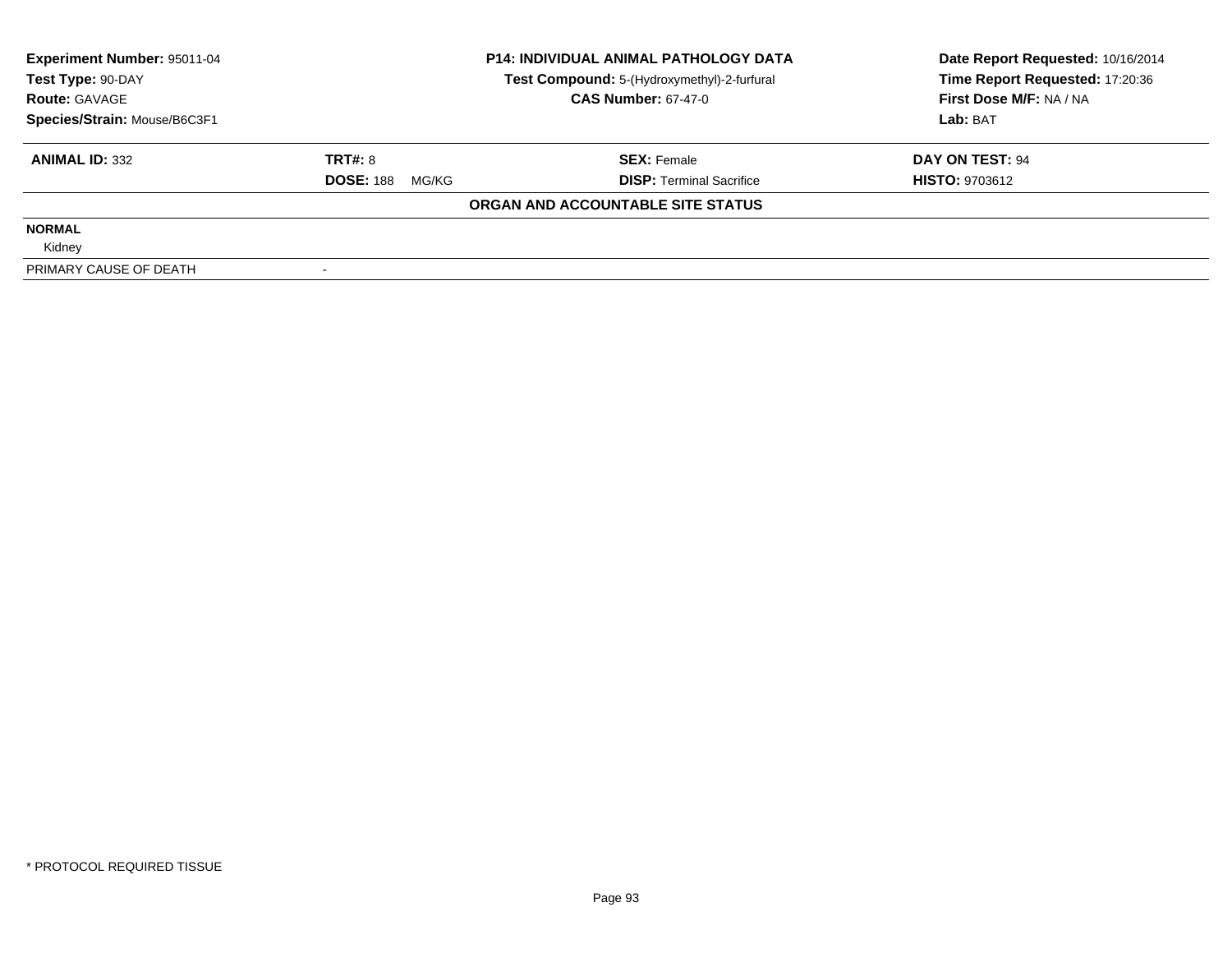| Experiment Number: 95011-04<br>Test Type: 90-DAY | <b>P14: INDIVIDUAL ANIMAL PATHOLOGY DATA</b><br>Test Compound: 5-(Hydroxymethyl)-2-furfural |                                   | Date Report Requested: 10/16/2014<br>Time Report Requested: 17:20:36 |  |
|--------------------------------------------------|---------------------------------------------------------------------------------------------|-----------------------------------|----------------------------------------------------------------------|--|
| <b>Route: GAVAGE</b>                             |                                                                                             | <b>CAS Number: 67-47-0</b>        | First Dose M/F: NA / NA                                              |  |
| Species/Strain: Mouse/B6C3F1                     |                                                                                             |                                   | Lab: BAT                                                             |  |
| <b>ANIMAL ID: 333</b>                            | TRT#: 8                                                                                     | <b>SEX: Female</b>                | DAY ON TEST: 94                                                      |  |
|                                                  | <b>DOSE: 188</b><br>MG/KG                                                                   | <b>DISP:</b> Terminal Sacrifice   | <b>HISTO: 9703613</b>                                                |  |
|                                                  |                                                                                             | ORGAN AND ACCOUNTABLE SITE STATUS |                                                                      |  |
| <b>NORMAL</b>                                    |                                                                                             |                                   |                                                                      |  |
| Kidney                                           |                                                                                             |                                   |                                                                      |  |
| PRIMARY CAUSE OF DEATH                           |                                                                                             |                                   |                                                                      |  |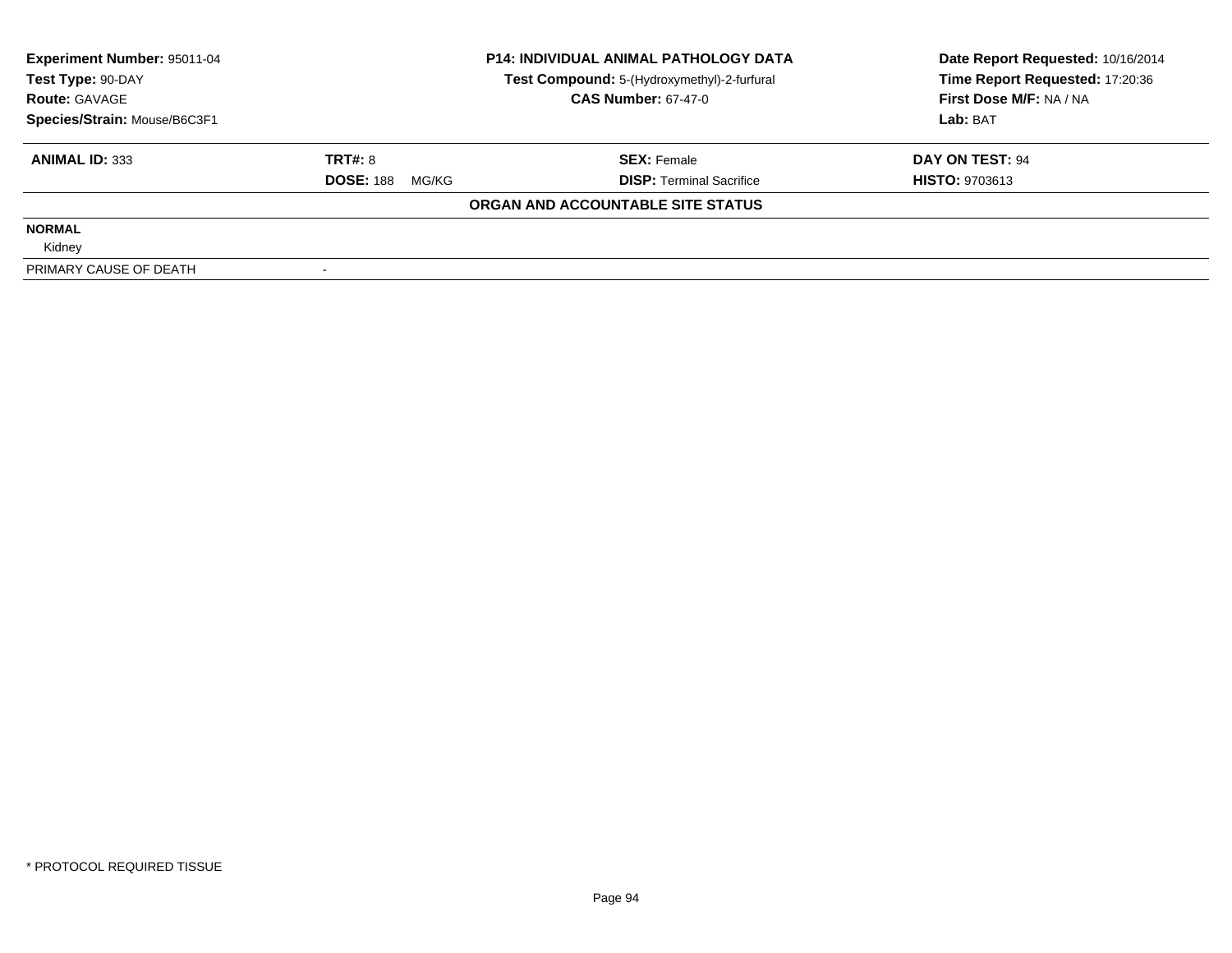| Experiment Number: 95011-04<br>Test Type: 90-DAY | <b>P14: INDIVIDUAL ANIMAL PATHOLOGY DATA</b><br>Test Compound: 5-(Hydroxymethyl)-2-furfural |                                   | Date Report Requested: 10/16/2014<br>Time Report Requested: 17:20:36 |  |
|--------------------------------------------------|---------------------------------------------------------------------------------------------|-----------------------------------|----------------------------------------------------------------------|--|
| <b>Route: GAVAGE</b>                             |                                                                                             | <b>CAS Number: 67-47-0</b>        | First Dose M/F: NA / NA                                              |  |
| Species/Strain: Mouse/B6C3F1                     |                                                                                             |                                   | Lab: BAT                                                             |  |
| <b>ANIMAL ID: 334</b>                            | TRT#: 8                                                                                     | <b>SEX: Female</b>                | DAY ON TEST: 94                                                      |  |
|                                                  | <b>DOSE: 188</b><br>MG/KG                                                                   | <b>DISP:</b> Terminal Sacrifice   | <b>HISTO: 9703614</b>                                                |  |
|                                                  |                                                                                             | ORGAN AND ACCOUNTABLE SITE STATUS |                                                                      |  |
| <b>NORMAL</b>                                    |                                                                                             |                                   |                                                                      |  |
| Kidney                                           |                                                                                             |                                   |                                                                      |  |
| PRIMARY CAUSE OF DEATH                           |                                                                                             |                                   |                                                                      |  |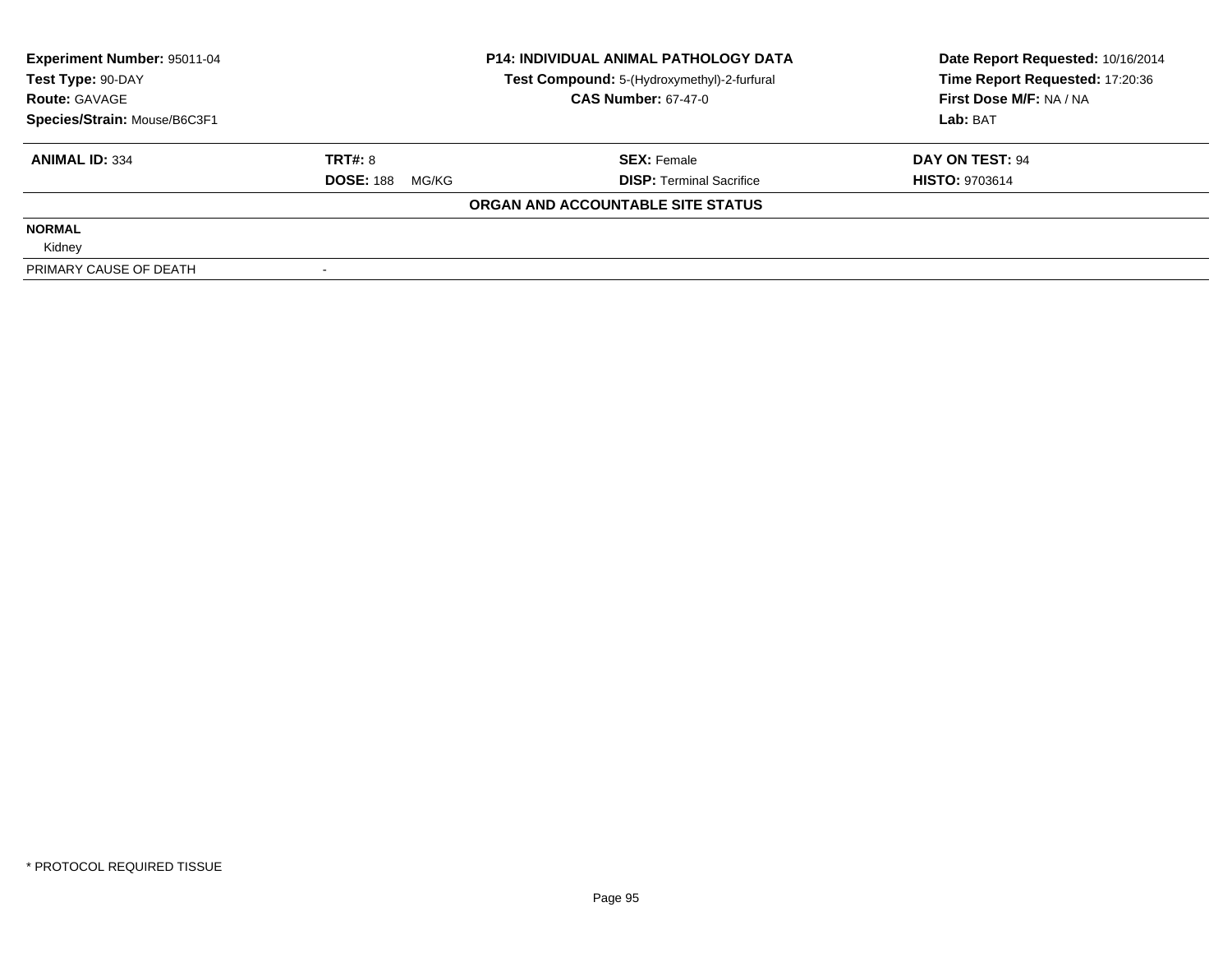| Experiment Number: 95011-04<br>Test Type: 90-DAY | <b>P14: INDIVIDUAL ANIMAL PATHOLOGY DATA</b><br>Test Compound: 5-(Hydroxymethyl)-2-furfural<br><b>CAS Number: 67-47-0</b> |                                   | Date Report Requested: 10/16/2014<br>Time Report Requested: 17:20:36 |  |
|--------------------------------------------------|---------------------------------------------------------------------------------------------------------------------------|-----------------------------------|----------------------------------------------------------------------|--|
| <b>Route: GAVAGE</b>                             |                                                                                                                           |                                   | First Dose M/F: NA / NA                                              |  |
| Species/Strain: Mouse/B6C3F1                     |                                                                                                                           |                                   | Lab: BAT                                                             |  |
| <b>ANIMAL ID: 335</b>                            | TRT#: 8                                                                                                                   | <b>SEX: Female</b>                | DAY ON TEST: 94                                                      |  |
|                                                  | <b>DOSE: 188</b><br>MG/KG                                                                                                 | <b>DISP:</b> Terminal Sacrifice   | <b>HISTO: 9703615</b>                                                |  |
|                                                  |                                                                                                                           | ORGAN AND ACCOUNTABLE SITE STATUS |                                                                      |  |
| <b>NORMAL</b>                                    |                                                                                                                           |                                   |                                                                      |  |
| Kidney                                           |                                                                                                                           |                                   |                                                                      |  |
| PRIMARY CAUSE OF DEATH                           |                                                                                                                           |                                   |                                                                      |  |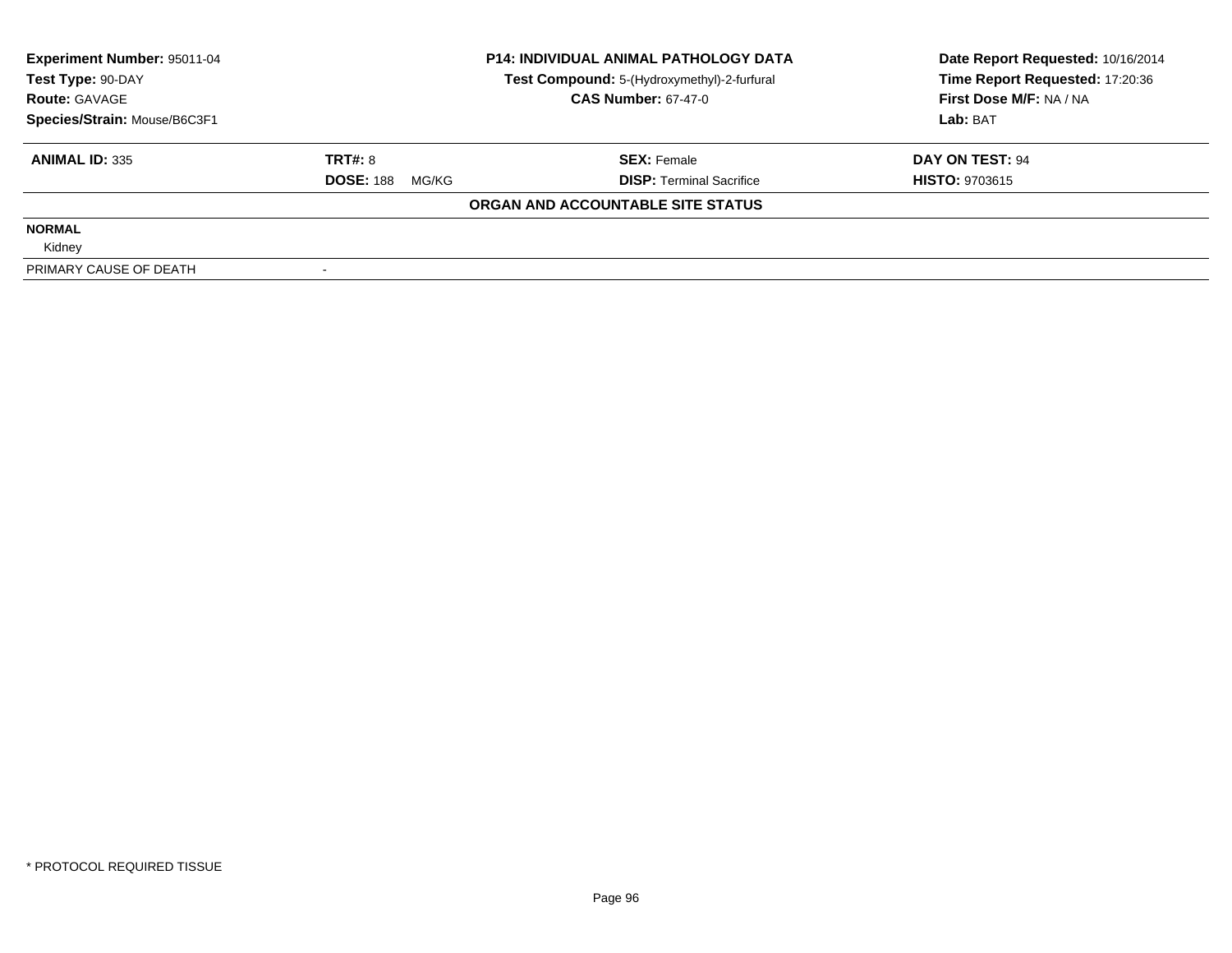| Experiment Number: 95011-04  |                                                                                                | <b>P14: INDIVIDUAL ANIMAL PATHOLOGY DATA</b> | Date Report Requested: 10/16/2014<br>Time Report Requested: 17:20:36 |  |
|------------------------------|------------------------------------------------------------------------------------------------|----------------------------------------------|----------------------------------------------------------------------|--|
| <b>Route: GAVAGE</b>         | Test Compound: 5-(Hydroxymethyl)-2-furfural<br>Test Type: 90-DAY<br><b>CAS Number: 67-47-0</b> |                                              | First Dose M/F: NA / NA                                              |  |
| Species/Strain: Mouse/B6C3F1 |                                                                                                |                                              | Lab: BAT                                                             |  |
| <b>ANIMAL ID: 336</b>        | TRT#: 8                                                                                        | <b>SEX: Female</b>                           | DAY ON TEST: 94                                                      |  |
|                              | <b>DOSE: 188</b><br>MG/KG                                                                      | <b>DISP:</b> Terminal Sacrifice              | <b>HISTO: 9703616</b>                                                |  |
|                              |                                                                                                | ORGAN AND ACCOUNTABLE SITE STATUS            |                                                                      |  |
| <b>NORMAL</b>                |                                                                                                |                                              |                                                                      |  |
| Kidney                       |                                                                                                |                                              |                                                                      |  |
| PRIMARY CAUSE OF DEATH       |                                                                                                |                                              |                                                                      |  |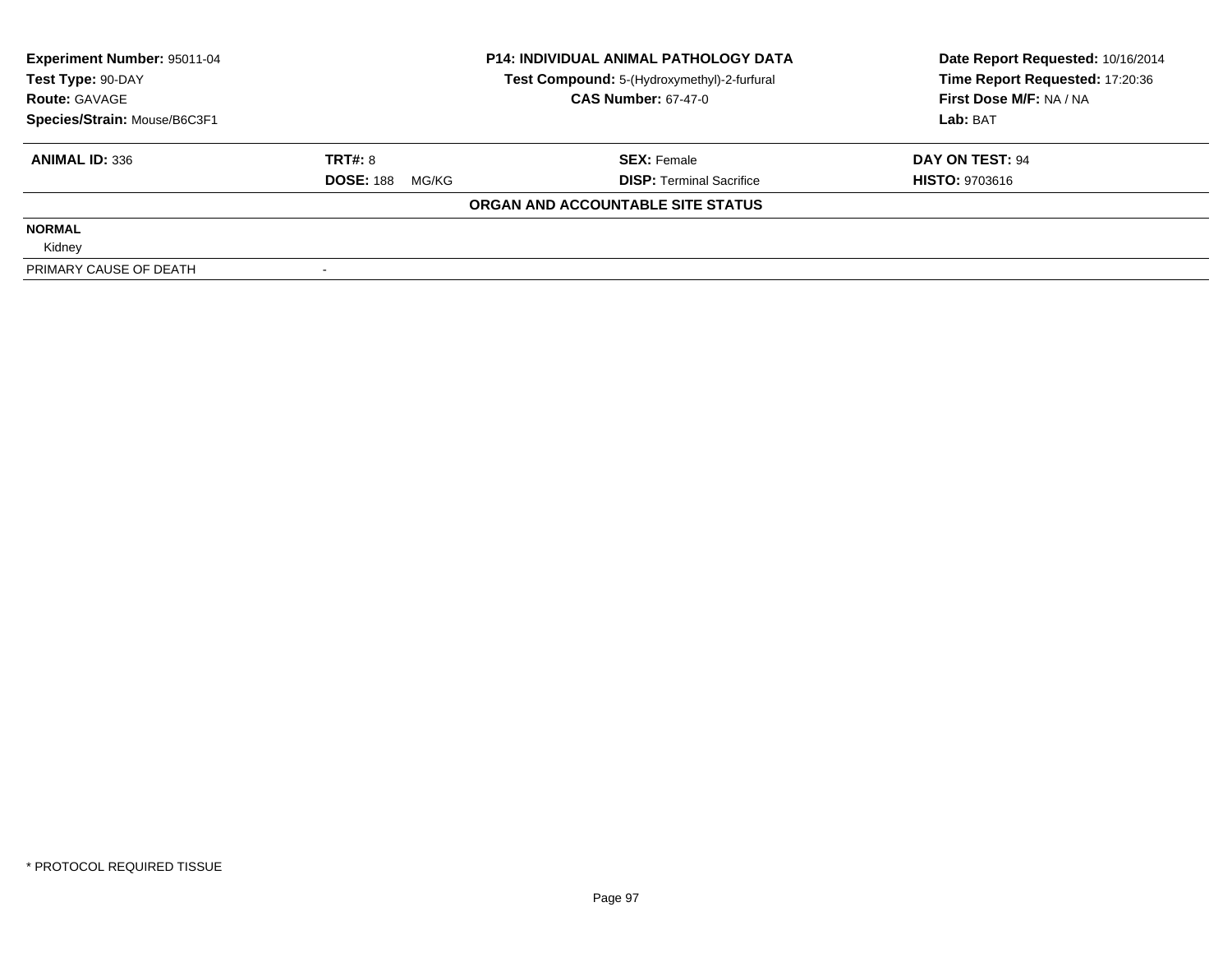| Experiment Number: 95011-04  |                           | <b>P14: INDIVIDUAL ANIMAL PATHOLOGY DATA</b> | Date Report Requested: 10/16/2014 |  |
|------------------------------|---------------------------|----------------------------------------------|-----------------------------------|--|
| Test Type: 90-DAY            |                           | Test Compound: 5-(Hydroxymethyl)-2-furfural  | Time Report Requested: 17:20:36   |  |
| <b>Route: GAVAGE</b>         |                           | <b>CAS Number: 67-47-0</b>                   | First Dose M/F: NA / NA           |  |
| Species/Strain: Mouse/B6C3F1 |                           |                                              | Lab: BAT                          |  |
| <b>ANIMAL ID: 337</b>        | TRT#: 8                   | <b>SEX: Female</b>                           | DAY ON TEST: 94                   |  |
|                              | <b>DOSE: 188</b><br>MG/KG | <b>DISP:</b> Terminal Sacrifice              | <b>HISTO: 9703617</b>             |  |
|                              |                           | ORGAN AND ACCOUNTABLE SITE STATUS            |                                   |  |
| <b>NORMAL</b>                |                           |                                              |                                   |  |
| Kidney                       |                           |                                              |                                   |  |
| PRIMARY CAUSE OF DEATH       |                           |                                              |                                   |  |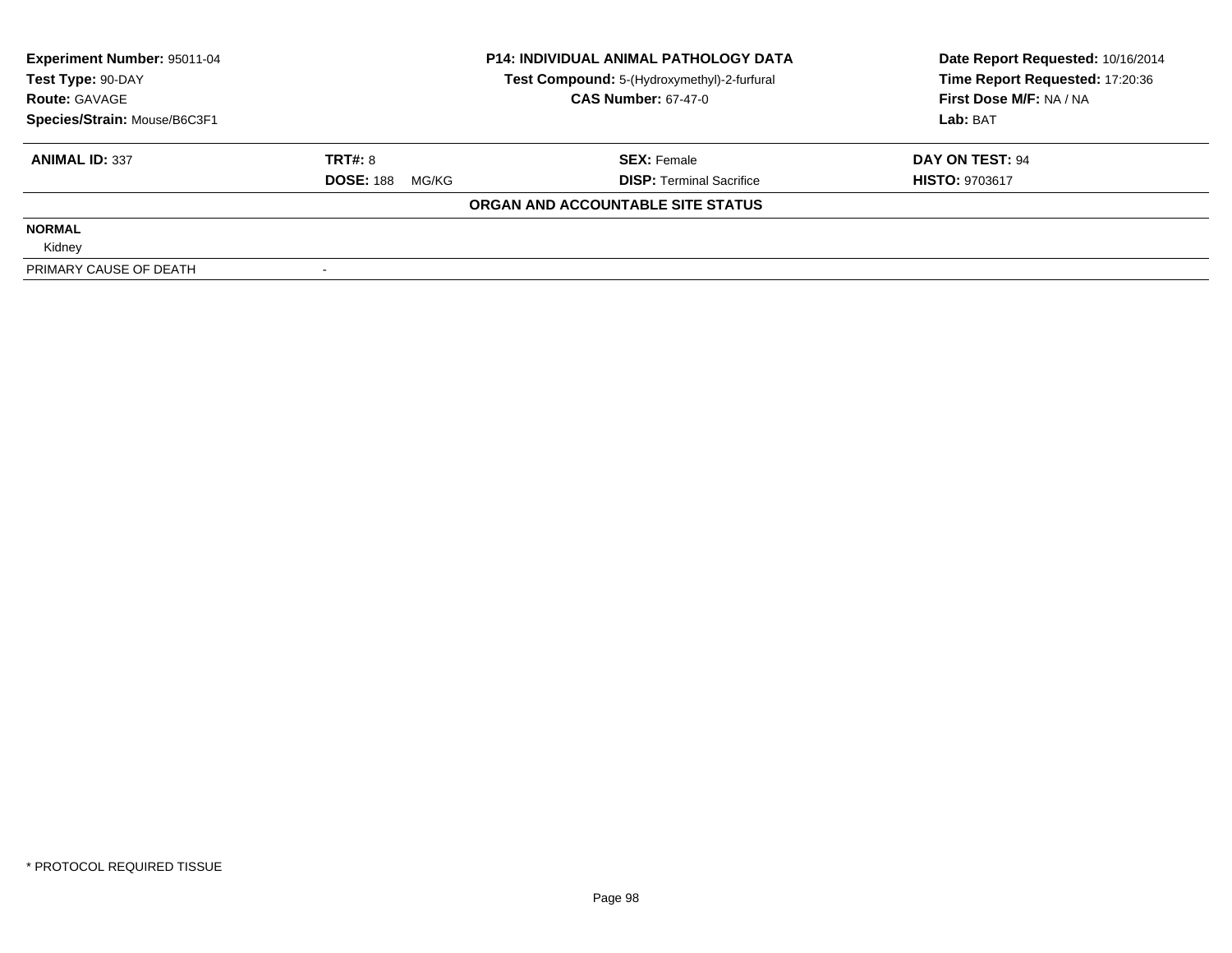| Experiment Number: 95011-04<br>Test Type: 90-DAY<br><b>Route: GAVAGE</b> |                           | <b>P14: INDIVIDUAL ANIMAL PATHOLOGY DATA</b>                              | Date Report Requested: 10/16/2014                          |  |
|--------------------------------------------------------------------------|---------------------------|---------------------------------------------------------------------------|------------------------------------------------------------|--|
|                                                                          |                           | Test Compound: 5-(Hydroxymethyl)-2-furfural<br><b>CAS Number: 67-47-0</b> | Time Report Requested: 17:20:36<br>First Dose M/F: NA / NA |  |
| Species/Strain: Mouse/B6C3F1                                             |                           |                                                                           | Lab: BAT                                                   |  |
| <b>ANIMAL ID: 338</b>                                                    | TRT#: 8                   | <b>SEX: Female</b>                                                        | DAY ON TEST: 94                                            |  |
|                                                                          | <b>DOSE: 188</b><br>MG/KG | <b>DISP:</b> Terminal Sacrifice                                           | <b>HISTO: 9703618</b>                                      |  |
|                                                                          |                           | ORGAN AND ACCOUNTABLE SITE STATUS                                         |                                                            |  |
| <b>NORMAL</b>                                                            |                           |                                                                           |                                                            |  |
| Kidney                                                                   |                           |                                                                           |                                                            |  |
| PRIMARY CAUSE OF DEATH                                                   |                           |                                                                           |                                                            |  |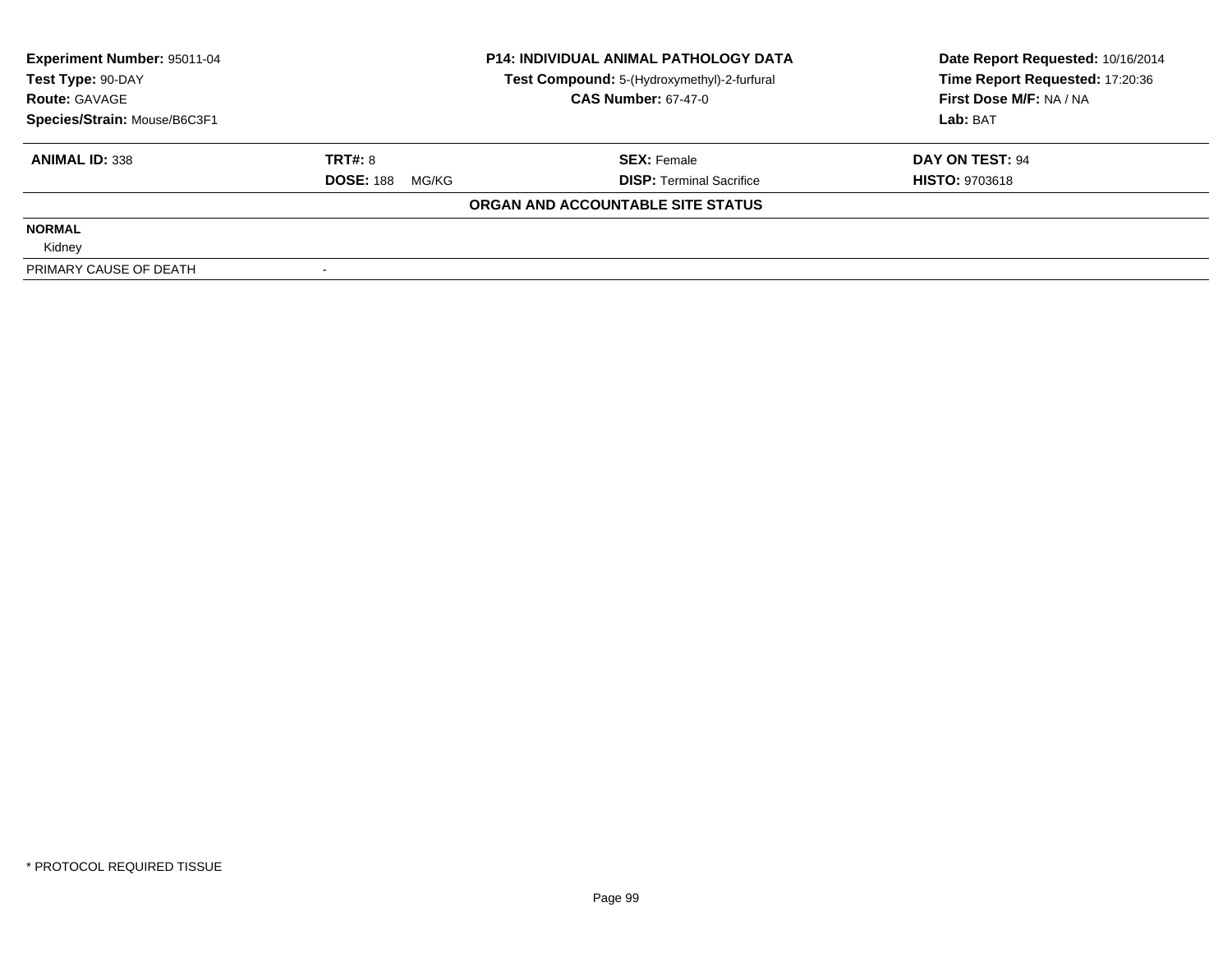| Experiment Number: 95011-04<br>Test Type: 90-DAY |                            | <b>P14: INDIVIDUAL ANIMAL PATHOLOGY DATA</b><br>Test Compound: 5-(Hydroxymethyl)-2-furfural | Date Report Requested: 10/16/2014<br>Time Report Requested: 17:20:36 |  |
|--------------------------------------------------|----------------------------|---------------------------------------------------------------------------------------------|----------------------------------------------------------------------|--|
| <b>Route: GAVAGE</b>                             | <b>CAS Number: 67-47-0</b> |                                                                                             | First Dose M/F: NA / NA                                              |  |
| Species/Strain: Mouse/B6C3F1                     |                            |                                                                                             | Lab: BAT                                                             |  |
| <b>ANIMAL ID: 339</b>                            | TRT#: 8                    | <b>SEX: Female</b>                                                                          | DAY ON TEST: 94                                                      |  |
|                                                  | <b>DOSE: 188</b><br>MG/KG  | <b>DISP:</b> Terminal Sacrifice                                                             | <b>HISTO: 9703619</b>                                                |  |
|                                                  |                            | ORGAN AND ACCOUNTABLE SITE STATUS                                                           |                                                                      |  |
| <b>NORMAL</b>                                    |                            |                                                                                             |                                                                      |  |
| Kidney                                           |                            |                                                                                             |                                                                      |  |
| PRIMARY CAUSE OF DEATH                           |                            |                                                                                             |                                                                      |  |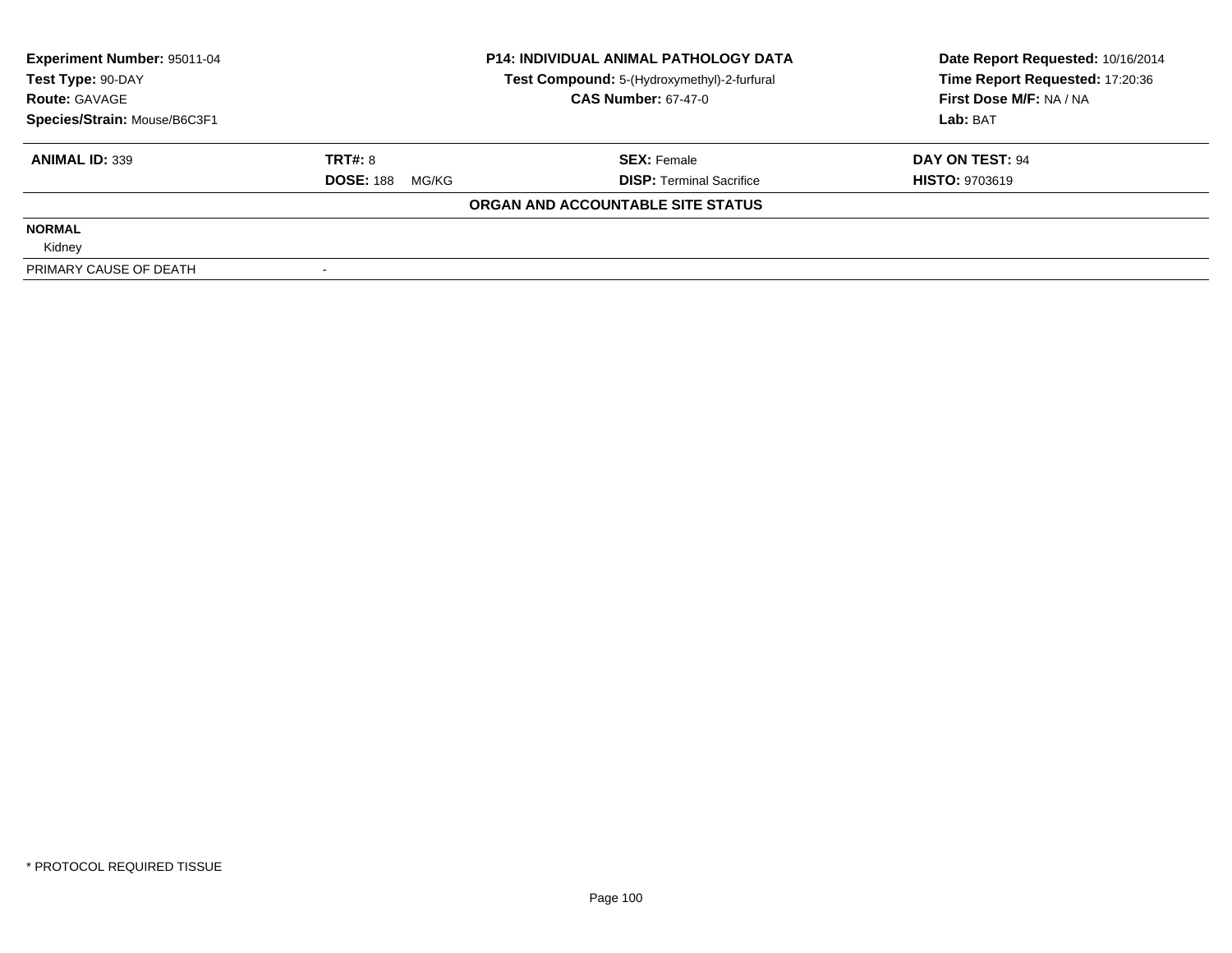| Experiment Number: 95011-04<br>Test Type: 90-DAY<br><b>Route: GAVAGE</b><br>Species/Strain: Mouse/B6C3F1 |                                                                                                               | <b>P14: INDIVIDUAL ANIMAL PATHOLOGY DATA</b><br>Test Compound: 5-(Hydroxymethyl)-2-furfural<br><b>CAS Number: 67-47-0</b> | Date Report Requested: 10/16/2014<br>Time Report Requested: 17:20:36<br>First Dose M/F: NA / NA<br>Lab: BAT |
|----------------------------------------------------------------------------------------------------------|---------------------------------------------------------------------------------------------------------------|---------------------------------------------------------------------------------------------------------------------------|-------------------------------------------------------------------------------------------------------------|
| <b>ANIMAL ID: 340</b>                                                                                    | <b>TRT#: 8</b>                                                                                                | <b>SEX: Female</b>                                                                                                        | DAY ON TEST: 94                                                                                             |
|                                                                                                          | <b>DOSE: 188</b><br>MG/KG                                                                                     | <b>DISP:</b> Terminal Sacrifice                                                                                           | <b>HISTO: 9703620</b>                                                                                       |
|                                                                                                          |                                                                                                               | ORGAN AND ACCOUNTABLE SITE STATUS                                                                                         |                                                                                                             |
| <b>NORMAL</b>                                                                                            |                                                                                                               |                                                                                                                           |                                                                                                             |
| Kidney                                                                                                   |                                                                                                               |                                                                                                                           |                                                                                                             |
| <b>MISSING</b>                                                                                           |                                                                                                               |                                                                                                                           |                                                                                                             |
| Eye                                                                                                      |                                                                                                               |                                                                                                                           |                                                                                                             |
| <b>OBSERVATIONS</b>                                                                                      |                                                                                                               |                                                                                                                           |                                                                                                             |
| Eye                                                                                                      |                                                                                                               |                                                                                                                           |                                                                                                             |
|                                                                                                          | Note: Right eye "small" or missing at necropsy (TGL-1); no remnant found during trimming. Left eye is normal. |                                                                                                                           |                                                                                                             |
| PRIMARY CAUSE OF DEATH                                                                                   |                                                                                                               |                                                                                                                           |                                                                                                             |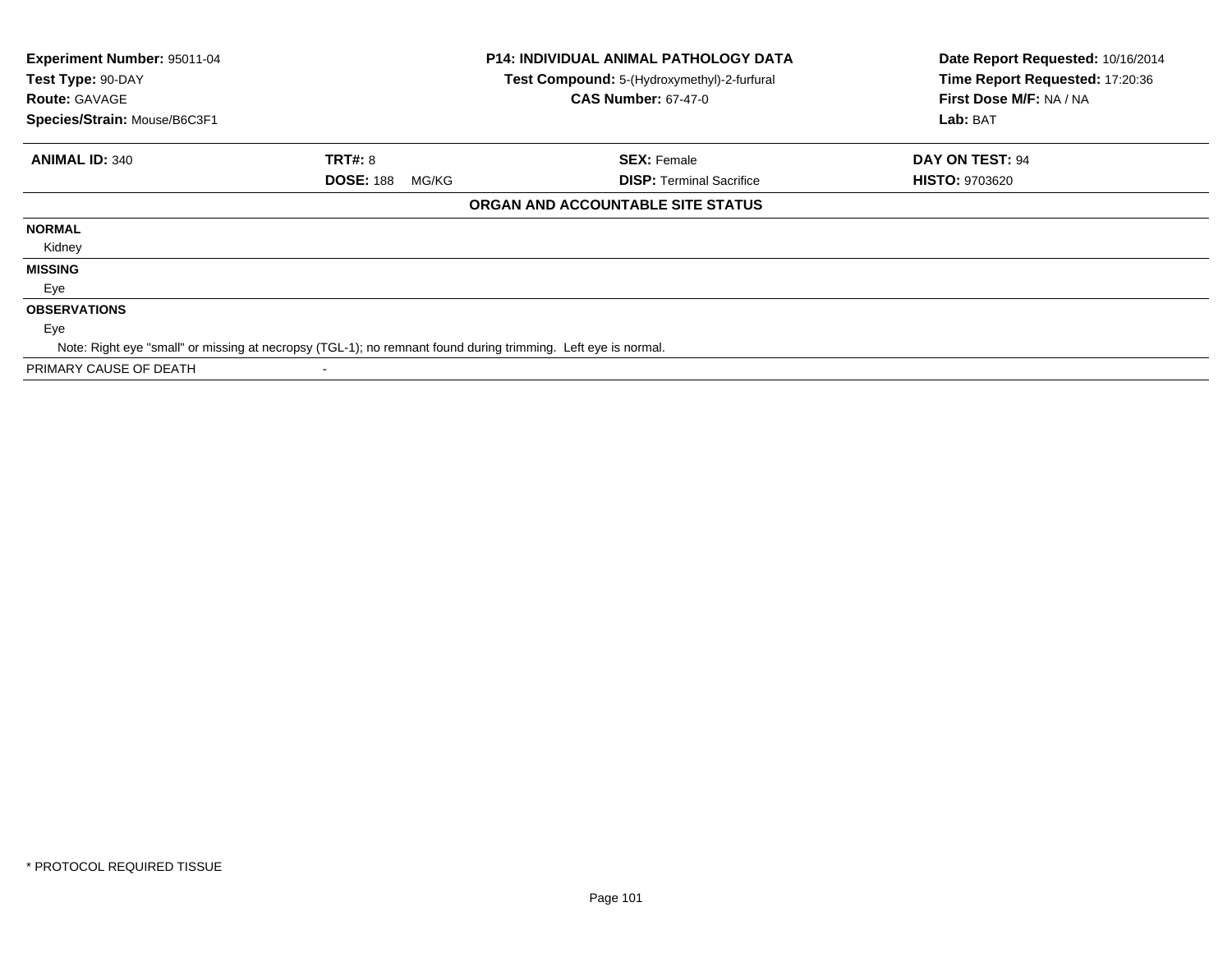| <b>Experiment Number: 95011-04</b> | <b>P14: INDIVIDUAL ANIMAL PATHOLOGY DATA</b> |                                             | Date Report Requested: 10/16/2014 |  |
|------------------------------------|----------------------------------------------|---------------------------------------------|-----------------------------------|--|
| Test Type: 90-DAY                  |                                              | Test Compound: 5-(Hydroxymethyl)-2-furfural | Time Report Requested: 17:20:36   |  |
| <b>Route: GAVAGE</b>               |                                              | <b>CAS Number: 67-47-0</b>                  | First Dose M/F: NA / NA           |  |
| Species/Strain: Mouse/B6C3F1       |                                              |                                             | Lab: BAT                          |  |
| <b>ANIMAL ID: 341</b>              | <b>TRT#: 10</b>                              | <b>SEX: Female</b>                          | DAY ON TEST: 94                   |  |
|                                    | <b>DOSE: 375</b><br>MG/KG                    | <b>DISP:</b> Terminal Sacrifice             | <b>HISTO: 9703621</b>             |  |
|                                    |                                              | ORGAN AND ACCOUNTABLE SITE STATUS           |                                   |  |
| <b>NORMAL</b>                      |                                              |                                             |                                   |  |
| Kidney                             |                                              |                                             |                                   |  |
| PRIMARY CAUSE OF DEATH             |                                              |                                             |                                   |  |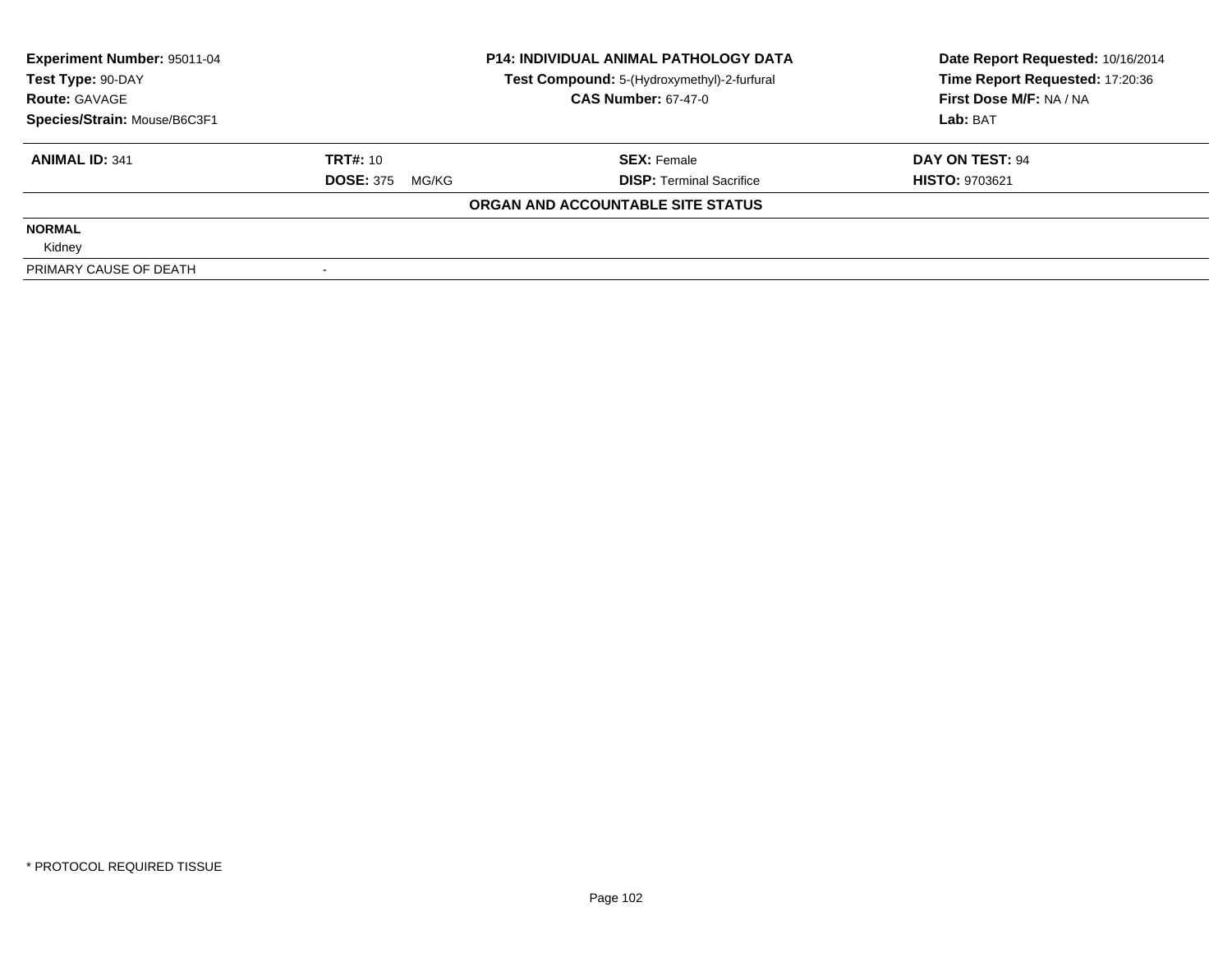| <b>Experiment Number: 95011-04</b> | <b>P14: INDIVIDUAL ANIMAL PATHOLOGY DATA</b> |                                             | Date Report Requested: 10/16/2014 |  |
|------------------------------------|----------------------------------------------|---------------------------------------------|-----------------------------------|--|
| Test Type: 90-DAY                  |                                              | Test Compound: 5-(Hydroxymethyl)-2-furfural | Time Report Requested: 17:20:36   |  |
| <b>Route: GAVAGE</b>               |                                              | <b>CAS Number: 67-47-0</b>                  | First Dose M/F: NA / NA           |  |
| Species/Strain: Mouse/B6C3F1       |                                              |                                             | Lab: BAT                          |  |
| <b>ANIMAL ID: 342</b>              | <b>TRT#: 10</b>                              | <b>SEX: Female</b>                          | DAY ON TEST: 94                   |  |
|                                    | <b>DOSE: 375</b><br>MG/KG                    | <b>DISP:</b> Terminal Sacrifice             | <b>HISTO: 9703622</b>             |  |
|                                    |                                              | ORGAN AND ACCOUNTABLE SITE STATUS           |                                   |  |
| <b>NORMAL</b>                      |                                              |                                             |                                   |  |
| Kidney                             |                                              |                                             |                                   |  |
| PRIMARY CAUSE OF DEATH             |                                              |                                             |                                   |  |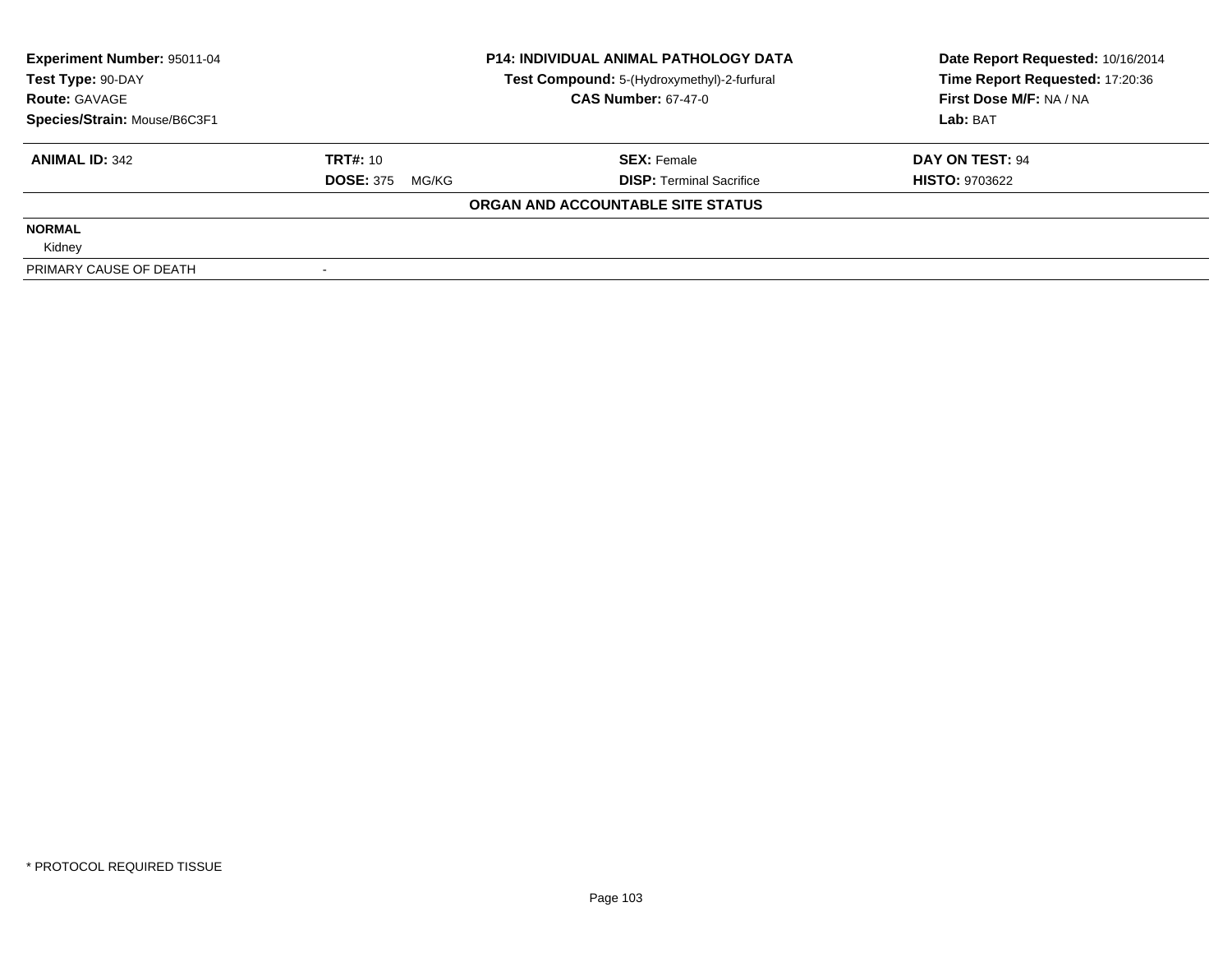| Experiment Number: 95011-04<br>Test Type: 90-DAY                                                                  |                            | P14: INDIVIDUAL ANIMAL PATHOLOGY DATA<br>Test Compound: 5-(Hydroxymethyl)-2-furfural | Date Report Requested: 10/16/2014<br>Time Report Requested: 17:20:36 |
|-------------------------------------------------------------------------------------------------------------------|----------------------------|--------------------------------------------------------------------------------------|----------------------------------------------------------------------|
| <b>Route: GAVAGE</b>                                                                                              | <b>CAS Number: 67-47-0</b> |                                                                                      | First Dose M/F: NA / NA                                              |
| Species/Strain: Mouse/B6C3F1                                                                                      |                            |                                                                                      | Lab: BAT                                                             |
| <b>ANIMAL ID: 343</b>                                                                                             | <b>TRT#: 10</b>            | <b>SEX: Female</b>                                                                   | <b>DAY ON TEST: 77</b>                                               |
|                                                                                                                   | <b>DOSE: 375</b><br>MG/KG  | <b>DISP: Natural Death</b>                                                           | HISTO: 9703623                                                       |
|                                                                                                                   |                            | ORGAN AND ACCOUNTABLE SITE STATUS                                                    |                                                                      |
| <b>NORMAL</b>                                                                                                     |                            |                                                                                      |                                                                      |
| <b>Adrenal Cortex</b>                                                                                             | Adrenal Medulla            | <b>Blood Vessel</b>                                                                  | <b>Bone</b>                                                          |
| <b>Bone Marrow</b>                                                                                                | <b>Brain</b>               | <b>Clitoral Gland</b>                                                                | Heart                                                                |
| Intestine Large, Cecum                                                                                            | Intestine Large, Colon     | Intestine Large, Rectum                                                              | Intestine Small, Duodenum                                            |
| Intestine Small, Ileum                                                                                            | Intestine Small, Jejunum   | Islets, Pancreatic                                                                   | Kidney                                                               |
| Liver                                                                                                             | Mammary Gland              | Nose                                                                                 | Pancreas                                                             |
| <b>Pituitary Gland</b>                                                                                            | Salivary Glands            | Skin                                                                                 | Stomach, Forestomach                                                 |
| Stomach, Glandular                                                                                                | <b>Thyroid Gland</b>       | Trachea                                                                              | <b>Urinary Bladder</b>                                               |
| Uterus                                                                                                            |                            |                                                                                      |                                                                      |
| <b>MISSING</b>                                                                                                    |                            |                                                                                      |                                                                      |
| Gallbladder                                                                                                       | Parathyroid Gland          |                                                                                      |                                                                      |
| <b>OBSERVATIONS</b>                                                                                               |                            |                                                                                      |                                                                      |
| Esophagus                                                                                                         | <b>Muscularis</b>          | Inflammation                                                                         | Minimal                                                              |
| Lung                                                                                                              |                            | Inflammation                                                                         | Minimal                                                              |
| Lymph Node, Mandibular                                                                                            |                            | Atrophy                                                                              | Mild                                                                 |
| Lymph Node, Mesenteric                                                                                            |                            | Atrophy                                                                              | Mild                                                                 |
| Ovary                                                                                                             |                            | Teratoma Benign                                                                      |                                                                      |
| [Teratoma Benign TGLS = 1-9]                                                                                      |                            |                                                                                      |                                                                      |
| Spleen                                                                                                            |                            | Hematopoietic Cell Proliferation                                                     | Moderate                                                             |
| Stom Forestom                                                                                                     |                            |                                                                                      |                                                                      |
| Note: Tissue rest (glandular stomach epith and cystic glands) found in submucosa of forestom near limiting ridge. |                            |                                                                                      |                                                                      |
| Thymus                                                                                                            |                            | Atrophy                                                                              | Marked                                                               |
| PRIMARY CAUSE OF DEATH                                                                                            | - Ovary Teratoma Benign    |                                                                                      |                                                                      |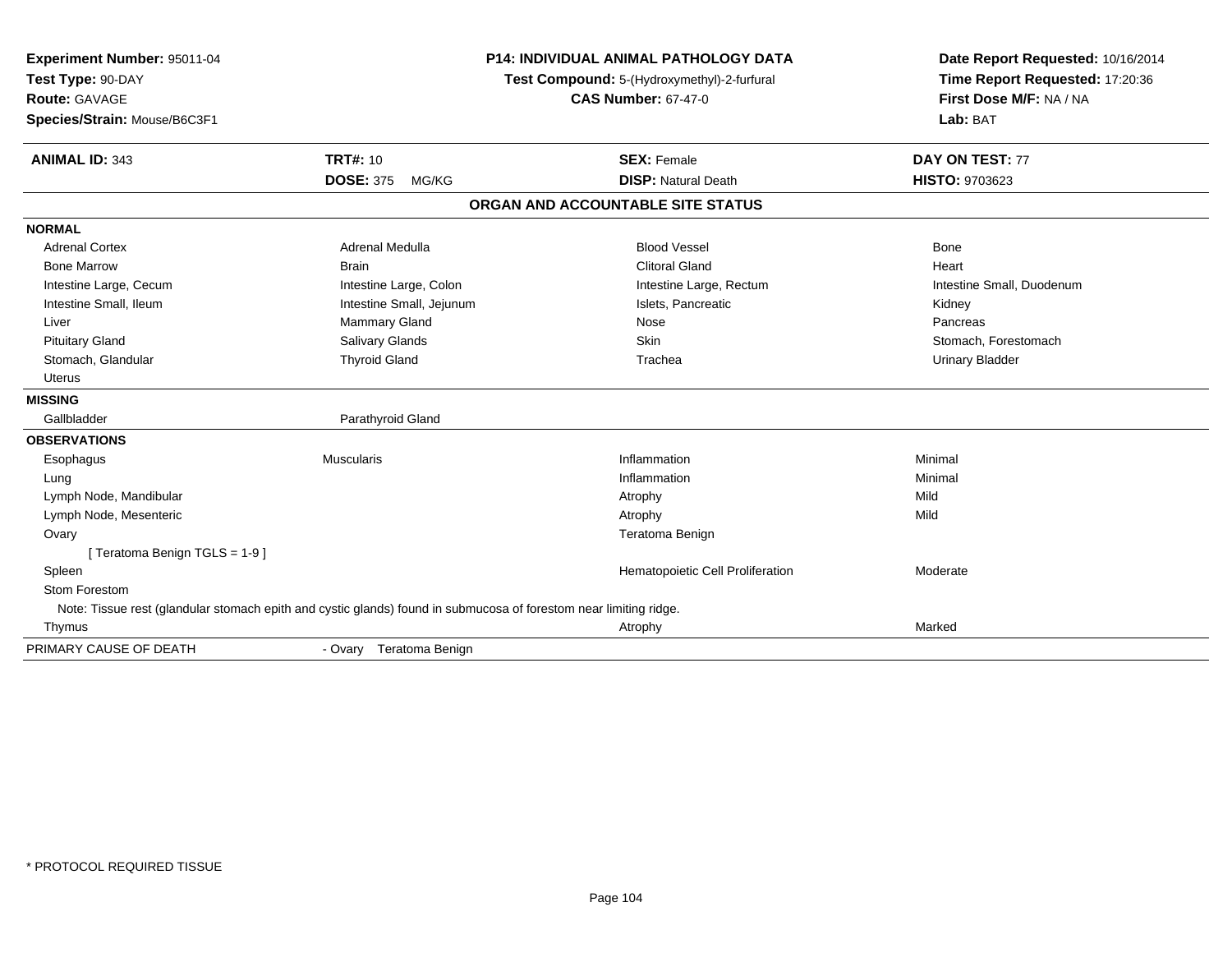| <b>Experiment Number: 95011-04</b> |                           | <b>P14: INDIVIDUAL ANIMAL PATHOLOGY DATA</b> | Date Report Requested: 10/16/2014 |  |
|------------------------------------|---------------------------|----------------------------------------------|-----------------------------------|--|
| Test Type: 90-DAY                  |                           | Test Compound: 5-(Hydroxymethyl)-2-furfural  | Time Report Requested: 17:20:36   |  |
| <b>Route: GAVAGE</b>               |                           | <b>CAS Number: 67-47-0</b>                   | First Dose M/F: NA / NA           |  |
| Species/Strain: Mouse/B6C3F1       |                           |                                              | Lab: BAT                          |  |
| <b>ANIMAL ID: 344</b>              | <b>TRT#: 10</b>           | <b>SEX: Female</b>                           | DAY ON TEST: 94                   |  |
|                                    | <b>DOSE: 375</b><br>MG/KG | <b>DISP:</b> Terminal Sacrifice              | <b>HISTO: 9703624</b>             |  |
|                                    |                           | ORGAN AND ACCOUNTABLE SITE STATUS            |                                   |  |
| <b>NORMAL</b>                      |                           |                                              |                                   |  |
| Kidney                             |                           |                                              |                                   |  |
| PRIMARY CAUSE OF DEATH             |                           |                                              |                                   |  |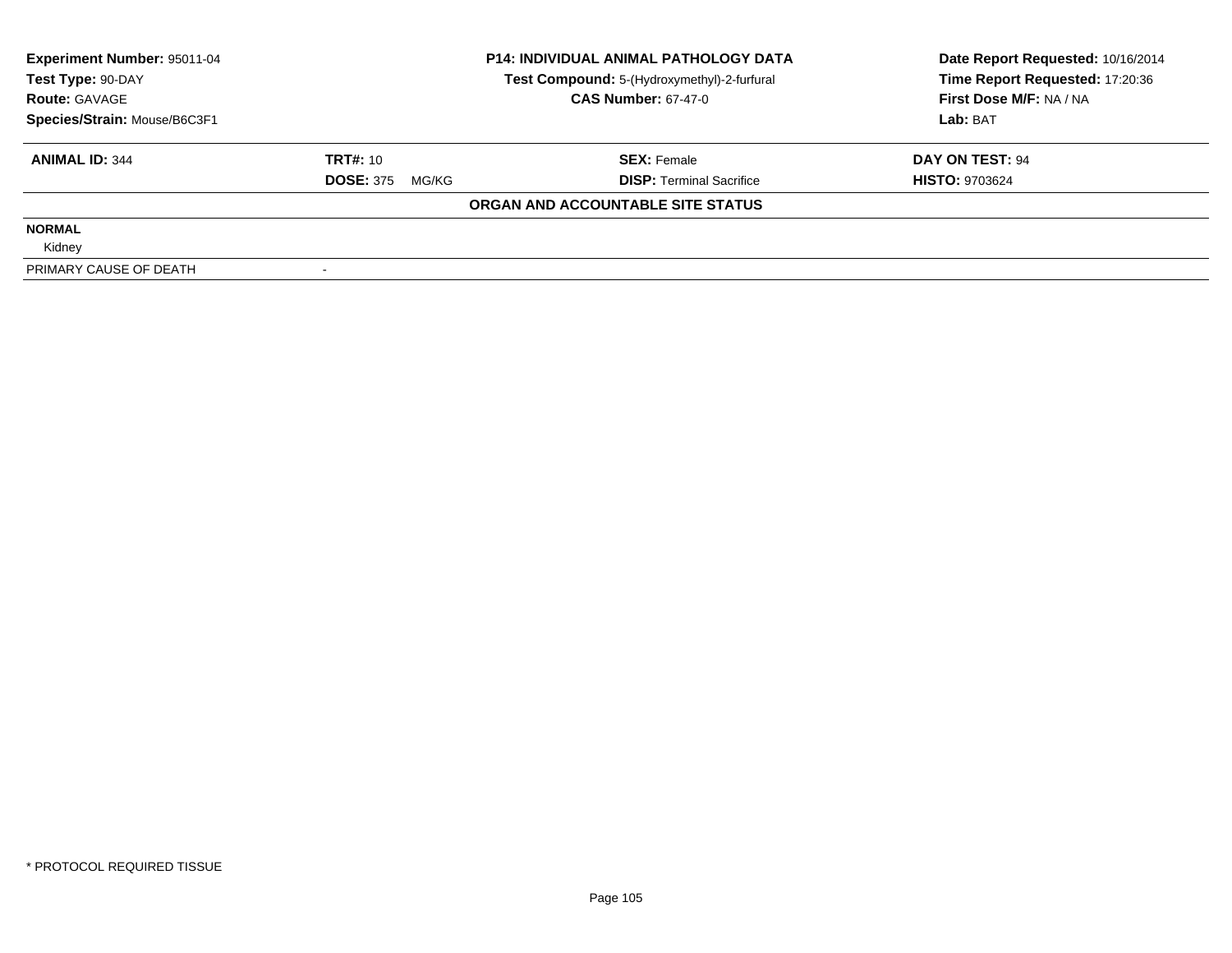| Experiment Number: 95011-04               |                           | <b>P14: INDIVIDUAL ANIMAL PATHOLOGY DATA</b>                              | Date Report Requested: 10/16/2014<br>Time Report Requested: 17:20:36 |  |
|-------------------------------------------|---------------------------|---------------------------------------------------------------------------|----------------------------------------------------------------------|--|
| Test Type: 90-DAY<br><b>Route: GAVAGE</b> |                           | Test Compound: 5-(Hydroxymethyl)-2-furfural<br><b>CAS Number: 67-47-0</b> | First Dose M/F: NA / NA                                              |  |
| Species/Strain: Mouse/B6C3F1              |                           |                                                                           | Lab: BAT                                                             |  |
| <b>ANIMAL ID: 345</b>                     | <b>TRT#:</b> $10$         | <b>SEX: Female</b>                                                        | DAY ON TEST: 94                                                      |  |
|                                           | <b>DOSE: 375</b><br>MG/KG | <b>DISP:</b> Terminal Sacrifice                                           | <b>HISTO: 9703625</b>                                                |  |
|                                           |                           | ORGAN AND ACCOUNTABLE SITE STATUS                                         |                                                                      |  |
| <b>NORMAL</b>                             |                           |                                                                           |                                                                      |  |
| Kidney                                    |                           |                                                                           |                                                                      |  |
| PRIMARY CAUSE OF DEATH                    |                           |                                                                           |                                                                      |  |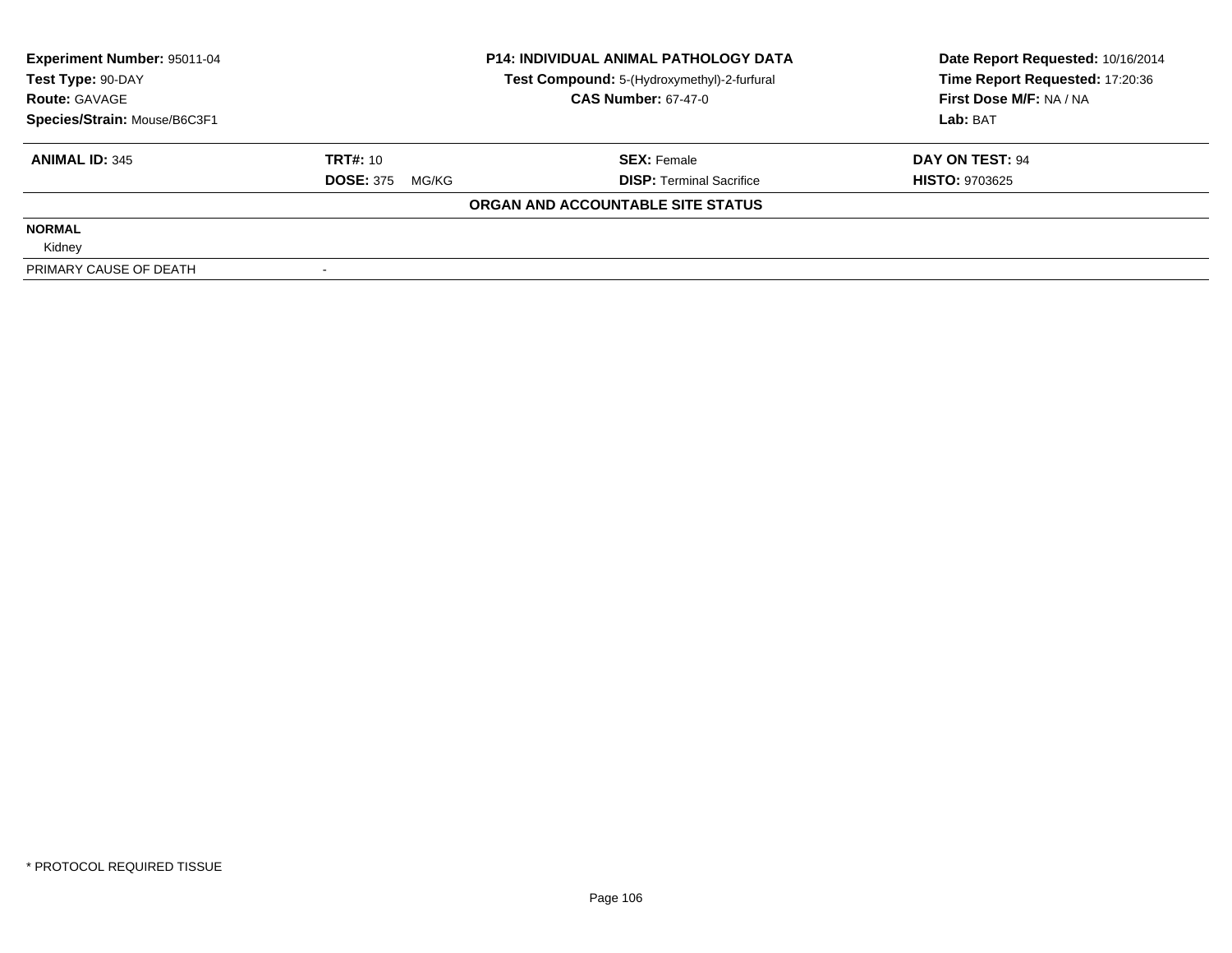| Experiment Number: 95011-04  |                                                                                                | <b>P14: INDIVIDUAL ANIMAL PATHOLOGY DATA</b> | Date Report Requested: 10/16/2014<br>Time Report Requested: 17:20:36 |  |
|------------------------------|------------------------------------------------------------------------------------------------|----------------------------------------------|----------------------------------------------------------------------|--|
| <b>Route: GAVAGE</b>         | Test Compound: 5-(Hydroxymethyl)-2-furfural<br>Test Type: 90-DAY<br><b>CAS Number: 67-47-0</b> |                                              | First Dose M/F: NA / NA                                              |  |
| Species/Strain: Mouse/B6C3F1 |                                                                                                |                                              | Lab: BAT                                                             |  |
| <b>ANIMAL ID: 346</b>        | <b>TRT#:</b> $10$                                                                              | <b>SEX: Female</b>                           | DAY ON TEST: 94                                                      |  |
|                              | <b>DOSE: 375</b><br>MG/KG                                                                      | <b>DISP:</b> Terminal Sacrifice              | <b>HISTO: 9703626</b>                                                |  |
|                              |                                                                                                | ORGAN AND ACCOUNTABLE SITE STATUS            |                                                                      |  |
| <b>NORMAL</b>                |                                                                                                |                                              |                                                                      |  |
| Kidney                       |                                                                                                |                                              |                                                                      |  |
| PRIMARY CAUSE OF DEATH       |                                                                                                |                                              |                                                                      |  |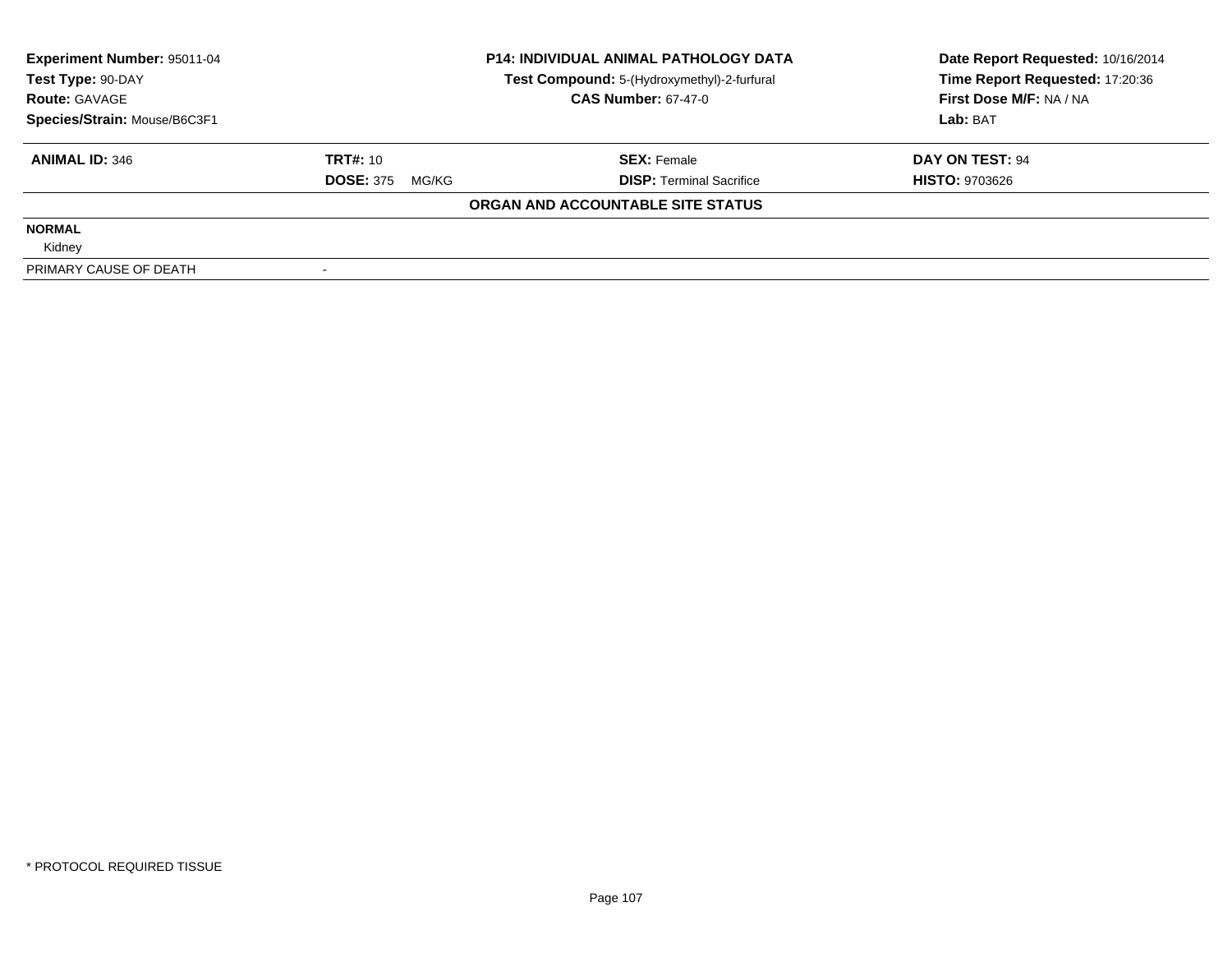| <b>Experiment Number: 95011-04</b> |                           | <b>P14: INDIVIDUAL ANIMAL PATHOLOGY DATA</b> | Date Report Requested: 10/16/2014 |  |
|------------------------------------|---------------------------|----------------------------------------------|-----------------------------------|--|
| Test Type: 90-DAY                  |                           | Test Compound: 5-(Hydroxymethyl)-2-furfural  | Time Report Requested: 17:20:36   |  |
| <b>Route: GAVAGE</b>               |                           | <b>CAS Number: 67-47-0</b>                   | First Dose M/F: NA / NA           |  |
| Species/Strain: Mouse/B6C3F1       |                           |                                              | Lab: BAT                          |  |
| <b>ANIMAL ID: 347</b>              | <b>TRT#: 10</b>           | <b>SEX: Female</b>                           | DAY ON TEST: 94                   |  |
|                                    | <b>DOSE: 375</b><br>MG/KG | <b>DISP:</b> Terminal Sacrifice              | <b>HISTO: 9703627</b>             |  |
|                                    |                           | ORGAN AND ACCOUNTABLE SITE STATUS            |                                   |  |
| <b>NORMAL</b>                      |                           |                                              |                                   |  |
| Kidney                             |                           |                                              |                                   |  |
| PRIMARY CAUSE OF DEATH             |                           |                                              |                                   |  |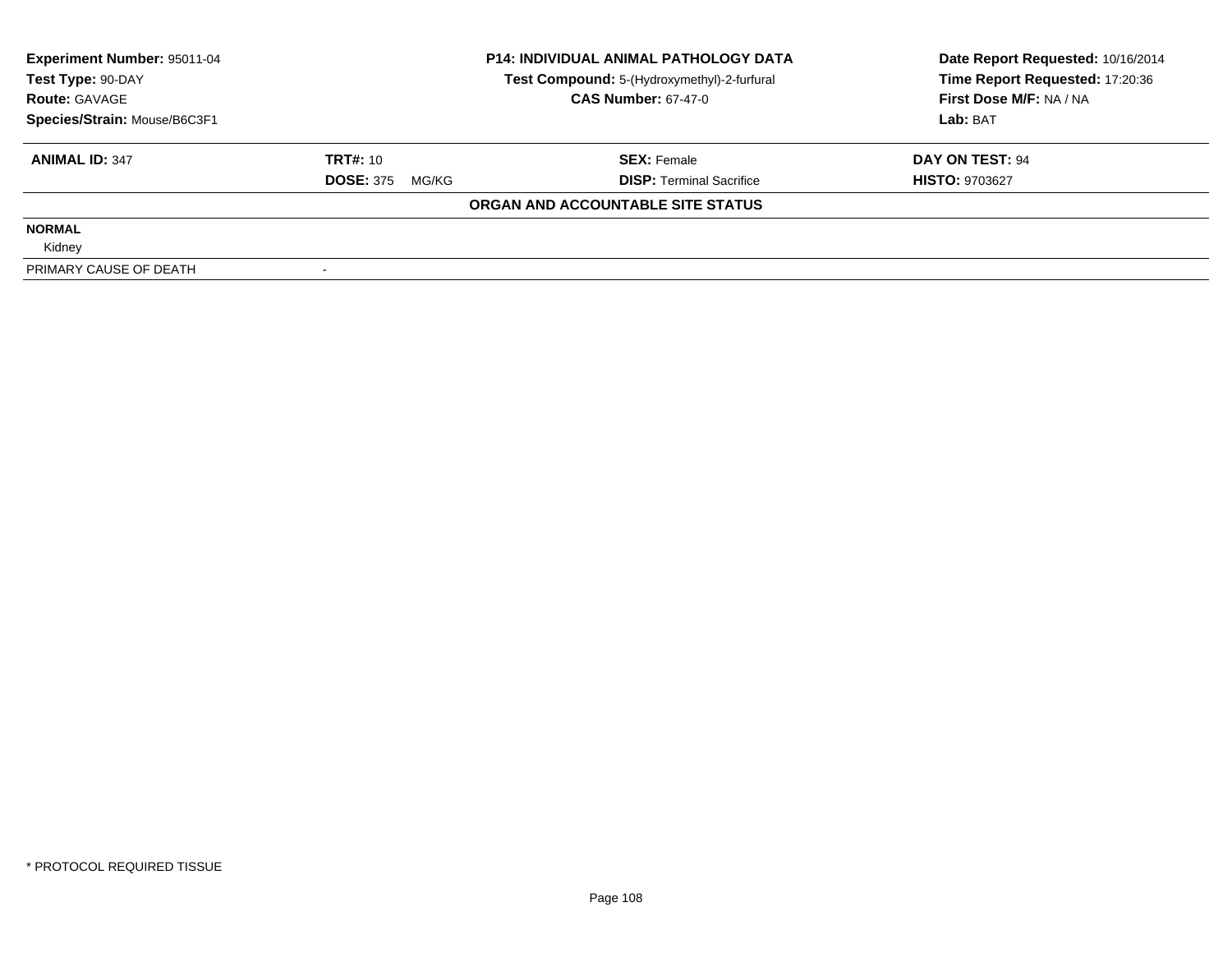| Experiment Number: 95011-04<br>Test Type: 90-DAY | <b>P14: INDIVIDUAL ANIMAL PATHOLOGY DATA</b> |                                                                           | Date Report Requested: 10/16/2014<br>Time Report Requested: 17:20:36 |
|--------------------------------------------------|----------------------------------------------|---------------------------------------------------------------------------|----------------------------------------------------------------------|
| <b>Route: GAVAGE</b>                             |                                              | Test Compound: 5-(Hydroxymethyl)-2-furfural<br><b>CAS Number: 67-47-0</b> | First Dose M/F: NA / NA                                              |
| Species/Strain: Mouse/B6C3F1                     |                                              |                                                                           | Lab: BAT                                                             |
| <b>ANIMAL ID: 348</b>                            | <b>TRT#:</b> $10$                            | <b>SEX: Female</b>                                                        | DAY ON TEST: 94                                                      |
|                                                  | <b>DOSE: 375</b><br>MG/KG                    | <b>DISP:</b> Terminal Sacrifice                                           | <b>HISTO: 9703628</b>                                                |
|                                                  |                                              | ORGAN AND ACCOUNTABLE SITE STATUS                                         |                                                                      |
| <b>NORMAL</b>                                    |                                              |                                                                           |                                                                      |
| Kidney                                           |                                              |                                                                           |                                                                      |
| PRIMARY CAUSE OF DEATH                           |                                              |                                                                           |                                                                      |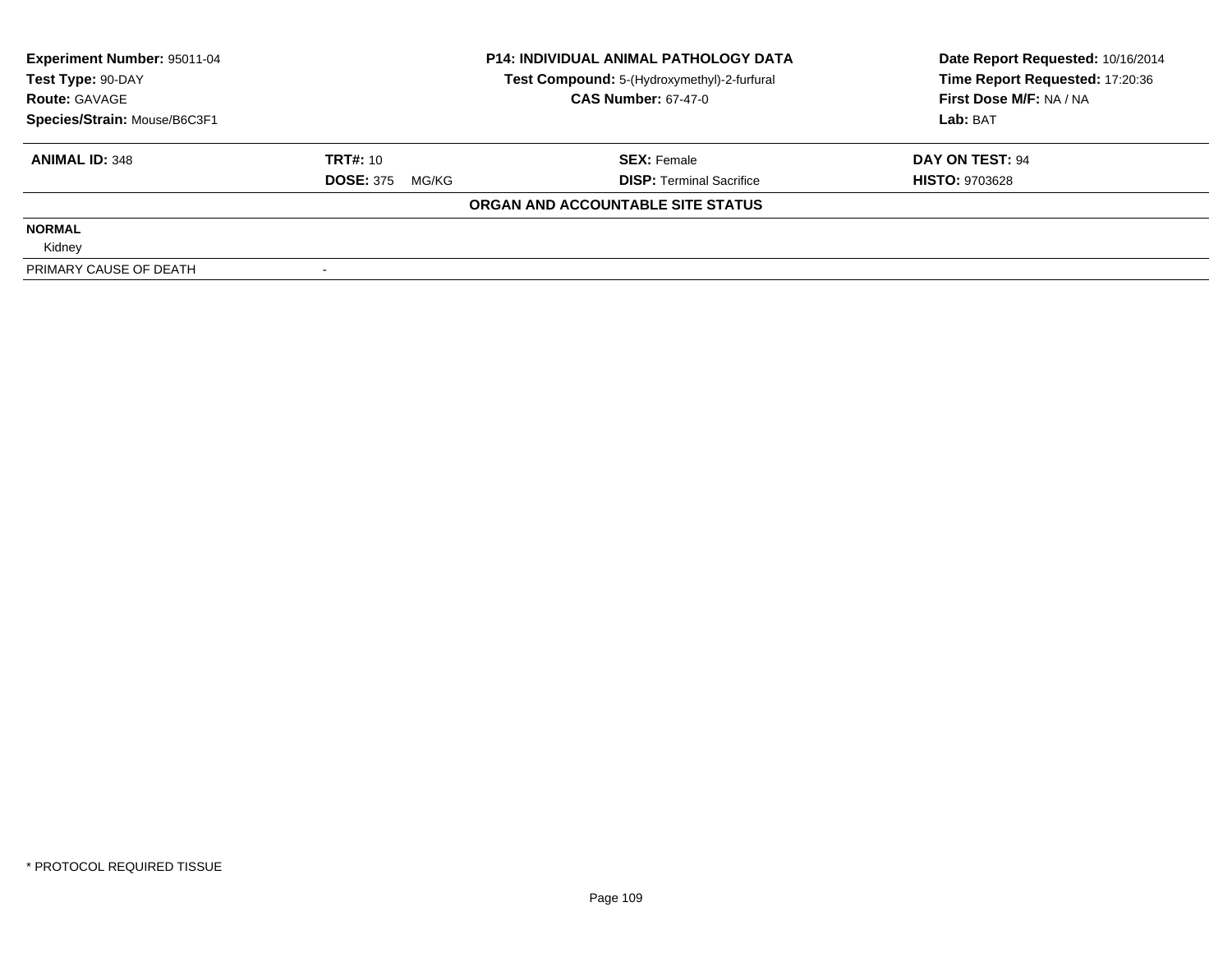| Experiment Number: 95011-04  | <b>P14: INDIVIDUAL ANIMAL PATHOLOGY DATA</b> |                                             | Date Report Requested: 10/16/2014 |  |
|------------------------------|----------------------------------------------|---------------------------------------------|-----------------------------------|--|
| Test Type: 90-DAY            |                                              | Test Compound: 5-(Hydroxymethyl)-2-furfural | Time Report Requested: 17:20:36   |  |
| <b>Route: GAVAGE</b>         |                                              | <b>CAS Number: 67-47-0</b>                  | First Dose M/F: NA / NA           |  |
| Species/Strain: Mouse/B6C3F1 |                                              |                                             | Lab: BAT                          |  |
| <b>ANIMAL ID: 349</b>        | <b>TRT#: 10</b>                              | <b>SEX: Female</b>                          | DAY ON TEST: 94                   |  |
|                              | <b>DOSE: 375</b><br>MG/KG                    | <b>DISP:</b> Terminal Sacrifice             | <b>HISTO: 9703629</b>             |  |
|                              |                                              | ORGAN AND ACCOUNTABLE SITE STATUS           |                                   |  |
| <b>NORMAL</b>                |                                              |                                             |                                   |  |
| Kidney                       |                                              |                                             |                                   |  |
| PRIMARY CAUSE OF DEATH       |                                              |                                             |                                   |  |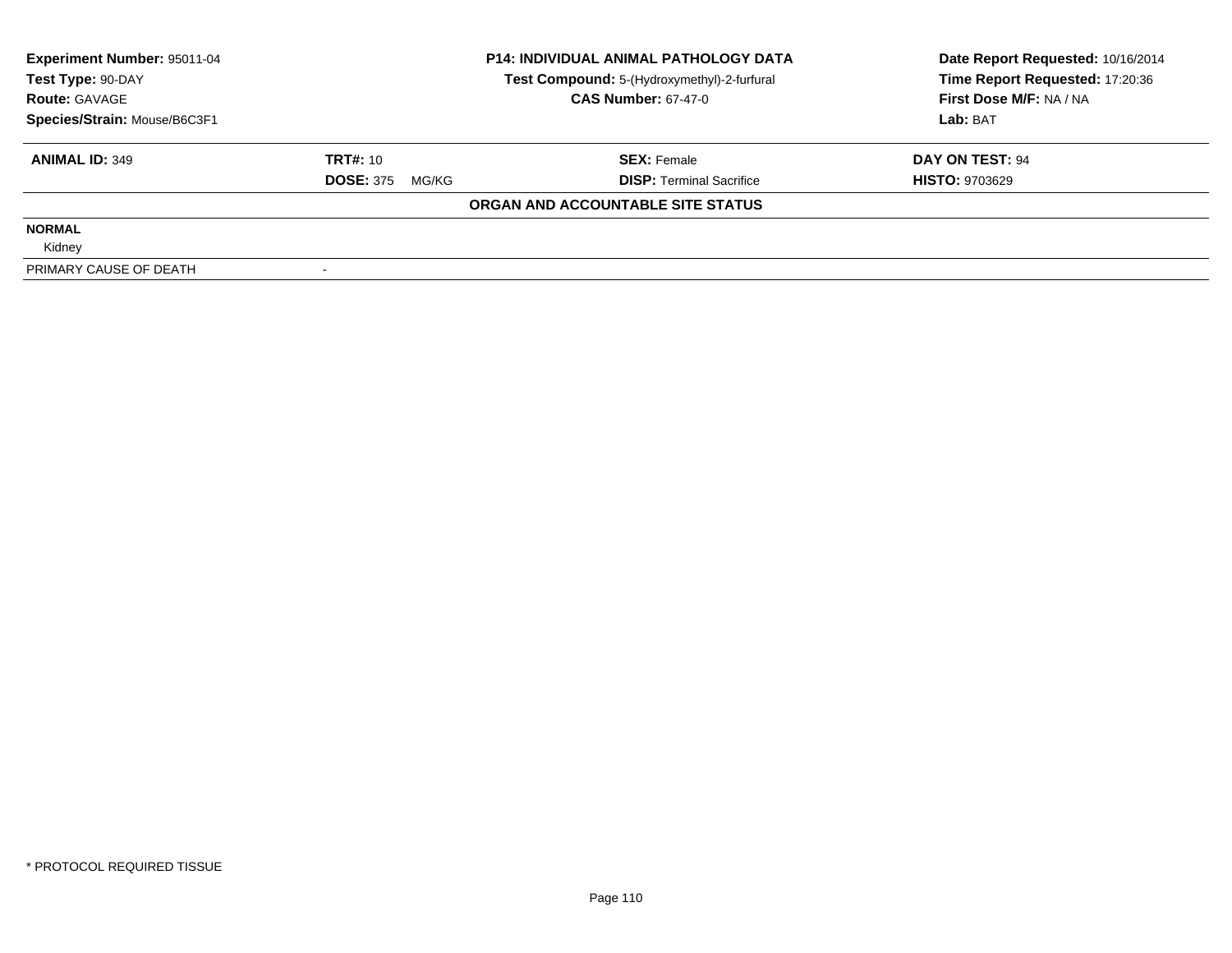| Experiment Number: 95011-04  | <b>P14: INDIVIDUAL ANIMAL PATHOLOGY DATA</b> |                                             | Date Report Requested: 10/16/2014 |  |
|------------------------------|----------------------------------------------|---------------------------------------------|-----------------------------------|--|
| Test Type: 90-DAY            |                                              | Test Compound: 5-(Hydroxymethyl)-2-furfural | Time Report Requested: 17:20:36   |  |
| <b>Route: GAVAGE</b>         |                                              | <b>CAS Number: 67-47-0</b>                  | First Dose M/F: NA / NA           |  |
| Species/Strain: Mouse/B6C3F1 |                                              |                                             | Lab: BAT                          |  |
| <b>ANIMAL ID: 350</b>        | <b>TRT#: 10</b>                              | <b>SEX: Female</b>                          | DAY ON TEST: 94                   |  |
|                              | <b>DOSE: 375</b><br>MG/KG                    | <b>DISP:</b> Terminal Sacrifice             | <b>HISTO: 9703630</b>             |  |
|                              |                                              | ORGAN AND ACCOUNTABLE SITE STATUS           |                                   |  |
| <b>NORMAL</b>                |                                              |                                             |                                   |  |
| Kidney                       |                                              |                                             |                                   |  |
| PRIMARY CAUSE OF DEATH       |                                              |                                             |                                   |  |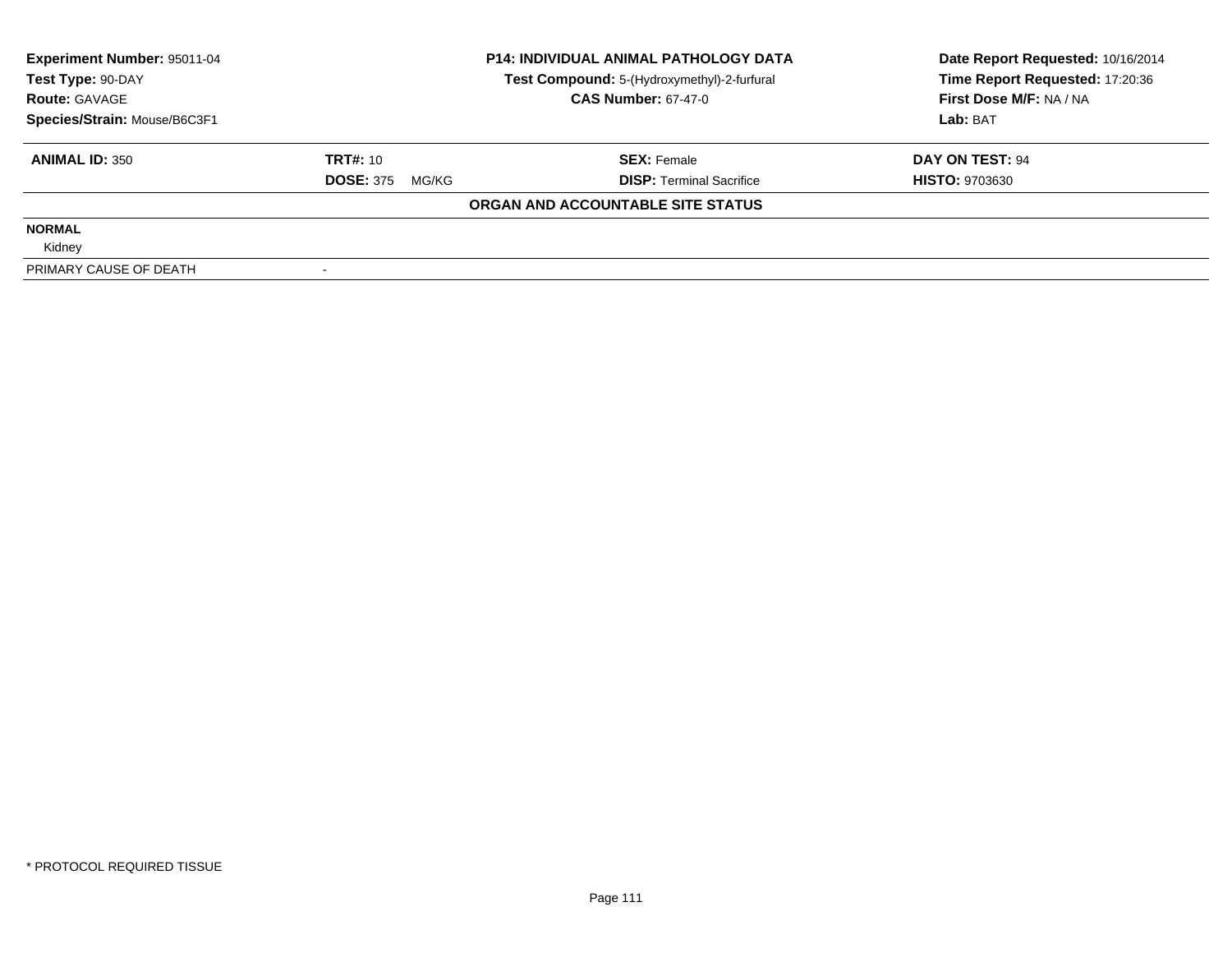| Experiment Number: 95011-04<br>Test Type: 90-DAY<br>Route: GAVAGE<br>Species/Strain: Mouse/B6C3F1 |                             | <b>P14: INDIVIDUAL ANIMAL PATHOLOGY DATA</b><br>Test Compound: 5-(Hydroxymethyl)-2-furfural<br><b>CAS Number: 67-47-0</b> | Date Report Requested: 10/16/2014<br>Time Report Requested: 17:20:36<br>First Dose M/F: NA / NA<br>Lab: BAT |
|---------------------------------------------------------------------------------------------------|-----------------------------|---------------------------------------------------------------------------------------------------------------------------|-------------------------------------------------------------------------------------------------------------|
| <b>ANIMAL ID: 351</b>                                                                             | <b>TRT#: 12</b>             | <b>SEX: Female</b>                                                                                                        | DAY ON TEST: 94                                                                                             |
|                                                                                                   | <b>DOSE: 750</b><br>MG/KG   | <b>DISP: Terminal Sacrifice</b>                                                                                           | HISTO: 9703631                                                                                              |
|                                                                                                   |                             | ORGAN AND ACCOUNTABLE SITE STATUS                                                                                         |                                                                                                             |
| <b>NORMAL</b>                                                                                     |                             |                                                                                                                           |                                                                                                             |
| * Adrenal Cortex                                                                                  | * Adrenal Medulla           | * Blood Vessel                                                                                                            | * Bone                                                                                                      |
| * Bone Marrow                                                                                     | * Brain                     | * Clitoral Gland                                                                                                          | * Esophagus                                                                                                 |
| * Gallbladder                                                                                     | * Heart                     | * Intestine Large, Cecum                                                                                                  | * Intestine Large, Colon                                                                                    |
| * Intestine Large, Rectum                                                                         | * Intestine Small, Duodenum | * Intestine Small, Ileum                                                                                                  | * Intestine Small, Jejunum                                                                                  |
| * Islets, Pancreatic                                                                              | * Kidney                    | * Lung                                                                                                                    | * Lymph Node, Mandibular                                                                                    |
| * Lymph Node, Mesenteric                                                                          | * Mammary Gland             | * Nose                                                                                                                    | * Ovary                                                                                                     |
| * Pancreas                                                                                        | * Pituitary Gland           | * Salivary Glands                                                                                                         | * Skin                                                                                                      |
| * Stomach, Forestomach                                                                            | * Stomach, Glandular        | * Thymus                                                                                                                  | * Thyroid Gland                                                                                             |
| * Trachea                                                                                         | * Urinary Bladder           | * Uterus                                                                                                                  |                                                                                                             |
| <b>MISSING</b>                                                                                    |                             |                                                                                                                           |                                                                                                             |
| * Parathyroid Gland                                                                               |                             |                                                                                                                           |                                                                                                             |
| <b>OBSERVATIONS</b>                                                                               |                             |                                                                                                                           |                                                                                                             |
| * Clitoral GI                                                                                     |                             |                                                                                                                           |                                                                                                             |
| Note: only 1 clitoral on slide                                                                    |                             |                                                                                                                           |                                                                                                             |
| * Liver                                                                                           |                             | Inflammation                                                                                                              | Minimal                                                                                                     |
| * Spleen                                                                                          |                             | Hematopoietic Cell Proliferation                                                                                          | Minimal                                                                                                     |
| PRIMARY CAUSE OF DEATH                                                                            |                             |                                                                                                                           |                                                                                                             |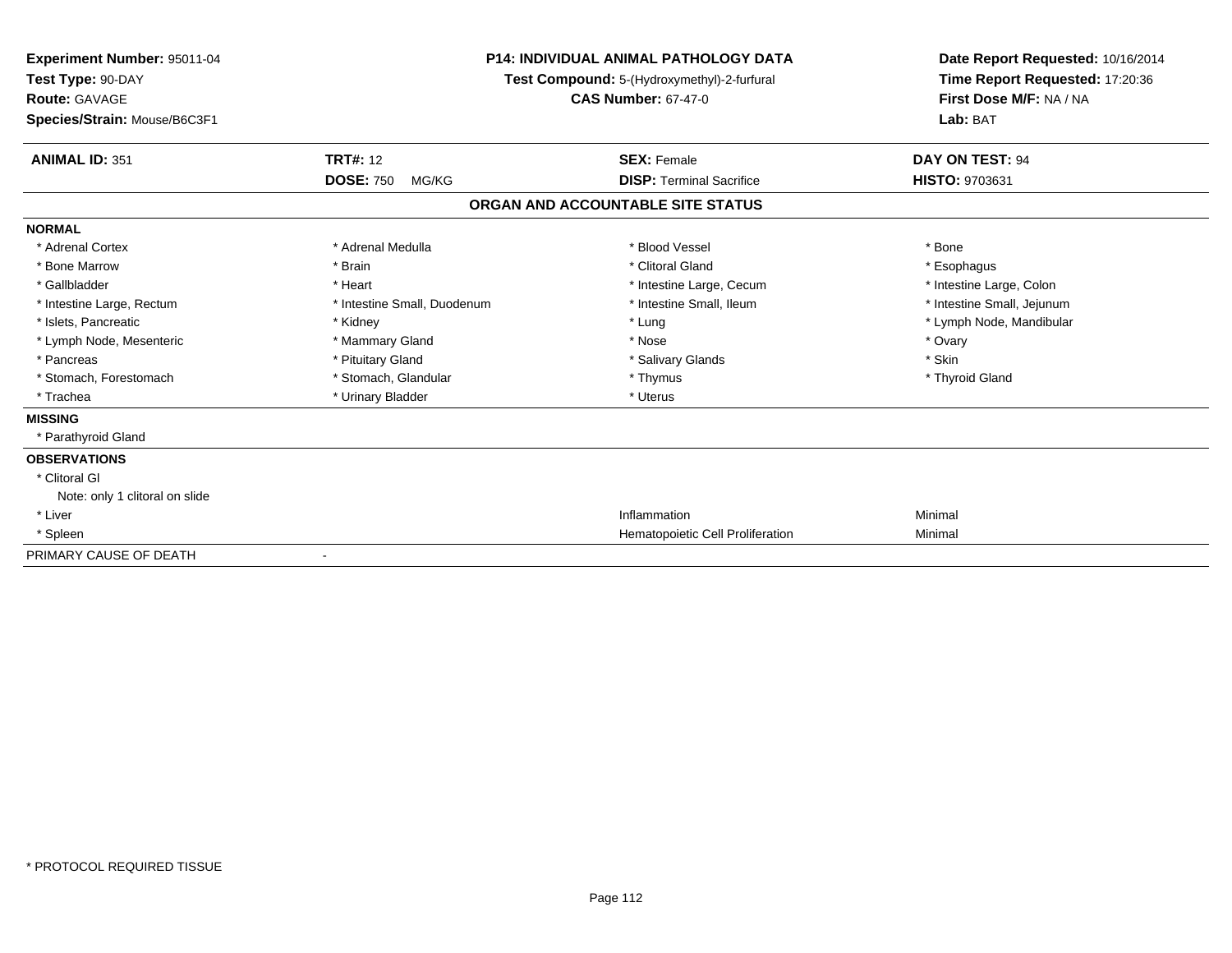| <b>Experiment Number: 95011-04</b><br>Test Type: 90-DAY<br><b>Route: GAVAGE</b><br>Species/Strain: Mouse/B6C3F1 |                             | <b>P14: INDIVIDUAL ANIMAL PATHOLOGY DATA</b><br>Test Compound: 5-(Hydroxymethyl)-2-furfural<br><b>CAS Number: 67-47-0</b> | Date Report Requested: 10/16/2014<br>Time Report Requested: 17:20:36<br>First Dose M/F: NA / NA<br>Lab: BAT |
|-----------------------------------------------------------------------------------------------------------------|-----------------------------|---------------------------------------------------------------------------------------------------------------------------|-------------------------------------------------------------------------------------------------------------|
| <b>ANIMAL ID: 352</b>                                                                                           | <b>TRT#: 12</b>             | <b>SEX: Female</b>                                                                                                        | DAY ON TEST: 94                                                                                             |
|                                                                                                                 | <b>DOSE: 750</b><br>MG/KG   | <b>DISP:</b> Terminal Sacrifice                                                                                           | HISTO: 9703632                                                                                              |
|                                                                                                                 |                             | ORGAN AND ACCOUNTABLE SITE STATUS                                                                                         |                                                                                                             |
| <b>NORMAL</b>                                                                                                   |                             |                                                                                                                           |                                                                                                             |
| * Adrenal Cortex                                                                                                | * Adrenal Medulla           | * Blood Vessel                                                                                                            | * Bone                                                                                                      |
| * Bone Marrow                                                                                                   | * Brain                     | * Clitoral Gland                                                                                                          | * Esophagus                                                                                                 |
| * Gallbladder                                                                                                   | * Heart                     | * Intestine Large, Cecum                                                                                                  | * Intestine Large, Colon                                                                                    |
| * Intestine Large, Rectum                                                                                       | * Intestine Small, Duodenum | * Intestine Small, Ileum                                                                                                  | * Intestine Small, Jejunum                                                                                  |
| * Islets, Pancreatic                                                                                            | * Kidney                    | * Liver                                                                                                                   | * Lung                                                                                                      |
| * Lymph Node, Mandibular                                                                                        | * Lymph Node, Mesenteric    | * Mammary Gland                                                                                                           | * Nose                                                                                                      |
| * Ovary                                                                                                         | * Pancreas                  | * Parathyroid Gland                                                                                                       | * Pituitary Gland                                                                                           |
| * Salivary Glands                                                                                               | * Skin                      | * Spleen                                                                                                                  | * Stomach, Forestomach                                                                                      |
| * Stomach, Glandular                                                                                            | * Thymus                    | * Thyroid Gland                                                                                                           | * Trachea                                                                                                   |
| * Urinary Bladder                                                                                               | * Uterus                    |                                                                                                                           |                                                                                                             |
| <b>OBSERVATIONS</b>                                                                                             |                             |                                                                                                                           |                                                                                                             |
| * Clitoral GI                                                                                                   |                             |                                                                                                                           |                                                                                                             |
| Note: only 1 clitoral on slide                                                                                  |                             |                                                                                                                           |                                                                                                             |
| PRIMARY CAUSE OF DEATH                                                                                          |                             |                                                                                                                           |                                                                                                             |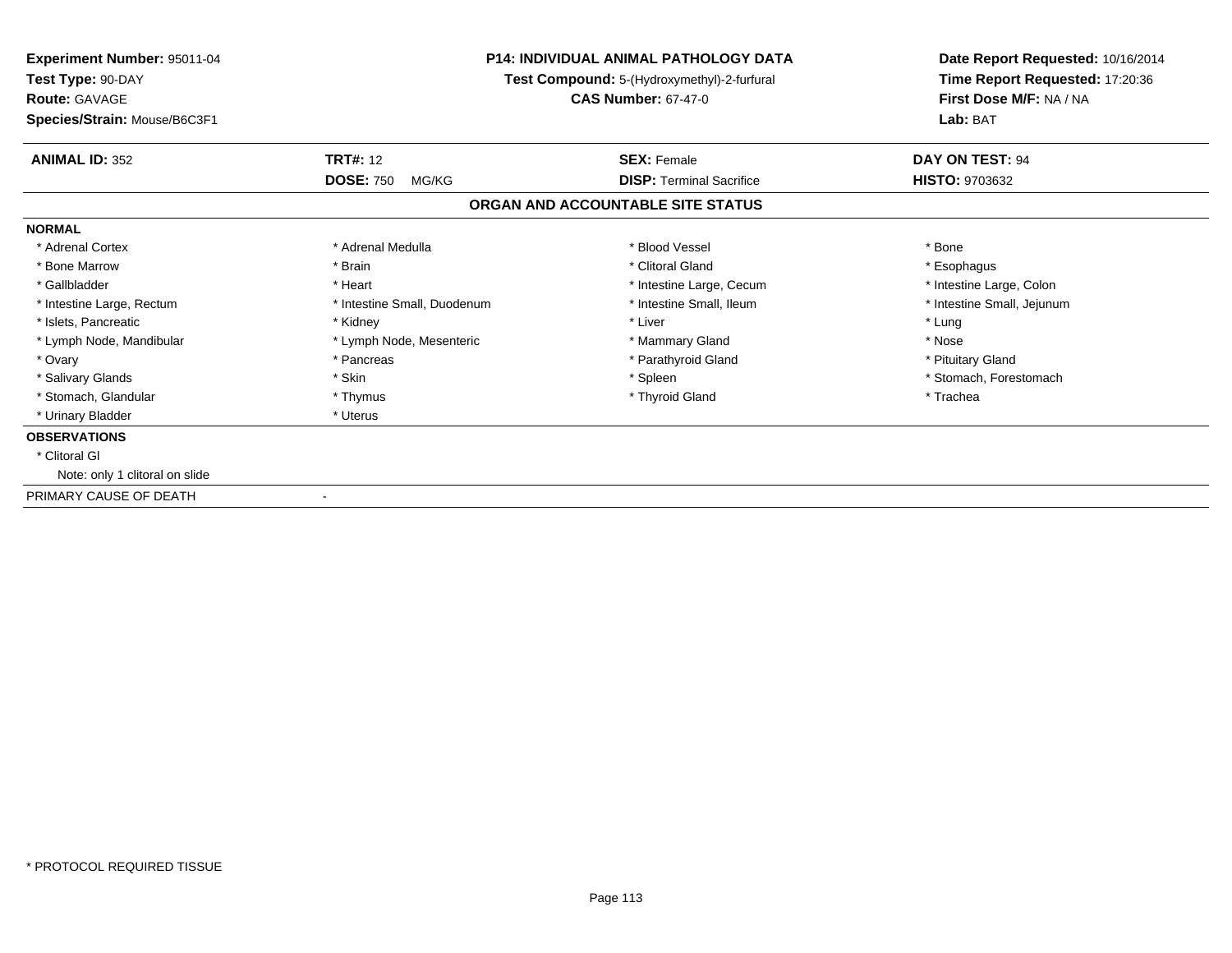| Experiment Number: 95011-04<br>Test Type: 90-DAY<br><b>Route: GAVAGE</b><br>Species/Strain: Mouse/B6C3F1 |                             | P14: INDIVIDUAL ANIMAL PATHOLOGY DATA<br>Test Compound: 5-(Hydroxymethyl)-2-furfural<br><b>CAS Number: 67-47-0</b> | Date Report Requested: 10/16/2014<br>Time Report Requested: 17:20:36<br>First Dose M/F: NA / NA<br>Lab: BAT |
|----------------------------------------------------------------------------------------------------------|-----------------------------|--------------------------------------------------------------------------------------------------------------------|-------------------------------------------------------------------------------------------------------------|
| <b>ANIMAL ID: 353</b>                                                                                    | <b>TRT#: 12</b>             | <b>SEX: Female</b>                                                                                                 | DAY ON TEST: 94                                                                                             |
|                                                                                                          | <b>DOSE: 750</b><br>MG/KG   | <b>DISP:</b> Terminal Sacrifice                                                                                    | <b>HISTO: 9703633</b>                                                                                       |
|                                                                                                          |                             | ORGAN AND ACCOUNTABLE SITE STATUS                                                                                  |                                                                                                             |
| <b>NORMAL</b>                                                                                            |                             |                                                                                                                    |                                                                                                             |
| * Adrenal Cortex                                                                                         | * Adrenal Medulla           | * Blood Vessel                                                                                                     | * Bone                                                                                                      |
| * Bone Marrow                                                                                            | * Brain                     | * Clitoral Gland                                                                                                   | * Esophagus                                                                                                 |
| * Gallbladder                                                                                            | * Heart                     | * Intestine Large, Cecum                                                                                           | * Intestine Large, Colon                                                                                    |
| * Intestine Large, Rectum                                                                                | * Intestine Small, Duodenum | * Intestine Small. Ileum                                                                                           | * Intestine Small, Jejunum                                                                                  |
| * Islets, Pancreatic                                                                                     | * Kidney                    | * Lung                                                                                                             | * Lymph Node, Mandibular                                                                                    |
| * Mammary Gland                                                                                          | * Nose                      | * Ovary                                                                                                            | * Pancreas                                                                                                  |
| * Parathyroid Gland                                                                                      | * Pituitary Gland           | * Salivary Glands                                                                                                  | * Skin                                                                                                      |
| * Spleen                                                                                                 | * Stomach, Forestomach      | * Stomach, Glandular                                                                                               | * Thymus                                                                                                    |
| * Thyroid Gland                                                                                          | * Trachea                   | * Urinary Bladder                                                                                                  | * Uterus                                                                                                    |
| <b>MISSING</b>                                                                                           |                             |                                                                                                                    |                                                                                                             |
| * Lymph Node, Mesenteric                                                                                 |                             |                                                                                                                    |                                                                                                             |
| <b>OBSERVATIONS</b>                                                                                      |                             |                                                                                                                    |                                                                                                             |
| * Liver                                                                                                  |                             | Inflammation                                                                                                       | Minimal                                                                                                     |
| PRIMARY CAUSE OF DEATH                                                                                   |                             |                                                                                                                    |                                                                                                             |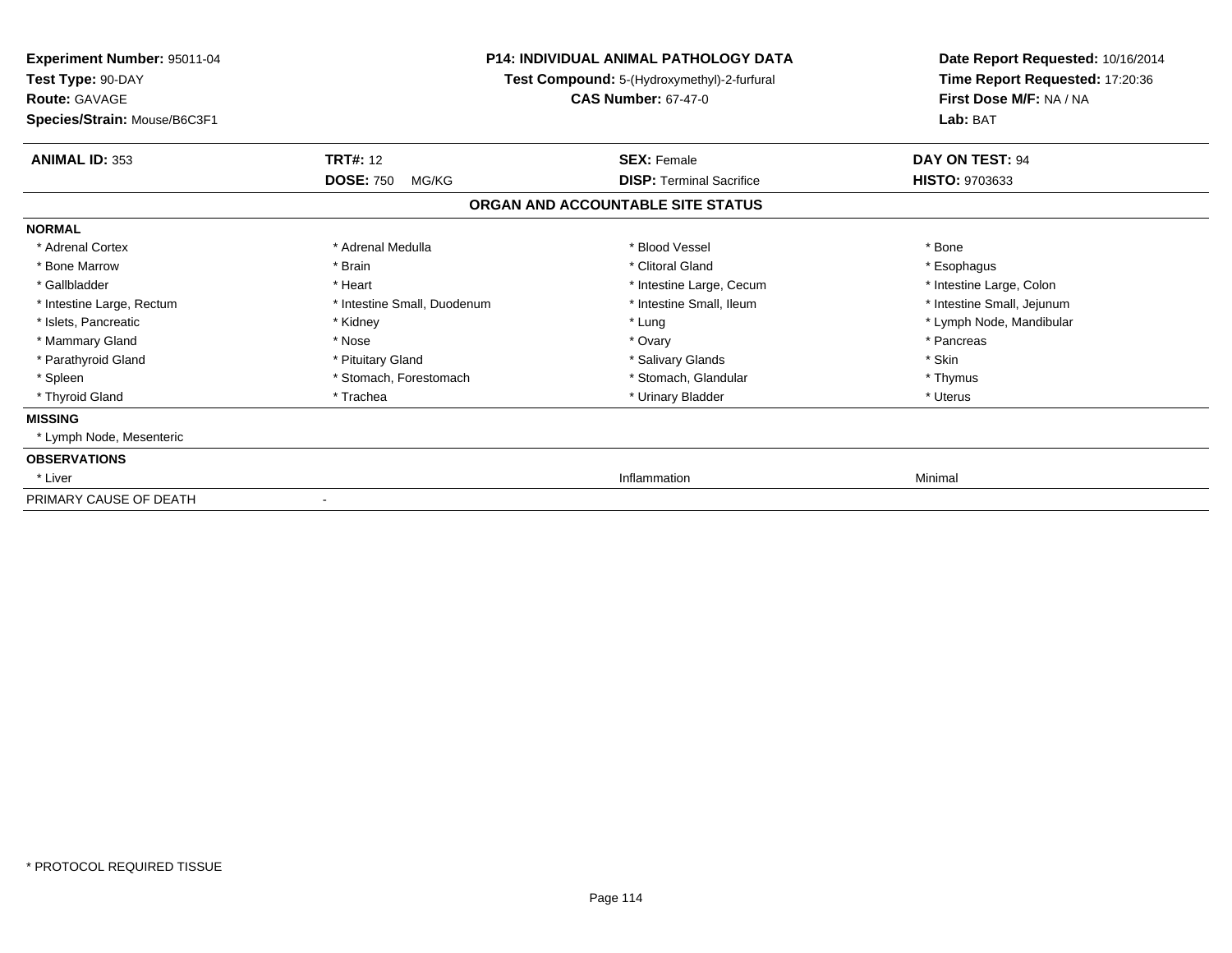| Experiment Number: 95011-04<br>Test Type: 90-DAY<br><b>Route: GAVAGE</b><br>Species/Strain: Mouse/B6C3F1 |                             | <b>P14: INDIVIDUAL ANIMAL PATHOLOGY DATA</b><br>Test Compound: 5-(Hydroxymethyl)-2-furfural<br><b>CAS Number: 67-47-0</b> | Date Report Requested: 10/16/2014<br>Time Report Requested: 17:20:36<br>First Dose M/F: NA / NA<br>Lab: BAT |
|----------------------------------------------------------------------------------------------------------|-----------------------------|---------------------------------------------------------------------------------------------------------------------------|-------------------------------------------------------------------------------------------------------------|
| <b>ANIMAL ID: 354</b>                                                                                    | <b>TRT#: 12</b>             | <b>SEX: Female</b>                                                                                                        | DAY ON TEST: 94                                                                                             |
|                                                                                                          | <b>DOSE: 750</b><br>MG/KG   | <b>DISP:</b> Terminal Sacrifice                                                                                           | HISTO: 9703634                                                                                              |
|                                                                                                          |                             | ORGAN AND ACCOUNTABLE SITE STATUS                                                                                         |                                                                                                             |
| <b>NORMAL</b>                                                                                            |                             |                                                                                                                           |                                                                                                             |
| * Adrenal Cortex                                                                                         | * Adrenal Medulla           | * Blood Vessel                                                                                                            | * Bone                                                                                                      |
| * Bone Marrow                                                                                            | * Brain                     | * Clitoral Gland                                                                                                          | * Esophagus                                                                                                 |
| * Gallbladder                                                                                            | * Heart                     | * Intestine Large, Cecum                                                                                                  | * Intestine Large, Colon                                                                                    |
| * Intestine Large, Rectum                                                                                | * Intestine Small, Duodenum | * Intestine Small, Ileum                                                                                                  | * Intestine Small, Jejunum                                                                                  |
| * Islets, Pancreatic                                                                                     | * Kidney                    | * Lung                                                                                                                    | * Lymph Node, Mandibular                                                                                    |
| * Lymph Node, Mesenteric                                                                                 | * Mammary Gland             | * Nose                                                                                                                    | * Ovary                                                                                                     |
| * Pancreas                                                                                               | * Pituitary Gland           | * Salivary Glands                                                                                                         | * Skin                                                                                                      |
| * Spleen                                                                                                 | * Stomach, Forestomach      | * Stomach, Glandular                                                                                                      | * Thymus                                                                                                    |
| * Thyroid Gland                                                                                          | * Trachea                   | * Urinary Bladder                                                                                                         | * Uterus                                                                                                    |
| <b>MISSING</b>                                                                                           |                             |                                                                                                                           |                                                                                                             |
| * Parathyroid Gland                                                                                      |                             |                                                                                                                           |                                                                                                             |
| <b>OBSERVATIONS</b>                                                                                      |                             |                                                                                                                           |                                                                                                             |
| * Liver                                                                                                  |                             | Inflammation                                                                                                              | Minimal                                                                                                     |
| PRIMARY CAUSE OF DEATH                                                                                   |                             |                                                                                                                           |                                                                                                             |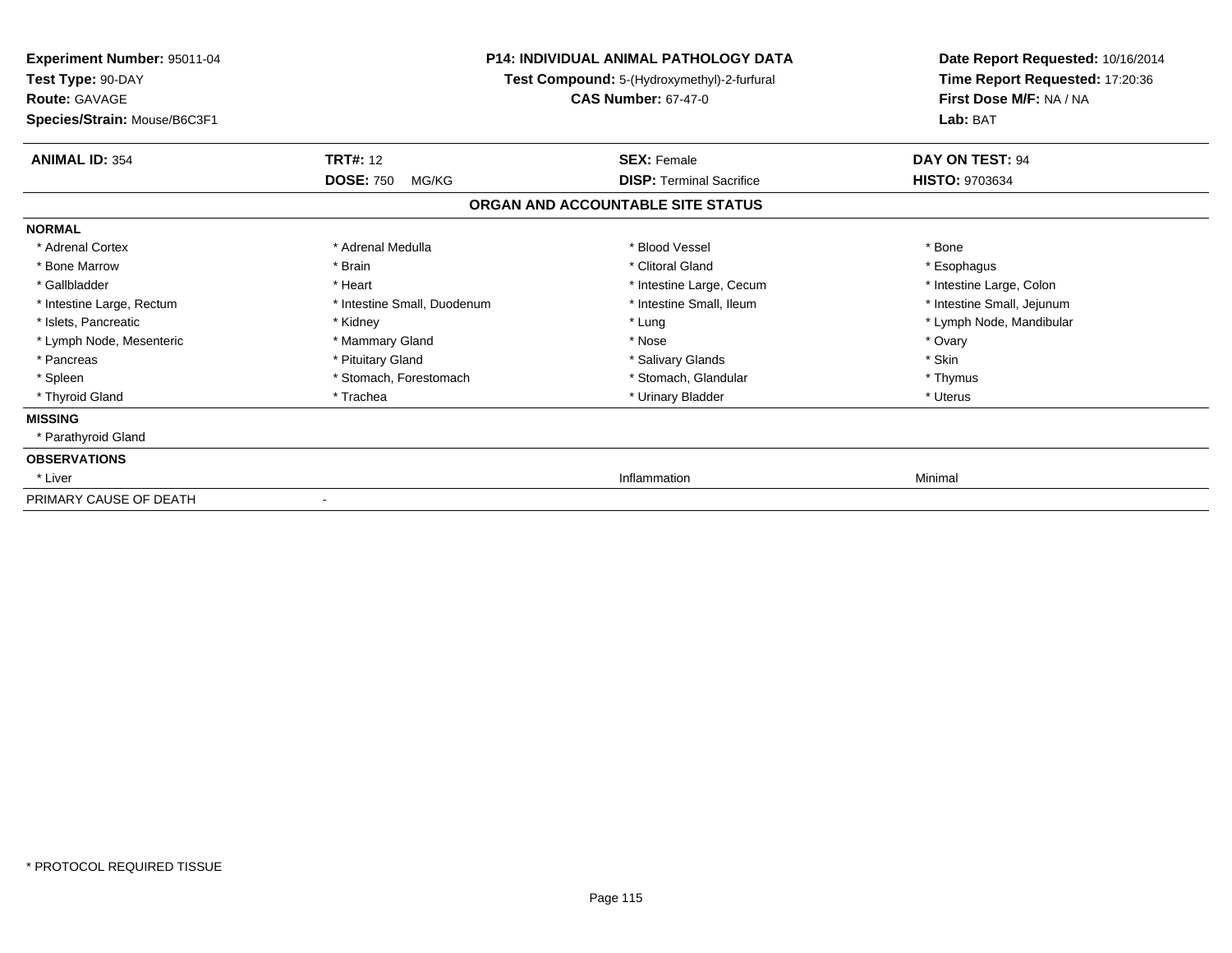| <b>Experiment Number: 95011-04</b><br>Test Type: 90-DAY<br><b>Route: GAVAGE</b><br>Species/Strain: Mouse/B6C3F1 | <b>P14: INDIVIDUAL ANIMAL PATHOLOGY DATA</b><br>Test Compound: 5-(Hydroxymethyl)-2-furfural<br><b>CAS Number: 67-47-0</b> |                                   | Date Report Requested: 10/16/2014<br>Time Report Requested: 17:20:36<br>First Dose M/F: NA / NA<br>Lab: BAT |
|-----------------------------------------------------------------------------------------------------------------|---------------------------------------------------------------------------------------------------------------------------|-----------------------------------|-------------------------------------------------------------------------------------------------------------|
| <b>ANIMAL ID: 355</b>                                                                                           | <b>TRT#: 12</b>                                                                                                           | <b>SEX: Female</b>                | DAY ON TEST: 94                                                                                             |
|                                                                                                                 | <b>DOSE: 750</b><br>MG/KG                                                                                                 | <b>DISP: Terminal Sacrifice</b>   | <b>HISTO: 9703635</b>                                                                                       |
|                                                                                                                 |                                                                                                                           | ORGAN AND ACCOUNTABLE SITE STATUS |                                                                                                             |
| <b>NORMAL</b>                                                                                                   |                                                                                                                           |                                   |                                                                                                             |
| * Adrenal Cortex                                                                                                | * Adrenal Medulla                                                                                                         | * Blood Vessel                    | * Bone                                                                                                      |
| * Bone Marrow                                                                                                   | * Brain                                                                                                                   | * Clitoral Gland                  | * Esophagus                                                                                                 |
| * Gallbladder                                                                                                   | * Heart                                                                                                                   | * Intestine Large, Cecum          | * Intestine Large, Colon                                                                                    |
| * Intestine Large, Rectum                                                                                       | * Intestine Small, Duodenum                                                                                               | * Intestine Small, Ileum          | * Intestine Small, Jejunum                                                                                  |
| * Islets, Pancreatic                                                                                            | * Kidney                                                                                                                  | * Lung                            | * Lymph Node, Mandibular                                                                                    |
| * Lymph Node, Mesenteric                                                                                        | * Mammary Gland                                                                                                           | * Nose                            | * Ovary                                                                                                     |
| * Pancreas                                                                                                      | * Parathyroid Gland                                                                                                       | * Pituitary Gland                 | * Salivary Glands                                                                                           |
| * Skin                                                                                                          | * Spleen                                                                                                                  | * Stomach, Forestomach            | * Stomach, Glandular                                                                                        |
| * Thymus                                                                                                        | * Thyroid Gland                                                                                                           | * Trachea                         | * Urinary Bladder                                                                                           |
| * Uterus                                                                                                        |                                                                                                                           |                                   |                                                                                                             |
| <b>OBSERVATIONS</b>                                                                                             |                                                                                                                           |                                   |                                                                                                             |
| * Adren Cortex                                                                                                  |                                                                                                                           |                                   |                                                                                                             |
| Note: accessory nodular tissue adjacent to kidney noted                                                         |                                                                                                                           |                                   |                                                                                                             |
| * Liver                                                                                                         |                                                                                                                           | Inflammation                      | Minimal                                                                                                     |
| PRIMARY CAUSE OF DEATH                                                                                          |                                                                                                                           |                                   |                                                                                                             |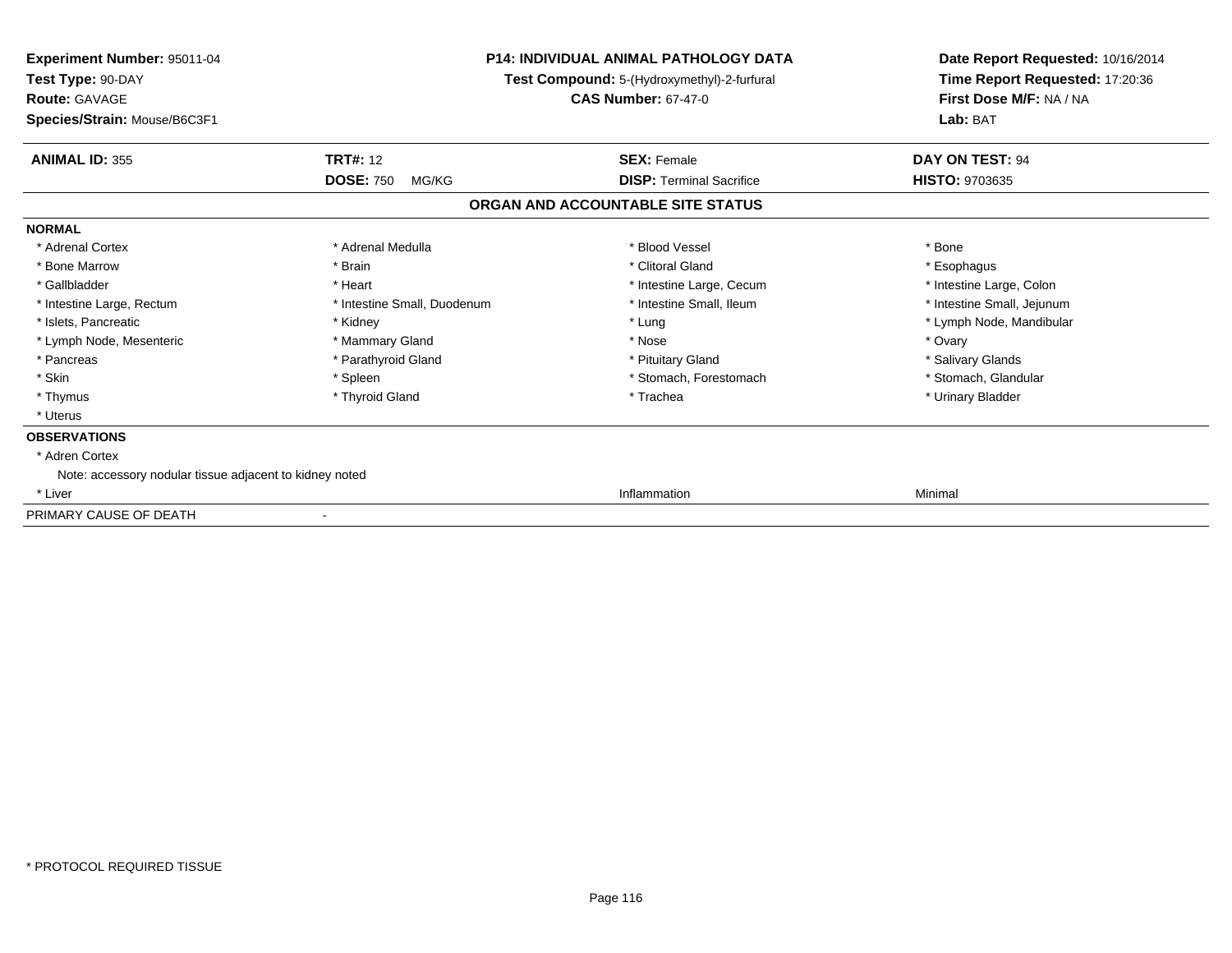| <b>Experiment Number: 95011-04</b><br>Test Type: 90-DAY<br><b>Route: GAVAGE</b><br>Species/Strain: Mouse/B6C3F1 | <b>P14: INDIVIDUAL ANIMAL PATHOLOGY DATA</b><br>Test Compound: 5-(Hydroxymethyl)-2-furfural<br><b>CAS Number: 67-47-0</b> |                                                       | Date Report Requested: 10/16/2014<br>Time Report Requested: 17:20:36<br>First Dose M/F: NA / NA<br>Lab: BAT |
|-----------------------------------------------------------------------------------------------------------------|---------------------------------------------------------------------------------------------------------------------------|-------------------------------------------------------|-------------------------------------------------------------------------------------------------------------|
|                                                                                                                 |                                                                                                                           |                                                       |                                                                                                             |
| <b>ANIMAL ID: 356</b>                                                                                           | <b>TRT#: 12</b><br><b>DOSE: 750</b><br>MG/KG                                                                              | <b>SEX: Female</b><br><b>DISP: Terminal Sacrifice</b> | DAY ON TEST: 94<br><b>HISTO: 9703636</b>                                                                    |
|                                                                                                                 |                                                                                                                           | ORGAN AND ACCOUNTABLE SITE STATUS                     |                                                                                                             |
| <b>NORMAL</b>                                                                                                   |                                                                                                                           |                                                       |                                                                                                             |
| * Adrenal Cortex                                                                                                | * Adrenal Medulla                                                                                                         | * Blood Vessel                                        | * Bone                                                                                                      |
| * Bone Marrow                                                                                                   | * Brain                                                                                                                   | * Clitoral Gland                                      | * Esophagus                                                                                                 |
| * Gallbladder                                                                                                   | * Heart                                                                                                                   | * Intestine Large, Cecum                              | * Intestine Large, Colon                                                                                    |
| * Intestine Large, Rectum                                                                                       | * Intestine Small, Duodenum                                                                                               | * Intestine Small. Ileum                              | * Intestine Small, Jejunum                                                                                  |
| * Islets, Pancreatic                                                                                            | * Kidney                                                                                                                  | * Liver                                               | * Lung                                                                                                      |
| * Lymph Node, Mandibular                                                                                        | * Lymph Node, Mesenteric                                                                                                  | * Mammary Gland                                       | * Nose                                                                                                      |
| * Ovary                                                                                                         | * Pancreas                                                                                                                | * Parathyroid Gland                                   | * Pituitary Gland                                                                                           |
| * Salivary Glands                                                                                               | * Skin                                                                                                                    | * Spleen                                              | * Stomach, Forestomach                                                                                      |
| * Stomach, Glandular                                                                                            | * Thymus                                                                                                                  | * Thyroid Gland                                       | * Trachea                                                                                                   |
| * Urinary Bladder                                                                                               | * Uterus                                                                                                                  |                                                       |                                                                                                             |
| <b>OBSERVATIONS</b>                                                                                             |                                                                                                                           |                                                       |                                                                                                             |
| * Adren Cortex                                                                                                  |                                                                                                                           |                                                       |                                                                                                             |
| Note: nodule of accessory cortical tissue noted adjacent to kidney                                              |                                                                                                                           |                                                       |                                                                                                             |
| PRIMARY CAUSE OF DEATH                                                                                          |                                                                                                                           |                                                       |                                                                                                             |
|                                                                                                                 |                                                                                                                           |                                                       |                                                                                                             |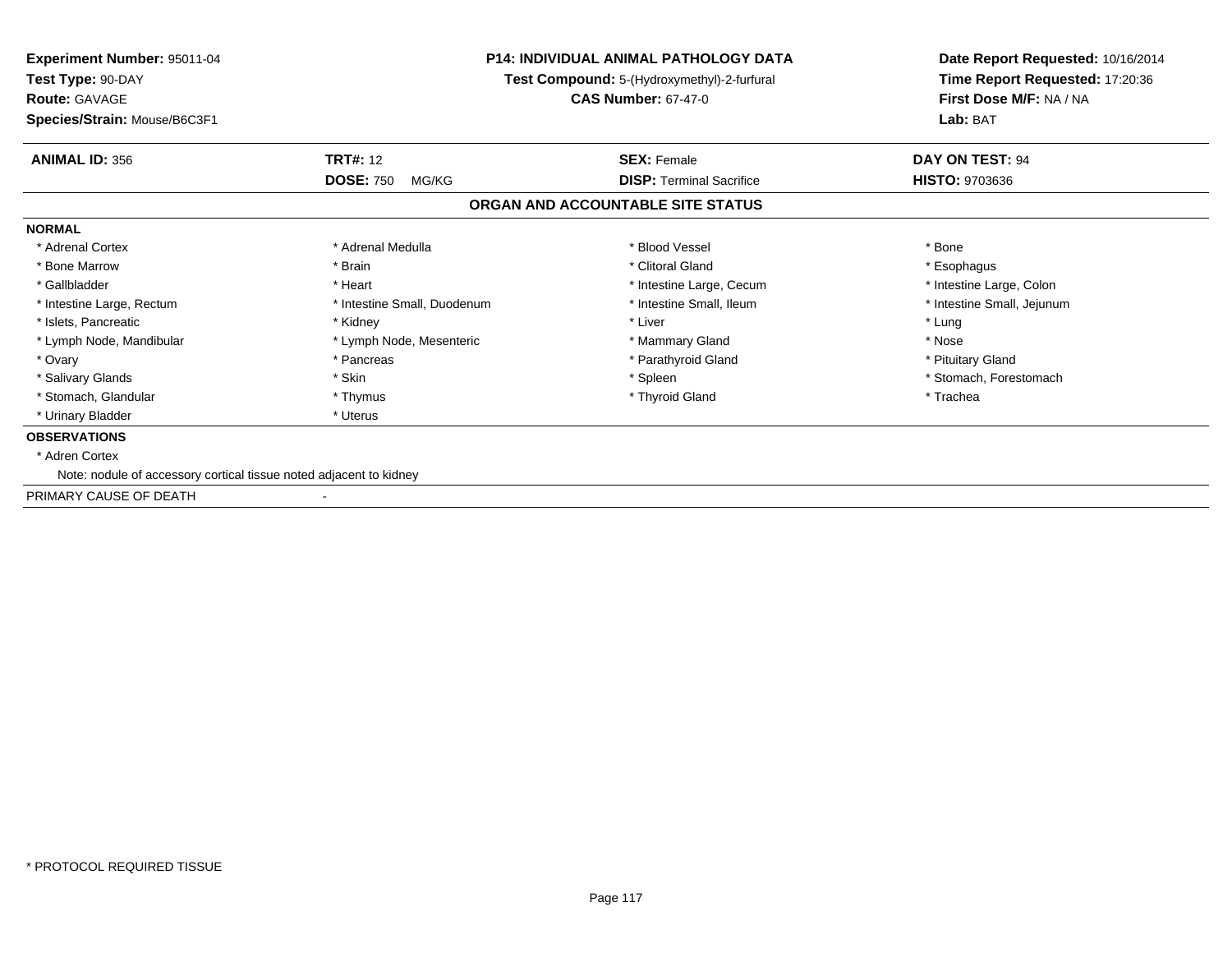| Experiment Number: 95011-04<br>Test Type: 90-DAY<br><b>Route: GAVAGE</b> |                             | <b>P14: INDIVIDUAL ANIMAL PATHOLOGY DATA</b><br>Test Compound: 5-(Hydroxymethyl)-2-furfural<br><b>CAS Number: 67-47-0</b> | Date Report Requested: 10/16/2014<br>Time Report Requested: 17:20:36<br>First Dose M/F: NA / NA<br>Lab: BAT |
|--------------------------------------------------------------------------|-----------------------------|---------------------------------------------------------------------------------------------------------------------------|-------------------------------------------------------------------------------------------------------------|
| Species/Strain: Mouse/B6C3F1                                             |                             |                                                                                                                           |                                                                                                             |
| <b>ANIMAL ID: 357</b>                                                    | <b>TRT#: 12</b>             | <b>SEX: Female</b>                                                                                                        | DAY ON TEST: 94                                                                                             |
|                                                                          | <b>DOSE: 750</b><br>MG/KG   | <b>DISP: Terminal Sacrifice</b>                                                                                           | <b>HISTO: 9703637</b>                                                                                       |
|                                                                          |                             | ORGAN AND ACCOUNTABLE SITE STATUS                                                                                         |                                                                                                             |
| <b>NORMAL</b>                                                            |                             |                                                                                                                           |                                                                                                             |
| * Adrenal Cortex                                                         | * Adrenal Medulla           | * Blood Vessel                                                                                                            | * Bone                                                                                                      |
| * Bone Marrow                                                            | * Brain                     | * Clitoral Gland                                                                                                          | * Esophagus                                                                                                 |
| * Gallbladder                                                            | * Heart                     | * Intestine Large, Cecum                                                                                                  | * Intestine Large, Colon                                                                                    |
| * Intestine Large, Rectum                                                | * Intestine Small, Duodenum | * Intestine Small, Ileum                                                                                                  | * Intestine Small, Jejunum                                                                                  |
| * Islets, Pancreatic                                                     | * Liver                     | * Lung                                                                                                                    | * Lymph Node, Mandibular                                                                                    |
| * Lymph Node, Mesenteric                                                 | * Mammary Gland             | * Nose                                                                                                                    | * Ovary                                                                                                     |
| * Pancreas                                                               | * Parathyroid Gland         | * Pituitary Gland                                                                                                         | * Salivary Glands                                                                                           |
| * Skin                                                                   | * Spleen                    | * Stomach, Forestomach                                                                                                    | * Stomach, Glandular                                                                                        |
| * Thymus                                                                 | * Thyroid Gland             | * Trachea                                                                                                                 | * Urinary Bladder                                                                                           |
| * Uterus                                                                 |                             |                                                                                                                           |                                                                                                             |
| <b>OBSERVATIONS</b>                                                      |                             |                                                                                                                           |                                                                                                             |
| * Kidney                                                                 |                             | Nephropathy                                                                                                               | Minimal                                                                                                     |
| PRIMARY CAUSE OF DEATH                                                   |                             |                                                                                                                           |                                                                                                             |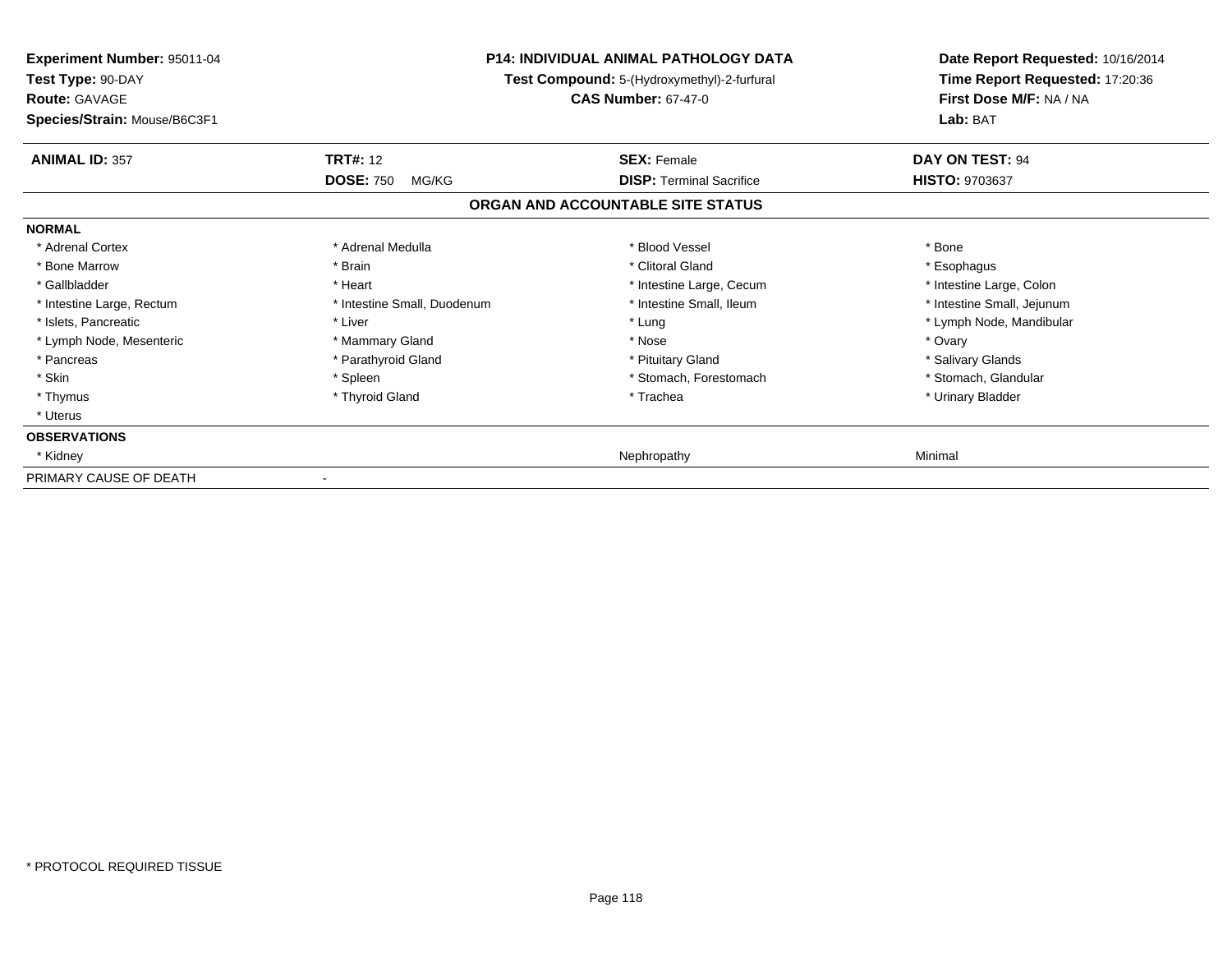| <b>Experiment Number: 95011-04</b><br>Test Type: 90-DAY<br><b>Route: GAVAGE</b> |                             | P14: INDIVIDUAL ANIMAL PATHOLOGY DATA<br>Test Compound: 5-(Hydroxymethyl)-2-furfural<br><b>CAS Number: 67-47-0</b> | Date Report Requested: 10/16/2014<br>Time Report Requested: 17:20:36<br>First Dose M/F: NA / NA |  |
|---------------------------------------------------------------------------------|-----------------------------|--------------------------------------------------------------------------------------------------------------------|-------------------------------------------------------------------------------------------------|--|
| Species/Strain: Mouse/B6C3F1                                                    |                             |                                                                                                                    | Lab: BAT                                                                                        |  |
| <b>ANIMAL ID: 358</b>                                                           | <b>TRT#: 12</b>             | <b>SEX: Female</b>                                                                                                 | DAY ON TEST: 94                                                                                 |  |
|                                                                                 | <b>DOSE: 750</b><br>MG/KG   | <b>DISP:</b> Terminal Sacrifice                                                                                    | <b>HISTO: 9703638</b>                                                                           |  |
|                                                                                 |                             | ORGAN AND ACCOUNTABLE SITE STATUS                                                                                  |                                                                                                 |  |
| <b>NORMAL</b>                                                                   |                             |                                                                                                                    |                                                                                                 |  |
| * Adrenal Cortex                                                                | * Adrenal Medulla           | * Blood Vessel                                                                                                     | * Bone                                                                                          |  |
| * Bone Marrow                                                                   | * Brain                     | * Clitoral Gland                                                                                                   | * Esophagus                                                                                     |  |
| * Gallbladder                                                                   | * Heart                     | * Intestine Large, Cecum                                                                                           | * Intestine Large, Colon                                                                        |  |
| * Intestine Large, Rectum                                                       | * Intestine Small, Duodenum | * Intestine Small. Ileum                                                                                           | * Intestine Small, Jejunum                                                                      |  |
| * Islets, Pancreatic                                                            | * Kidney                    | * Lung                                                                                                             | * Lymph Node, Mandibular                                                                        |  |
| * Lymph Node, Mesenteric                                                        | * Mammary Gland             | * Nose                                                                                                             | * Ovary                                                                                         |  |
| * Pancreas                                                                      | * Pituitary Gland           | * Salivary Glands                                                                                                  | * Skin                                                                                          |  |
| * Spleen                                                                        | * Stomach, Forestomach      | * Stomach, Glandular                                                                                               | * Thymus                                                                                        |  |
| * Thyroid Gland                                                                 | * Trachea                   | * Urinary Bladder                                                                                                  | * Uterus                                                                                        |  |
| <b>MISSING</b>                                                                  |                             |                                                                                                                    |                                                                                                 |  |
| * Parathyroid Gland                                                             |                             |                                                                                                                    |                                                                                                 |  |
| <b>OBSERVATIONS</b>                                                             |                             |                                                                                                                    |                                                                                                 |  |
| * Liver                                                                         |                             | Inflammation                                                                                                       | Minimal                                                                                         |  |
| PRIMARY CAUSE OF DEATH                                                          |                             |                                                                                                                    |                                                                                                 |  |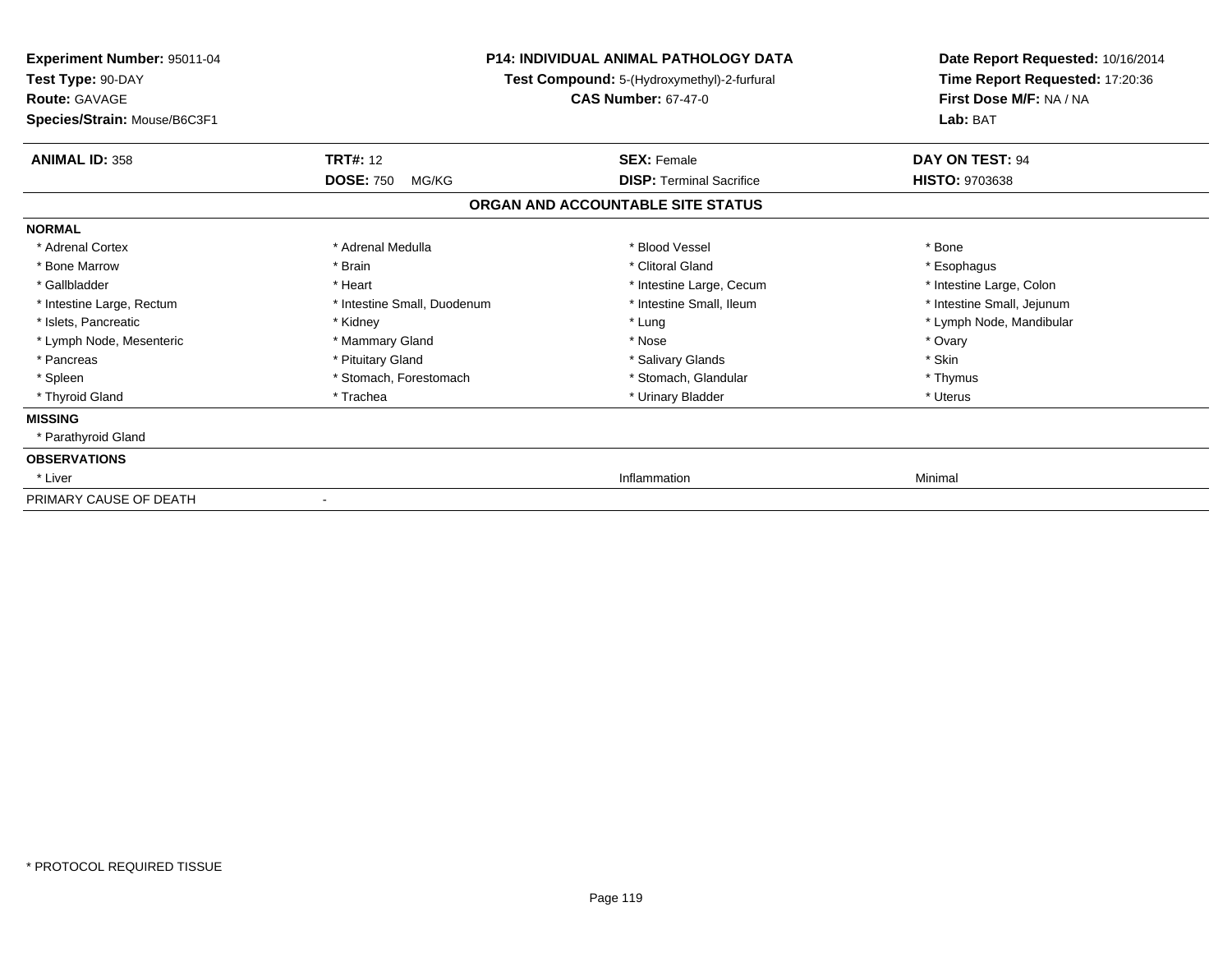| Experiment Number: 95011-04<br>Test Type: 90-DAY     |                           | <b>P14: INDIVIDUAL ANIMAL PATHOLOGY DATA</b><br>Test Compound: 5-(Hydroxymethyl)-2-furfural | Date Report Requested: 10/16/2014<br>Time Report Requested: 17:20:36 |
|------------------------------------------------------|---------------------------|---------------------------------------------------------------------------------------------|----------------------------------------------------------------------|
| <b>Route: GAVAGE</b><br>Species/Strain: Mouse/B6C3F1 |                           | <b>CAS Number: 67-47-0</b>                                                                  | First Dose M/F: NA / NA<br>Lab: BAT                                  |
| <b>ANIMAL ID: 359</b>                                | <b>TRT#: 12</b>           | <b>SEX: Female</b>                                                                          | DAY ON TEST: 94                                                      |
|                                                      | <b>DOSE: 750</b><br>MG/KG | <b>DISP: Terminal Sacrifice</b>                                                             | HISTO: 9703639                                                       |
|                                                      |                           | ORGAN AND ACCOUNTABLE SITE STATUS                                                           |                                                                      |
| <b>NORMAL</b>                                        |                           |                                                                                             |                                                                      |
| * Adrenal Cortex                                     | * Adrenal Medulla         | * Blood Vessel                                                                              | * Bone                                                               |
| * Bone Marrow                                        | * Brain                   | * Clitoral Gland                                                                            | * Gallbladder                                                        |
| * Heart                                              | * Intestine Large, Cecum  | * Intestine Large, Colon                                                                    | * Intestine Large, Rectum                                            |
| * Intestine Small, Duodenum                          | * Intestine Small, Ileum  | * Intestine Small, Jejunum                                                                  | * Islets, Pancreatic                                                 |
| * Kidney                                             | * Liver                   | * Lung                                                                                      | * Lymph Node, Mandibular                                             |
| * Lymph Node, Mesenteric                             | * Mammary Gland           | * Ovary                                                                                     | * Pancreas                                                           |
| * Parathyroid Gland                                  | * Pituitary Gland         | * Salivary Glands                                                                           | * Skin                                                               |
| * Spleen                                             | * Stomach, Forestomach    | * Stomach, Glandular                                                                        | * Thymus                                                             |
| * Thyroid Gland                                      | * Trachea                 | * Urinary Bladder                                                                           | * Uterus                                                             |
| <b>OBSERVATIONS</b>                                  |                           |                                                                                             |                                                                      |
| * Clitoral GI                                        |                           |                                                                                             |                                                                      |
| Note: only 1 clitoral on slide                       |                           |                                                                                             |                                                                      |
| * Esophagus                                          | <b>Muscularis</b>         | Inflammation                                                                                | Minimal                                                              |
| * Nose                                               | Olfactory Epi             | Degeneration                                                                                | Minimal                                                              |
| * Parathyroid Gl                                     |                           |                                                                                             |                                                                      |
| Note: ectopic thymus noted                           |                           |                                                                                             |                                                                      |
| PRIMARY CAUSE OF DEATH                               |                           |                                                                                             |                                                                      |